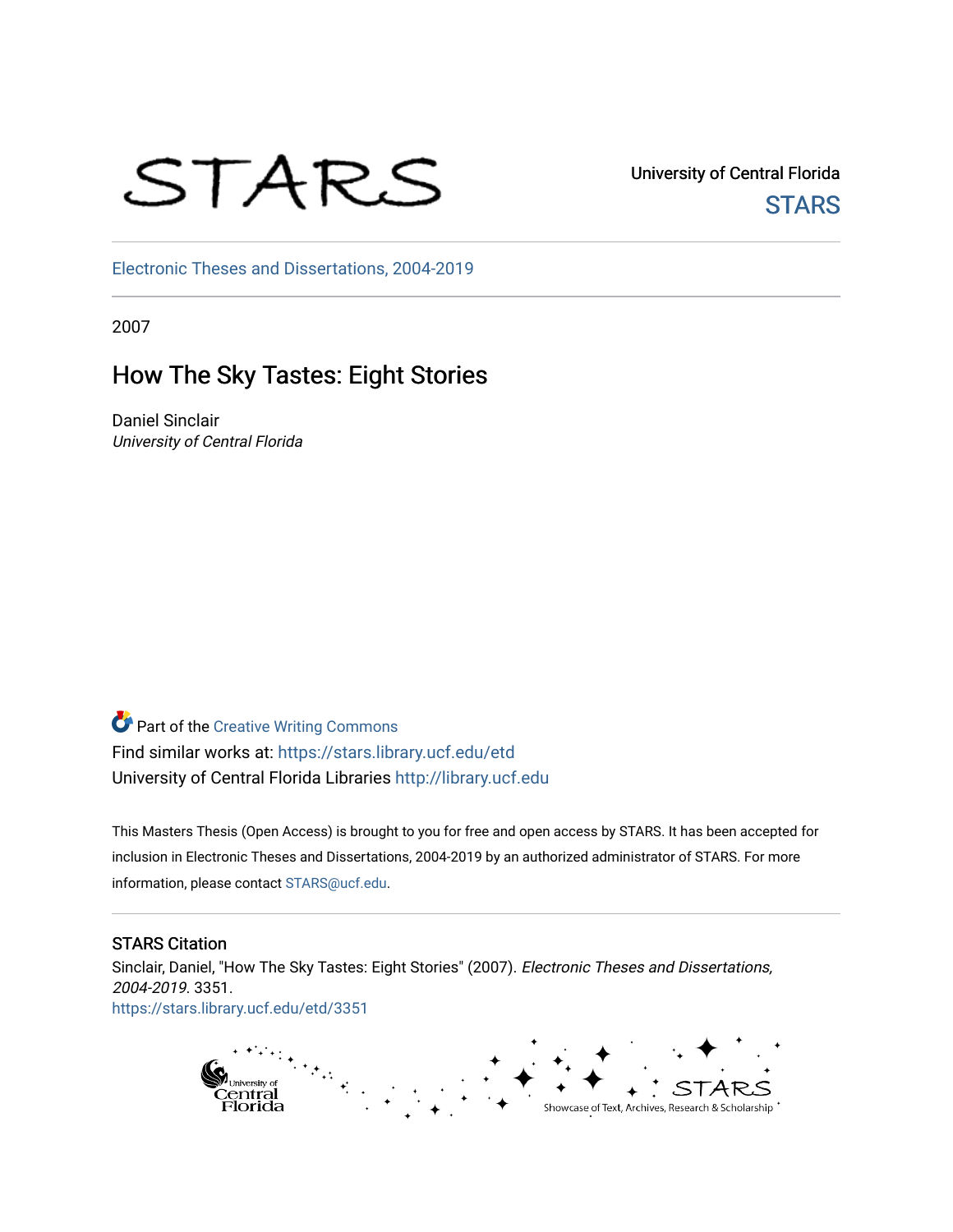# HOW THE SKY TASTES: EIGHT STORIES

by

# DAN SINCLAIR B.A. University of Central Florida, 2003

A thesis submitted in partial fulfillment of the requirements for the degree of Master of Fine Arts in Creative Writing in the Department of English in the College of Arts and Humanities at the University of Central Florida Orlando, Florida

> Fall Term 2007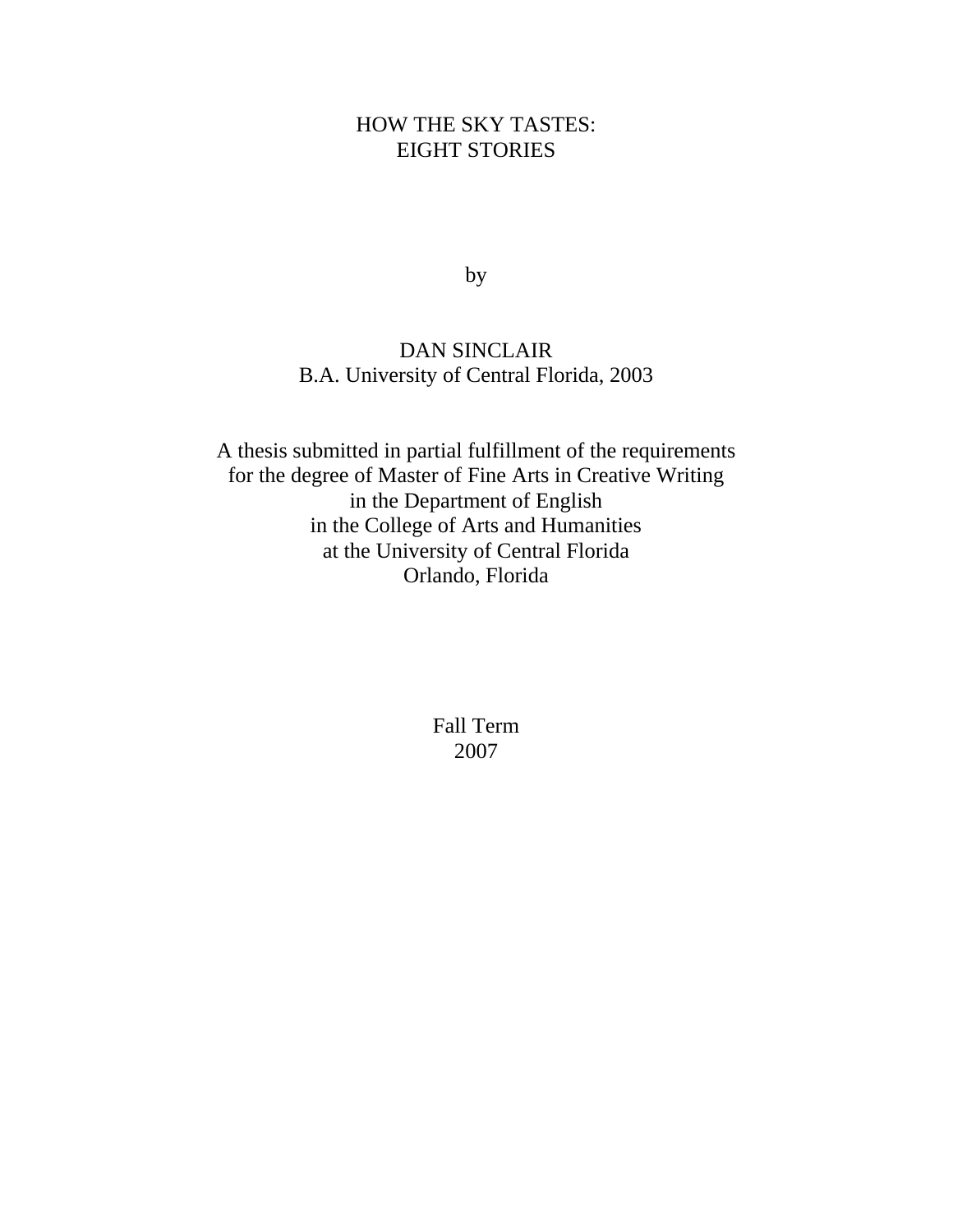©2007 Dan Sinclair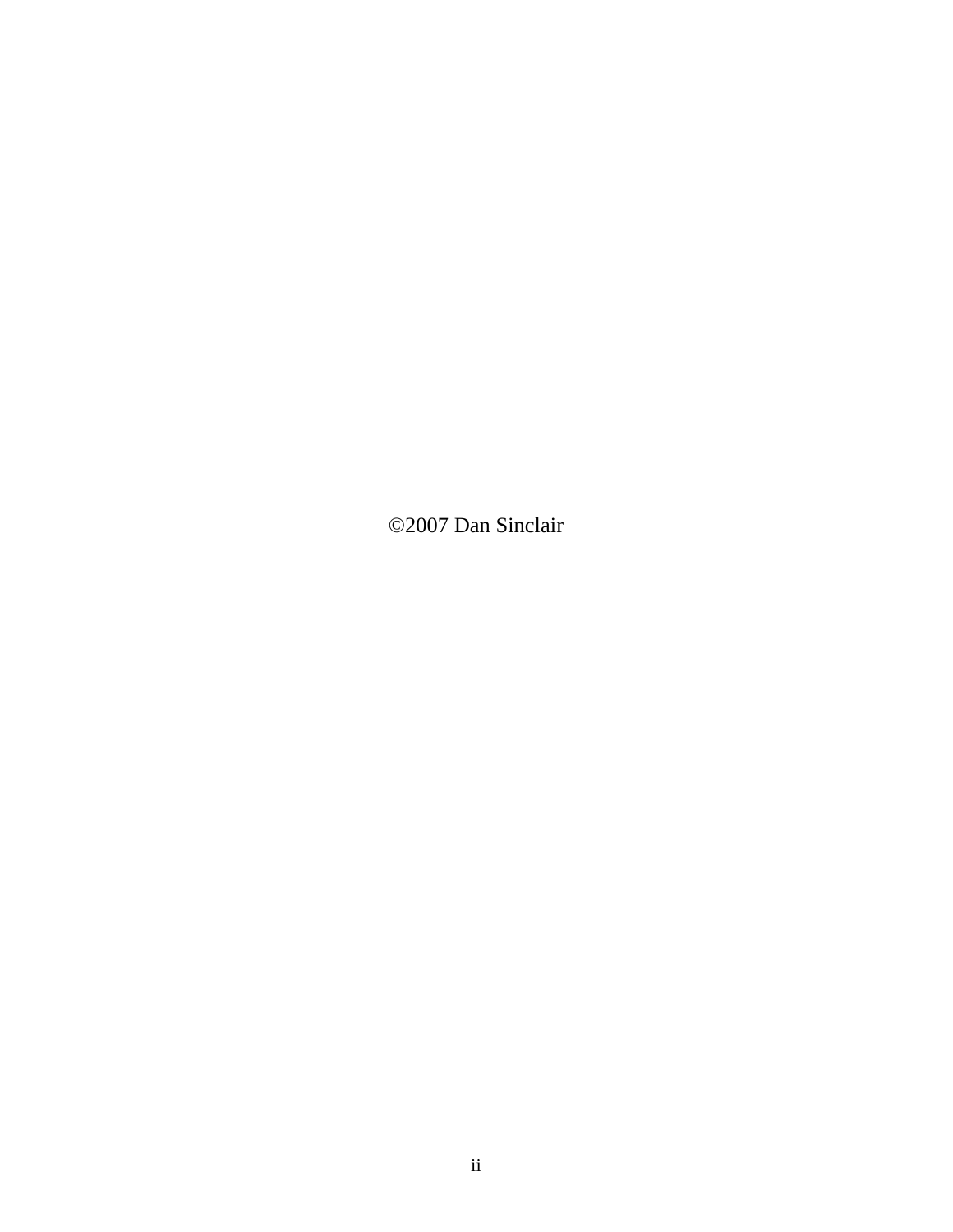## ABSTRACT

*How the Sky Tastes* is not simply a collection of stories. It is my best representation of single moments, human emotions, social issues, humor, and pure entertainment all in one. Each story, although unique and easily able to stand alone, shares qualities I find important in writing fiction. First, each story features realistically flawed, yet sympathetic characters dealing with difficulties in life. Secondly, the actual *moment* is important in each story—whether that moment is something shared between two or more characters or simply the time a certain character comes to a serious realization. Finally, the style can make or break the story. I do not believe in gimmicky writing—form must always have function—but I do feel that the writing must be representative of the characters and the stories that it serves. Experimentation is important in writing. Each story should have its own way of telling itself.

 All these stories can be seen as experimental in some way, but also all these stories are told the way they *have* to be told. The characters tell the stories themselves and the writing just follows suit. It is my hope that readers can identify with most, if not all, these stories, and engage interest in these characters enough to care about what happens to them, even if they don't necessarily like them.

iii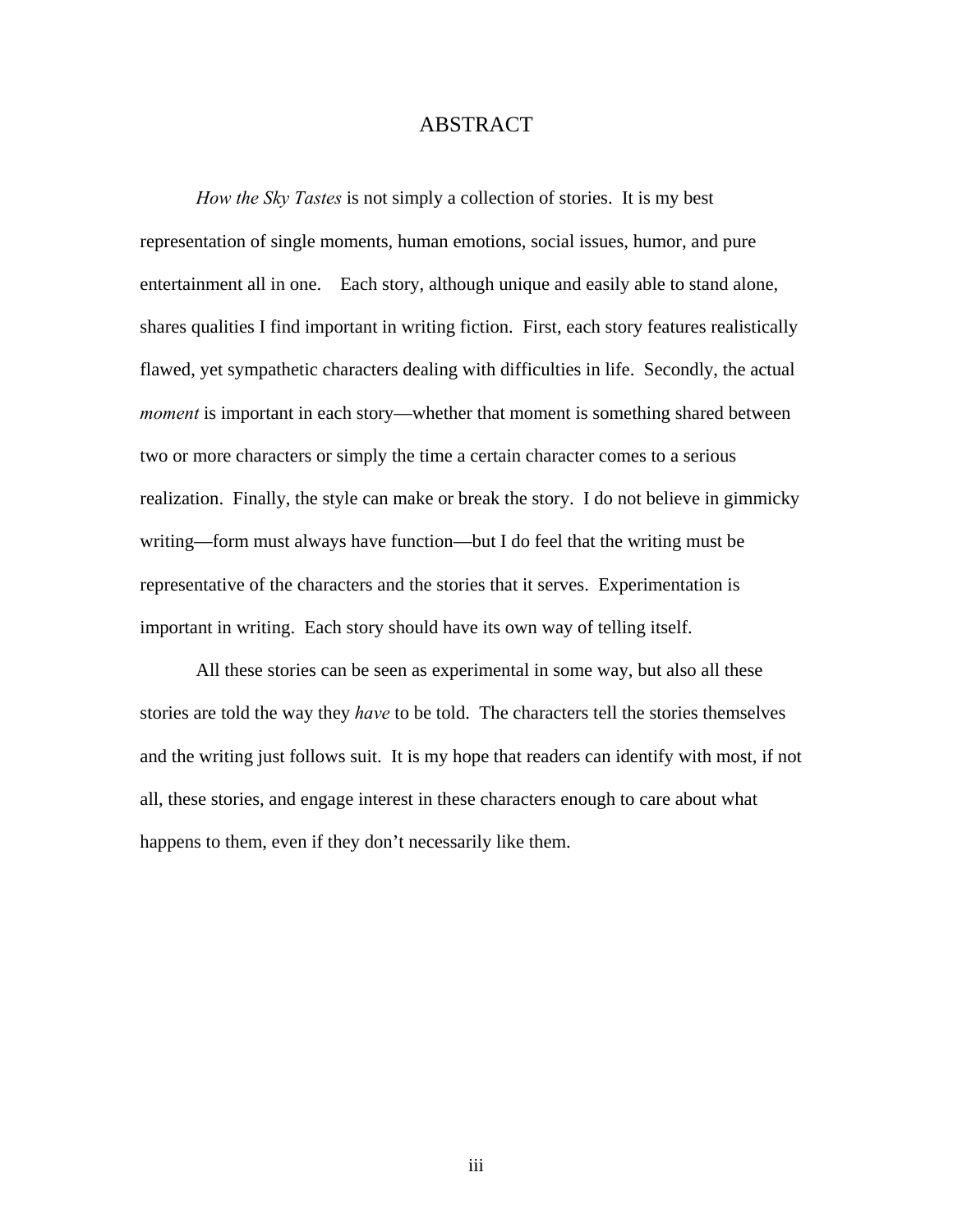This is for Mikey.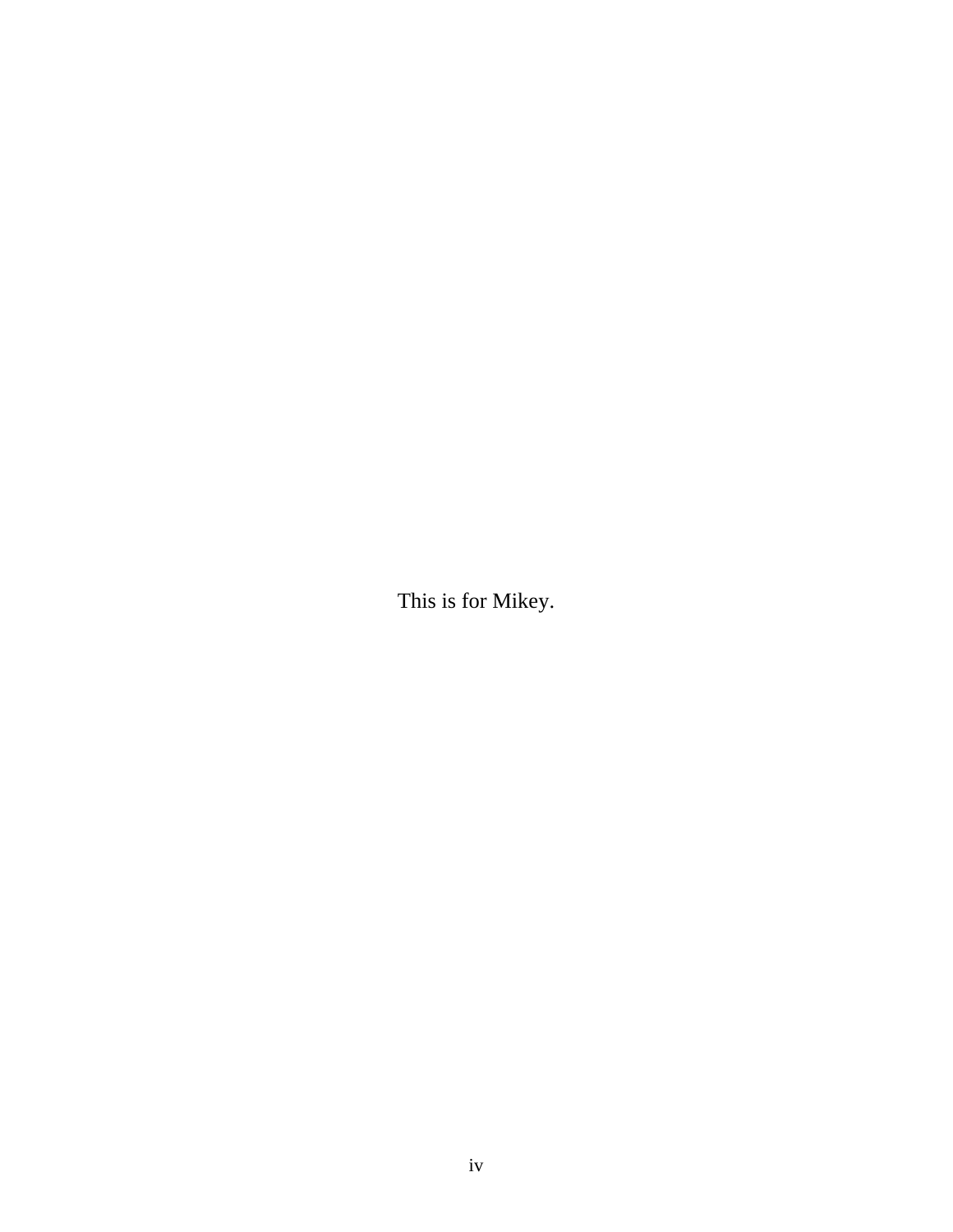# ACKNOWLEDGMENTS

I would like to thank my Jeanne Leiby for kicking my ass to get this thing done. Thanks also to Pat Rushin and Susan Hubbard who both, along with Jeanne, helped make me a better writer. I would also like to thank my Mom because she's the only person in the whole world who never had a doubt I would get to this point.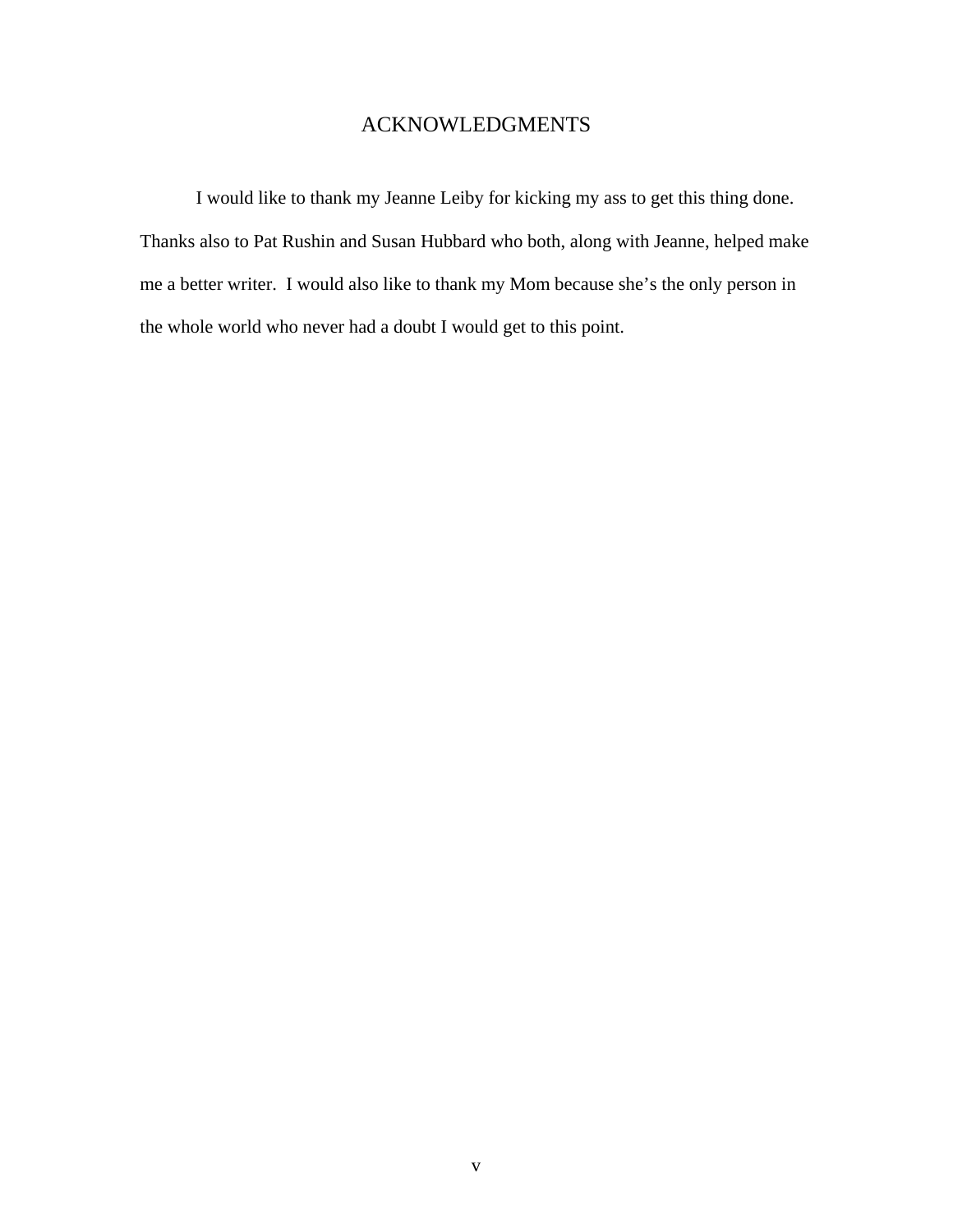# TABLE OF CONTENTS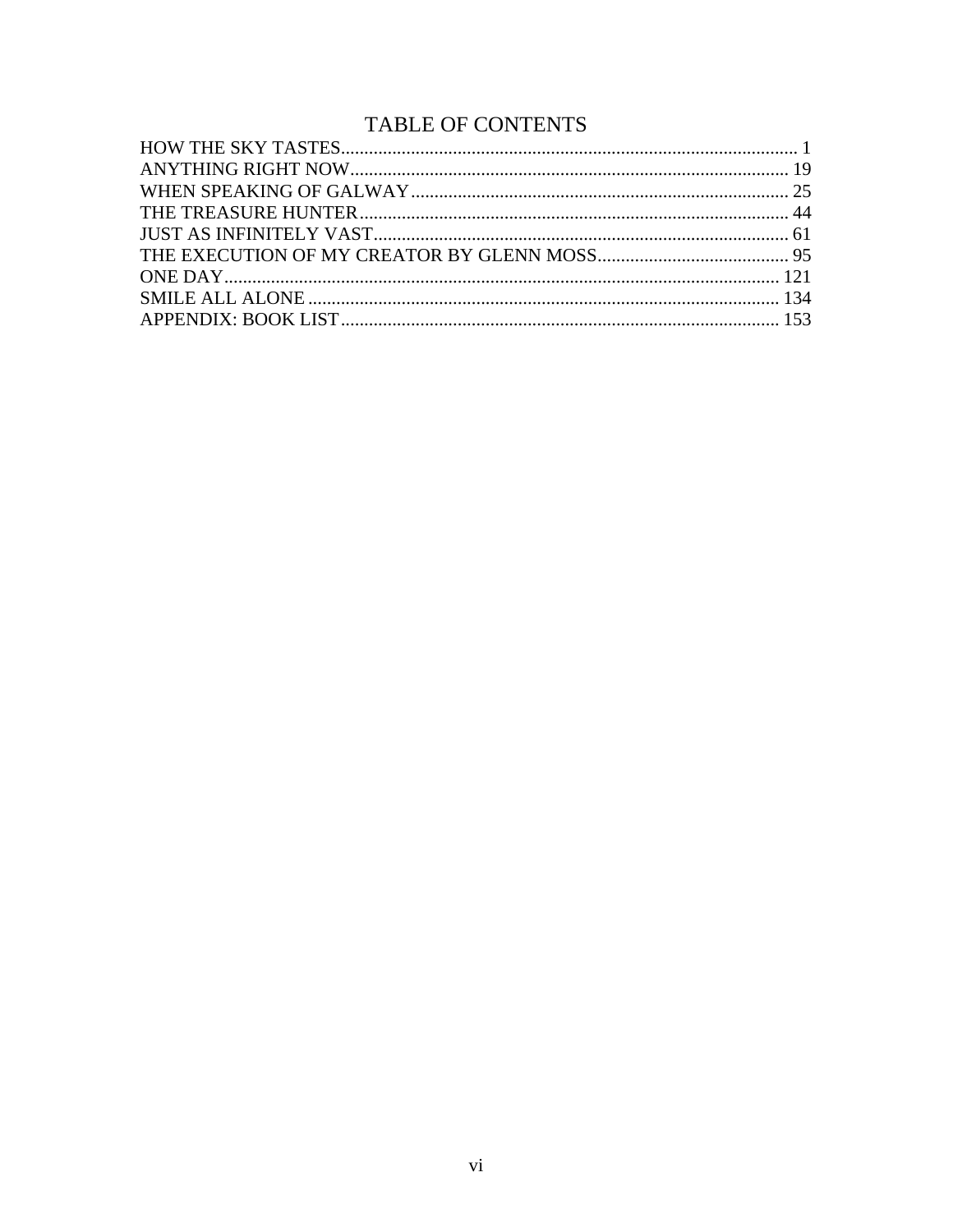## HOW THE SKY TASTES

Floyd's got the itch. I can see it in his eyes. I see it all the time. Ever since I left the hospital, it's a look I pick up on real easily. The search for the perfect way to scream *what the fuck happened to you* without using those exact words. Symptoms of the itch may include: twitching in my presence, starting conversations with multiple 'Ums', tilting one's head back and forth while rubbing one's chin, and, of course, staring at me when my back is turned, and then quickly looking at the ground when I make eye contact. Here, in the paint department of Harry's Hardware, Floyd's got the itch and he's got it bad.

 I didn't really want to return to this place but I need money. I need to forget about all the crazy. I need to stand here in my old, ratty jeans, my plain white polo shirt and my yellow apron and feel normal. Normal people have jobs. Normal people bring home paychecks and take lunch breaks. Normal people chit chat about customers and gossip about bosses and inter-departmental romances. I need normal again.

 I don't know Floyd. He's just some kid that started working here a few months ago. He's probably heard the story or at least the rumors. I'd like to think that they've been blown out of proportion, but I doubt it. Everyone here knows all about my breakdown. When I walked past Donnie and Karen in plumbing earlier today, Donnie smiled and shook my hand while Karen just nodded. Jeremy in flooring gave me a high five while Taylor from lumber refused to make eye contact, strutting briskly past me. One of the cashiers gave me a hug and told me it's good to have me back. I couldn't remember her name and felt bad. She trembled in my arms. Some of the other cashiers waved while others pointed and whispered to each other. Maybe she wasn't the one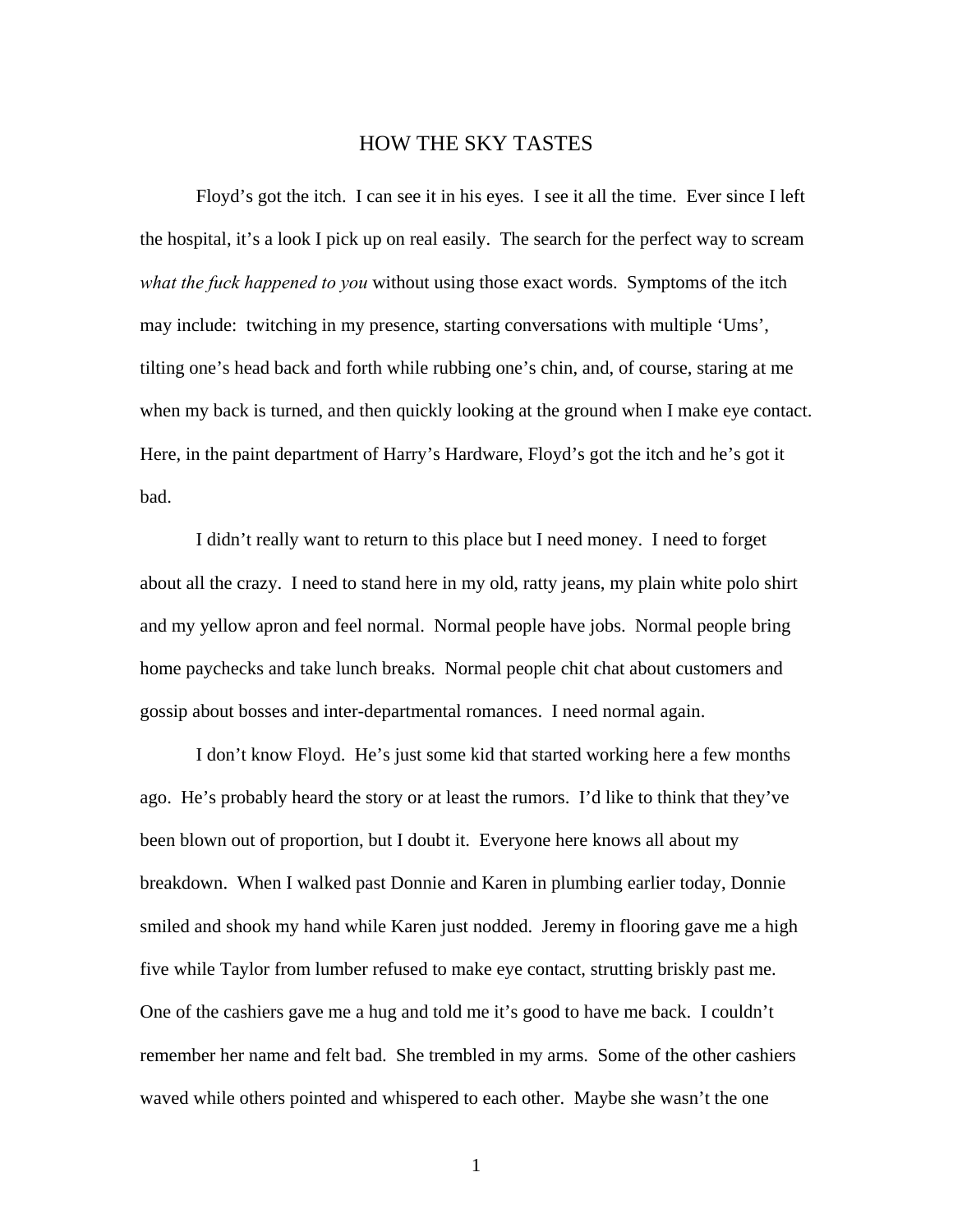trembling. These people, for forty hours a week, were once part of my life. Now, they seem like strangers. Strangers that stare at you when your back is turned.

 The paint counter is just as I remember it. The stainless steel counter with the oscillating fans lined with dust. The black rubber, egg-carton-holed floor mats over the stained concrete floor. Gallons of flats and semi-glosses and satins and eggshells stacked in the middle. Computers with cellophane wrapped around the keyboards. The rubber mallets with the different colored handles that we lacquered when we were bored. Everything's the same—save Floyd.

 Floyd's maybe in his early twenties if he's not a teenager. He wears a buzz cut, dyed reddish-brown. He's trying to grow a goatee but he's only a kid and it looks like rat hair. His big, eager eyes make me feel old and misplaced. He looks like I did when I started here six years ago. His lips move a few times without any sound. Every time I think he's going to say something, he looks toward the floor and taps his right jean pockets with his left hand.

 He smiles and reveals his braces. I remember having braces but then my teeth got crooked anyway. I hear some hip-hop beat in the distance and look around for a radio. Floyd removes a flat black cell phone from his pocket and begins a conversation that involves a lot of slow, methodical, head-shaking and half-hearted laughing.

 I want to do something but there are no customers to help. It's dead in here today. I walk the aisles but nothing requires straightening—even the rollers are stacked right and the brushes hang under the right SKU numbers. That was never the case when I used to work here. We'd spend hours re-organizing the aisles, sometimes even picking up overtime, working late into the night. It was all just normal stuff back then.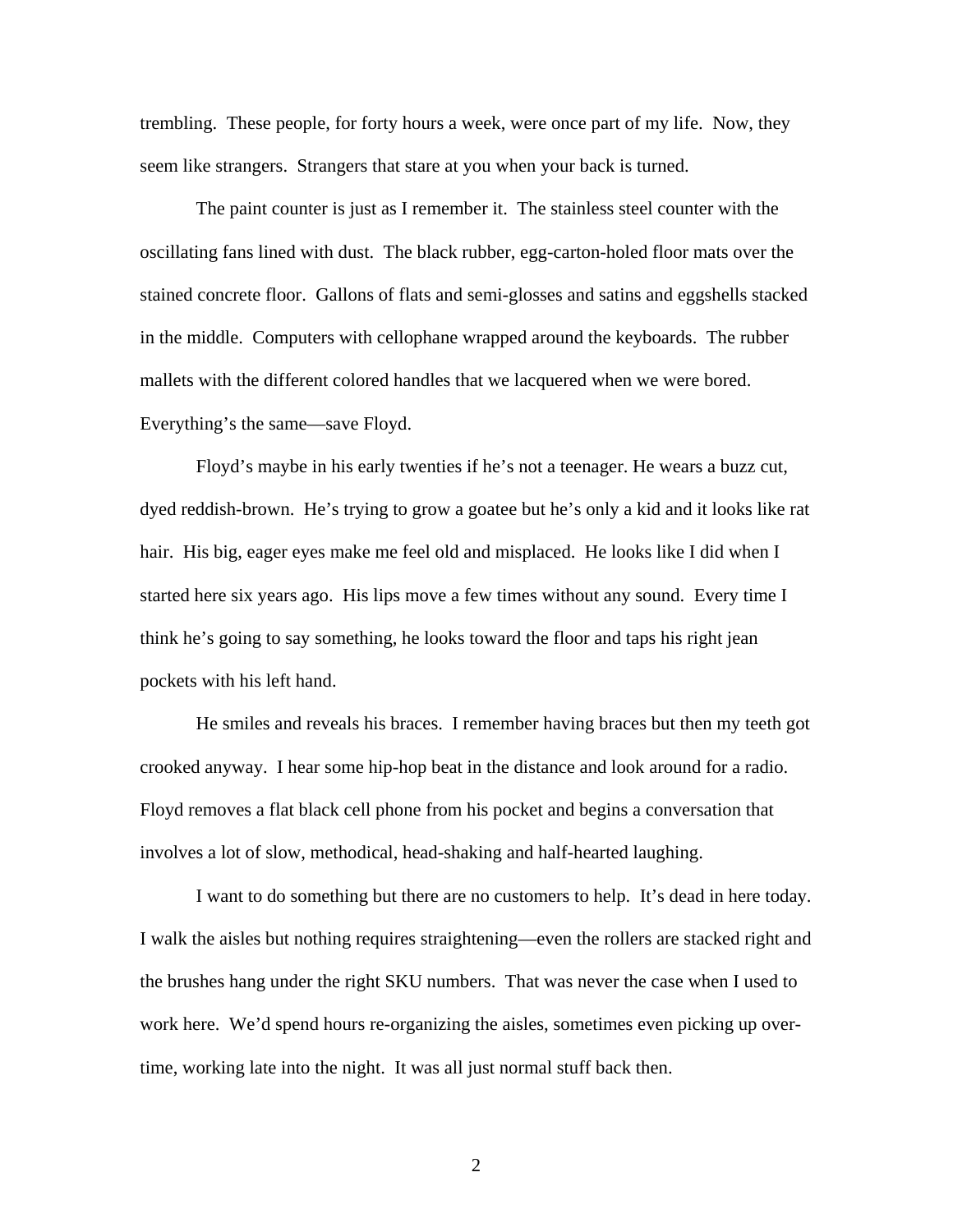Floyd is off his phone now. He still shakes his head and laughs a little. "Sometimes my girlfriend can be so dumb."

 I nod back to him. I want to say something smart and offer the kid some advice. Do something that normal adults do for kids. I wish I could tell him a story with a good moral at the end—something that might change his life for the better. I don't know how great of a storyteller I would be, but since I have a story to tell, I guess I couldn't be all that bad.

My story would be about a madman. I would try to set up the background, going in to detail to explain that no one ever knew that he was a madman—he looked as normal as the next guy. He wasn't always a madman. He once was simply a sad boy who dreamed of tasting the sky. This boy yearned to savor the sky because he was sick of the harsh, filthy aftertaste of the ground. The ground tasted salty and sour, with a bitterness that could linger for years. He was very familiar with the taste of the ground from when he first tried to ride a bike in the first grade to when Stacey O' Hagan said she didn't want to be his girlfriend to when his parents divorced—the taste, a lasting illness carried over from the beginning of time. Each time it returned stronger and stronger and each time he rolled over and looked towards the clouds. To taste the sky was a dream he held onto tightly all his life, so maybe it's what made him so mad.

 He got mad that rich people shit all over the poor and sometimes madder that he wasn't rich enough to shit back. He got mad at governments lying to their people and even madder that he couldn't lie to his mother when she asked him if she was still pretty after the chemo. He got mad that people used religions based on peace to justify their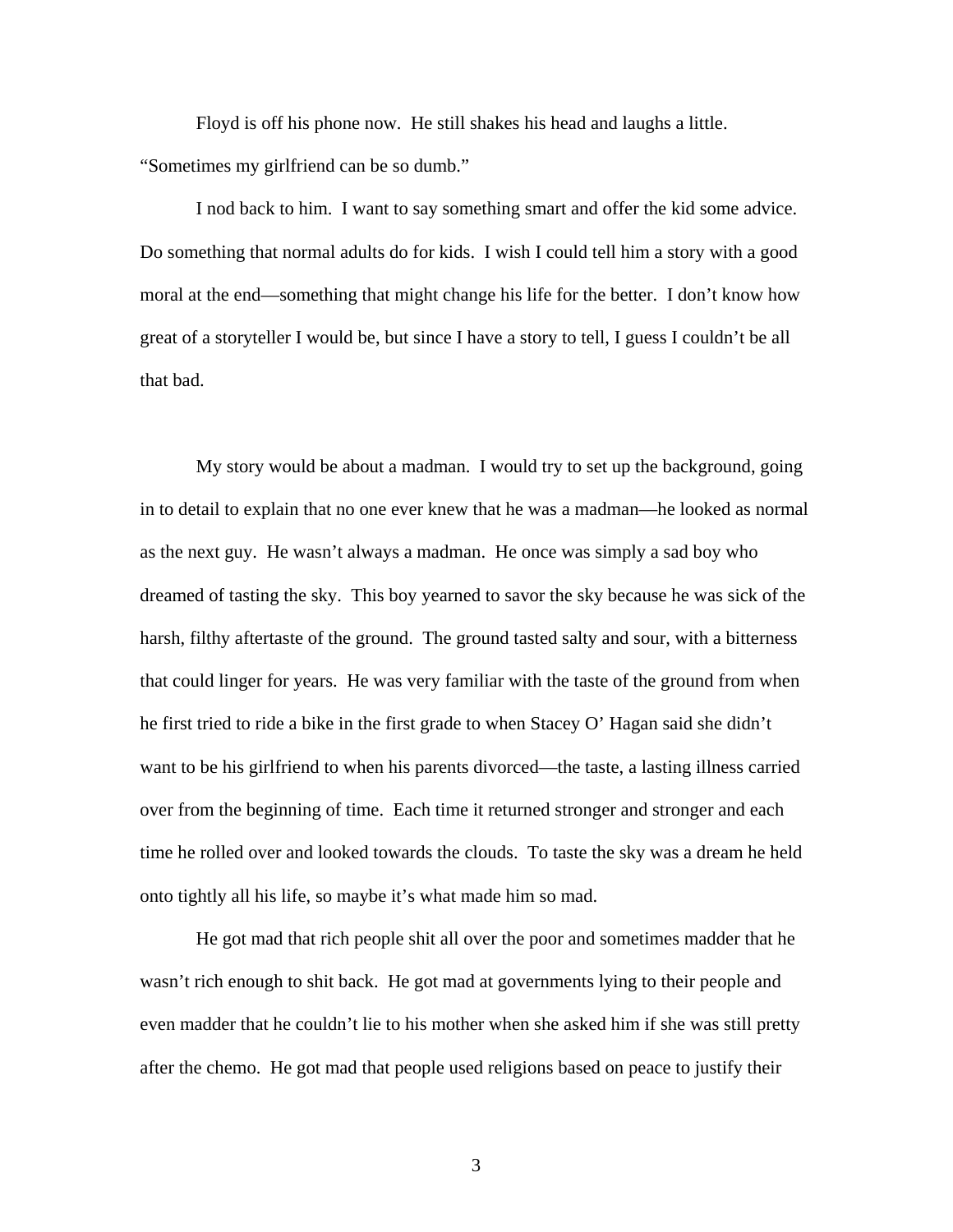own hate. He got mad that the environment is dying but madder at the hippies who thought trees were more important than people. Every day it was something new and every day it was something bad.

 More and more things made this sad boy madder and madder and he couldn't help but think about them every day. He couldn't talk to anyone about them because he knew that no one would understand. They would just think he was crazy. He couldn't comprehend why he could hate the world but desperately want to be part of it at the same time. He never told anyone. He just went through his daily life and everyone thought he was normal. He went to school, played little league, had friends, drank beers, did drugs, had sex, drove cars, worked jobs, went to social gatherings, laughed at jokes, watched football on Sundays, showed up to family members' birthday parties, watched movies and TV shows, went on vacations, and he even fell in love with a girl. He did all the normal things normal people did and that's why no one ever saw this sad boy turn into a madman.

 There is no telling the exact moment he became a madman, but it was probably around the time he heard his best friend died. There was a car accident on a rainy night on a road covered in leaves and his best friend was dead. People kept asking questions about how he died and why he died—was it the wet road or the leaves? Was he drinking or did he fall asleep? Was it his time to go according to some higher entity or are we completely alone in this universe? Did the cops do enough to save him? Who was the last person to talk to him before he died? Who will carry his casket? Is his family okay? Why and how and why and how and why?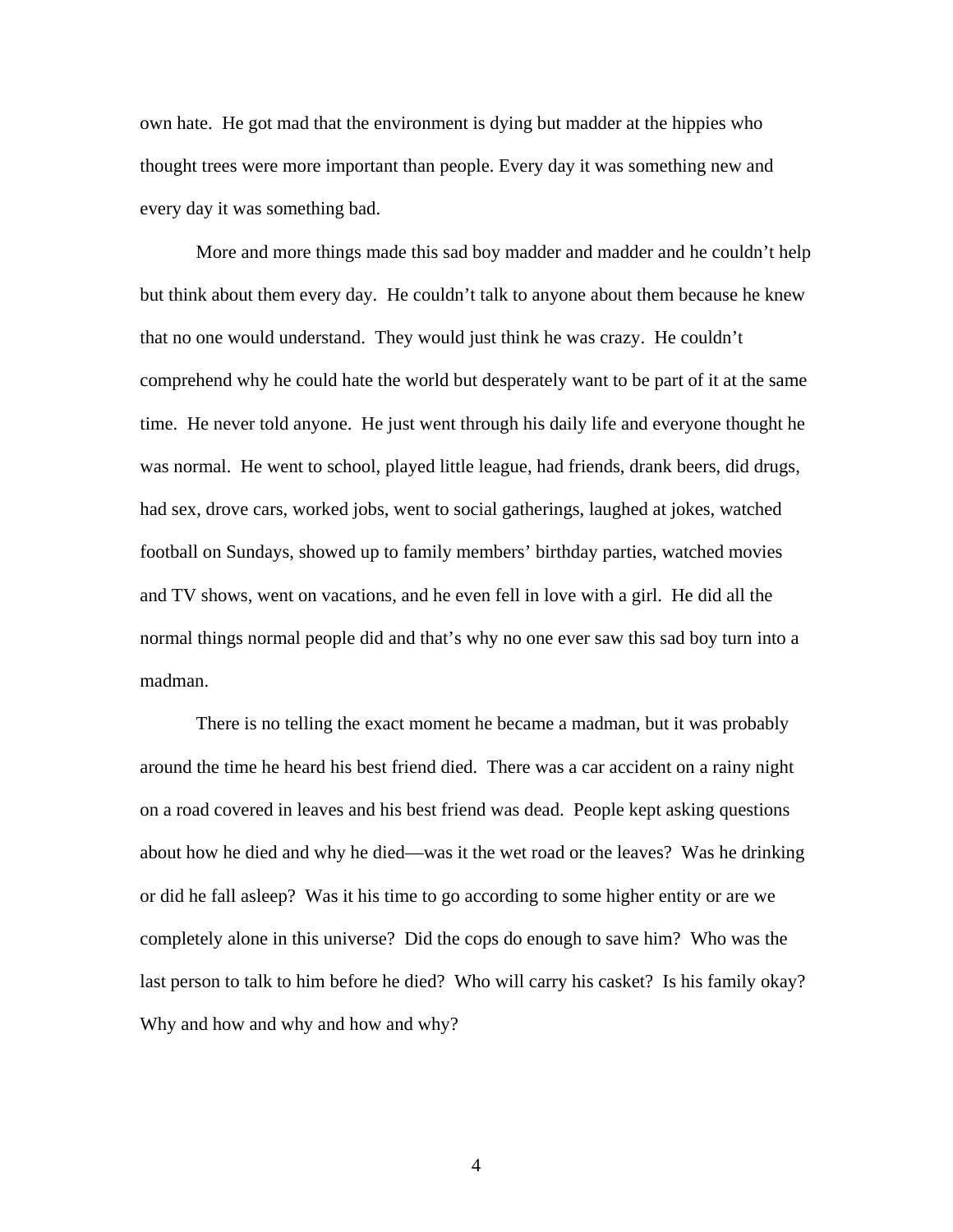But the madman couldn't think about those questions. He couldn't concentrate on those things. His hands shook and all he could think about was polluted lakes and big businesses that paid for presidential candidates' campaigns and bums on the street and wars over gods and AIDS and football and the Rolling Stones and fast cars and anything but the death of his friend. He shut down completely. He couldn't talk to anyone. Not even the girl he loved. He couldn't talk to her and maybe that's why he decided to hurt her.

I would get quiet at this point of the story. I'd look away as if I was trying to concentrate on something else as I waited to see if he was still interested in hearing it. I would need him to say, "What happened? How did he hurt her?" Then I could go on. I could tell the rest of my inspirational tale of terror and rebirth. But I'm not telling a story. I'm standing at the paint counter and Floyd is on his cell phone again.

 An old lady with blue hair and a large purse walks up to the counter. "Where are your air filters?"

 I point to the front of the store, behind the cash registers. A tall, white wall in plain view of the entire store holds shelves of every size, shape, and color of any air filter imaginable.

I say, "They try to hide them."

 She smiles and likes my joke and thanks me. I tell her that she is welcome and to have a nice day. She walks away to grab a filter. Floyd is back next to me.

He says, "Do you play fantasy football?"

I say, "Sometimes."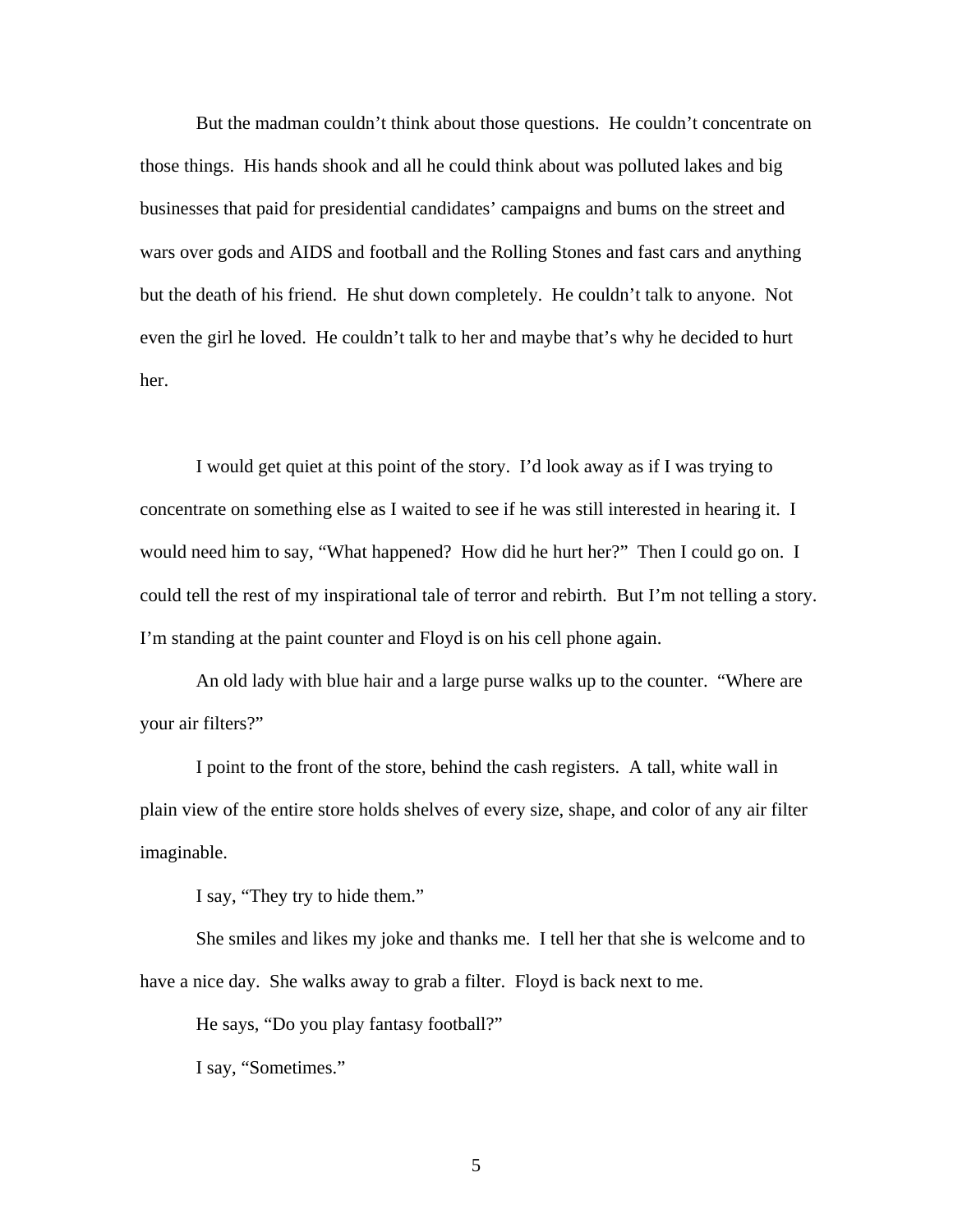He starts to say something else but decides against it and walks away to pretend to straighten the brushes.

Then, I see *her* out of the corner of my eye. She's there by the registers.

No air comes into my lungs but plenty of rapid thumps come to my heart. She's walking this way and I can't face her. I can't do that. Not that. I can sit though, so I sit on the padded floor and lean back against the base of the paint-mixing-machine. I try to smile but my face hurts. Floyd stares at me for a second but then glances back to the counter where the pretty, young, auburn-haired girl now stands.

It's not her. My lungs don't hurt as bad and I try to breathe normally, but start to hiccup instead. I don't leave the floor. It's comfortable.

Floyd and the girl kiss over the counter. He stretches a little farther over than she has to, which I think is polite. She wears a black skirt, a tight top, and an enticing smile. I think they are both staring at me now. I try not to stare back and look at the stack of flat paints to my left instead. One of the brands makes a washable flat now. Times sure have changed. I bet it isn't as flat as the regular flats. I think they are talking about me. They try to whisper so I can't hear.

"Who is that and why is he on the floor?"

"It's some guy that used to work here before."

"And the floor?"

"I think he went crazy once."

"What time is your break?"

"In about an hour."

"Marco's still on for tonight?"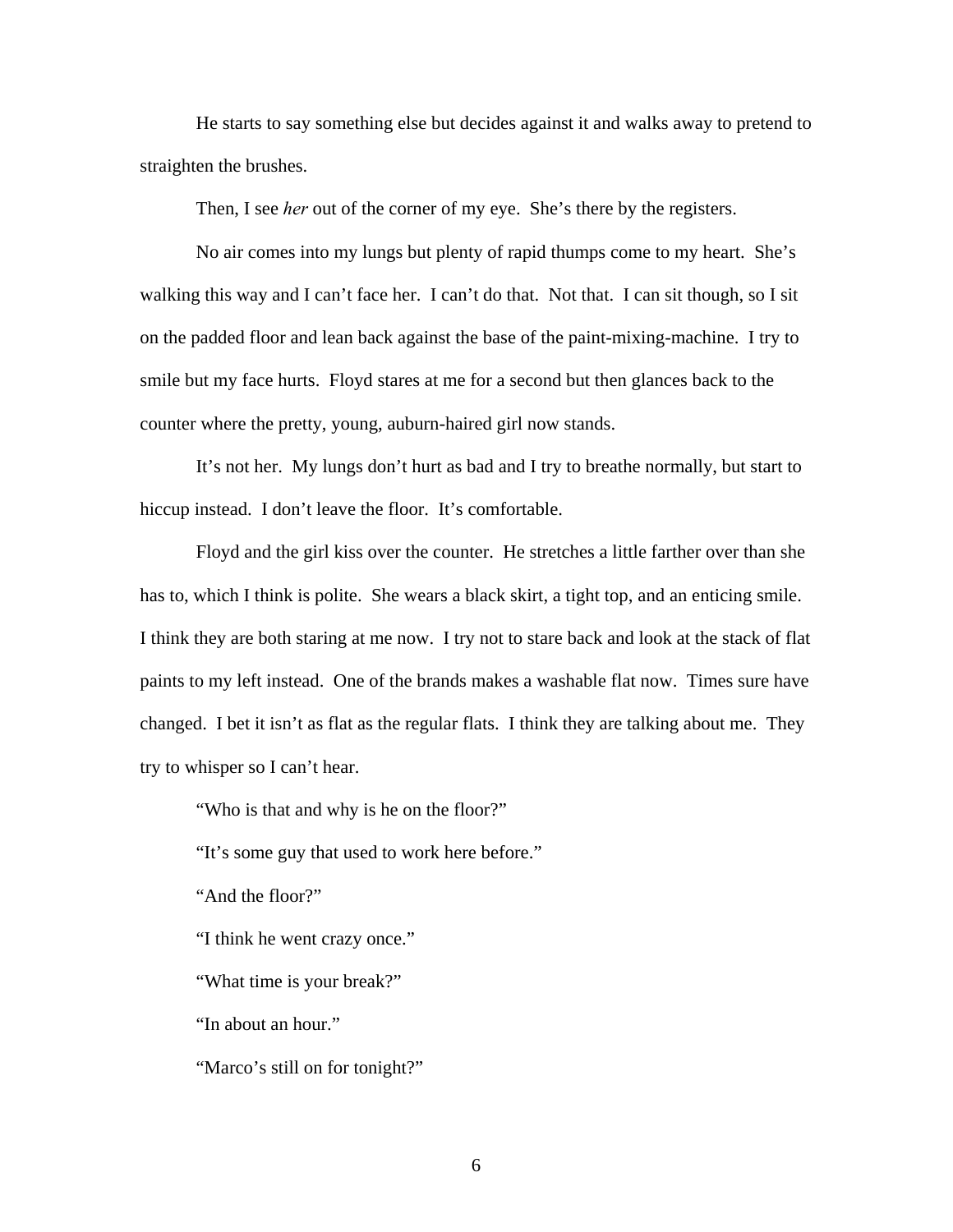"Always."

"He doesn't look that crazy."

"Then why is he sitting on the floor?"

I catch myself glancing back at them. She tugs at her top lip. We make eye contact which she immediately breaks. They kiss again and she is gone. He stands in front of me now. I look up and force the most authentic looking fake smile I can muster.

He says, "That's my girl, Georgette."

I say, "Very cute."

He nods. Then he turns toward the cash registers probably to watch her leave. I want to say something. I want to tell him about a girl. I want to tell him about relationships and life and all that. In my story, I would.

The story would continue with the almost-madman meeting a girl at school. He liked talking to her about nothing and she loved it too. He didn't feel so crazy all the time when he talked to her. She always smiled and shook her head in a consoling manner.

Then came the call. The call that would trigger all the madness that had been building inside of him for all those years, bringing it to the surface. It was a brief call. Only three words were necessary—Harry is dead. Those were the only words the madman heard anyway. The person on the other end of the phone surely used other words like *passed on* or *heaven* or *brace yourself for bad news* or that sort of thing, but the madman was already done with the conversation and hung up the phone.

He walked back into his room, heading straight for his window. Stars decorated the clear night sky. The madman licked his window over and over again. The girl he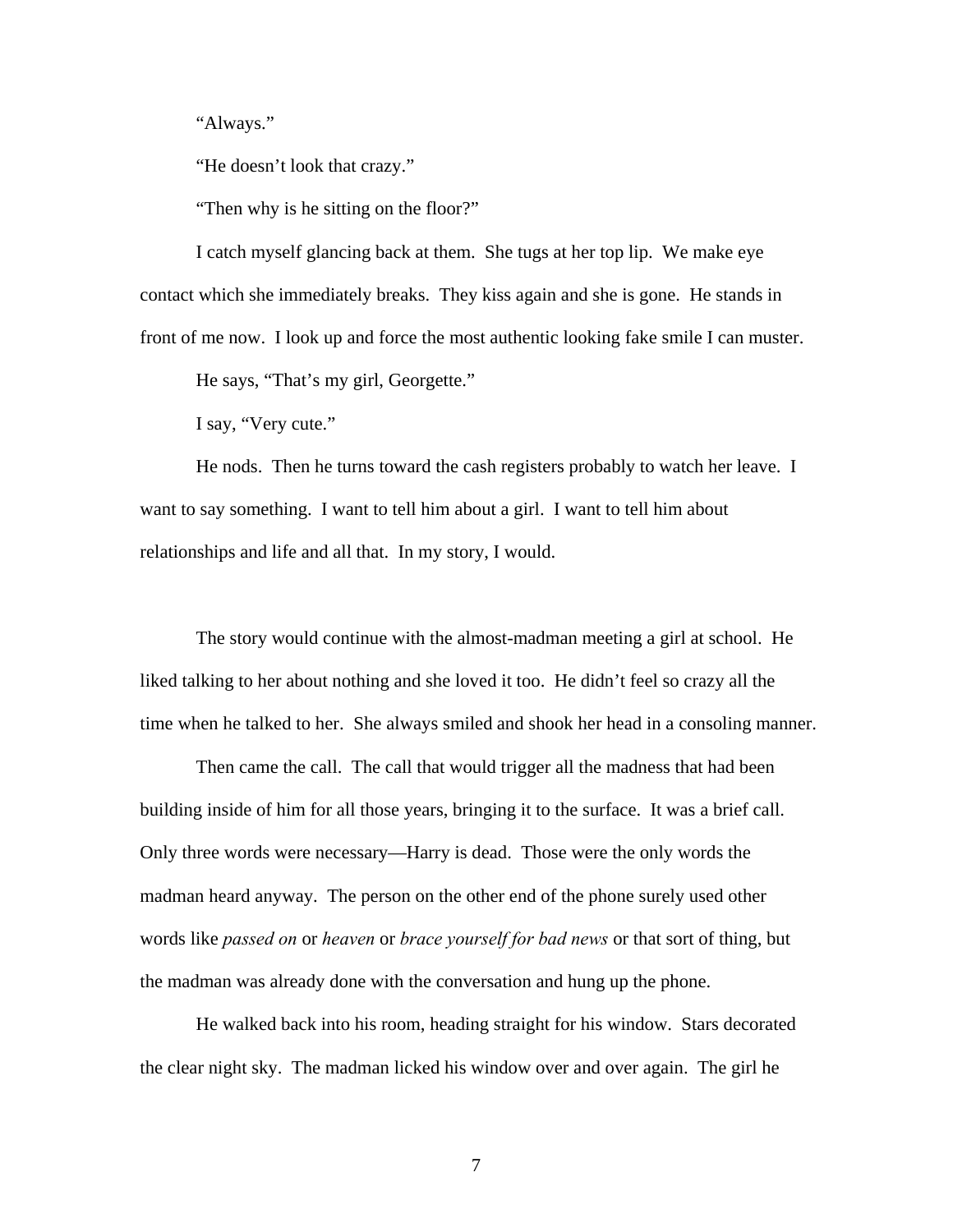loved tried to console him by rubbing his shoulders and telling him it was okay. He didn't know she was there and her touch startled him. His body shook beyond control and he fell to the ground.

She said, "Are you okay?"

He heard the words but she sounded like background music. His attention focused outside the window on the sky above. Nothing else mattered.

She said, "It's not anybody's fault," and "It's okay to cry," and "Life isn't fair," and things like that over the next hour or so as the madman just sat there on the ground, salivating as he stared out the window.

Then she said, "Why won't you talk to me?"

The madman grabbed her by her shirt and leapt to his feet. He couldn't talk to anyone. No one knew what he knew or thought what he thought. How dare she ask him to talk. He slammed her against the wall, clasping his left hand tightly over her mouth.

The madman said, "Shut your dirty cunt up."

 She made sounds under his hand, not words. She pushed him off her and he turned towards the window—the sky a clean black, tidy with stars gleaming.

 She pleaded with him. She told him that he needed help. He's changed. That this isn't normal. Blah.

 He pressed his face closer to the paned window. He unleashed his tongue and licked the cold glass. It tasted empty.

The madman said, "I need to taste the sky*.*"

 She hugged him from behind, placing her head on his shoulder. She spoke with a soothing voice. She told him she knows he missed his friend. He stopped licking the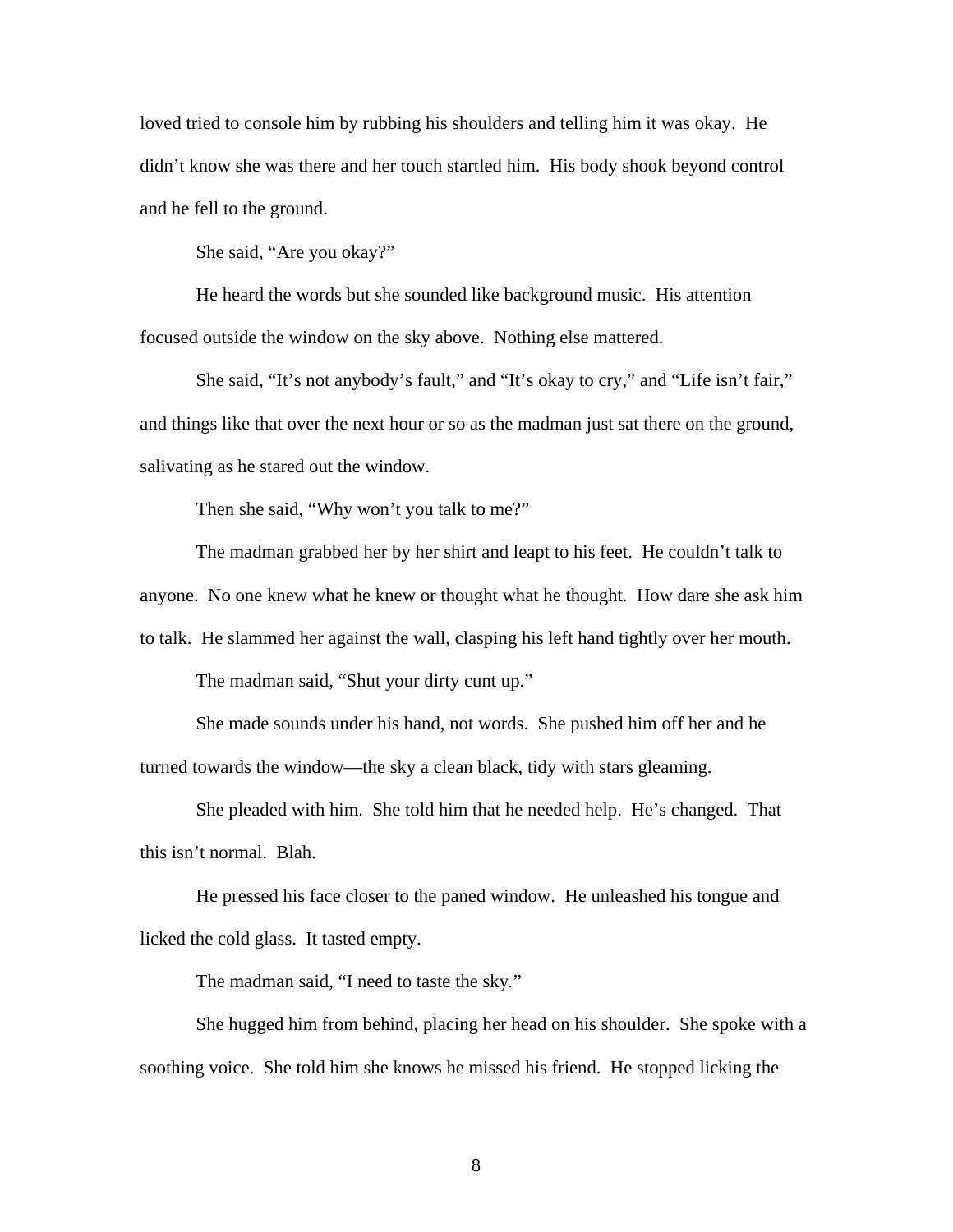window and punched through it, shattering glass everywhere. She screamed and ducked for cover. Blood gushed from his hand.

The madman said, "Don't fucking tell me anything."

 She screamed his name and tried to talk to him but the madman slugged her in the mouth with a bloody fist. She fell back onto the floor, clutching her jaw. Through her crying, she pleaded with the madman, called his name, and reached for his hand. He didn't even know she was still there. He was already out the door, heading towards the stars. He was determined.

 If I actually was telling a story, I would pause here. I would wait for Floyd to ask what happens next. I would smile and know that I had him with a good cliffhanger. I would be pleased with myself that I had gained my audience of one's attention and hopefully started to spark the inspiration deep inside of him. But I'm not telling a story. I'm just working here. Working like normal people do.

 Floyd stands in front of me, motioning to the paint machines. "Remember how to do it all, don't you?"

I say, "All of it."

Floyd asks me if I remember how to mix paint and offers to show how if I have forgotten. I thank him and assure him that I know what to do. He tells me about the hot ass that comes to the paint department.

He says, "It's MILF heaven over here, dude."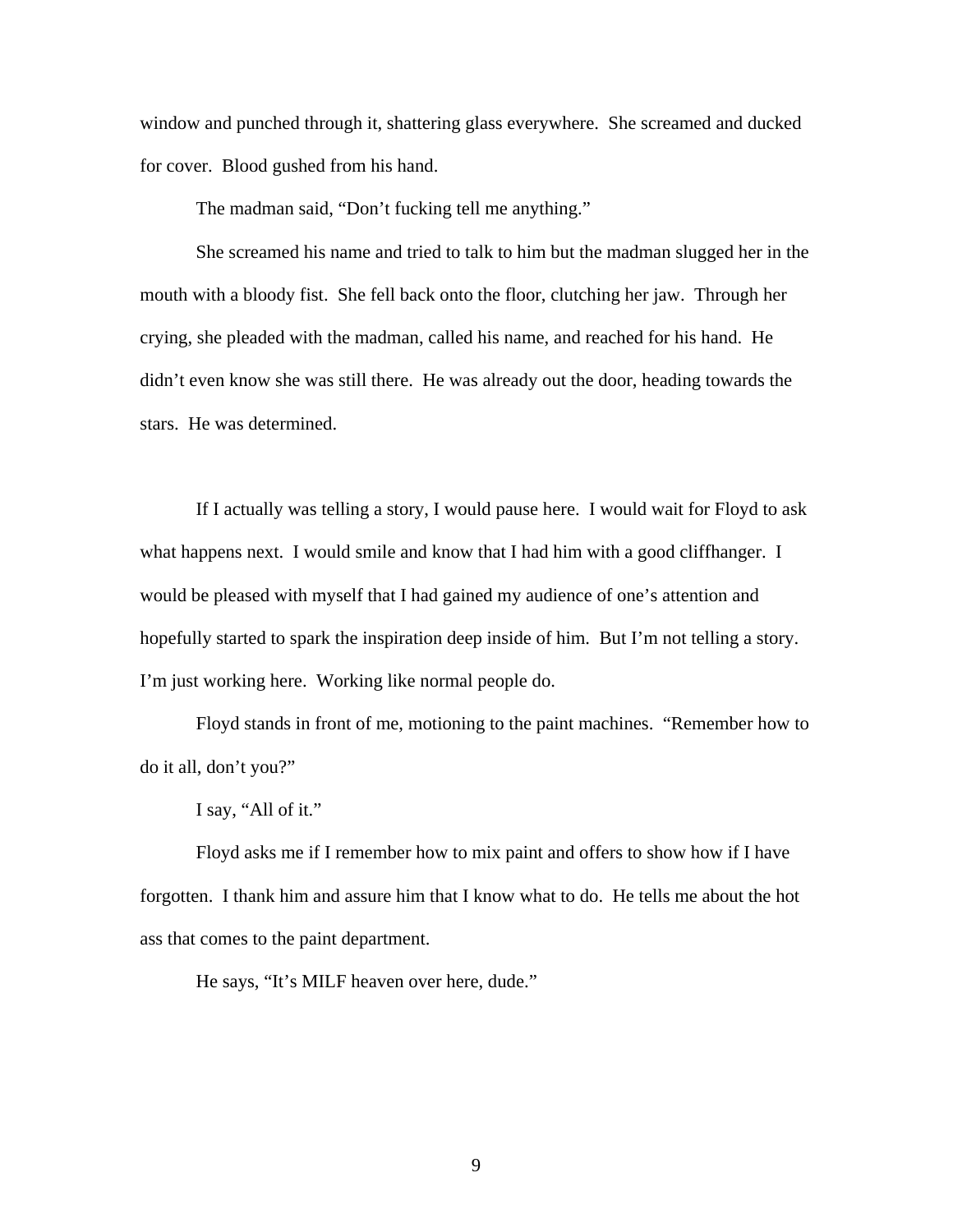I nod my head, not really sure what a MILF is. I think I have an idea, but I don't really care. Maybe I should care what a MILF is. Normal people care about things like that. They care to laugh about them or be offended by them.

 But I don't get a chance to ask because there is a customer at the counter. The boss here at Harry's Hardware will tell you no employee can leave the customer waiting. Customer service is number one here. Normal people care about that sort of thing. They either care enough to abide by it or care to laugh about it behind the boss' backs.

 The customer is a business man in his late thirties in a suit, blue chip in his ear, deep in conversation on his cell phone. He slides a paint color chip towards me and points to a color while continuing his discussion. I ask him what sheen he would like and he holds up his index finger before I can finish.

 He says, "I'm sorry I got to go, Paul. Some guy's trying to talk to me at the same time you are. Yeah, I know. Okay, Paul. Talk to you."

 He pushes a button on his cell phone at his hip. "Now, what was it that you wanted?"

 I'm amazed that I'm not the least bit angry at this man. I commend myself on my extreme patience. I'm not sure if its normal to be so calm, but do know that normal bosses would appreciate it. I politely ask him what sheen he would like his "Teddy Bear Brown" paint in and where he was going to use it—meaning interior or exterior.

He shrugs. "Uh, it's for my son's room."

 "I'd go with a satin then, Sir. It's easy to clean, but it's not overly-shiny like a semi-gloss. Perfect for kids' rooms."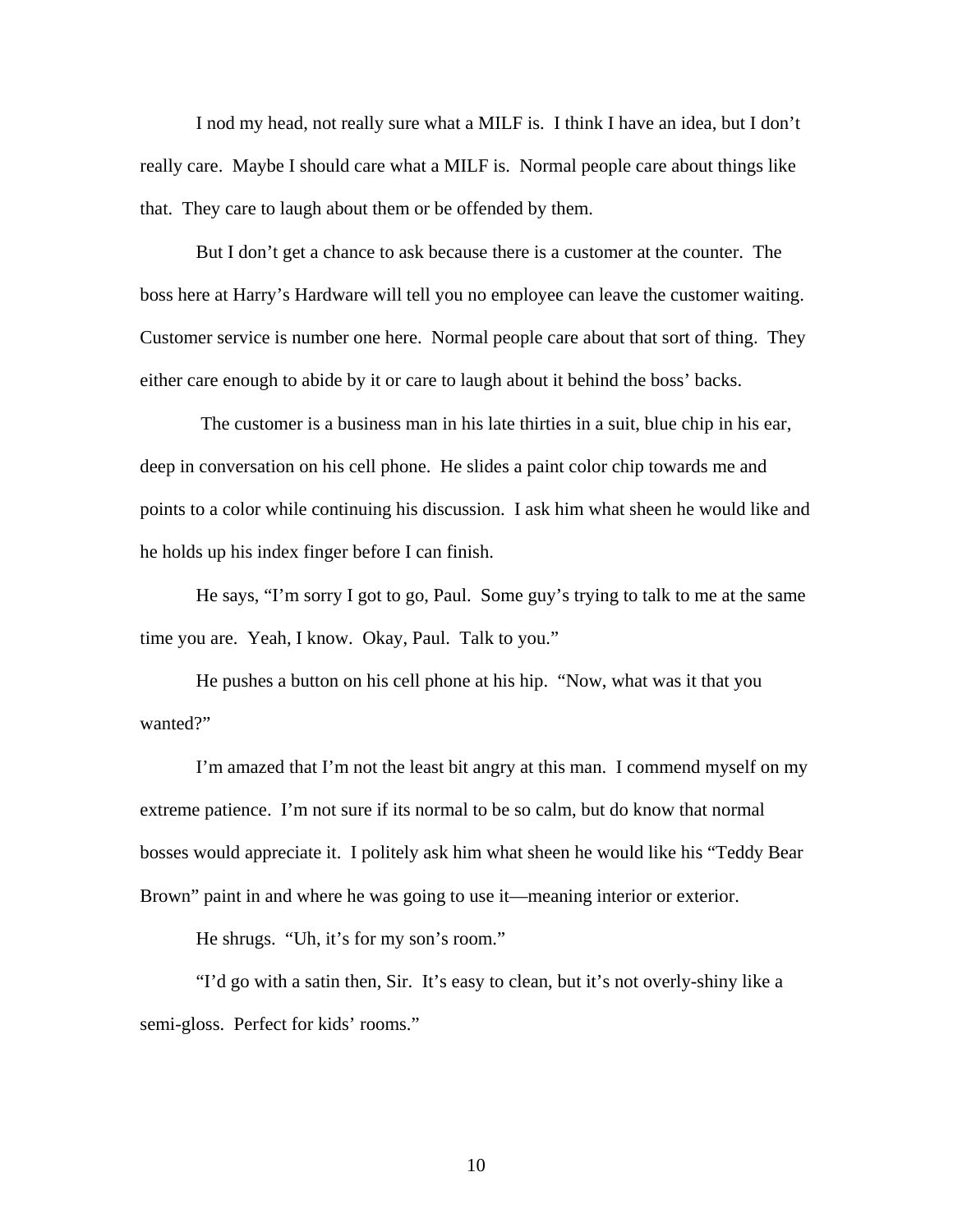He thanks me for my advice and tells me about how he hates painting and his wife won't stop bitching at him to get it done. I feel like a regular guy for a minute or two. I mix his paint, give it to him; he thanks me and then leaves.

We get busy soon after that. I explain to an elderly lady how to use spackling. I talk a man in a jumpsuit out of painting his stovetop. I recommend tinted primers for customers with dark colors. I mix gallons and quarts and five-gallon buckets. I answer whatever questions they throw at me. I smile and thank them for shopping with us. I make sure everyone gets some mixing sticks and a can opener before they leave. I try to add on brushes and tape and rollers and drop cloths to every order. The routine warms my heart. I feel like things are getting back to normal.

 It slows up eventually and Floyd comes over to me. "I can't believe you let that guy talk to you like that."

I ask, "What guy?"

 He says, "That dickhole on his cell phone buying his shit-brown paint." I say, "He was okay."

He shakes his head. "I would have gone crazy on his ass."

I try to force a laugh and say something normal, but nothing comes out.

His face turns red and he looks to the floor. "I'm sorry."

I say, "Yeah."

If I were telling Floyd the story about the madman, this probably would be a good time to continue. He would say, "So, what happened to the madman next, Eric? Please tell me."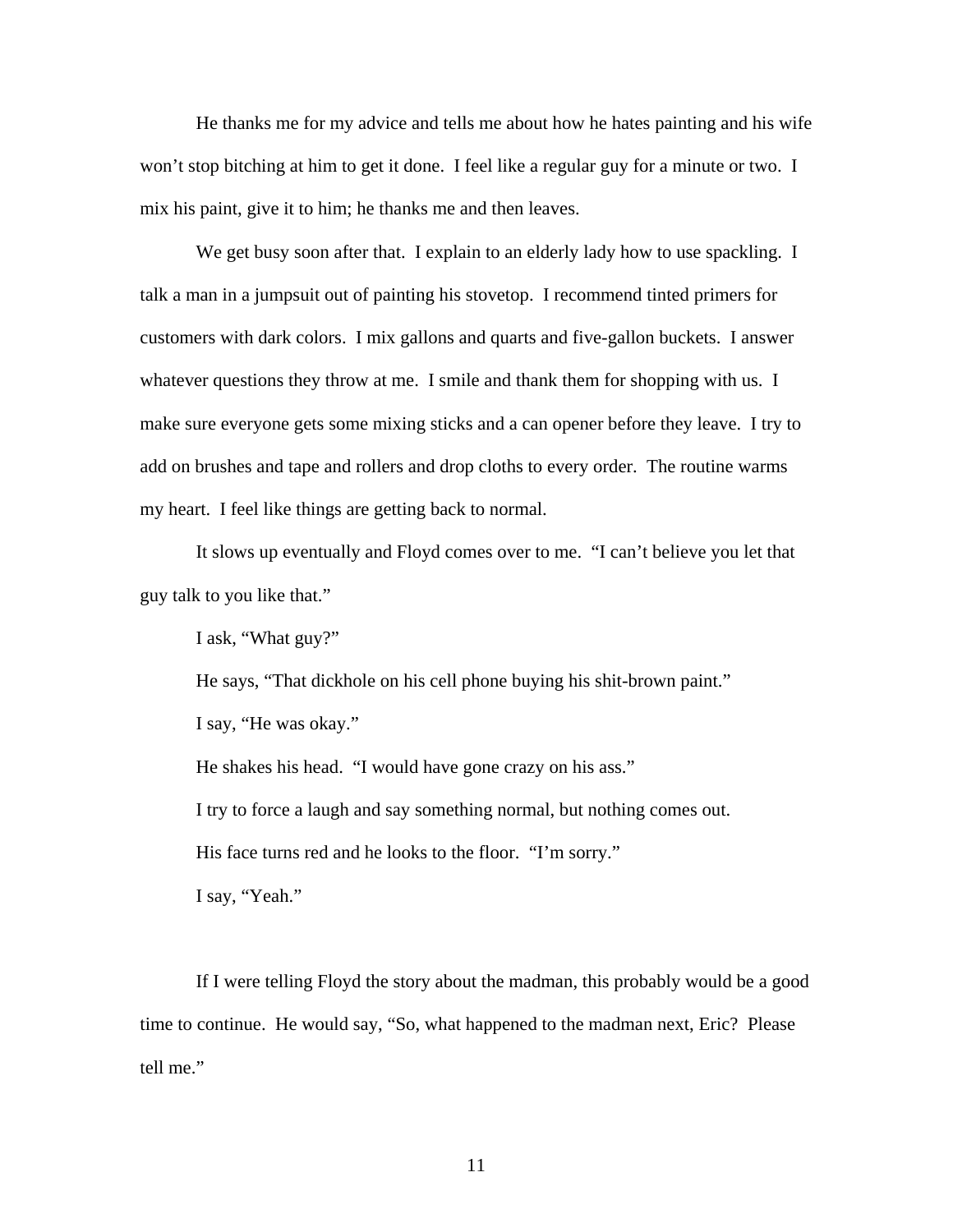I would have to smile and tell him that the madman got into his pick-up truck, opened his moon roof, and took off down the road. The madman didn't know exactly where he was going but had a good feeling that the truck would know. So he just drove and drove. There was not a single cloud in the sky and he loved it.

He drove the truck to Ellis Bridge. Ellis Bridge stands high over the river that he once swam in as a child. It's the closest place to the sky in town.

He got out and walked to the metal barricades at the western side of the bridge. He took off all of his clothes and threw them back at his truck. He stood naked at the edge but didn't look down toward the running river. His eyes gazed high into the night. He held his arms out as if they were wings. He then closed his eyes and jumped.

 Falling, he turned himself back to face skyward and opened his eyes. There wasn't a cloud in it. He stopped falling. He rose into the air, high towards the stars, he reached out to try and touch them. He didn't need to flap his arms, he just floated. He soared into the air, the wind brisk at his face. He didn't stick his tongue out to try and savor, he took full bites of the sky the best he could. But he couldn't taste anything. It tasting like his window—empty. He dove and then rose, he did loop-to-loops, but it remained tasteless. It was cardboard.

 The madman had a feeling he didn't have much time left to grab that flavor he's longed for his entire life. He felt desperate. Maybe he was in the wrong spot. He flew farther across town.

 He passed his elementary school and saw Steven Parnell picking on the madman when he was six years old, but he couldn't stop to stand up to the bully. He tried to fight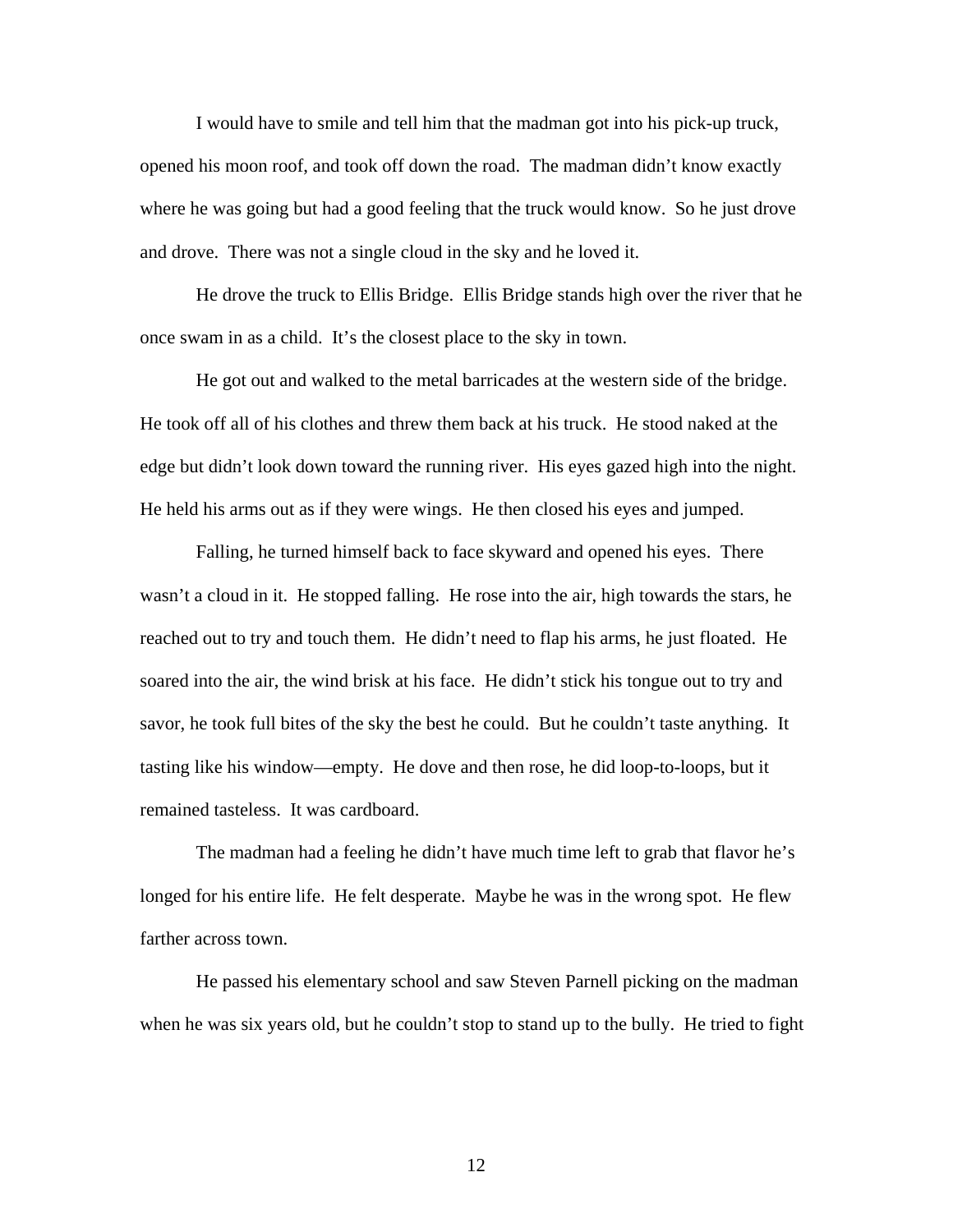back tears as the bully teased him now worse for crying. He wanted to swoop down and stand up for himself but couldn't. The sky held him tight. He kept flying.

He flew over Fairfax Shopping Center where a twelve-year-old madman walked into Happy Harry's with Michael Gray, but he couldn't stop to tell himself not to steal those candy bars. He soared past his first kiss and wished he could yell to himself to take his retainer out, but no sounds came from his mouth. He flew past his trip to Ireland and hoped he would have spent more time with his family and less time at the pubs. He saw his date from prom and wished he called her back. He saw his car wreck, his college orientation, his car getting stolen, his mother crying, his father laughing, and even the day he met *her*.

 He couldn't stop for any of it. He had to be somewhere else. He gained speed by diving, arms at his side, his heart pounding in his chest.

 He rocketed high over the wooded road of Hollis, hoping he wasn't too late. He saw his friend's car and he swooped down behind it. The red Toyota sped on. The madman flew up next to the window trying to gain his friend's attention.

The madman said, "Pull over and come fly with me*.*"

They raced neck and neck. It was the fastest the madman had ever traveled. He closed his eyes and felt the breeze smack him in the face. When he opened his eyes, his friend's car was no longer next to him. Back over his shoulder, the Toyota and a large oak tree had formed into one giant mess on the side of the road. The madman abruptly turned around and shot himself back in that direction. He couldn't look at the wreckage. He tried to look towards the sky and the stars, but it had clouded over. He flapped his arms and tried to fly but gravity fought back, slowly pulling him toward the earth.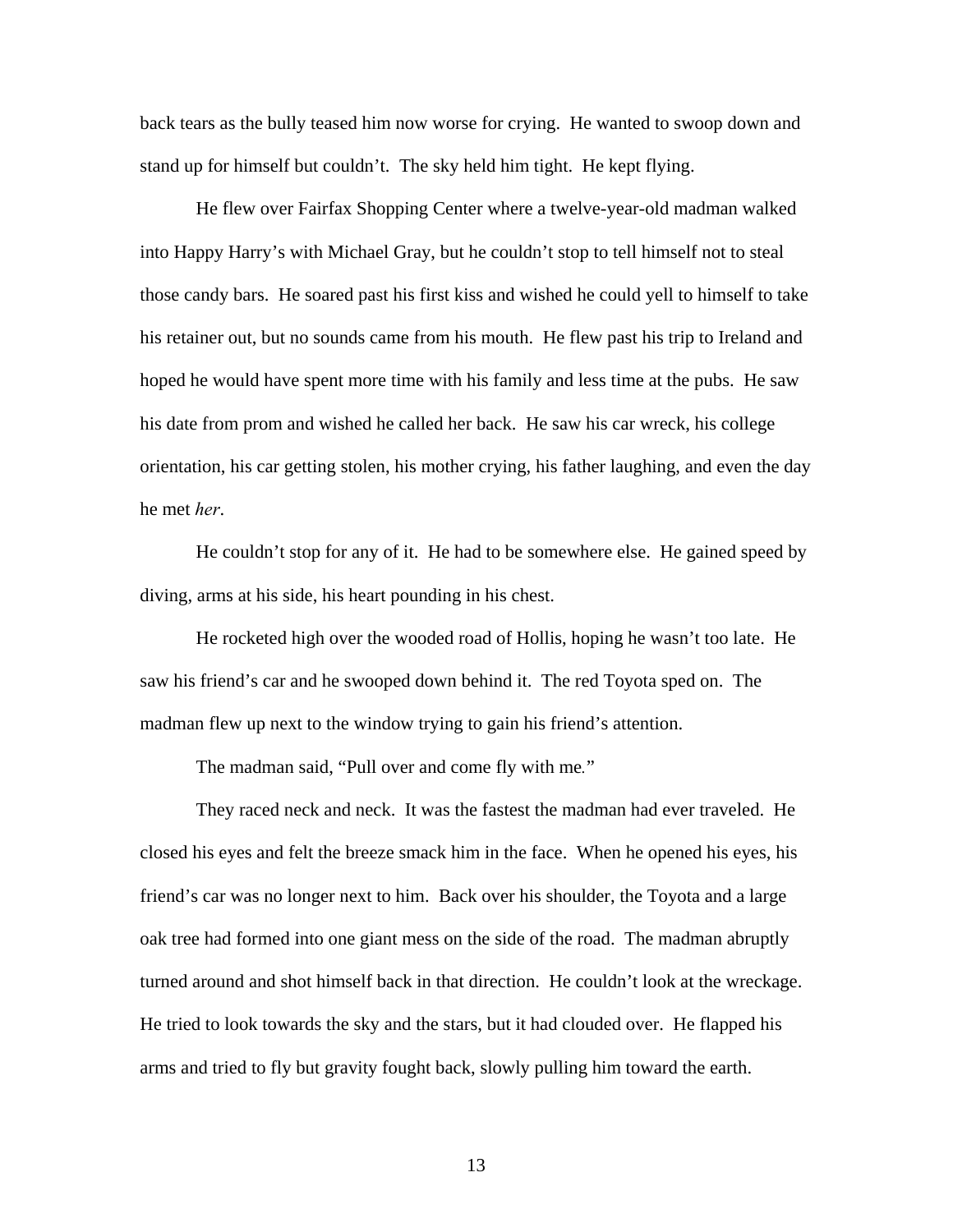The madman said, "Fuck you, I can fly."

The madman felt the hard ground in his back when he lands. His friend's disfigured corpse had dislodged itself from the car and lay on the hood. There was glass and blood everywhere. The madman could swear he saw the dead body smiling and then it was all gone—his friend, the car, the tree, the road, the memories, all of it.

The madman found himself on the shore of the river looking up at the sky. He couldn't move. Sharp pains ran through his entire body. He tasted warm blood streaming down from the top of his head. His heart beat slowly in his chest and he knew he was still breathing. And it was right there looking up at the rising sun, the faint stars in the background, barely moving or breathing, that the madman finally tasted the sky.

Maybe it was the blood, although the sky did not taste of blood. Maybe it was the slow short breathes, although the sky tasted sweeter than any breath he had ever breathed. He was alive. It was the first time he realized he was alive and it was probably the first time he wasn't supposed to be. The sky tasted like life and it was a taste that the madman would never forget. It wasn't a disappointment like sometimes hopes and dreams are. Unlike like the times he hoped he would get everything on his Christmas list or expecting the greatest party of all time on his twenty-first birthday, this was genuine satisfaction. He kept staring at the sky for a few more hours before he started blacking out and before the ambulance arrived. He remembered one of the paramedics asking why he was smiling.

The madman said, "I'm full."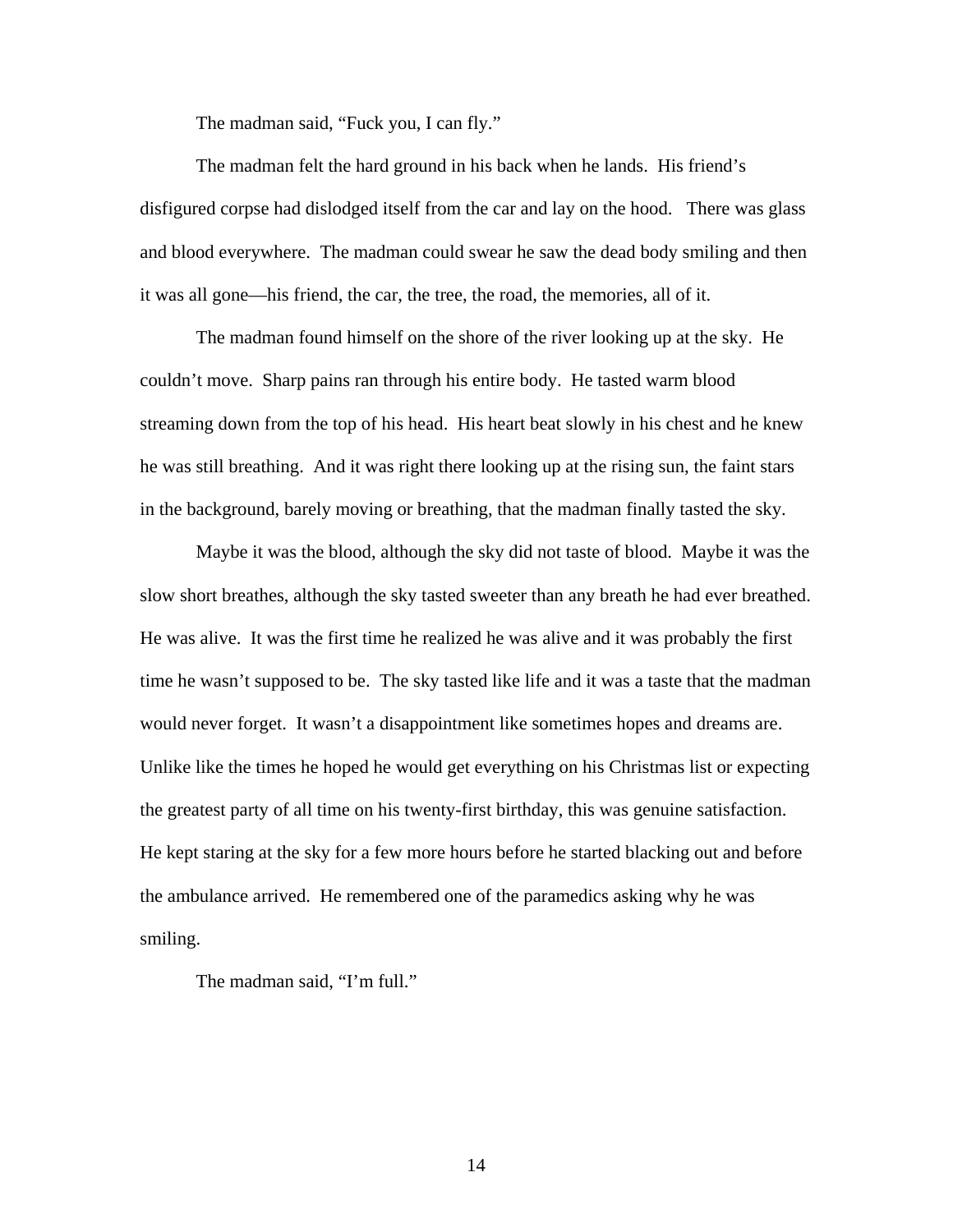This would be where Floyd would be speechless. He would mouth the word *wow* and shake his head. I wouldn't even feel like I copped out about describing the taste because words couldn't do it justice. I would even explain that and let Floyd know that someday, he too would taste the sky. Maybe Floyd would be inspired to live his life to the fullest and appreciate every minute of it. I wish I could tell that story. But I don't. I'm just standing here at a paint counter trying to be normal.

Floyd comes back, untying his apron on the way. "That guy needs help with the pressure washers. You mind taking it? I'm supposed to be on break now and my girl is waiting for me."

 I nod my head. I understand. I know what it's like to take a break. I know what it's like to have a girlfriend waiting for you. I have normal thoughts.

A man in the jeans and Florida Gators T-shirt stands cross-armed admiring the 2500 PSI gas-powered pressure washer with the green spray paint on the side of it. I ask him if he needs any help.

He half-nods to acknowledge my presence. "How much is this thing?"

"It's \$198."

 He points to the new machines by the paint sprayers. "Why is it cheaper than the others over there?"

"Well," I say, "this one has been refurbished."

He asks, "What does that mean?"

 I bend down to finger the machine showing the ins and outs of the five and a half horse powered engine. I hadn't seen one of these things in a while. It's amazing how

\*\*\*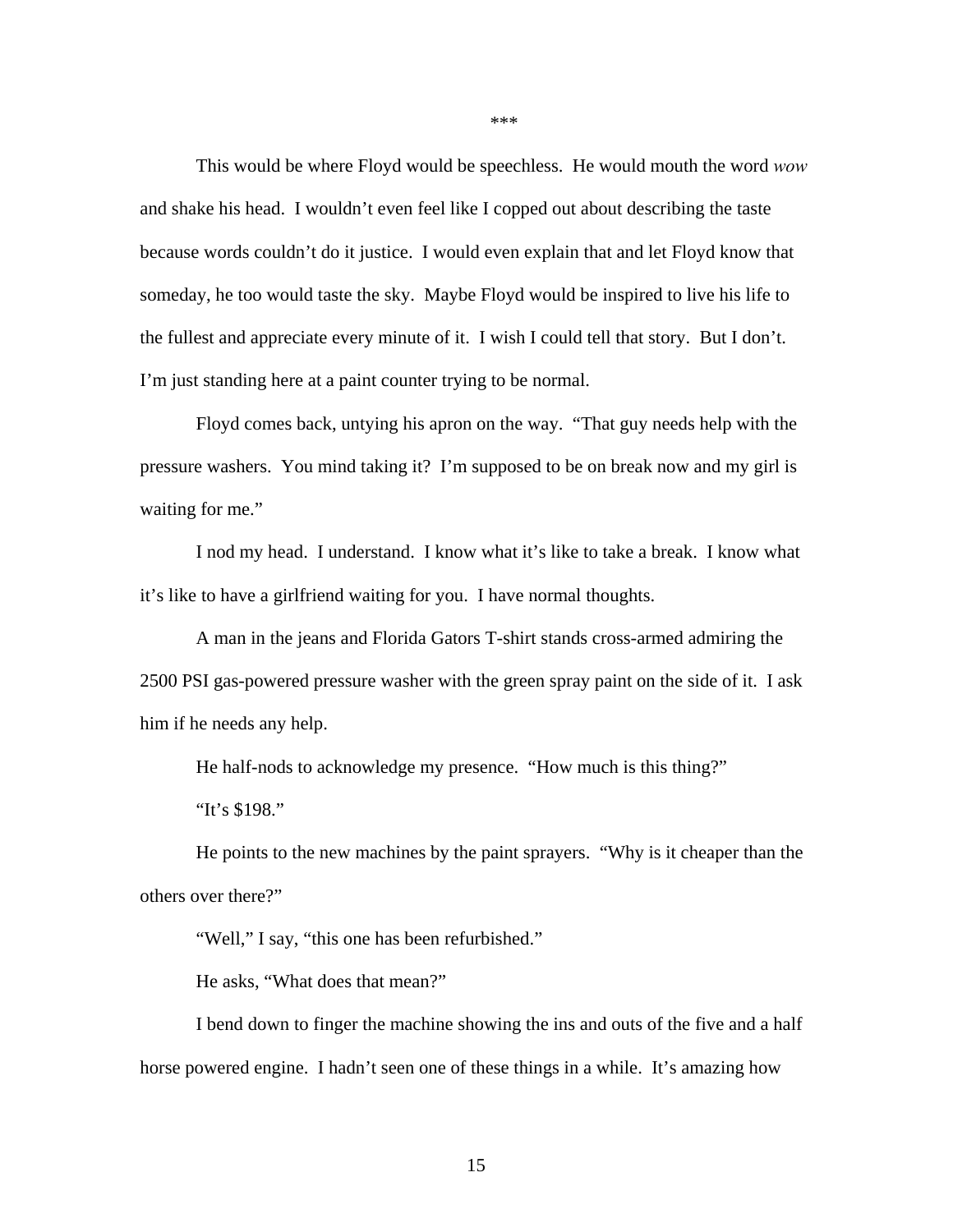many times I've sold these things, convincing people that they could use them when I myself had never even started one up.

I turn back to the customer. "Sometimes we get one back that just stops working and can't be easily repaired. We send it back to the company and they redo it inside out. They inspect everything and make sure it works again. Then they send it back to us and we sell it a bargain price to you."

He seems interested, scratching his forehead. "What was wrong with this one?"

 I stand up and cross my arms next to him. "They never tell us what was originally wrong with it. They just assure us everything is all better now."

 He continues to inspect the machine, closer now. He tells me he needs something to wash his driveway and his house maybe once in a while. I tell him that the power on the washer would be plenty for his needs. He says he's been putting off buying one for a while because of the price. I tell him he won't get a better price. He asks me about a warranty.

 I knew it was coming. "It's pretty much as is. Thirty days to return it, but no official warranty."

He gets up looking worried. "What would you do?"

 It's true that this old monster could very well just up and die on this guy, but it could always be brought back to the store to be repaired. Why not take a chance on it? A hundred bucks is a hundred bucks and he wants to save money. It's been refurbished, so it should work just the same as the rest of them.

I say, "Things can always be fixed. It's a good deal."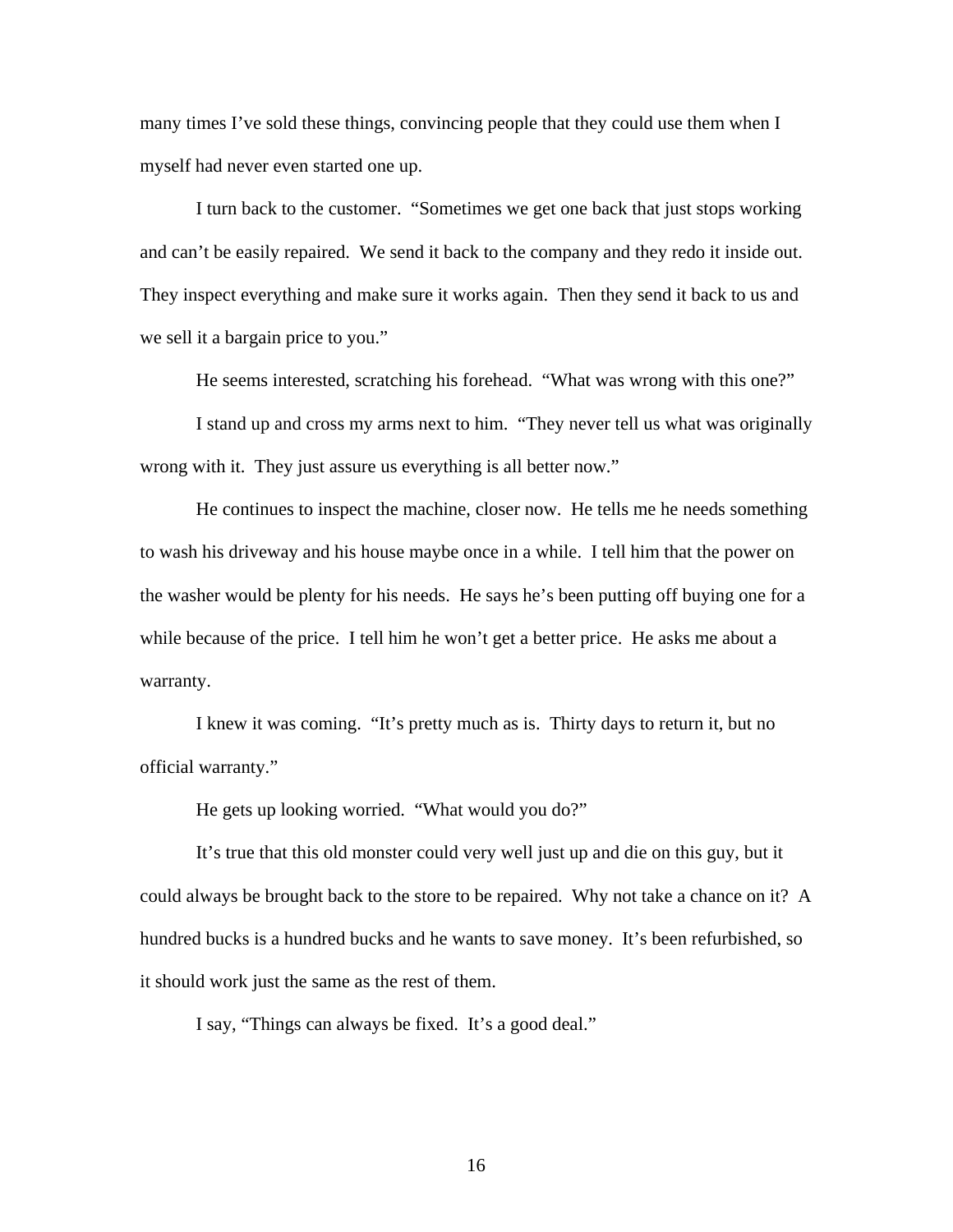He smiles and thanks me. He tells me he'll talk to his wife about it and if it's still here the next time he comes, maybe he'll take a chance on it. I am pretty sure he'll be back. I tell him to have a nice day and head back to the paint counter.

 An old black phone with a rotary dial sits not too far from my left arm. It reminds me of one we had when I was a kid where the only calls I had to worry about were from my friends who wanted to know if I could sleep over or play ball. But here that phone leads to questions about paint and return policies and store hours and normal things like that.

I could use that phone to call Heather. I would say, "Hey stranger," or "Guess who's back at work?" No, that's not right. That wouldn't work at all.

Maybe I would just say, "Hi Heather, it's Eric." Then I would just wait for her to respond. I would sit there in silence as long as it took. Maybe I would have to throw in a "Don't hang up." Or maybe I shouldn't because she has every right to hang up on me if she wants to. I could tell her the madman story from the beginning to the end and how inspirational it is to know that you're alive or I could just say that I'm sorry and I've changed.

The cashiers stand in front of their registers, avoiding eye contact with me. I can feel their stares when I look away. I wonder how long these looks will last. The aftertaste of the sky is still strong on the back of my tongue and I smile a genuine smile at the confused faces. I pick up two of the rubber mallets and bang a tune on the stainless steel counter.

I'm just a normal worker here, banging hammers on the counter, thinking of what to say on the phone to someone very important to me. I'm just like you. This is what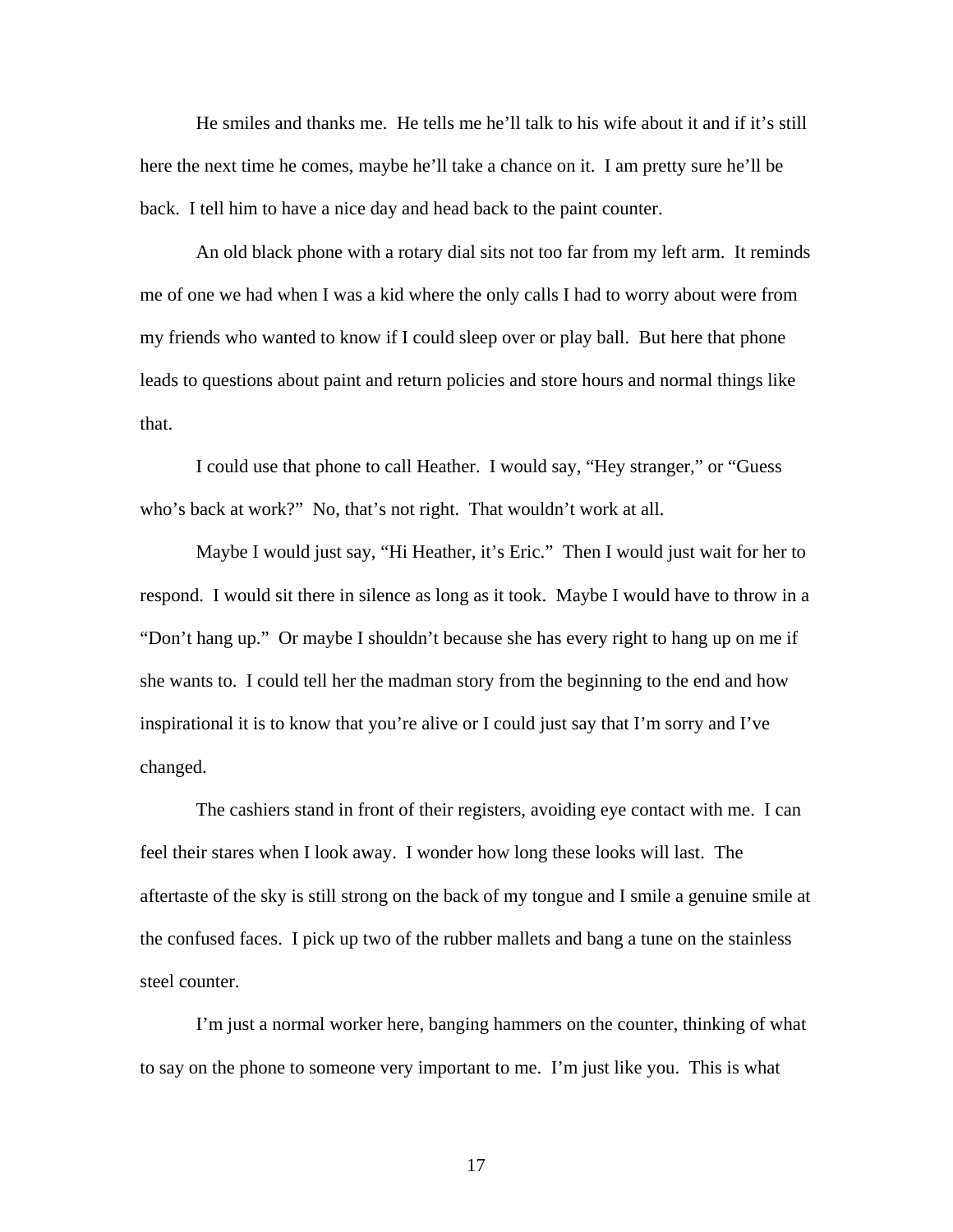people do. The sky outside the clear glass, automatic doors is very blue and calm. I lick my lips. This is normal. This is normal. This is normal.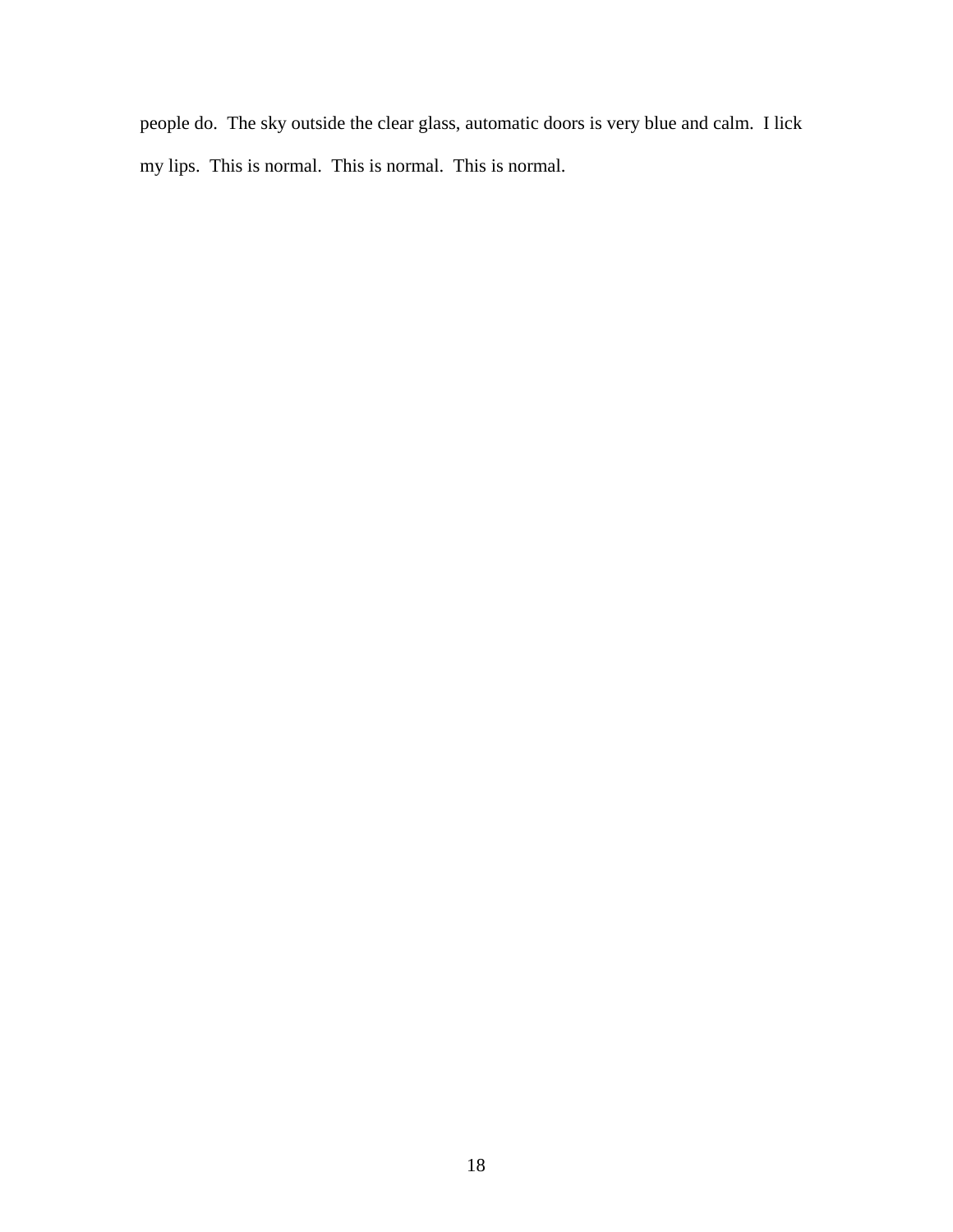## ANYTHING RIGHT NOW

 When Star walked in her bedroom, home early from vacation to surprise her boyfriend of three years, she found him naked in bed with her thirteen-year-old cousin. Her cousin covered herself with Star's lavender satin sheets, while her boyfriend didn't move at all. He didn't even look surprised. He smiled at her. He didn't say a word. Her cousin looked worried and nervous—perhaps even a bit sorry. But not him. He just smiled and didn't say a word.

Here she is now. She falls face first to the floor. It doesn't hurt. Later maybe but not now. Her head spins from the mix of alcohol and sugar. The carpet smells of stale beer and strawberries. It itches against her nose but not enough for her to do anything. She remains motionless, save her slow methodic breathing.

*Flat on my face again*, she guesses.

 The party continues around her. Loud music blasts from the large speakers of a stereo system. She can't make out the song—she can only hear the bass thumping and echoing through the walls. People laugh and she knows they are laughing at her. She doesn't care.

 A light breeze passes over her still body every time someone steps over her. She can tell what type of shoes everyone wears as they pass by—a pair of low-cut Adidas, followed by some hiking boots, a few sandals, and a pair of high heels. Shoes flying over her. She doesn't really care.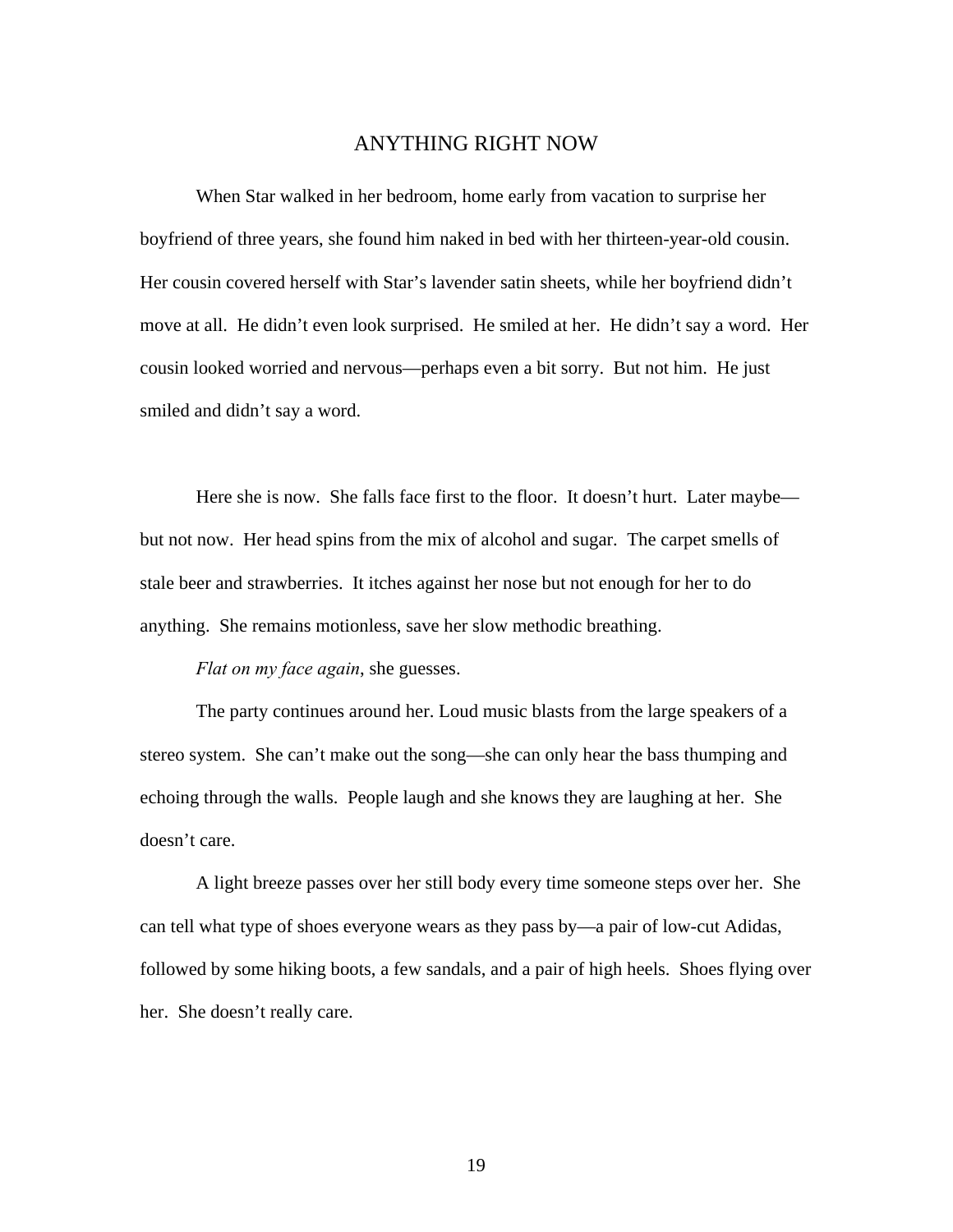Bruce had snapped in his girlfriend's family kitchen. Her brother made some joke about Bruce being a rapist and they all laughed. There alongside the stainless steel appliances and the mahogany table with the Halloween tablecloth—that's where they all laughed at him. He face reddened and his fists clenched. Rape was somehow funny to his girlfriend's family. He burned inside. He started to sweat. He punched her brother three times in the face before her father broke it up. They threw Bruce out in the street and it was there bleeding on the pavement that he heard his girlfriend say that she never wanted to see him again.

Here he is now. Drinks go down easy tonight. He's not a big fan of rap music, but the beats hit him right tonight. People laugh across the room. A girl lies on her face on the floor in front of them. He rushes over to her and offers his hand.

He asks, "Did you fall? Are you okay?"

She takes his hand and rises to her feet. "Yes and yes."

 She looks over her savior of the moment. He is not so bad looking, a nice combination of dirty-blond hair and blue-green eyes. He's got some facial hair, but it's groomed. Not a bad dresser. His shoes are brown Sketchers. She was sure no Sketchers walked over her while she was on the ground.

She says, "My name is Star."

 He thinks she is cute. Not hot, but cute—maybe even pretty. Her nose is a little big, but not obnoxious. Her breasts are big enough and her ass isn't too fat or anything.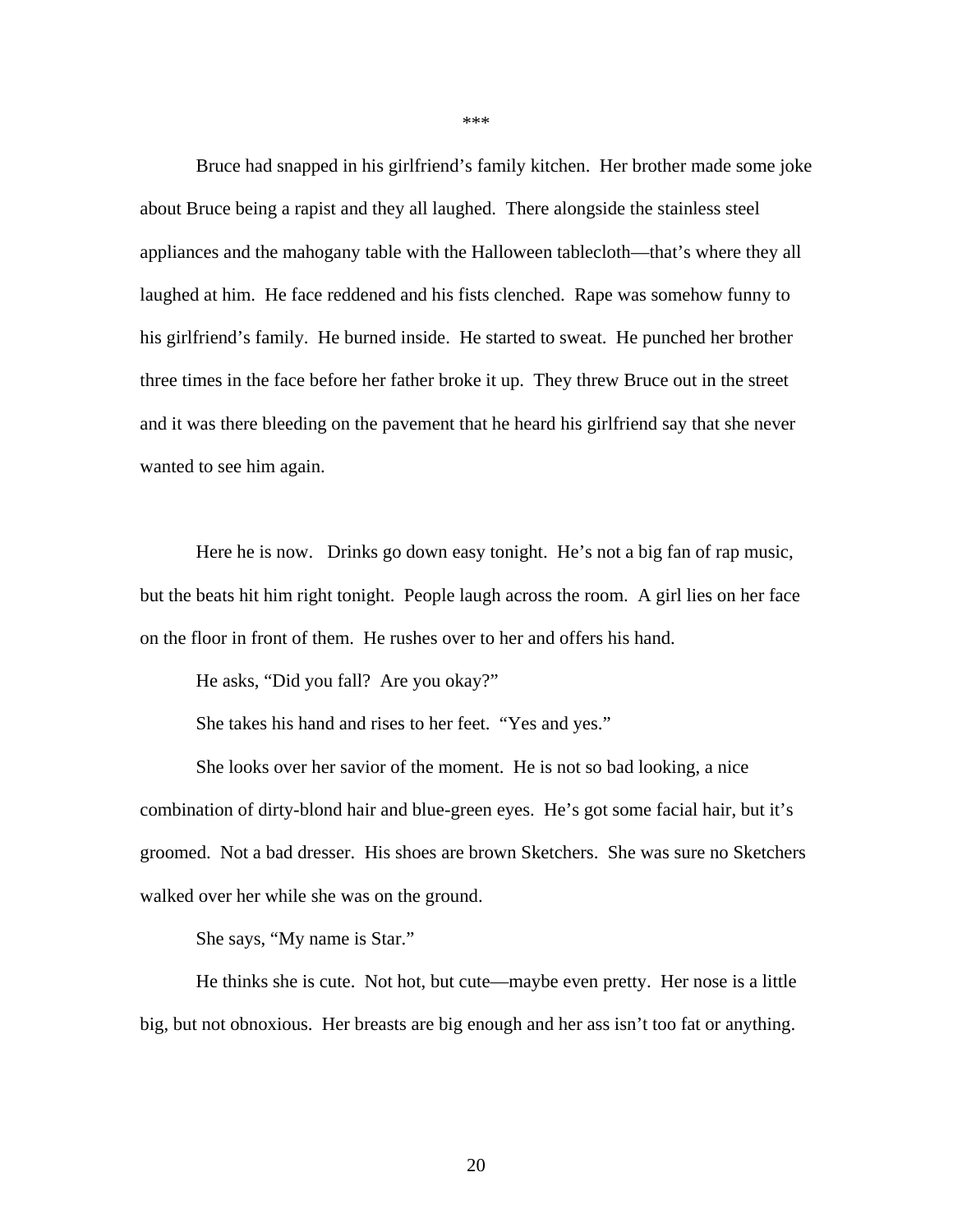Her teeth are straight, which is a plus. She smells of booze and something tropical—kiwi maybe? Not a bad smell at all—very feminine.

He says, "I've never known a Star before. I'm Bruce."

She says, "I've known two other Bruces."

"Good guys?"

"No. Jerks."

He frowns. "Oh."

She shrugs. "Yeah."

"Do you want a drink?"

"Sure."

 He makes her a drink with no alcohol. Pineapple juice, cranberry, and Sprite. He tells her that he learned how to make them in the Bahamas. He does not tell her that there is no alcohol in the drink. They sit down on an old couch. They sit in silence for a few minutes, each smiling at the other and then looking away, taking a drink.

Finally, Star says, "I want to tell you something, Bruce."

"What is it, Star?"

 "Today, I walked in on my boyfriend of three years having sex with my thirteenyear-old cousin."

 He doesn't know how to respond. It doesn't make sense to him. Why would a guy give up a good-looking girl like this to sleep with a child? Assuming her boyfriend is around the same age as the rest of the people in the party, he's got to be in his midtwenties at least. He can't believe it, but then again he can. He remembers his friend, Kyle, who cut holes in porno magazines and then lined the holes with Vaseline so he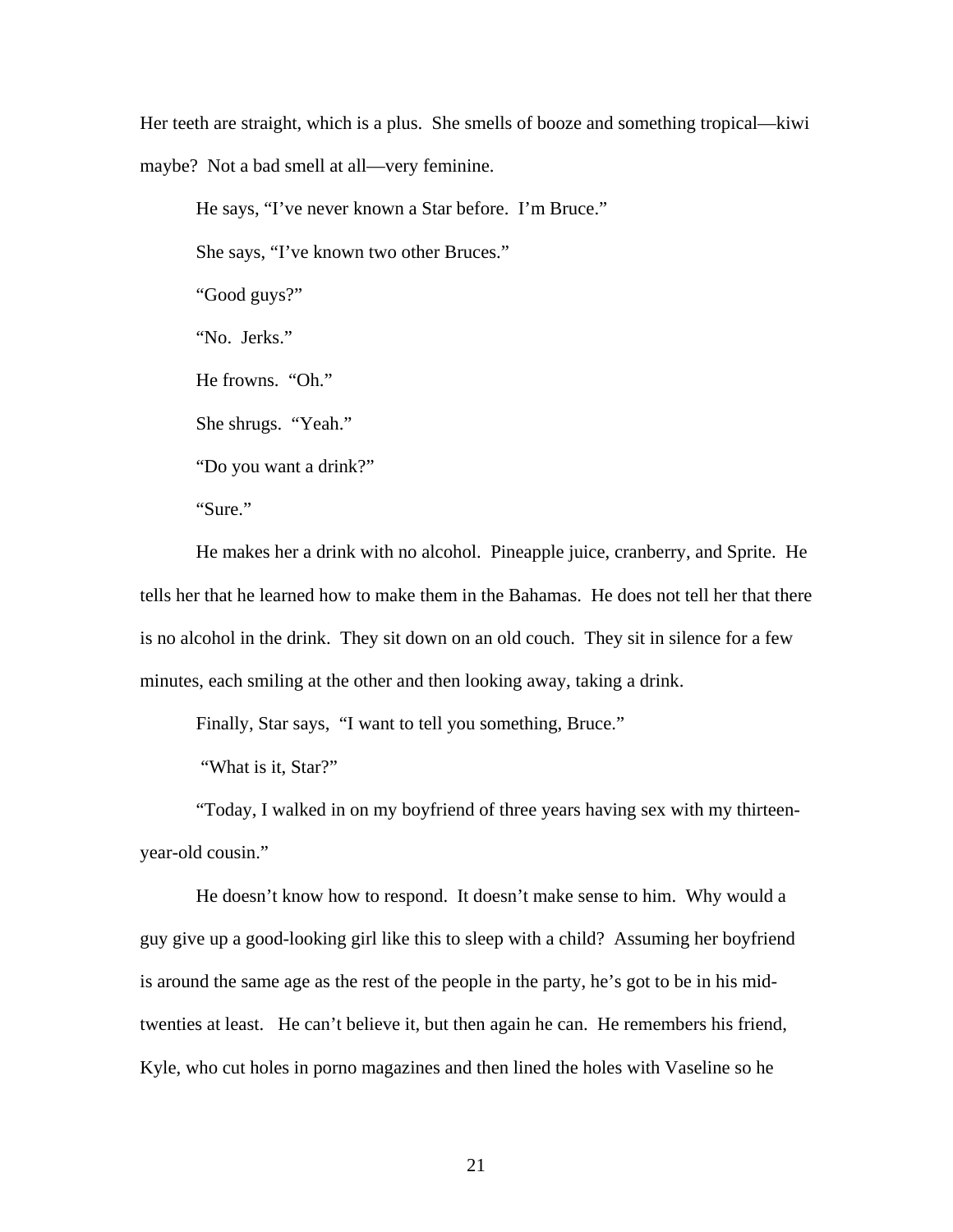could take masturbation to a new level. His cousin used to tell girls he loved them back in high school to take their virginity. He once heard about this guy in high school who would pick up mentally retarded girls because he said they were easier to bang. Not all guys were like that, but some were.

He says, "I don't know what to say."

She says, "There's nothing to say. It's just fucked up is all."

"Definitely that."

 He takes a long drink. His drink contains alcohol and it goes down okay. He finishes it and wants more.

"I want to tell you something, Star."

"What is it, Bruce?"

"Last week, I beat up my girlfriend's brother."

Star smiles. "Why did you do that?"

"He said I was a rapist."

She tenses a bit and shifts in her seat. "Why would he say something like that?"

He realizes she's a little worried. "No, it's okay. He was making a joke."

"A joke?"

"Apparently, rape is funny in their family."

 She didn't understand how rape could be a joke. She couldn't believe it, but then again she could. Her family made jokes about death. They always found it easier to make light of death when someone close to them was dying. Her brother joked that they would stuff their dog, Puffy, when he died and attach a hose to him so he could continue to piss on the carpet in memoriam. Her father joked that their Uncle Jack should be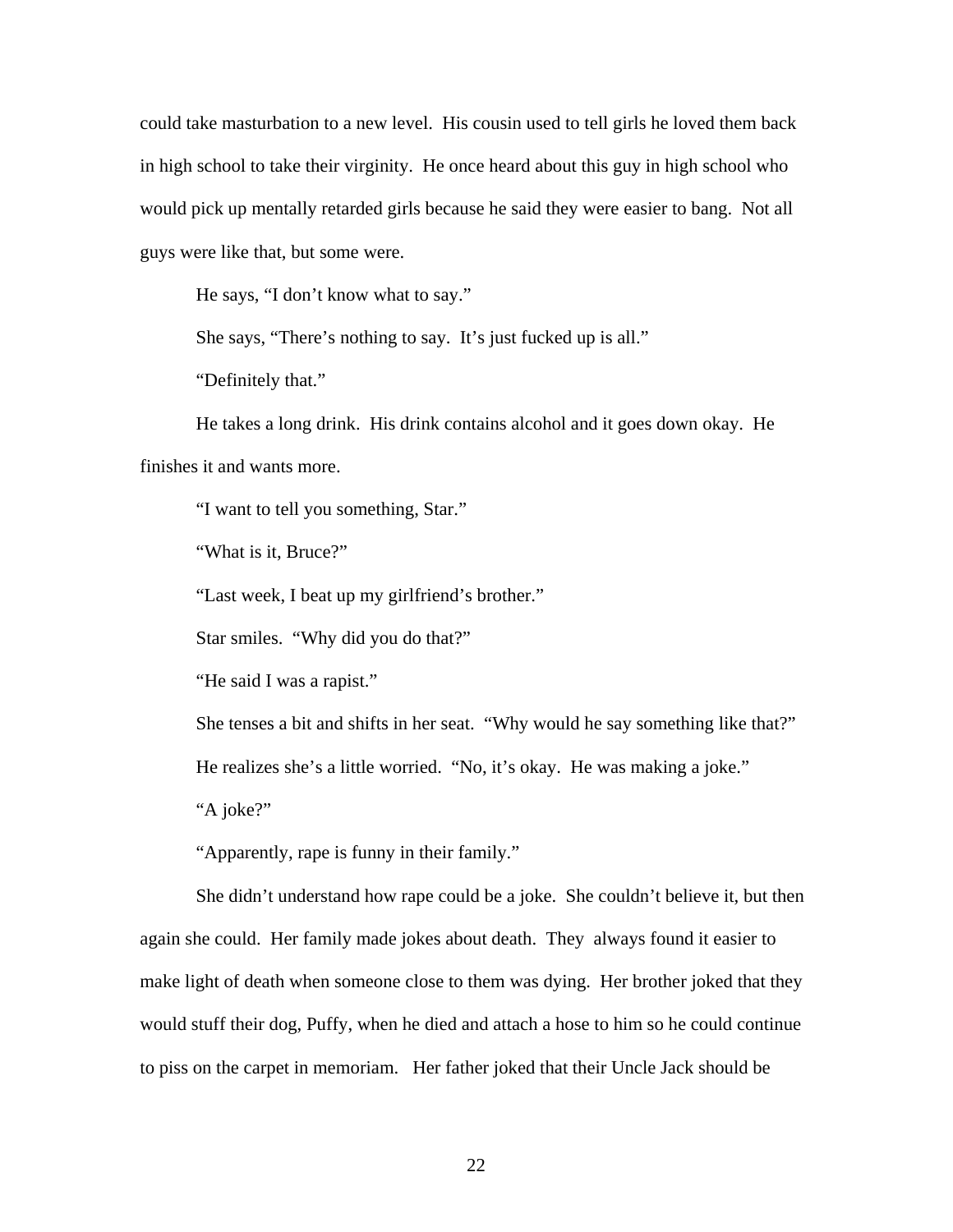buried under the front porch so his wife could continue to walk over him. When both her grandparents died simulatneaoulsy in a car accident, she could only joke that there was no need to fight over any inheritance because there was no way she was moving into a trailer. Her family loved those jokes. They laughed and laughed about them. She never knew how strange it sounded until she heard a family joking about rape.

She says, "I really don't know what to say."

He says, "Just fucked up, right?"

She smiles. "Definitely that."

 They sit in silence for a few minutes. Her head spins. He thinks she really is a star. She thinks he is a nice guy. He wonders if she needs help. She wonders if she needs help. He wants another drink**.** She wants another drink.

He gets to his feet. "I'm getting another drink. You want one?"

She nods. "Maybe a little more rum this time."

 She likes him. He's a nice guy. Nice, nice, nice. She wonders if there are more nice guys out there. She knows he means well but she knows she means not to be well. She wants to be used and use that guy right back. This guy is too nice for that. Bruce might have been the one had it been any other night. But not tonight. Besides nice, she wants anything right now.

 He makes her the same drink with the same amount of alcohol. He knows she's too drunk and needs to sober up. He wonders if she will even notice or ever care that he cared enough to not let her drink anymore. He thinks that maybe, just maybe this could be that night where he meets the proverbial special someone. It could work. They seem to get along. He looks back at her but she is gone.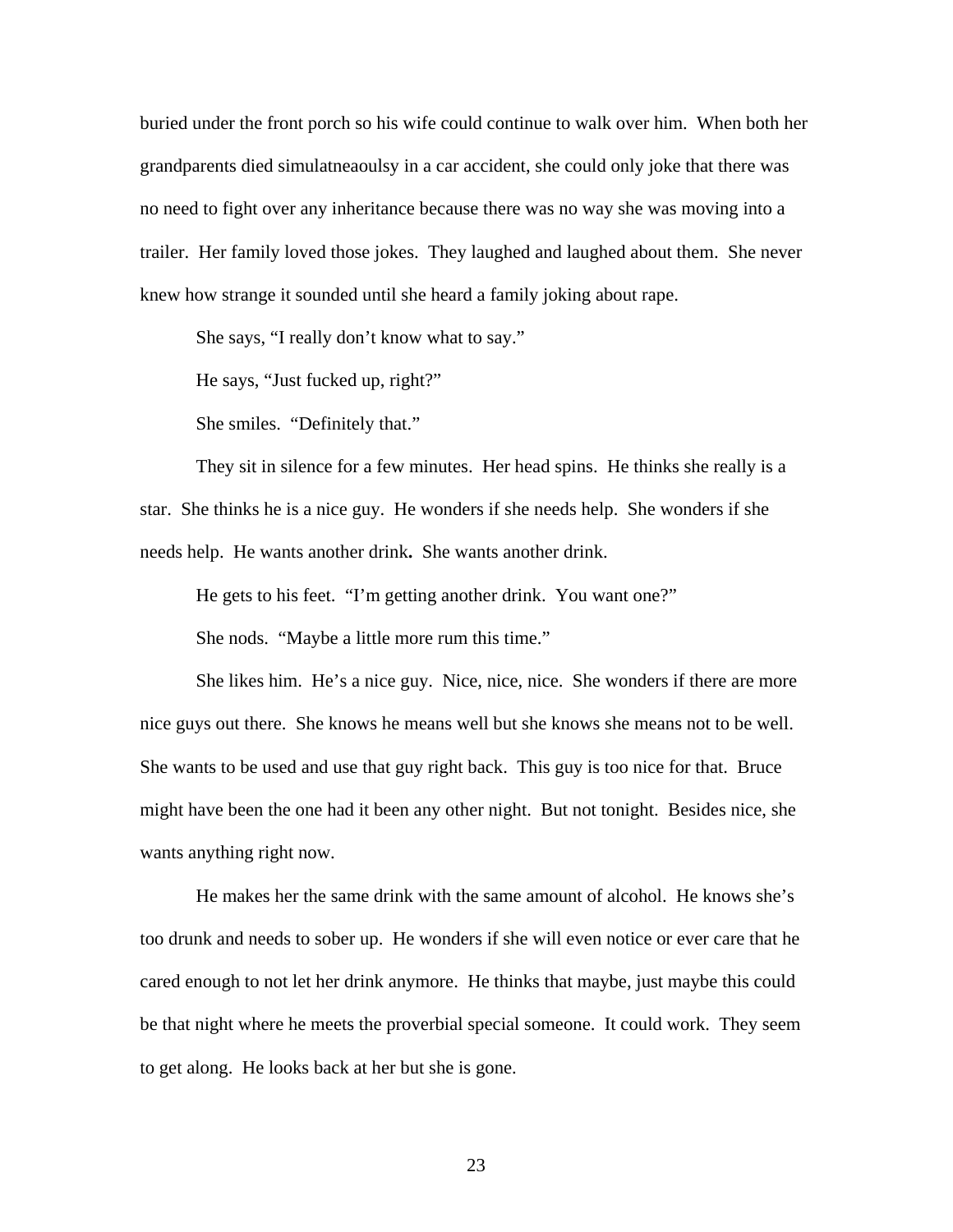She's on the other side of the room, sitting next to some asshole with too much hair gel. He can't help but hear when she announces loudly that her boyfriend fucked a thirteen-year-old girl. People turn and stare at her and she seems unaware. Maybe she's aware and just doesn't give care. The guy she's talking to wears baggy shorts and lowcut Adidas sneakers.

That guy says, "What a fag."

She says, "I know it."

 Bruce's stomach turns. He thought he was going to save her but wondered if she really wanted to be saved at all. He pours her drink on the floor and drop-kicks her cup across the room. He chugs his drink and leaves the party.

#### *Just another night*, he guesses.

Star lets this new guy kiss her and put his hands all over her. She hates the way he touches her and it feels good. His tongue in her mouth tastes like a rape joke and she can almost see the humor in it.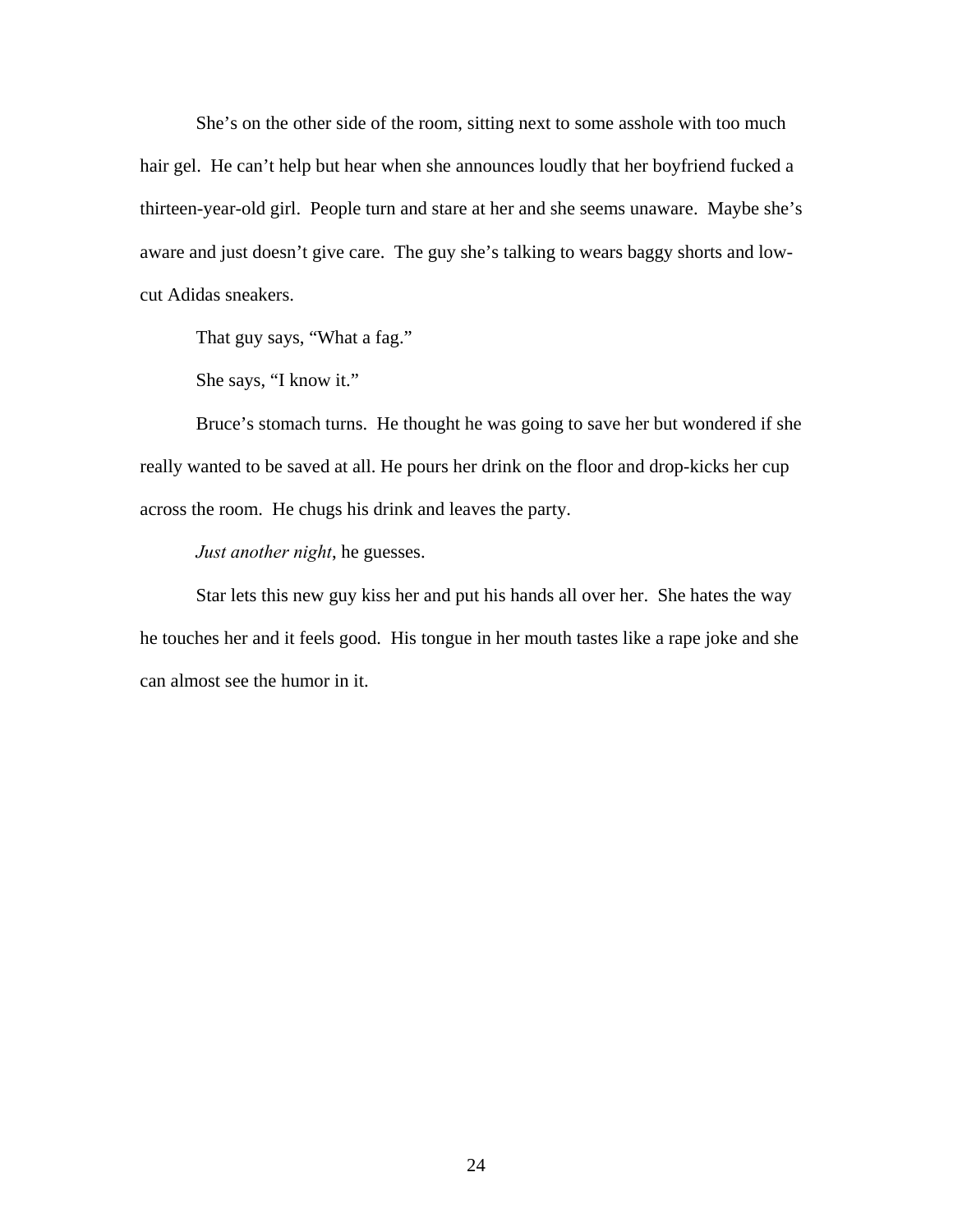## WHEN SPEAKING OF GALWAY

and I can't stop staring into her big green eyes because they are just so big and comforting. She must notice because she flashes me a quick wink before turning her attention to the bartender.

She says, "Two more pints of the black stuff, please."

The bartender says, "That's a good lass."

The jukebox blasts the Chili Peppers and I admit I'm a little surprised that I've heard mostly American music over here on the Emerald Isle as opposed to traditional Irish songs, but fuck it. I'll listen to anything right now. Anything because it's nine o'clock in the morning and I've got a nice buzz going or because I'm overseas for the first time in my life or because I'm about to see Jeremiah for the first time since Chrissie died—I don't know which. But anything will do for now. Jasmine looks beautiful but she's always looked beautiful for as long as I've known her and I'm sure that she looked beautiful even before that but who really knows because sometimes people take years to develop their looks like that ugly duckling that was really a swan or whatever. She smiles at me and offers her pint of Guinness in the air for me to clank mine against in a joyous cheer for… what? Ireland? Chrissie maybe?

I'm glad I'm here with Jas. We've always been close. Thanks to her I never needed a shrink and thanks to me she's always had someone so pathetic that she could always build her self-esteem by simply comparing her life to mine. We tried to date a few times unsuccessfully—very unsuccessfully actually. Every time we kissed, she laughed and although she always apologized for it, I never felt any better and sometimes felt like I would cry but never did because I try never to cry because men aren't supposed to do that.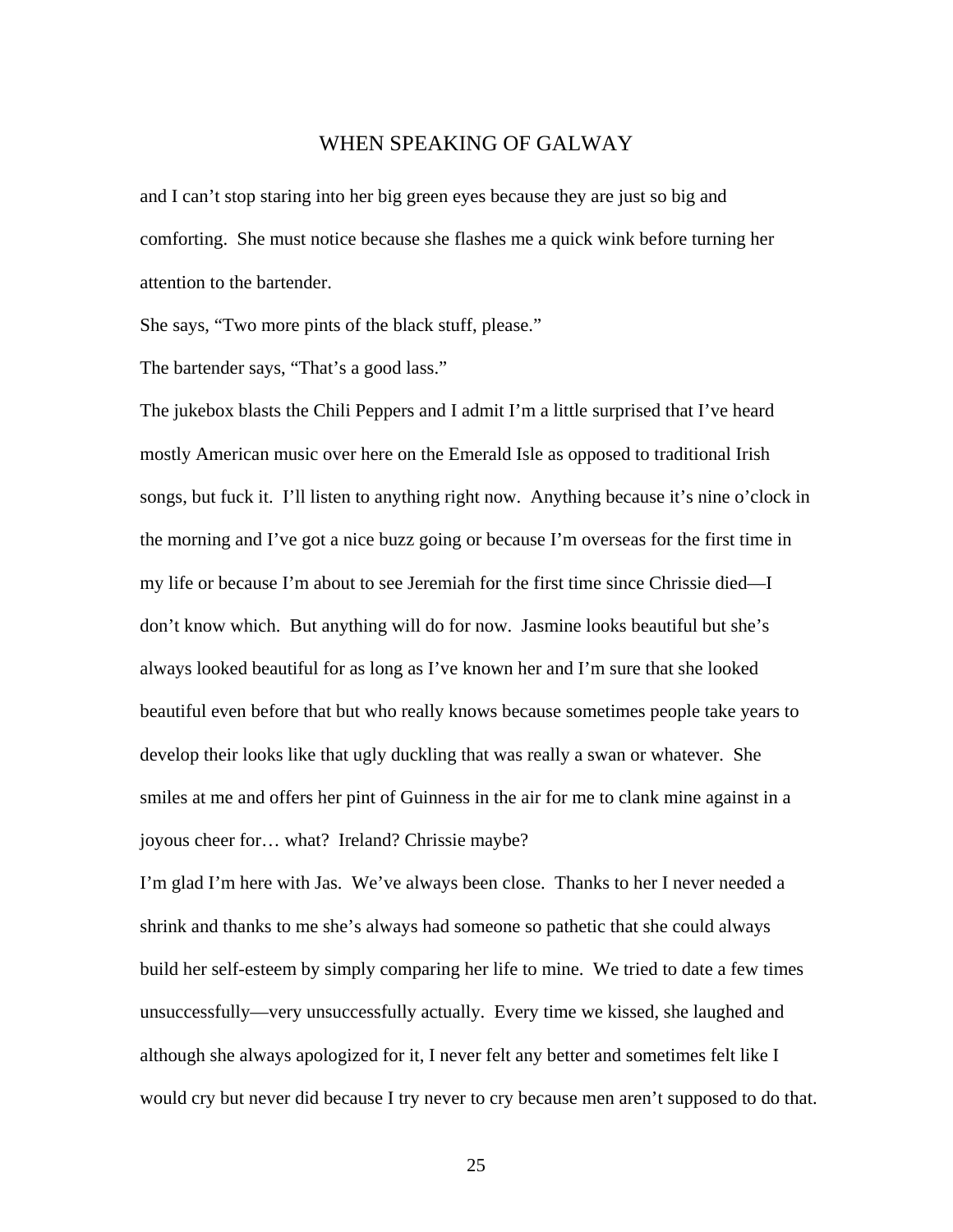She told me on occasion that it was okay for me to cry but I never believed her and just bottled it up inside. The one day that I did cry was when Chrissie died but I didn't let anyone see me or anything but I had to do it because I missed Chrissie and I felt bad for her family and Jeremiah and even angry and ashamed at myself because I knew that Jeremiah blamed me for her dying and all. The last time I saw Jeremiah was over three years ago and now he's going to be here in Galway any minute now and I really don't know what to say to him or how to feel about it.

Jasmine says, "Oh Artie, everything will be okay."

I say, "Sure it will."

She says, "Are you alright with seeing Jeremiah?"

I say, "I don't want to talk about it."

This bar reminds me of the one where I saw Chrissie the last night she was alive with the same glazed wooden bar top and matching stools but this one is more authentic because it really is an Irish pub because it's in Ireland and the one I was in with her was an American bar trying to imitate the style. We talked about a lot of different things that night but mostly about how we would love to actually sit in a bar in Ireland instead of pretending to be in one while still in America. We both wanted to see this world inside and out but neither of us had ever left the country—I think I had been as far east as Chicago and she had once visited an aunt in Vegas. Later that night, she grabbed my cock and told me that we needed to fuck the demons out but I told her I couldn't because Jeremiah was my best friend and even if they were having trouble in their relationship I still couldn't have sex with her no matter how badly I really wanted to because even as pathetic as I am most of the time, I still really believed that I was a good friend and she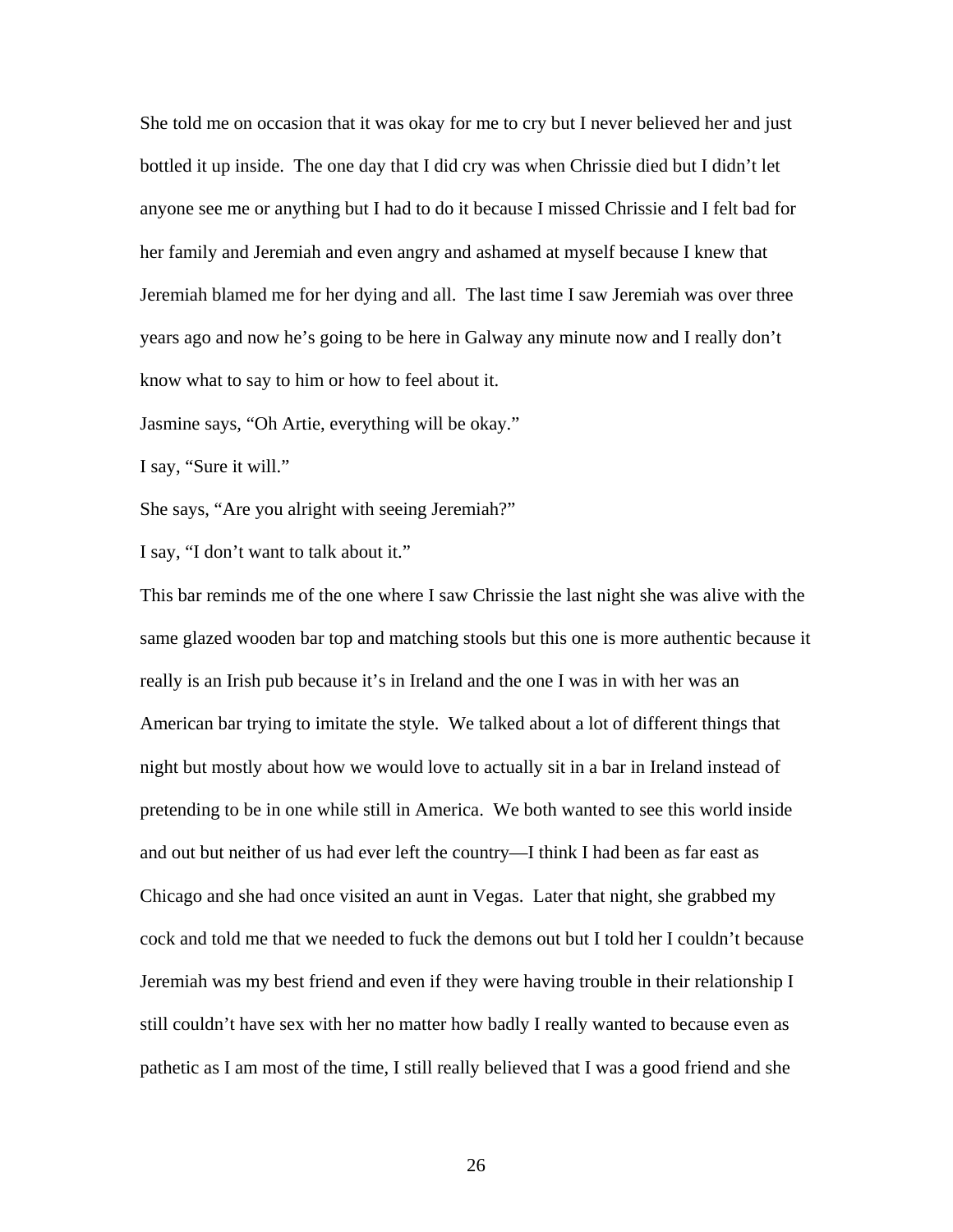got pissed at me and wouldn't talk to me for hours but later calmed down and asked if she could still stay over because she couldn't go home and I told her that would be fine and she could have my bed and I would take the futon. I found her naked and dead the next morning because she had taken a whole bottle of sleeping pills after I had passed out. She taped a note to the bottle that read, *Thought at least you would understand, Artie. Love, Chrissie.* But I didn't understand and I never figured it out and I just cried about it for awhile when I was alone. I wonder if Jeremiah ever cried about it and I wonder if he still blames me and I hate all this wondering it makes me want to cry again and I don't want to cry especially in a bar in Ireland. I remember that it rained that night that Chrissie died and I used to really love the rain. I ask the bartender for a refill and then turn my attention back to Jasmine.

I say, "So where is he?"

She says, "I thought you didn't want to talk about it."

"I don't. Where is he?"

"He's checking into his room with Denny."

"They're sharing a room?"

She nods. "We're sharing the other one."

"We are?"

"There are two beds."

"Oh."

We decide to down a shot of Jameson and then try the Tullamore Dew that I think is actually smoother and then we have a few more beers and spend a few more Euros. Chrissie would have told me that she loved being here that this kind of pub was one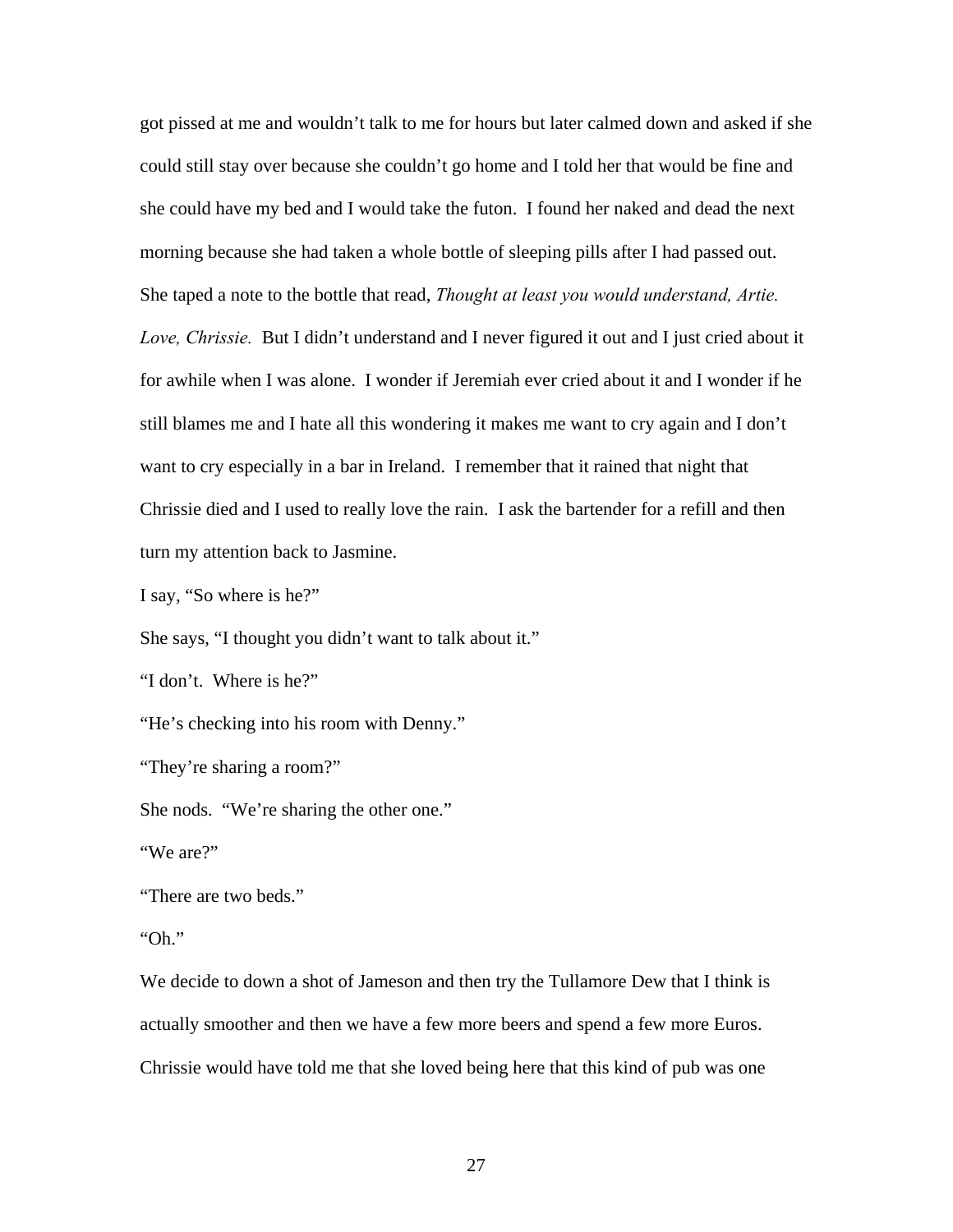where people that mattered got drunk—like writers and thinkers and difference makers all drank together throughout history and that reminds me that one of James Joyce's girlfriends or wives or something had a house here in Galway somewhere and I wonder if I'll actually take the time to go see it while I'm here and then I tell Jasmine that I need a nap and she tells me to hold on because Denny and Jeremiah should be down soon and that we were all going out to eat and I tell that I can't and that I need to take a nap and think I say something about Chrissie which confuses her and then I find the elevator and by the time I find my room I'm surprised that I actually have a key and figure out how to use it and then I see my bed across

when Jasmine wakes me. She smells sweet. She must have showered and brushed her teeth. She tells me that we are meeting Denny and Jeremiah at the some bar that sounds like, *The Keys,* but is spelled, *Quays*. I get out of bed, surprised to feel so wide awake and not really hungover at all. I shower, shit, and shave, then get dressed and spray myself with some cologne that Jasmine bought me for my birthday last year. She says I smell nice and asks me if I want a shot. I can't turn one down in Ireland, so we drink to a good time abroad, and then head to the pub.

The most remarkable thing about the Quays is the stage that appears to be hovering above the bar floor. Two young girls wear these short, colorful dresses covered in Celtic symbols like crosses and such, complete with knee-high socks. They do a jig around to some bagpipes and guitars while Jasmine and I drink and dance below. She tells me that Denny and Jeremiah must have stopped at another pub on the way and that we should just have a good time until they get here. That sounds good to me and I order another round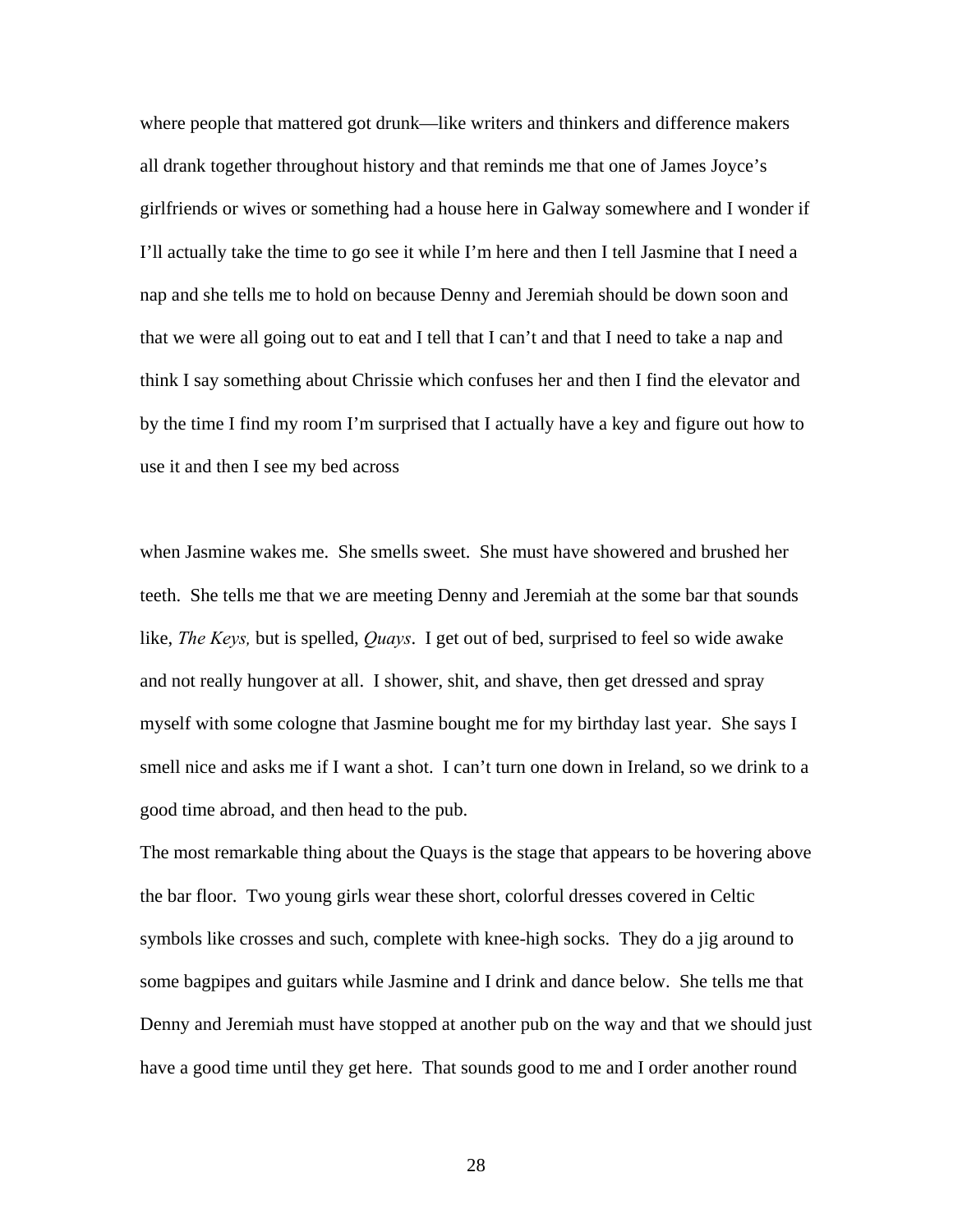and I can't believe that I'm actually dancing and realize maybe I'm just having a good time

and it's the first time that I've been alone with Jeremiah since I don't really know when and I feel like I'm shaking but I don't really think that I am I think I'm just imagining it and I don't know what to say. It's not like he's talking either. He's looking around as if he's going to see someone he knows when he has to realize anyone he knows besides me or Denny or Jasmine resides across the Atlantic Ocean.

I say, "How you been?"

He says, "What?"

I yell, "How you been?"

He says, "Okay. You?"

I want to tell him that things are okay but that I really hate my job and that I'm writing but that it's for a meaningless local newspaper and that I only cover PTA meetings and county fairs. I want to tell him about my two girlfriends that I've had since we last talked, Cori and Lauren, and how they were both hot but later turned out to be total manipulative bitches. And I want to tell him about the great and shitty movies I've seen since because that used to be something we always got a kick out of back in the day and I wanted to talk some sports since three whole Eagles seasons had flown by since we last spoke and I want to tell him that I miss him. I want to tell him that I miss Chrissie and ask him if he still thinks it was my fault that she died.

I say, "Been okay."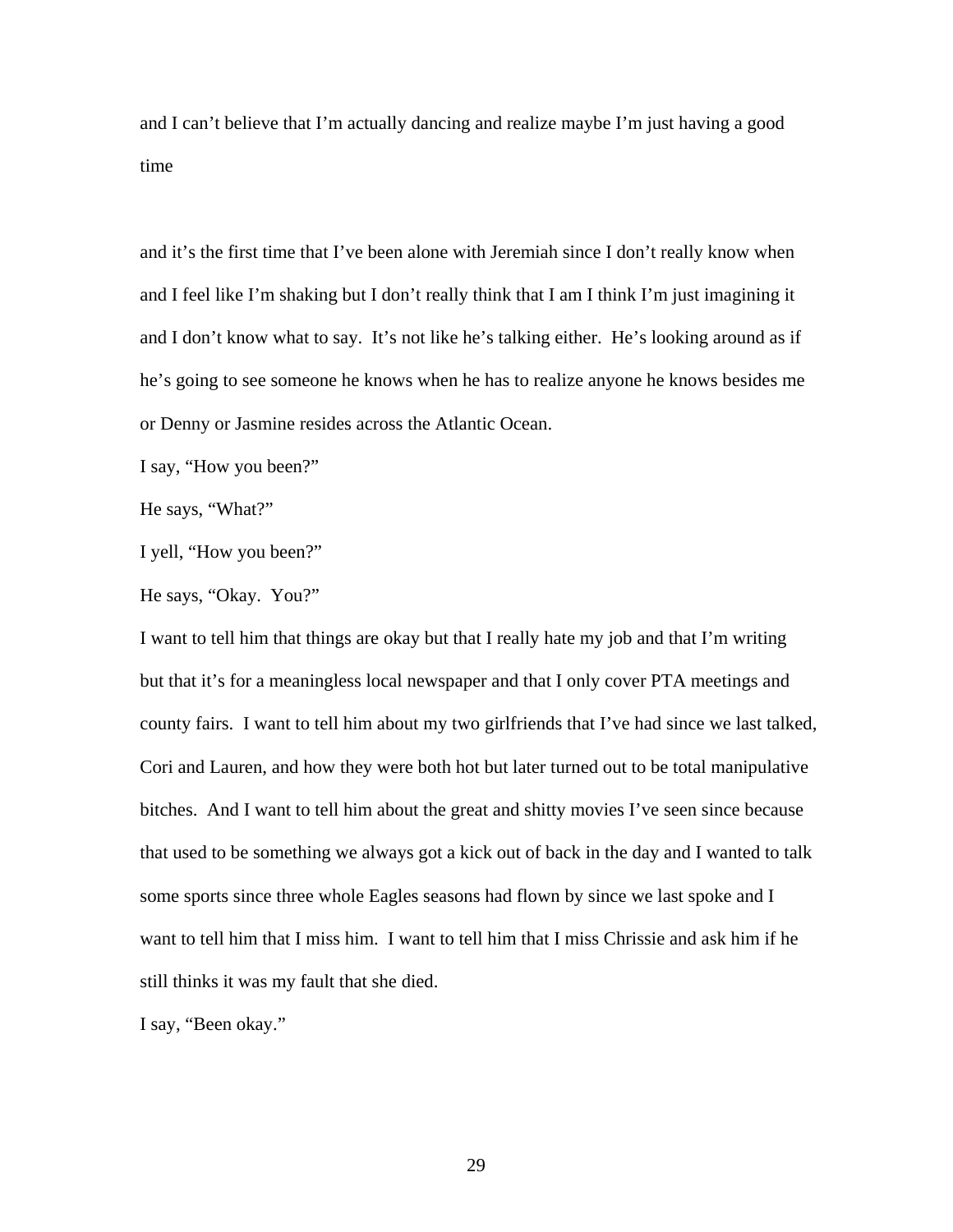We don't say much else to each other and both pretend to be highly engaged in the girls dancing to *Wild Rover* on stage and I even sing along as I wait for Denny and Jasmine to get back from wherever they got off to and before long they are back and I talk to Denny. He tells me that he sells cell phones now and that his old lady is always nagging him and that he loves her but sometimes he needs to get away and he asks me if I know what he means and I tell him that I do know and that this is the first time that I ever left the country.

He says, "No shit. Me too. Pretty cool, huh?"

I say, "It is that."

"I like the way they talk over here."

"Me too."

He drinks some of his beer. "That and those Irish eyes. You got to love those sexy eyes."

"You got to."

Me and Denny always got along even though we were never all that close we were drinking buddies and I don't think that I ever saw him outside of a bar or sober for that matter and maybe that is why it was always easy to get along with him. He was originally a friend of Jasmine's brother, Jimmy, but when Jimmy got into some bad shit the friendship turned more towards Jasmine who was always a good girl and through her he met me and Jeremiah and Chrissie and his wife and other people and we all hung out back in the day. Jasmine keeps trying to ask me things so Jeremiah can hear and join the conversation but it is too loud and I can't hear her and she can't hear me and Jeremiah can't hear anyone and Denny just keeps talking to me about Irish girls so Jasmine signals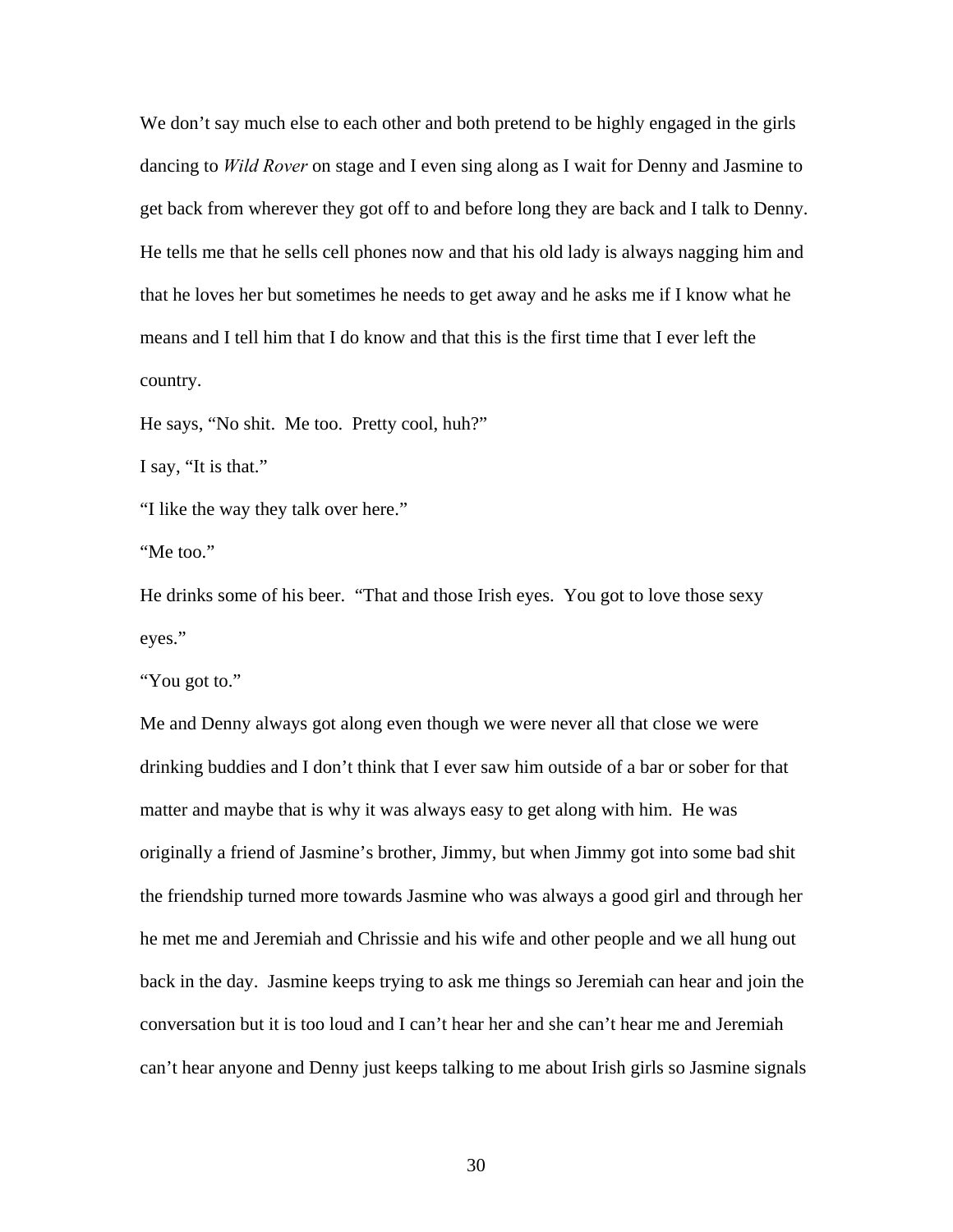to me that we need to get a table upstairs and my stomach grinds because I know this will mean we will have to talk. At the table, Jeremiah doesn't look as uncomfortable and even is smiling and his smile doesn't look forced like I'm sure mine does every time I try to smile.

Jeremiah says, "So, Jas tells me you're a reporter."

I say, "It's a tiny local paper."

He says, "You're still writing."

Jasmine says, "Stop playing it off as nothing. Yes, it's a small paper, but he's the head reporter. He writes at least five articles every time an issue comes out."

Denny says, "That's the shit."

I say, "I'm the *only* reporter. The other two guys are editors."

Jasmine punches my arm. "So?"

Jeremiah says, "You're doing something with your life. Good for you, man."

Denny says, "Fuck yeah. Who wants a shot?"

I don't know if I am really doing anything with my life and I want to tell them all that but they seem happy and I don't want to disappoint them so I keep my mouth shut and just smile and nod and Denny gets up to get some shots from the bar and Jasmine tells us about another pub not far from where we are and how we might all

King's Head and they call it the King's Head because I think the Irish back in the day were calling for the King of England's head because they didn't want to be part of the United Kingdom, or maybe it wasn't the United Kingdom back then, but they didn't want the English to control them and wanted their independence and all and that's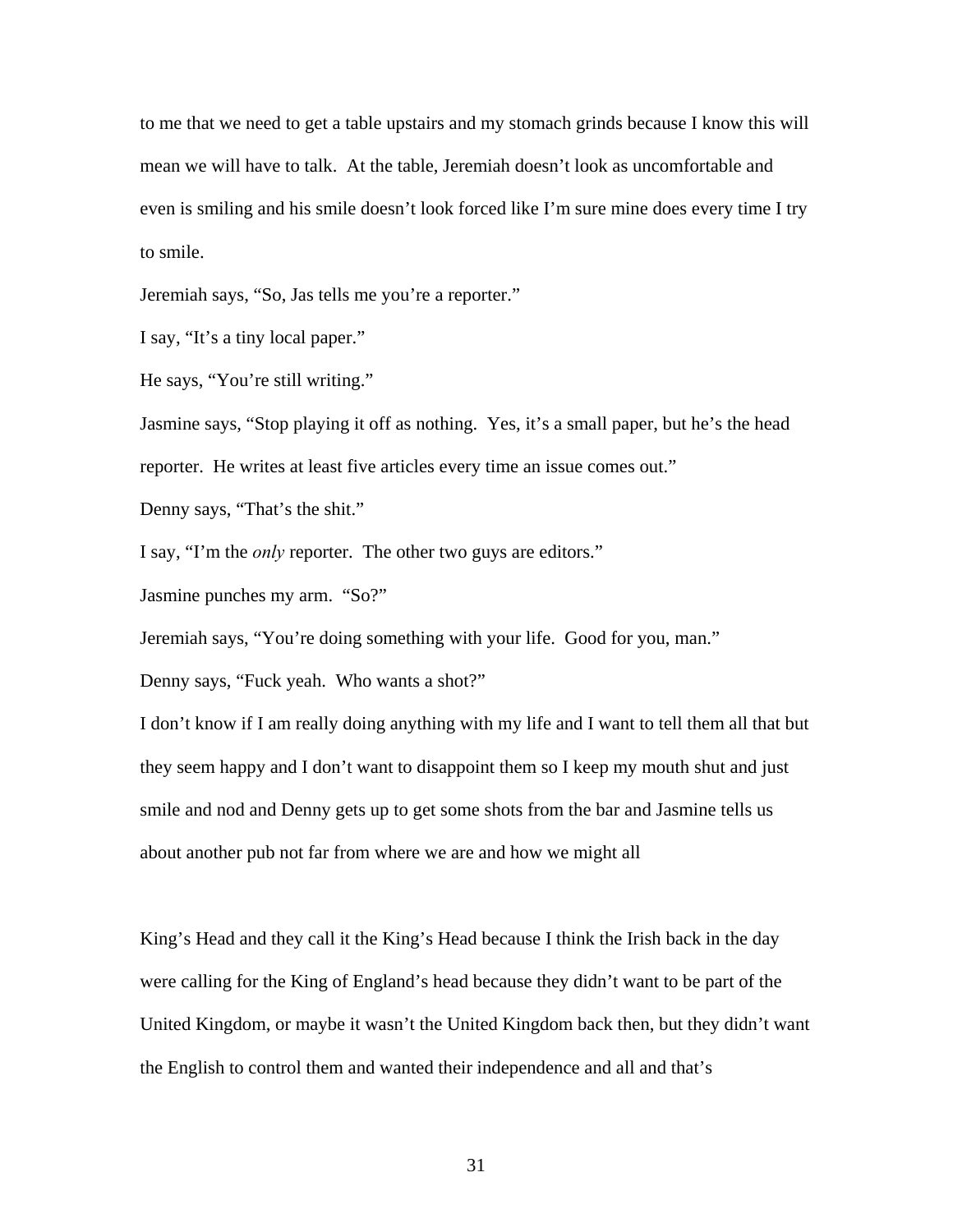understandable because I know there have been times in my life where I didn't want people telling me what to do and it would only piss me off if they did and goddamn there are some fine looking Irish lasses here and I think I have to talk to some of them and maybe I should introduce them to Jeremiah because I don't think that he is seeing anyone and it would be nice if I could introduce him to a nice girl and I was the one that introduced him to Chrissie and now I need a drink and the band is playing covers of American rock songs and I didn't come over here to listen to cover bands play pop and rock songs or maybe it didn't have anything to do with that and I need a drink and Jasmine and Jeremiah are upstairs at a table and Denny is at the bar ordering drinks and I need a drink.

Denny says to the bartender, "I need ten pints of Guinness, five pints of Smithwicks, two bottles of Bud, and eight shots of Jameson."

I say, "How are we going to carry them?"

He says, "I'll get a tray."

"Don't ask for a tray."

"No, man. We need them. It's okay. We need them."

I think I ask him about Chrissie but I mumble too much and he doesn't care that I'm talking anyway because he is too busy yelling at the bartender that the tray is too small for all the drinks and I try to tell him that I miss Chrissie and I miss Jeremiah and I miss rolling from bar to bar with everyone and he's not listening to me and no one at the bar can understand his slurred American accent and I feel totally isolated and need to take a piss. When I get out of the bathroom, I notice two attractive young lasses smiling at me and even though they may not be smiling at me, I pretend they are and walk up to them.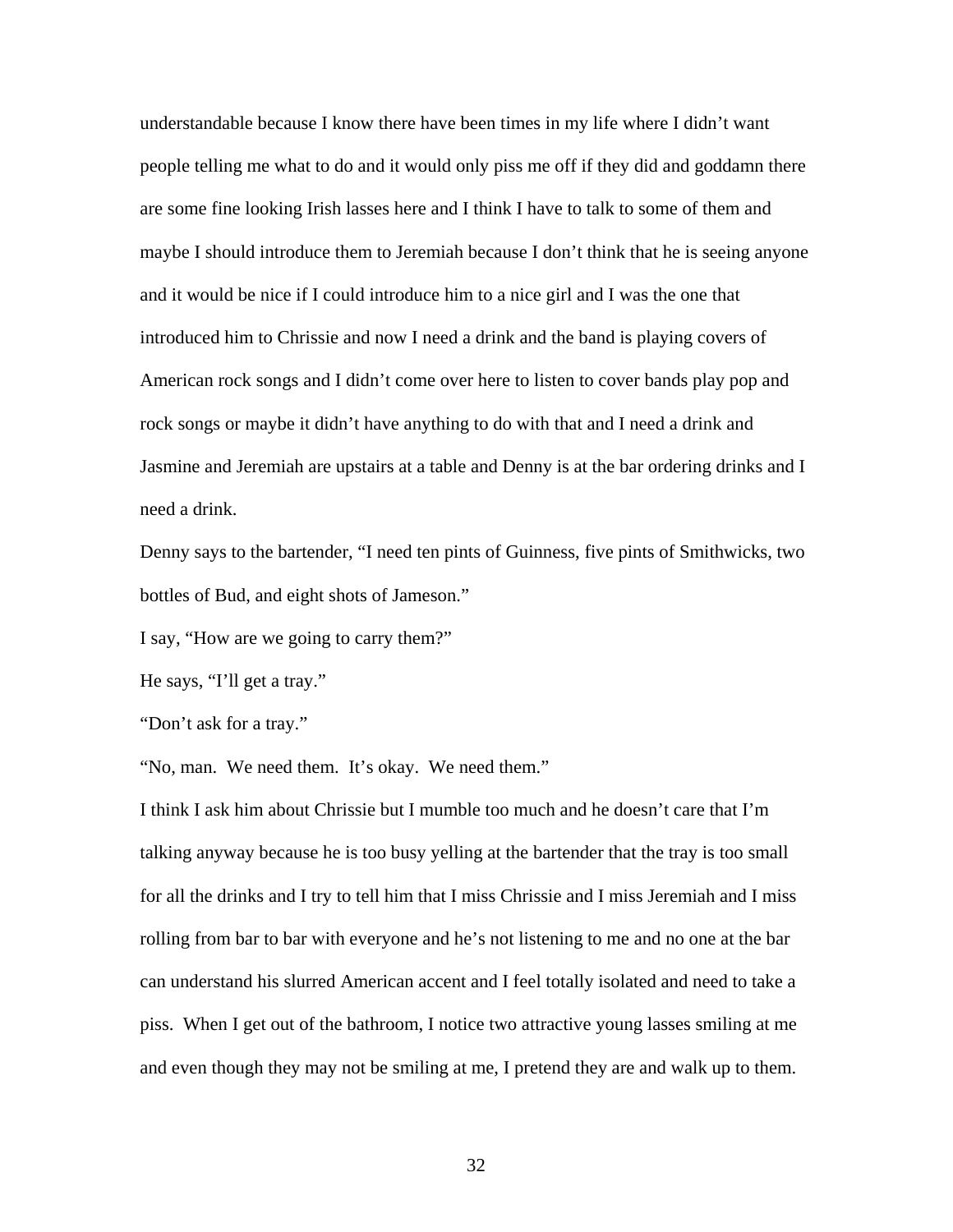One has a blue sweater and red hair and the other is a blonde with a long white-sleeved turtleneck shirt and I walk right up to them and say hello and they giggle at me. The redhead says, "Are you an American, Friendly?"

I say, "I am very much so."

Then they laugh and the blonde one mumbles something in the redhead's ear that I can't make out because her accent is much thicker than I first thought and the redhead giggles back and then her green eyes meet mine.

She says, "We like the way you talk."

I say, "I like the way you talk."

We chat up a conversation for a few and I tell her my name is Artie and she tells me her name is Lisa and tells me her blonde friend's name but I forget it as soon as the words come out of her mouth and I tell her that Galway is such a beautiful city with the docks and cobblestone streets and shops and she tells me that she's lived here for all of her life and her friend giggles and speaks more gibberish that I can't understand and then Lisa looks familiar to me and I could swear that I met her somewhere before and ask her if she's ever been to America before and she tells me that she hasn't and her blonde friend looks around the bar as if she is looking for better and more interesting people to talk to and I tell them they have to meet my friend and lead them upstairs.

It takes me a while to find Jeremiah and Jasmine because the King's Head is dark and all the wooden tables and chairs look alike and the darkness combined with the booze makes all the people look alike. The look on Jeremiah reminds me of when he told me that I killed Chrissie and that he would never forgive me for it and I am immediately struck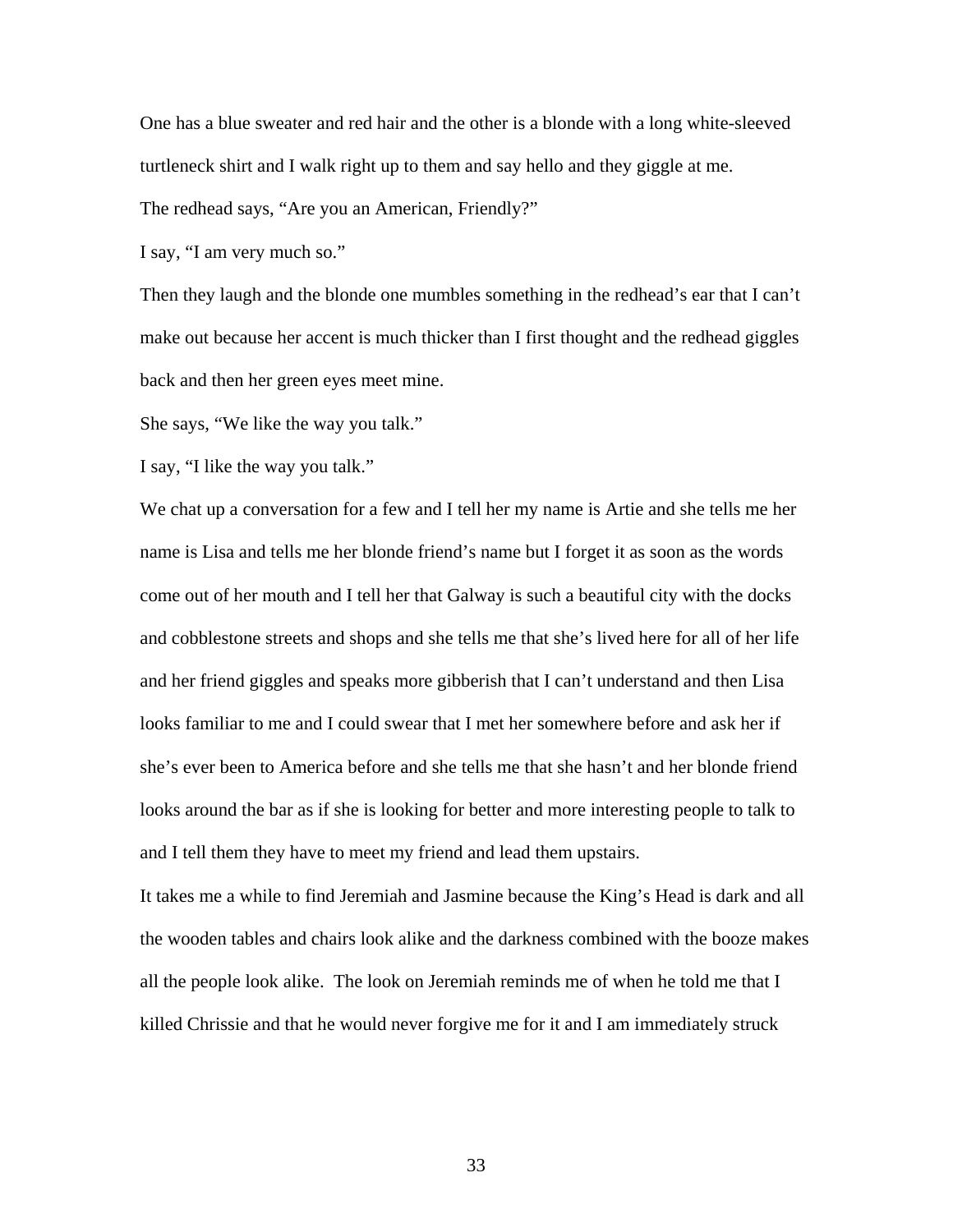with a feeling of sorrow and anger and I don't really know what to say and maybe I am just imagining this feeling anyway and Lisa looks really good in her sweater. I say, "Girls, this is Jeremiah. You have to know him. He's Jeremiah." Jasmine and Jeremiah introduce themselves to the two Irish girls and even exchange handshakes and I wonder if Jeremiah is happier with me since I introduced him to some girls or if maybe someone wants another drink because I know that I want one and then I realize the girls might leave if they don't sit down so I run to the nearest table and grab two chairs and the couple at the table gives me a weird look I guess because I didn't ask them if they were using the chairs and I don't care and take them anyway and place one on either side of Jeremiah.

I say, "Yes, girls. Sit down. This is Jeremiah."

Jeremiah says, "I just met them."

Jasmine says, "*We* just met them."

I feel sorry for ignoring Jas and hope she isn't mad at me. "Sorry, Jas. This is Jas, girls. And this is Jeremiah. You *have* to know him. Jeremiah, this is Lisa and her blonde friend."

Out of the corner of my eye I catch a glimpse of Denny moonwalking towards us and I start to laugh because that used to be his thing back in the day and it would always make me and Chrissie and Jas laugh and laugh and laugh and Denny yells over and over again. "Drinks, drinks, drinks. Get your drinks from the generous American."

I run right up to him. "I'd like to take advantage of that generosity, Sir."

He says, "Well, I was only giving them to the Irish, but one American won't hurt."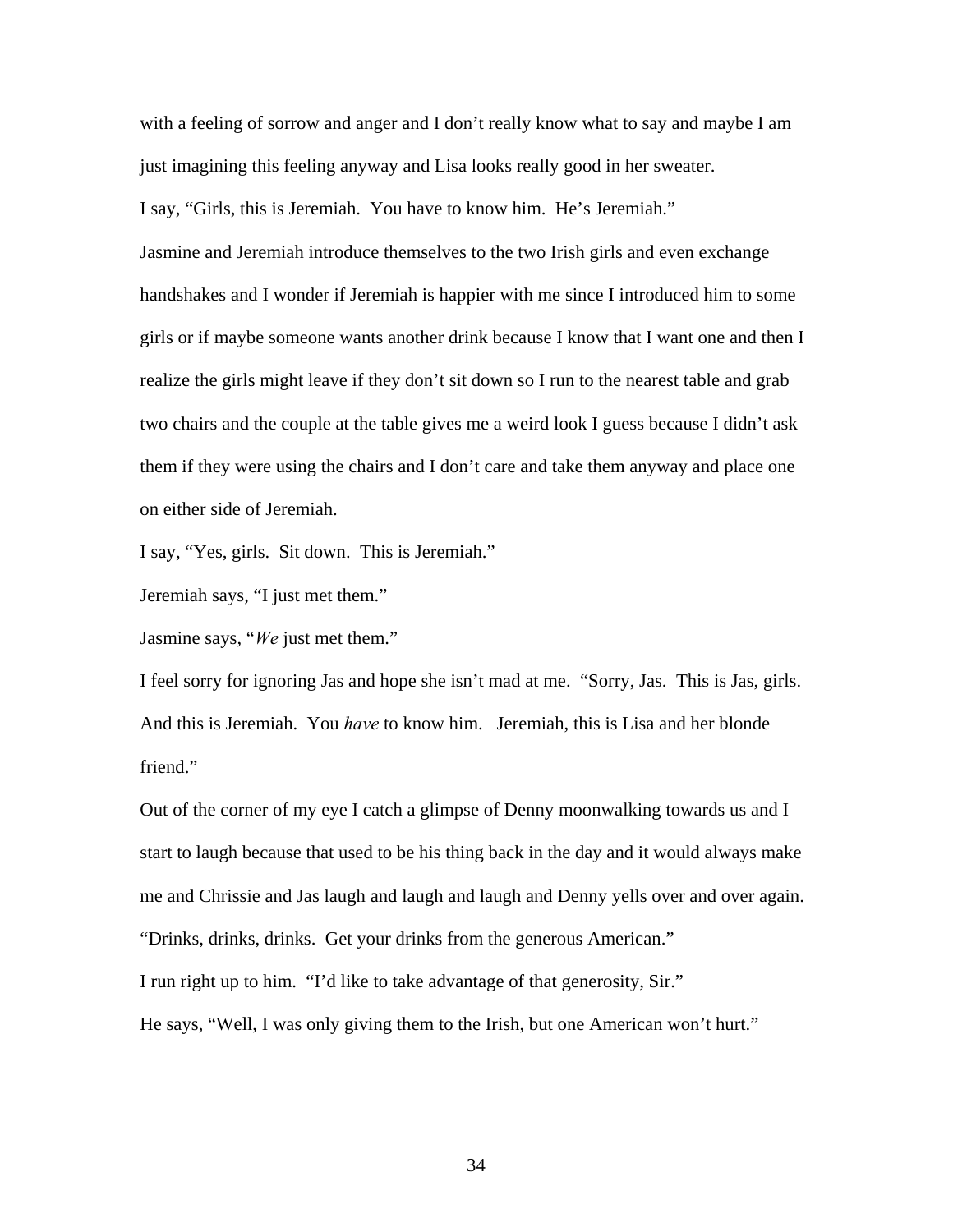I take a pint of Guinness from the tray and Denny takes one and we toast to Ireland and Irish lasses and then we drink and I can hear the music from downstairs and it sounds better than it did before and I hope they play *Wild Rover* soon because it's my favorite and it was Chrissie's favorite and I miss her and Denny tells me that I drank my first beer way too fast.

He says, "Better have another one."

So we toast again and I say, "To Chrissie," and he says, "To Artie," and we enjoy our pints and then we head back to the table and Jeremiah and Jasmine are still there but the two girls are gone and I am confused and wonder why they would leave when we were having such a great time.

I say, "What happened to Lisa and Blonde Girl?"

An emotionless Jeremiah says, "They left."

Jasmine says, "They got mad at you and left."

Denny says, "You met Blonde Girl?"

Jasmine tells me to sit down and Jeremiah is drinking a beer, looking at the ceiling and I leave to look for the two girls but I can't find them anywhere and I even head back downstairs and realize that the music wasn't any better as they are just playing old rock songs from the fifties and I see another redhead at the bar and she is even more sexy than Lisa and Denny follows me and hands the rest of his drinks out along the way.

He says, "She looks like Chrissie."

I say, "A little."

"Except her red hair is probably real."

"Probably."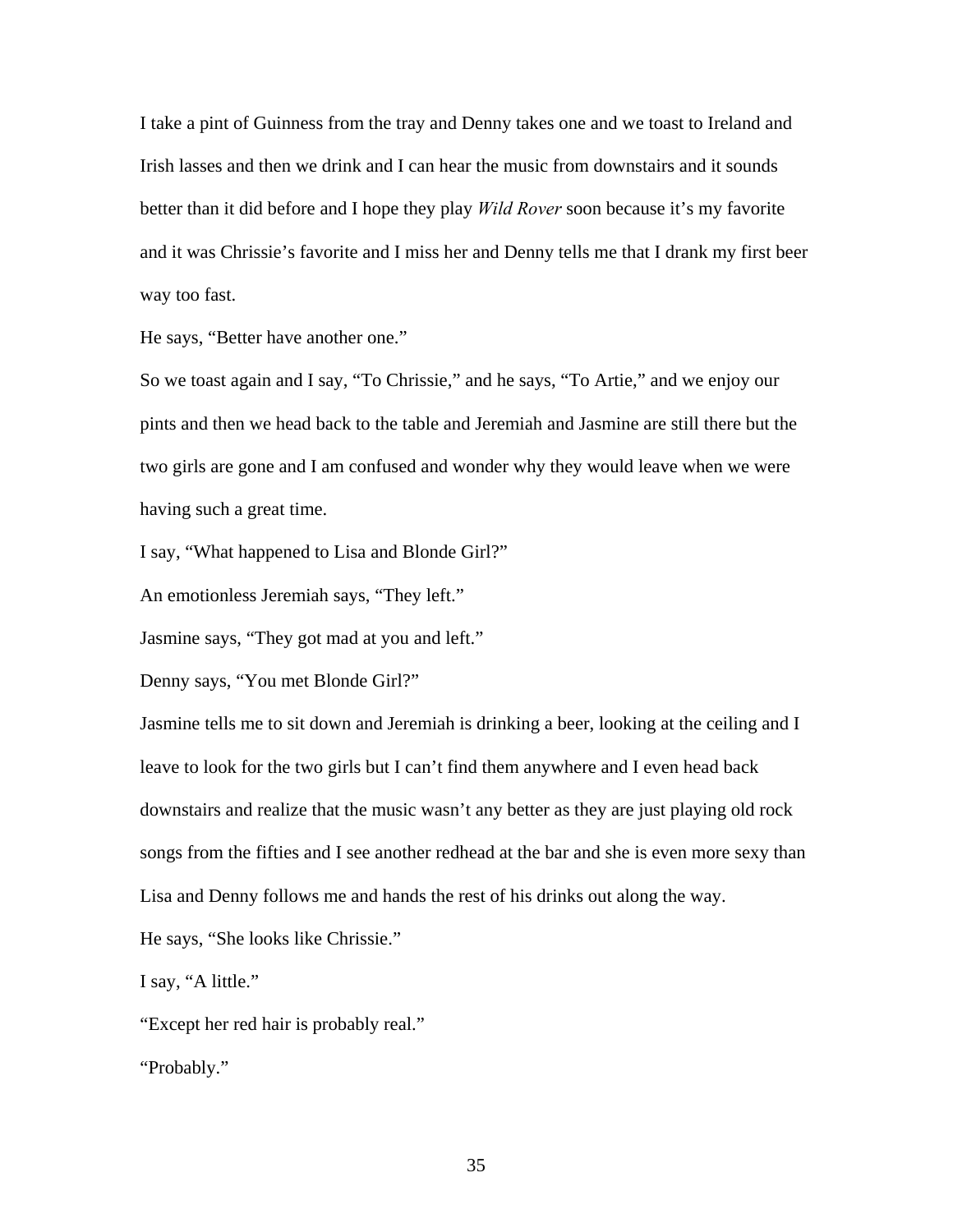Denny pats me on the back and leaves me for the dance floor and I head over to the new redhead and tell her my name is Artie and before she can respond I tell her that I'm American and that she has to meet my friend and she agrees and I lead her by the hand back up the stairs to Jeremiah and Jasmine and Jeremiah sees me coming and looks pissed but I can't figure out why so I tell this new girl I got to sit down next to him. I say, "Jeremiah, this is Lisa."

She says, "My name isn't Lisa. It's Mary."

Jeremiah shakes her hand and gives her a half-hearted smile and then looks away completely avoided eye contact with me and Jasmine must sense something is wrong because she gets very polite and overtly friendly and introduces herself to the new girl. I say, "You okay, Jeremiah?"

He doesn't answer me so I sit down next to him and try to get him to look me in the eyes but he avoids my every move and bangs his fist in a soft rhythm on the table over and over again and he looks over at Jas.

He says, "Tell him to stop staring at me."

But I'm not staring at him. I'm just trying to get his attention and talk to him like we haven't done for years even though I really have no idea what I want to say I really just want to see if he wants to say something and then maybe I could think of something to say afterwards and then maybe everything will be like it was and we will all be friends again and maybe even Chrissie could somehow come back.

Jasmine says, "Artie, maybe you should take Mary back downstairs. She probably wants to dance with you."

I say, "I brought her to meet Jeremiah."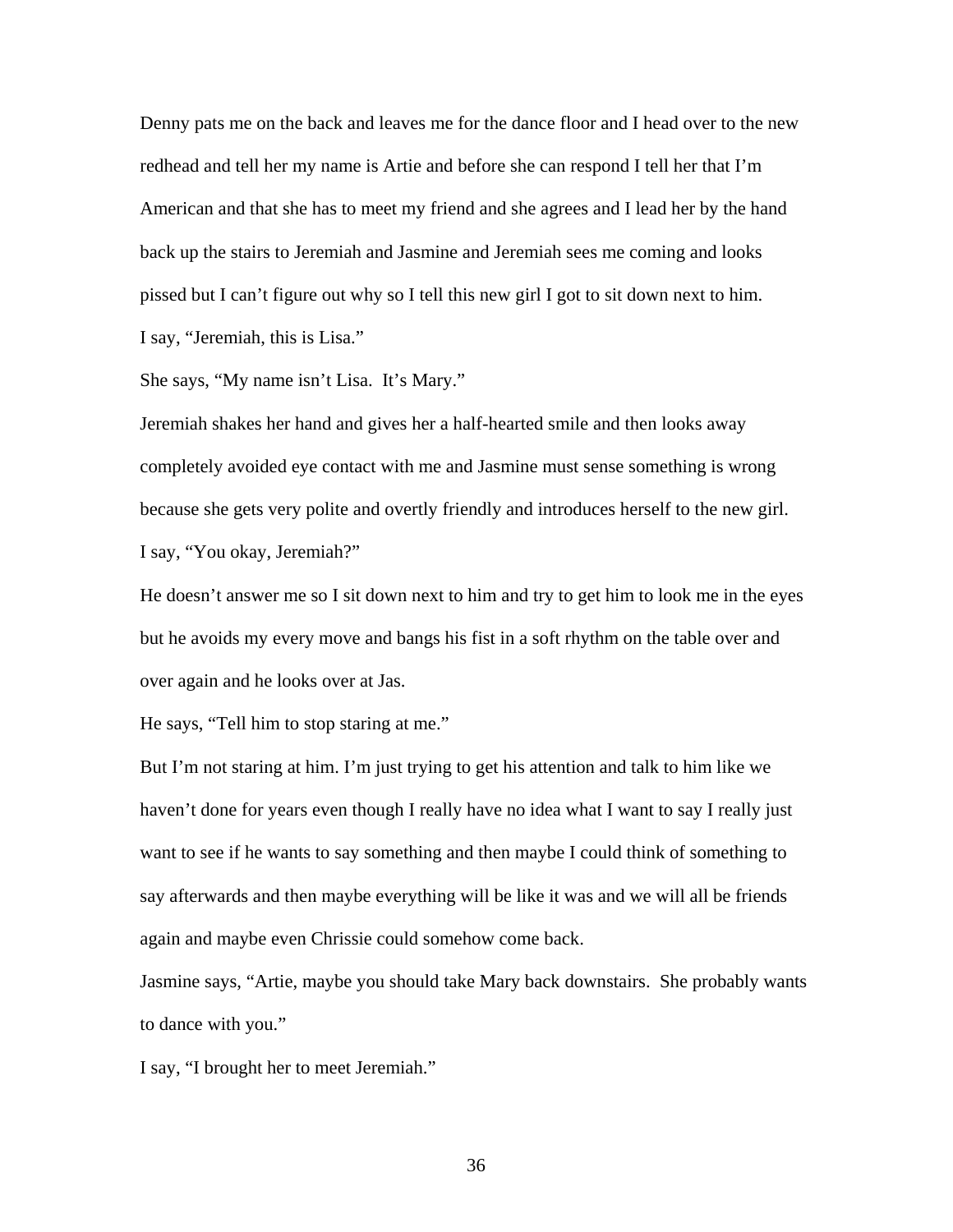Jeremiah says, "I didn't ask you to bring me anything."

Mary gets up from the table. "I'm going back downstairs."

Jasmine waves to her as she leaves. "Nice meeting you."

Jeremiah won't stop looking at me now and I wish I didn't try so hard now to get him to look me in the eyes because I'm scared of what to say and I don't know what to do and I wish Chrissie never died and I look back and forth from Jasmine to Jeremiah.

I say, "I just… You know… I was only… I don't…"

The words don't come to me and I wish for a second that I was a great artist and I could somehow paint a picture to express how I felt inside but then I realized that I didn't know how I felt inside and he keeps staring at me and I think I see hatred in his eyes and I feel a sharp pain in my stomach and I want to throw up and he finishes his beer and slams it down on the table.

He says, "If you want to replace something, start with the beer that was in this glass." I say, "You want another beer? Fine. I'll get you another fucking beer."

I get up and head to the bar and my stomach feels as if someone has stabbed me and is turning the blade back and forth, refusing to pull it out and Jasmine follows me and she puts her arm around my shoulders and she feels warm and I don't want her ever to move it again.

I say, "Should I get him another beer?"

She says, "No, I'll talk to him."

I say, "What the fuck is the matter with him?"

She says, "Are you okay?"

I say, "I don't know."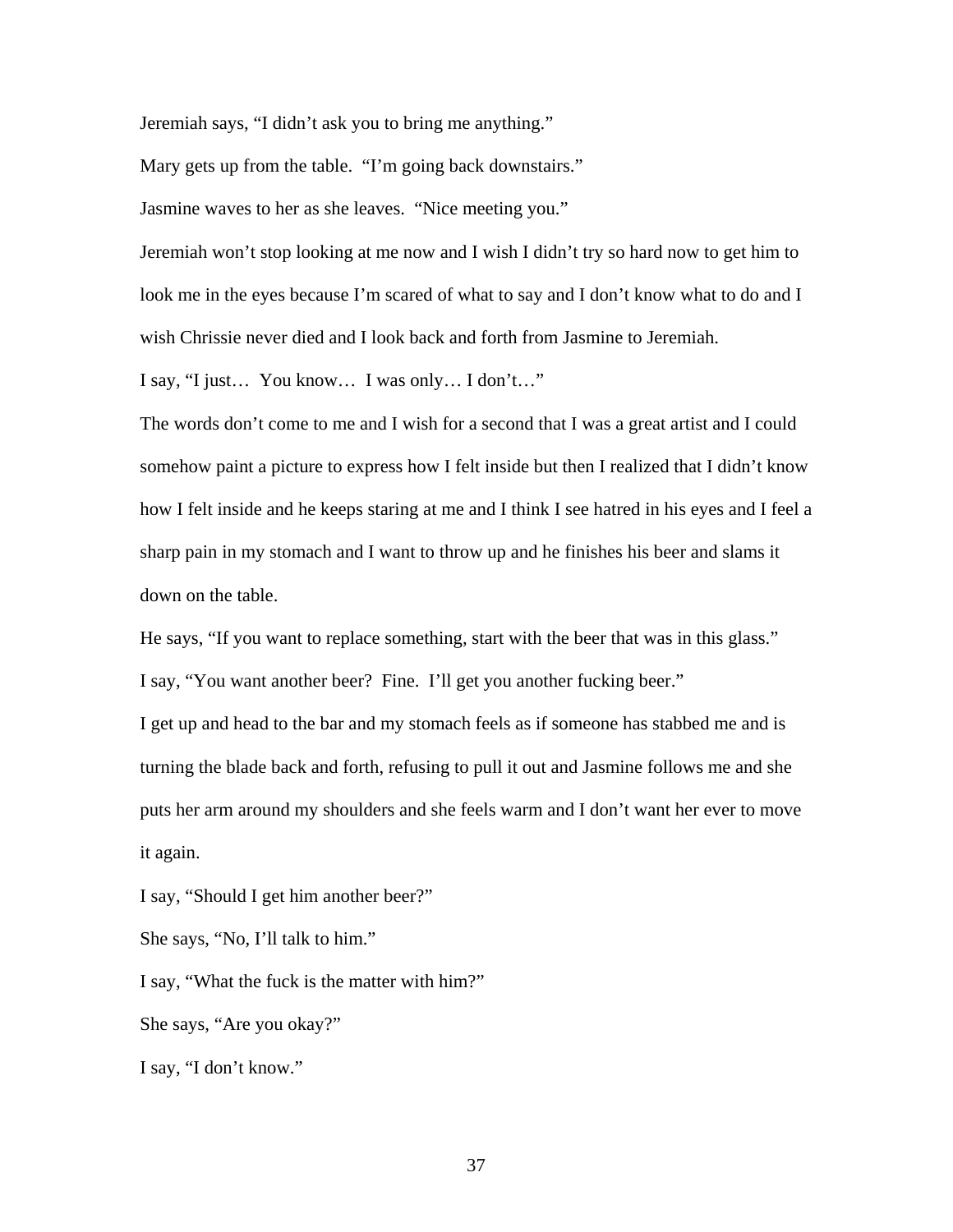She tells me to sit at the bar but not to order any more drinks and that she would be right back in a few minutes and then we could go back to the hotel and call it a night and that everything would be okay in the morning and then she leaves me and I can't stop thinking about Chrissie and her dyed-red hair and her naked body on my bed and how we used to talk all night about why our lives were so boring and now I wanted to be back in that boring life instead of here and Denny comes up to me, sweaty from dancing and he hands me a shot and I down it quickly and it burns and then he hands me a beer to chase it with and I thank him.

He says, "Everything okay?"

I say, "Jeremiah's pissed because I keep bringing him girls."

"I knew he was gay."

"I think it's Chrissie."

"Chrissie's dead, man."

I don't respond but sip my beer and Denny goes on and on about how Jeremiah needs to get over Chrissie and that he's no fun anymore and way too uptight and how the music is great and the woman are beautiful and realize that I can't sleep in my own bed tonight and can't watch the shows I want to watch on television and if I open my mouth to anyone they will know that I'm not from here and I don't know why I'm here and I miss Chrissie as much as Jeremiah does and maybe even more.

I say, "Does he blame me for her?"

Denny says, "Don't know."

"Was it my fault?"

"Do you think it was?"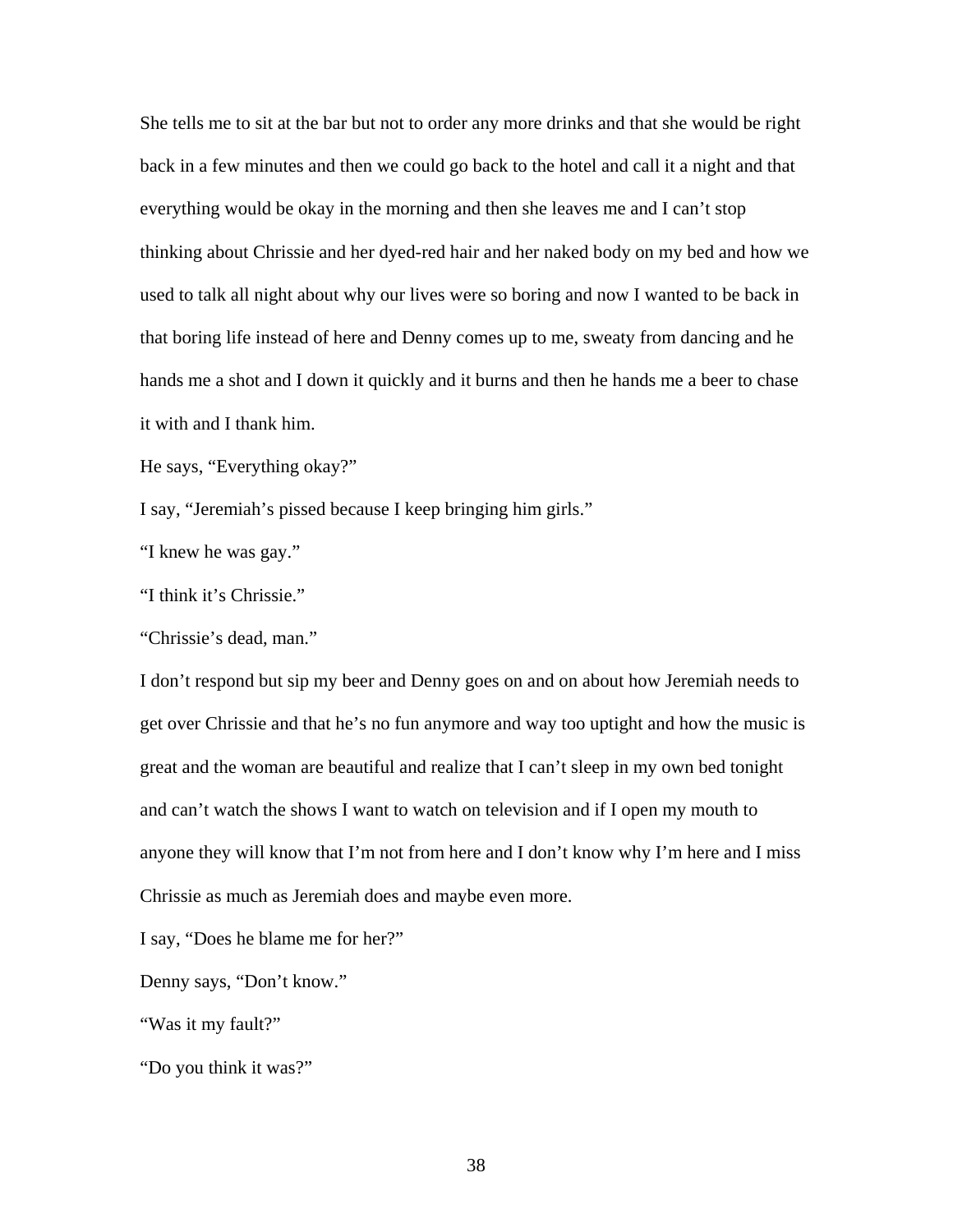"I don't know."

He pats me on the back to try to comfort me to say don't worry about it maybe or it's all in the past or maybe just shut up about it, but it's comforting anyway and I appreciate the effort and he makes me do shots and I tell him that I'm going to puke but he tells me that's bullshit and

Chrissie is dancing naked across my room and I know she's dead but she doesn't look dead and I ask her if she has any more pills and she tells me she thought I would understand and before I can tell her I don't understand she is dead again and I don't know what to do or say and I look around for Jeremiah to tell him it happened again but

passed out because I wake to Jeremiah shaking me and I wonder where I am and see that most of the people have left and the bar is brighter and I really don't know where I am and my head pounds and my stomach is still grinding.

I say, "Where's Chrissie?"

He doesn't respond and even though I know that his eyes are brown, they look crimson to me and I don't know why and I'm confused and I don't know why I said that because I know that Chrissie is dead and maybe I was having a dream about her while I was sleeping there on the bar and Jeremiah never responds as he is escorted quickly out the door by an embracing Denny and Jasmine comes up to me and tells me it's time to leave and I agree with her and get myself up on two wobbly feet and follow her out onto the dark Galway streets and I can tell it's not home because it looks too authentic, like it's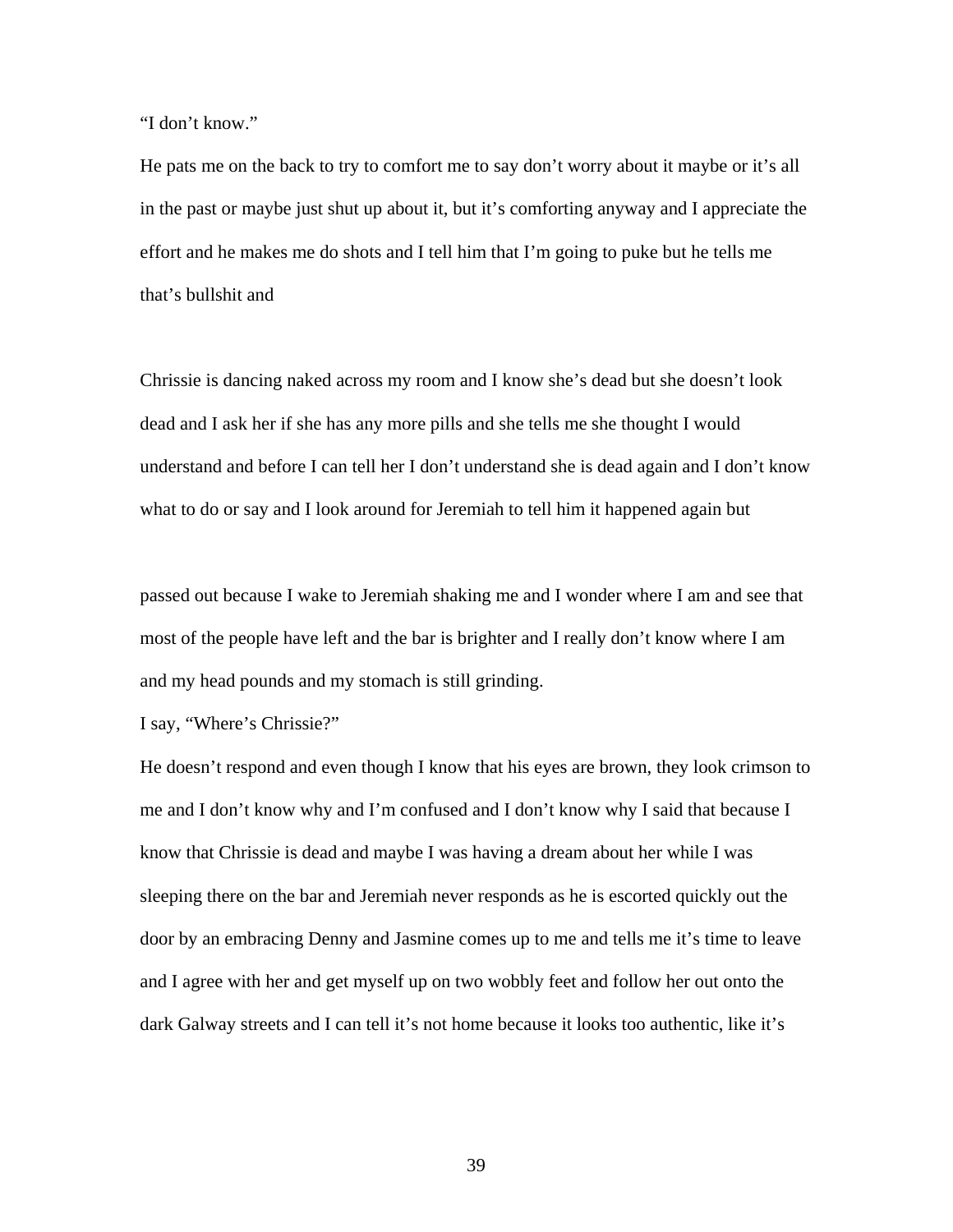always been there. I follow Jas down the cobblestone streets and I try to count them but then I can hear that she is crying.

I say, "Did I make you cry?"

She says, "No, it's not your fault."

"Was it Jeremiah?"

"This was all a bad idea."

"Ireland? I love it, Jas."

She tries to wipe her eyes and she looks like she did when we were young and as striking as ever. "You're just saying that."

We walk along the river now and there isn't much light and the river runs a deep hint of navy blue and I know it is really a brownish color by day, but now it looks cleaner and a fisherman stands in the middle of the narrow river and casts out and we stop walking and Jasmine faces me.

She says, "You guys used to be such great friends and I wanted you to be that way again."

I say, "But there was Chrissie."

She says, "Do you hate me?"

"Oh come on, Jas, you know I could never hate you."

"I'm sure you could if you try hard enough."

I want to kiss her more than I ever had in my entire life and even more than I've wanted to kiss anyone in my entire life or even fuck them but I hold back because I know it never works but then she leans in and presses her warm, soft lips against my cold, chapped ones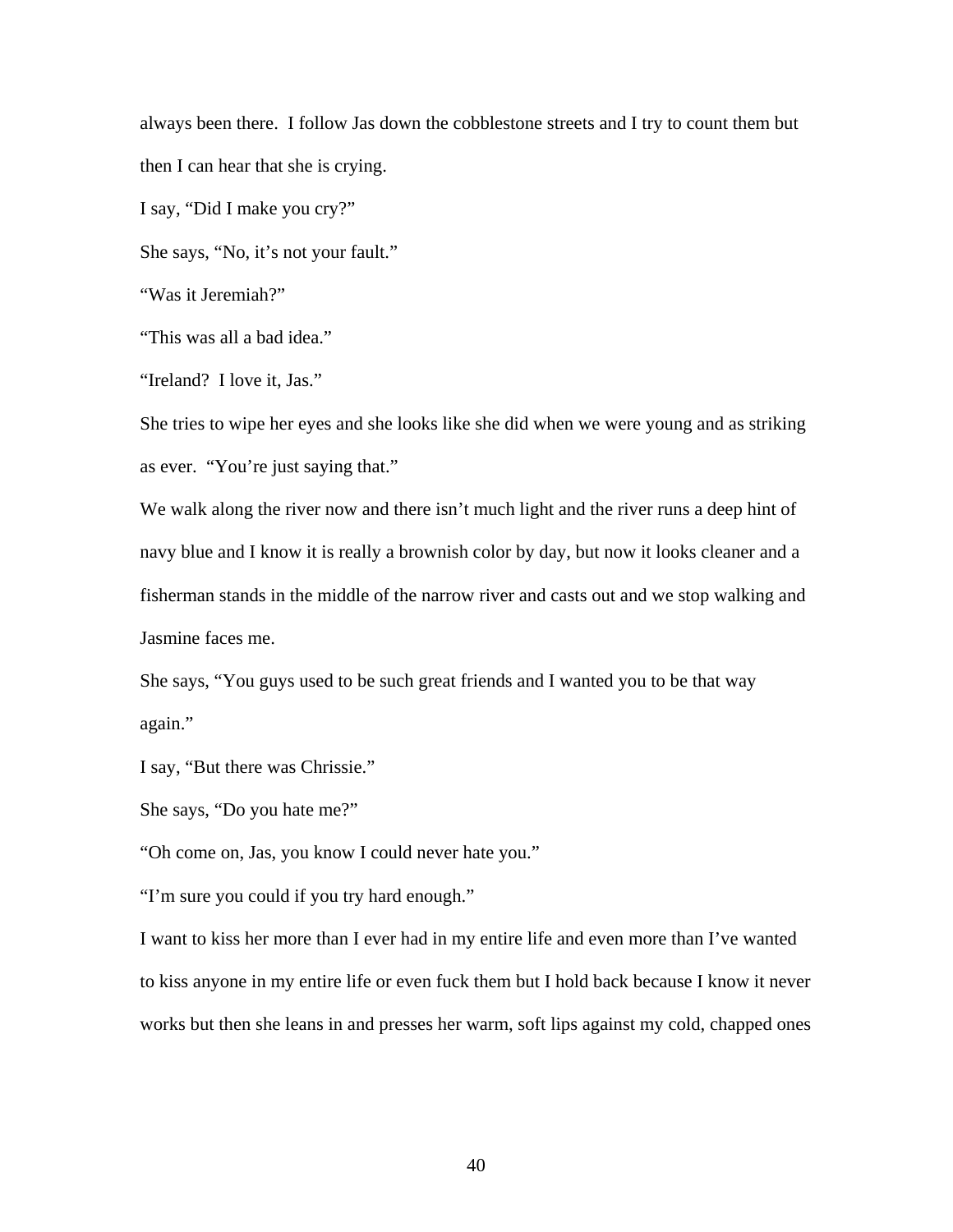and then backs away and I can only stand there frozen, unsure of what to do and her tears dry but she doesn't wear a smile.

I say, "You didn't laugh."

She says, "I don't think it's funny anymore."

She walks slowly back towards the Imperial Inn and tells me to come along and I tell her that I will be there in a moment and the fisherman still fishes and it starts to rain and I look up toward the sky and let the drops fall onto my face and I try to think of what Chrissie meant by me understanding why she did it and I thought maybe it did have to do with me or maybe it was just here or maybe it was just the rain and so I let the rain into my mouth and then I fall to my knees and vomit and I used to love the rain

way back to the hotel and find Jeremiah and Jasmine at the table and see Denny at the bar ordering more drinks and there a few raggedy fellows at the bar next to them and they are loud and obnoxious and I try to ignore them and sit at the table with Jer and Jas.

I say, "Can we talk?"

He says, "About what?"

And I'm not sure what exactly we can talk about but feel that we need to talk and I try to think of words that can get a conversation started and Jasmine looks worried and Denny makes his way back to the table and puts drinks in front of us all.

I say, "I didn't kill her."

He tenses up and I can see that he is shaking and sweating and I wish I didn't open my mouth and I'm unsure that I should open my mouth again and no one is saying anything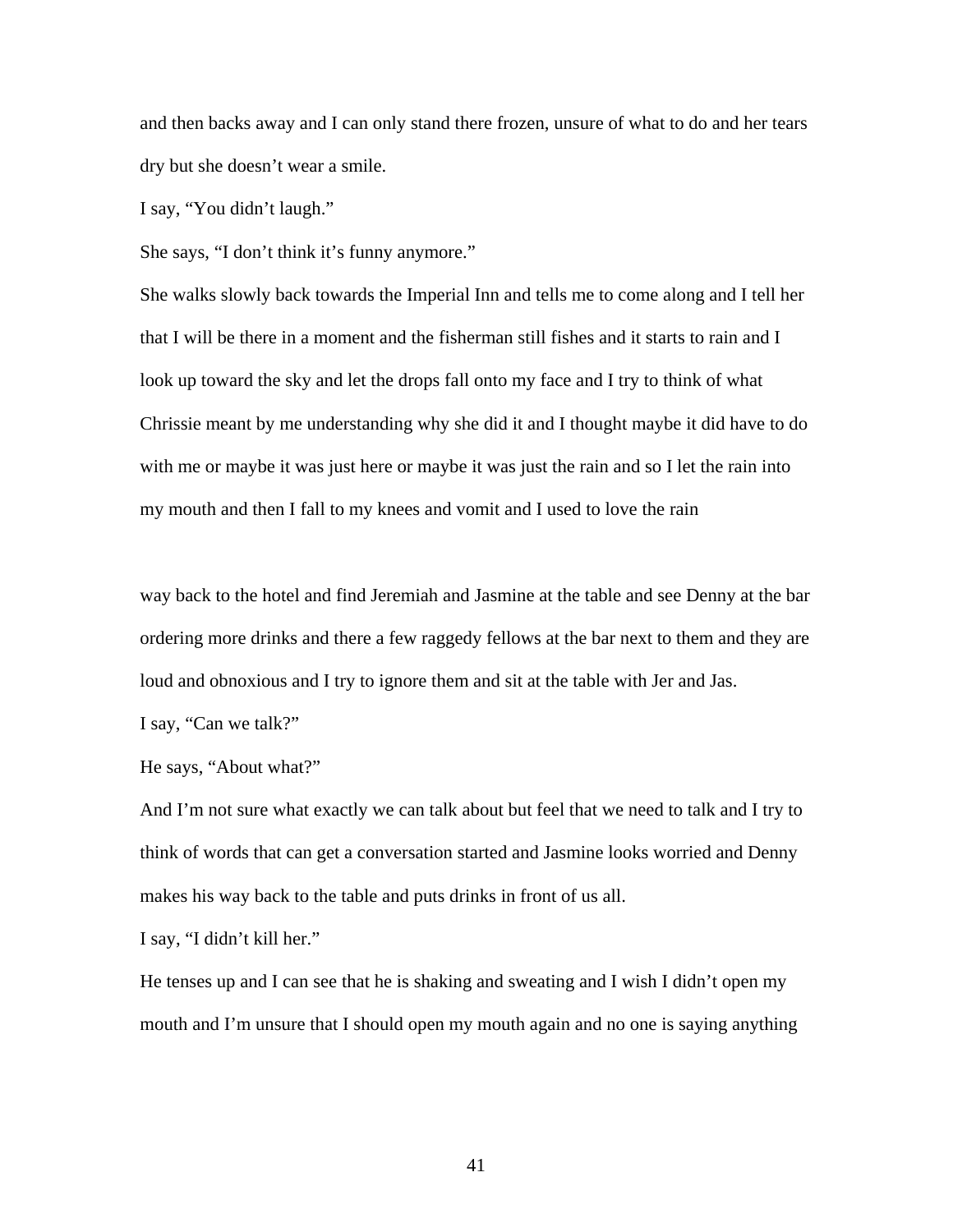and all I can hear are the two annoying drunks at the bar and I think that I can even smell them.

Jeremiah says, "Of course not. It was me."

Jasmine says, "That's not true, Jeremiah."

Denny says, "It wasn't anyone's fault."

The guys at the bar laugh way too loud and for a second I think they are laughing at us and I want to attack them but I realize they have nothing to do with us and I can see tears streaming down Jeremiah's face and Denny tries to comfort him but he won't let him and Jasmine grabs my hand and it feels like home and I try to think of something that will give everyone closure and make everyone okay and I want the perfect words and think about Chrissie and her note and pills and I don't want to think anymore.

I say, "I think she needed some sort of love that no one could give her."

And just like that Jeremiah smashes his beer bottle against the table and leaps to his feet and grabs me with one hand and punches me with the other hand full of sharp glass and I feel the pain in my stomach grow worse than it was before and I see blood pouring out and I fall back and it feels like I'm falling off the face of the earth and that I will never land and the guys from the bar wrestle the bloody bottle from Jeremiah's hand and tackle him to the ground and Denny tries to get them to go easy or something and Jasmine is on her knees next to me crying again.

Jasmine says, "Artie, Artie, Artie."

Jeremiah cries out from across the room, "Why did you have to introduce us?" I want to die and I feel selfish and that I don't care about others and Jasmine rips her shirt off not caring that her breasts are exposed and tries to tie it around me to stop the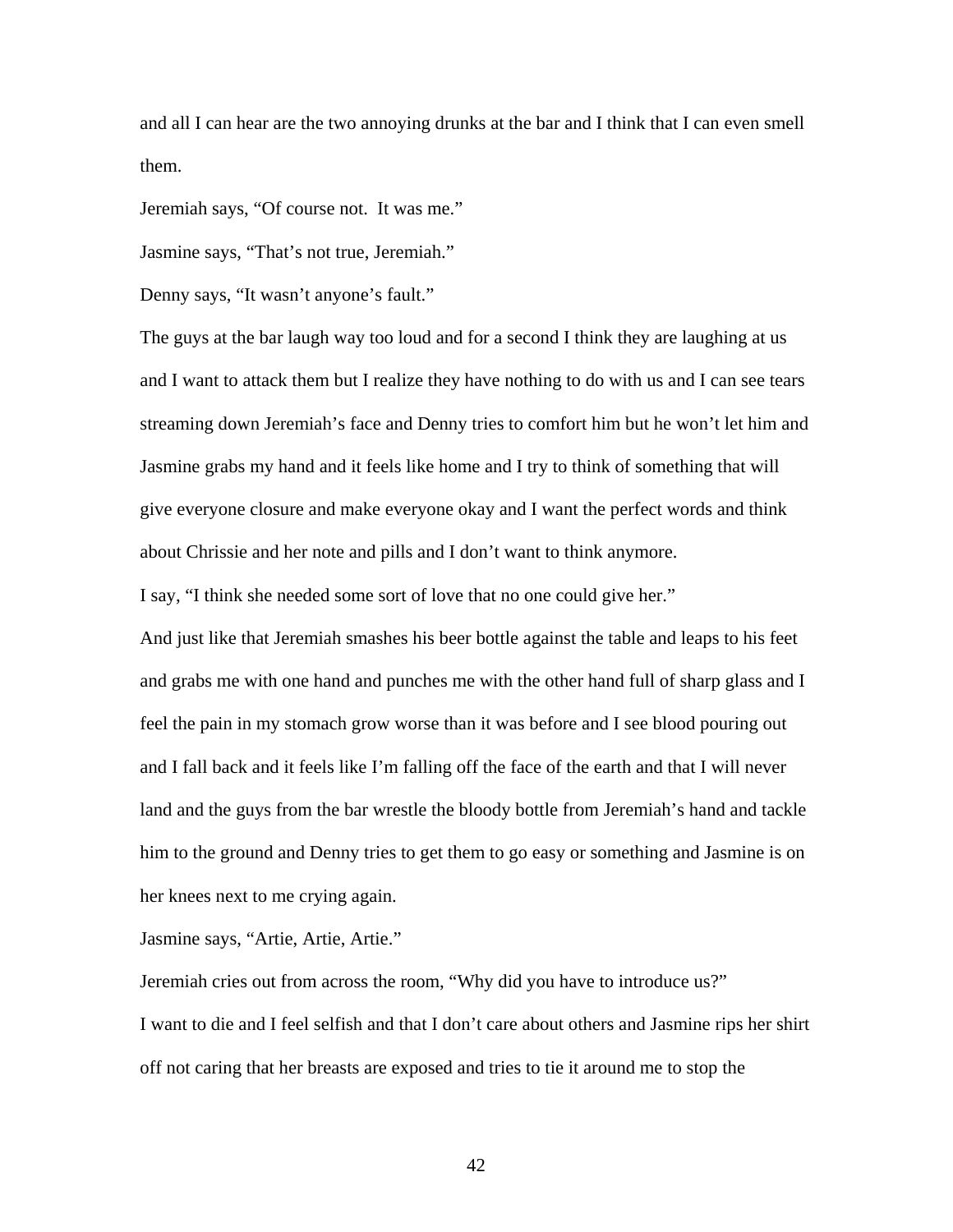bleeding and I want to call out and tell Jeremiah I'm sorry and I want to remember

Chrissie and I wonder what Irish hospital food tastes like and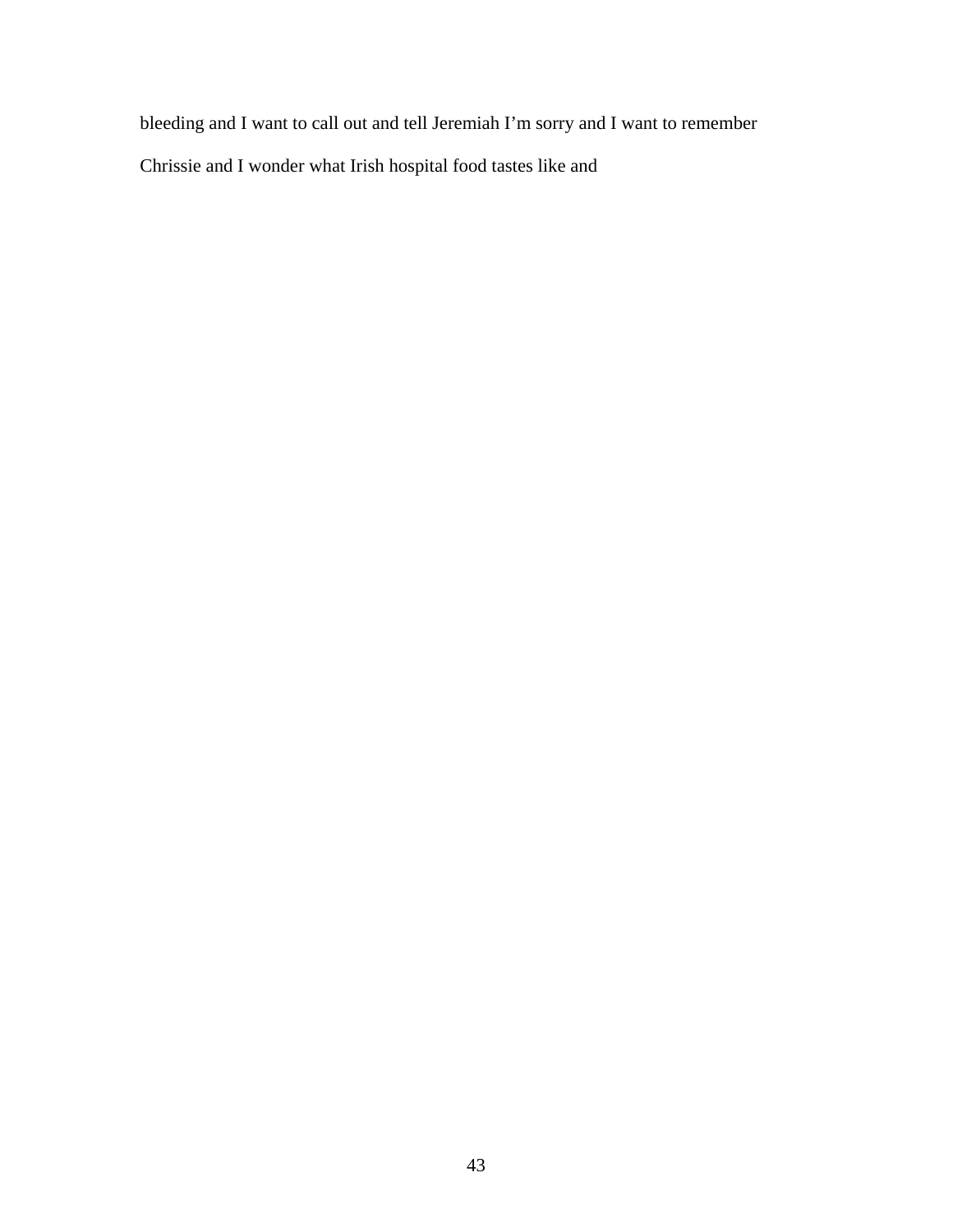## THE TREASURE HUNTER

Awake now, Davey hoped to find his mother cooking eggs and bacon, toasting toast, and pouring orange juice. That's what she was doing in his dream—cooking him his favorite breakfast. Daddy was there too. The kitchen floor was a sandy beach and a giant X marked the spot. Daddy told him when they finished their breakfast they could find the treasure. Mommy and Daddy were dressed like pirates. She wore a patch over her left eye and he had a peg leg and a hook hand. A green and yellow parrot squawked as it flew around the room. Everyone was smiling. It was warm, like at the beach. Daddy was happy with Mommy and Mommy was happy with Daddy. Both were happy with Davey and that made Davey happy.

 But in real life, Mommy wasn't there. Davey didn't like real life sometimes. He liked his dreams much better. When he arrived at the bottom of the stairs, instead of finding his mother's thin body, bouncing golden-brown curls, and big blue eyes, Davey discovered an old, fat lady with flat, graying black hair and eyes that seemed colorless. She bellowed out a manly *hello* and then coughed loudly. Davey didn't respond. He never talked to the women Daddy brought home. Since Mommy left, there seemed to be a new one every week—each one fatter, uglier, and older than the one before.

He grabbed a box of Frosted Flakes from the pantry and milk from the fridge. He poured the two of them together in a plastic bowl and ate breakfast. Daddy came down a few minutes later with both his eyes and mouth opened wide in silence. Daddy didn't say good morning or anything. He just walked over and sat next to his ugly monster of a woman. Daddy never said good morning anymore.

Daddy asked, "Why aren't you out playing?"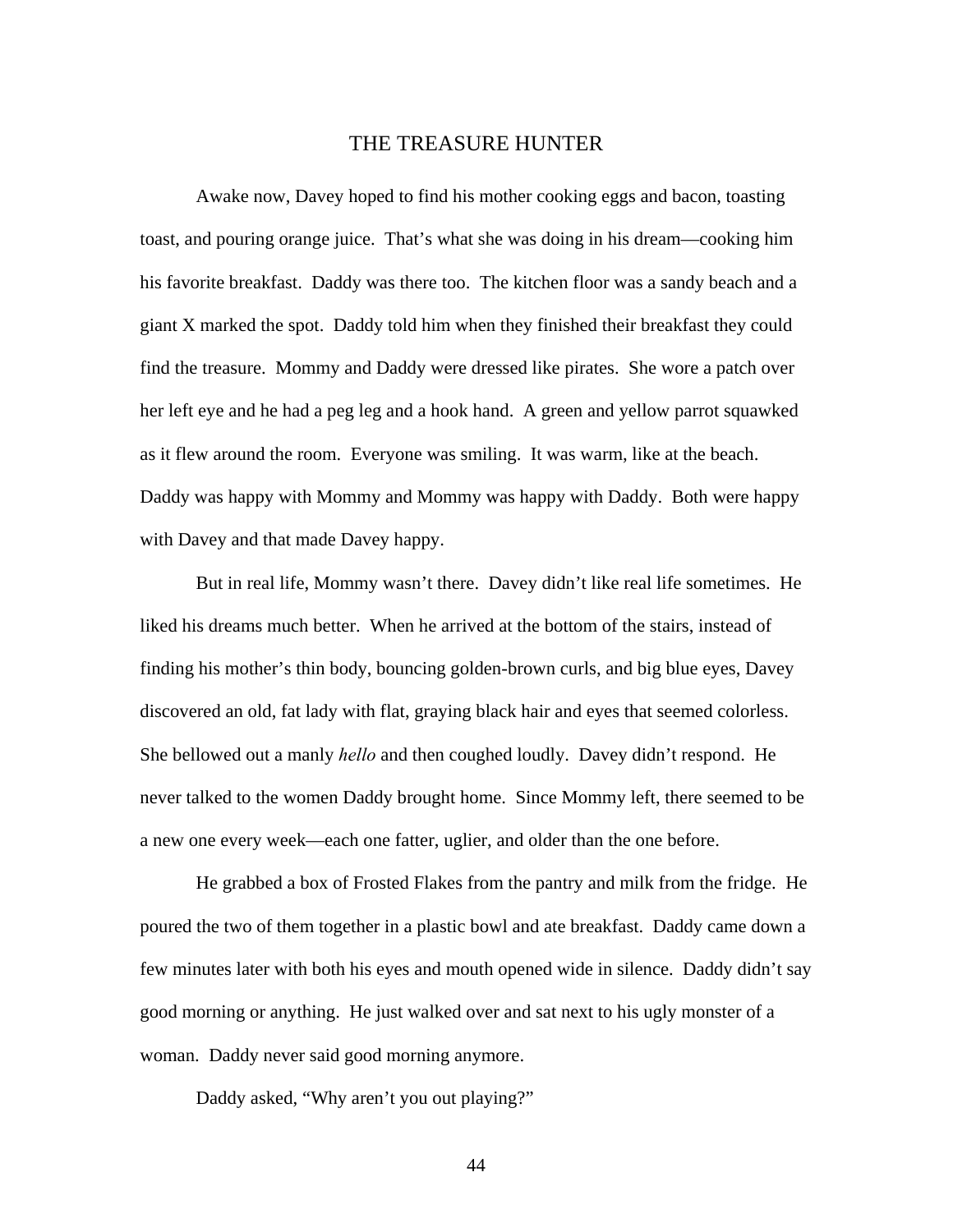Davey slurped milk from his cereal. "I'm going to."

His father scratched himself. "When?"

 Davey said, "As soon as I'm done with my cereal." He wasn't sure his father even heard this last comment because he was kissing and touching his strange lady the same way he used to touch Mommy years ago.

Davey said, "Who is she?"

His father looked at him. "Some chick."

The beast laughed and grabbed Daddy between his legs. Daddy kissed her again. Davey's stomach turned. He felt like he was going to make sick like the Halloween he ate too much candy.Even though Mommy had left, she's still the only one he wanted to see Daddy kiss.

He stopped eating his cereal. "When's Mommy coming back?"

Daddy didn't even look at him. "Maybe tomorrow. Maybe never."

"*Where* did she go?"

 Daddy laughed loudly along with the nasty beast next to him. "Hopefully she took the slow boat to China."

Davey wanted to throw up. He didn't know exactly where China was, but did know it was far away. He didn't understand how Daddy could not care about Mommy and worry about if she was alright or not. He didn't want any more cereal. He got up to leave.

 Daddy called to him. "Have fun out there, kid. Find some buried treasures like your old man used to."

Davey didn't look back. "I will."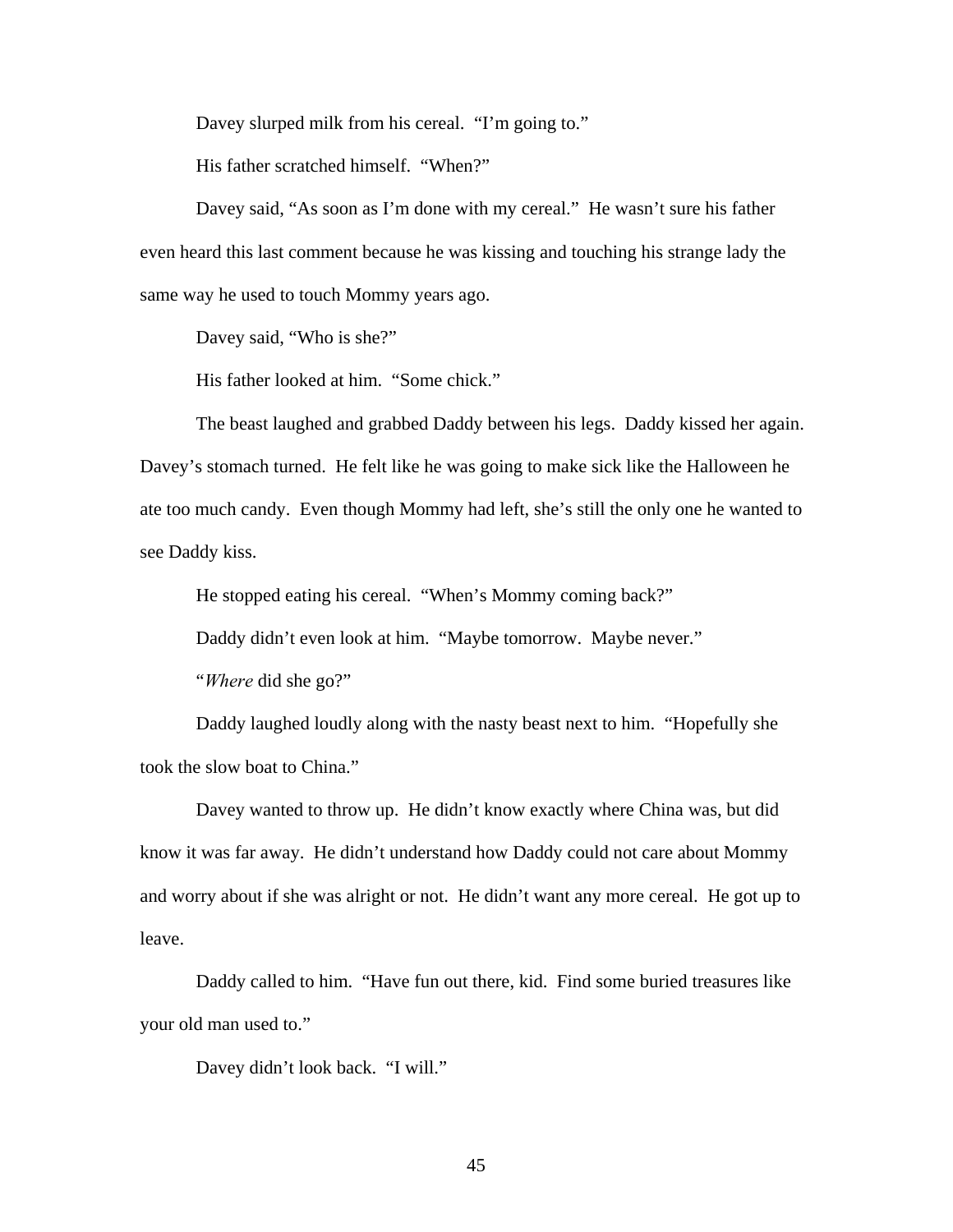Their laughter echoed out the door with Davey to the end of the driveway. He continued on to the sidewalk. He made sure to look both ways before he crossed Sandra Road to continue down Bradmoor. Davey once heard Mommy complain to Daddy that they needed to get out of this neighborhood because all the houses looked exactly the same. Sandra was Bradmoor was Foote was Potomac was Fairfax Blvd. She couldn't tell the difference and it was driving her insane. Davey didn't know what insane meant but could tell from Mommy's tone that it wasn't something that she wanted to be driven to.

He never understood how Mommy couldn't see the difference in the houses and the streets. They were all different colors. Their house was red brick with dark green shutters and the Jones' house was all white panels with brown shutters. Some of the houses had wooden fences, some had metal, and some had none at all. Some houses shared driveways with their neighbors and others had their own. There were all sorts of dogs and cats. The Sheridans even had a rabbit in a cage in their back yard, right next to their all-plastic two-toned brown shed. And the streets were all different too. Sandra Road was pretty flat and had the most speed bumps after Fairfax Blvd which had the most curves. Davey sometimes thought the whole road was round if you saw it from space. And Bradmoor had a really great hill that lead down to the best entrance to Fairfax Park North which was much better than Fairfax Park South. South did have the better baseball field, but North had the better creek, more swings, and the best land to look for buried treasure.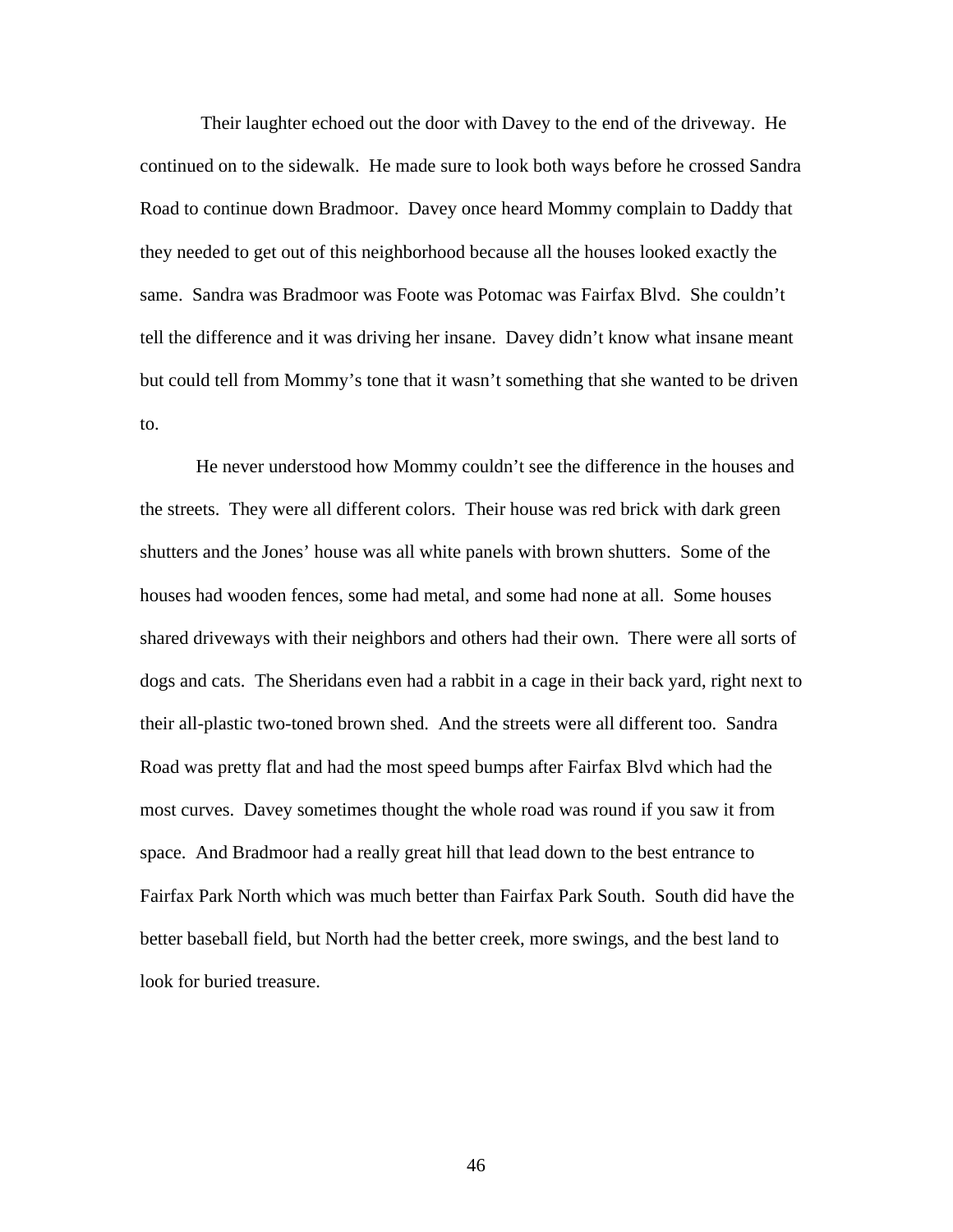Davey always loved the park. On arrival, he stopped at the creek to throw a couple stones in the deeper part. He by-passed the swings and the monkey bars to head towards the dirt lot on the other side of the concrete basketball court.

Mommy had told Davey the builders were building a center where Davey could play things like basketball and hockey as well as swim in pools and climb giant rock walls when he got older. That was before she left. The center still wasn't done. Davey figured he still wasn't old enough to use it anyway.

*They'll finish soon*, Daddy had told him. In the meantime, he was to stay away from the construction site. But Davey thought there could be plenty of treasures buried under the loose dirt and it was best to try and find it now before they finished building over it. Davey kicked at the soft earth with the tip of his left foot. The dirt gave way and Davey continued to kick at it. The park seemed pretty empty and Davey felt like he was exploring a new world as he kicked and kicked at the dirt.

Craig wandered up a few minutes later, hands in pockets. Craig did what he usually did when he walked up to other people by himself—he circled Davey slowly with his arms behind his back, looking only at the ground for a few minutes without saying a single word. Craig was a pretty good friend and usually Davey got excited to see him, but today he concentrated on kicking dirt.

Craig asked, "What you doing?"

Davey said, "Kicking dirt,"

"Why would you want to kick dirt?"

Davey kicked harder. "Don't know. Just do."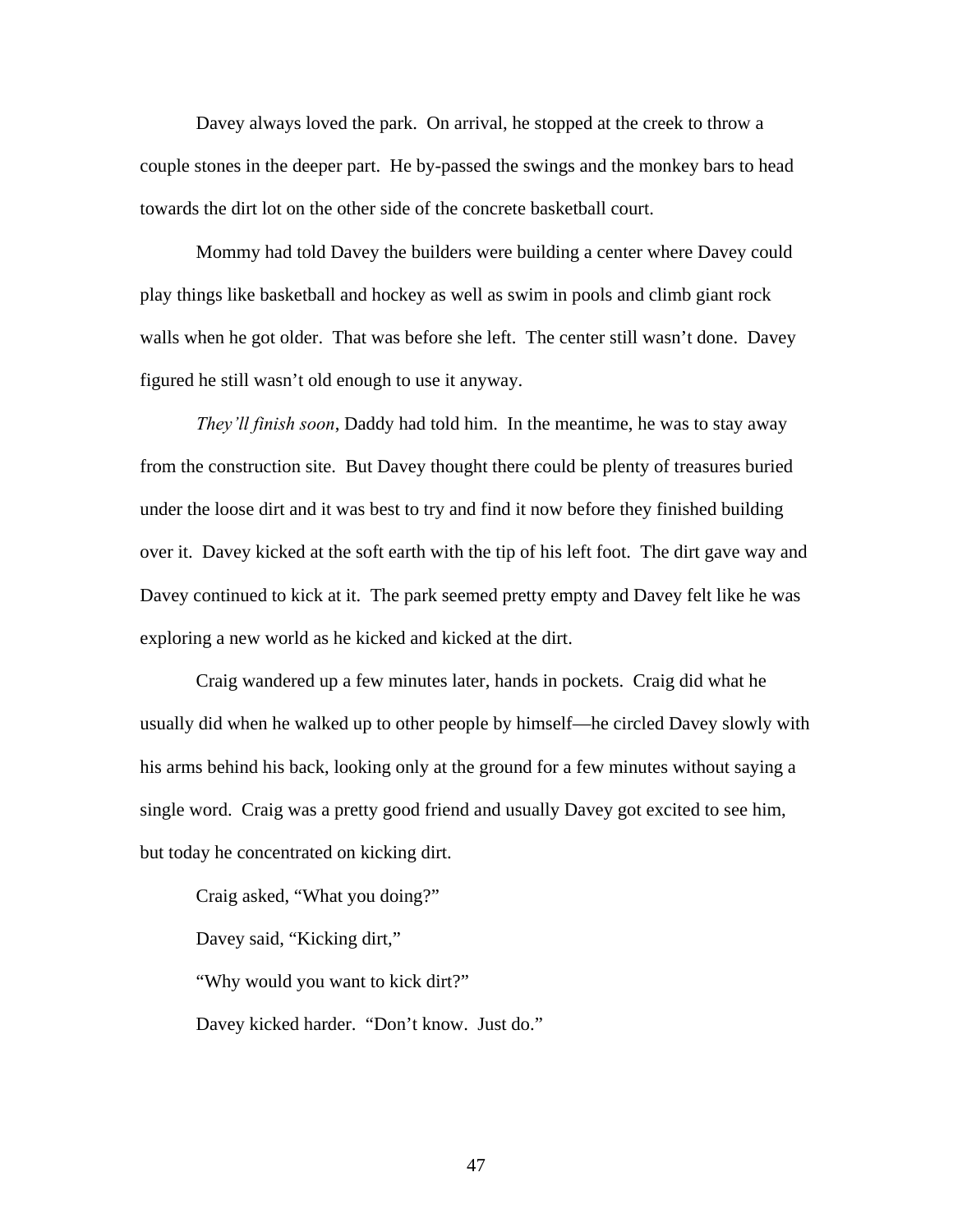Craig shrugged then joined Davey in the dirt-digging project. The two of them walked around in circles kicking the loose ground with their sneakers. Davey didn't mind the help. He figured two kids could dig deeper than one kid. Davey really hoped they could find buried treasures like Daddy used to do. He used to search for pirate treasure in the Florida Keys with Mommy. Maybe Mommy went back to the Florida Keys. Maybe not.

They used to talk about it—Mommy and Daddy. They used to have fun. They all sat around the kitchen table. Daddy and Mommy drank Margaritas and Davey was allowed to have all the Pepsis he wanted. Daddy played Jimmy Buffet on the CD player. Mommy and Daddy laughed and touched and kissed. It was the way it was supposed to be.

Daddy would ask, "Did I ever tell you about the time I found Darkbeard's treasure?" It was Davey's favorite story. He'd heard it a hundred times but wanted to hear it a hundred more.

Davey's face lit up. "Tell me about it, Daddy."

Mommy laughed. "Not Darkbeard again."

 Daddy rubbed Mommy's shoulder. "If it wasn't for Darkbeard, we would have never met, Love."

 Mommy beamed and shook her head. Davey knew that she didn't mind hearing about the treasure again. He knew she loved the story as much as he did.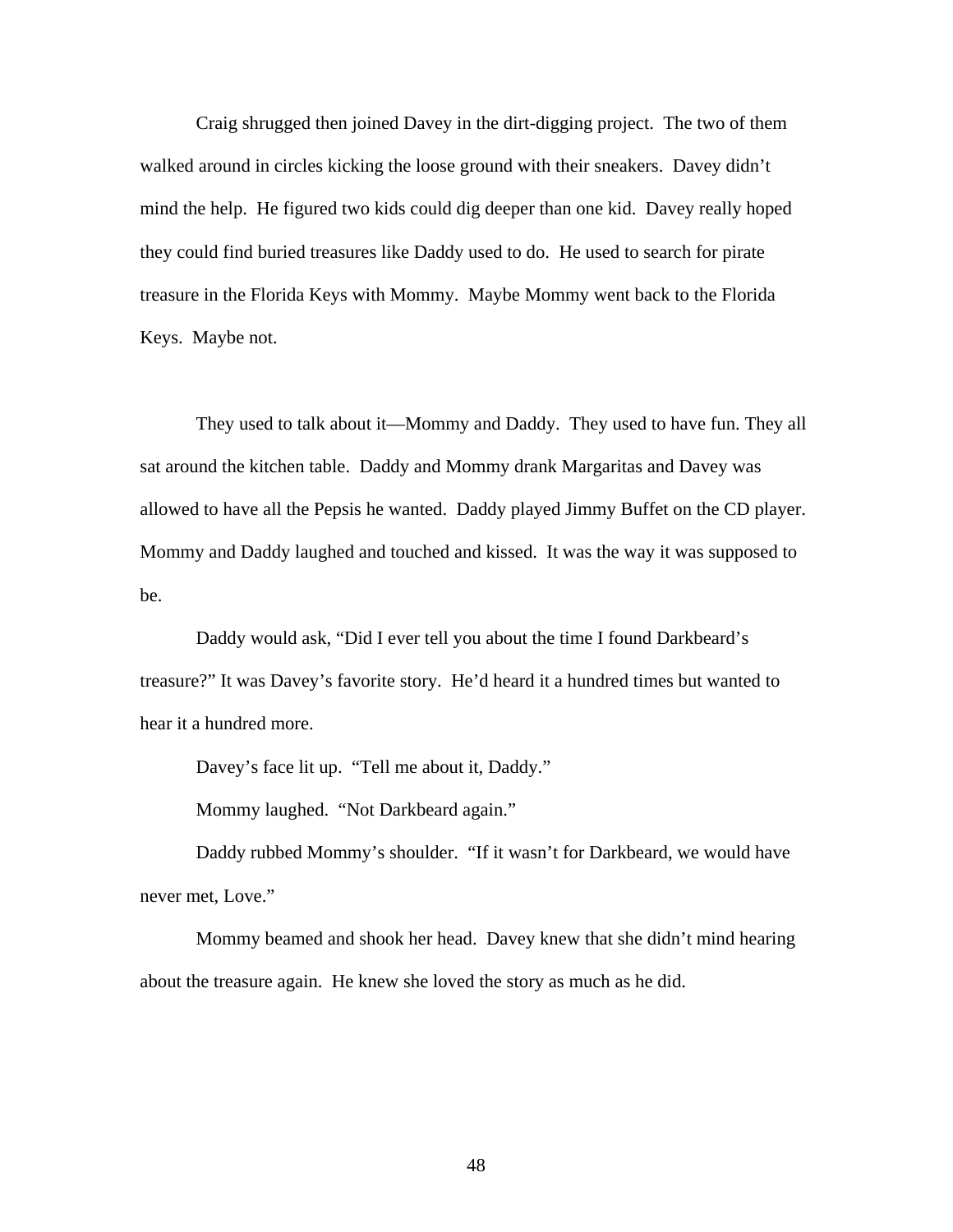Daddy started the story, "It was off Sugarloaf Key. I couldn't find anything and thought of giving up. I thought that I should be a banker or a car salesman or something. Not a treasure hunter."

Mommy said, "Imagine you in a bank with a suit."

They all had a good laugh at that one. Davey could never picture his father in anything but T-shirts and jeans. He couldn't see Daddy calling people sir or ma'am with a smile on his face.

Daddy continued with the story, "I'd been scuba diving off the coast of Sugarloaf Key for months, scanning and digging everywhere I could looking for that crazy pirate's booty. I thought I would never find it. That it was lost forever and ever.

Finally on the day that I was going to quit treasure hunting for good, there it was. An old wooden treasure chest—just like the ones in the movies and all the pirate stories. It was absolutely amazing. I brought it ashore and broke it open. The wood had weathered, so it was easy to break. Inside, I found only a single metal box about the size of my belly."

Mommy rubbed his belly. "It was much smaller back then."

Daddy kissed her on the top of the head. "Yes, dear. Thanks for reminding me."

Davey laughed at that every time like it was the funniest thing he had ever heard. Daddy wouldn't get mad. He even laughed with him.

Daddy went on, "Now, I realized in all my excitement on finding the chest that I had left my shovel somewhere in the ocean so I had nothing to break open the metal box with. So, I ran, carrying the heavy box, for miles."

Mommy burst out laughing. "It was barely a quarter of a mile."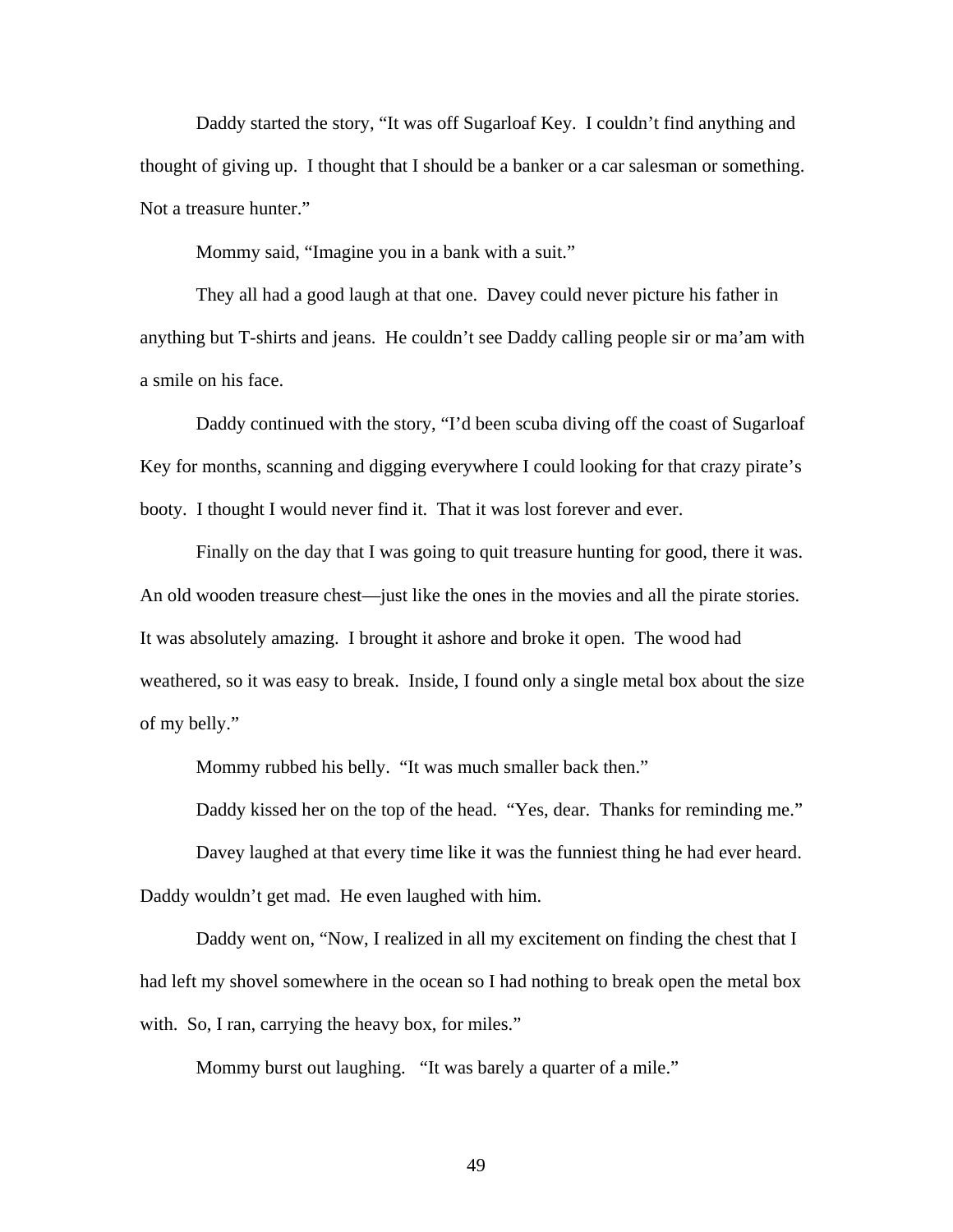Daddy looked at her and shook his head. "Well, it felt like miles. You don't know how heavy that thing was."

Mommy went on, "And you were hardly running."

Daddy smiled. "Can I please tell the story, Dear?"

Davey always asked the same question even though he knew the answer. "Where did you go, Daddy?"

Daddy turned his attention back to Davey. "Well, son, I found the nearest bar. It was one that had the most beautiful bartender in the world."

Mommy raised her hand. "That would me yours truly."

Daddy said, "Yes it was where Mommy worked. I asked her for something strong to break the box open. She was confused because she thought I was making some sort of crude joke."

Davey never got that but laughed the same at all the other jokes that night.

"But when I explained to her what I meant, she gave me a shovel she had behind the bar."

Davey asked, "Why did you have a shovel behind the bar, Mommy?"

Mommy said, "To bop the drunks over the head when they had too much to

drink."

Daddy continued, "I hit it over and over again and finally busted it open and I saw beautiful gold coins that dated back to the old pirate days."

Then Davey would ask his favorite question in the world, "How did it make you feel, Daddy?"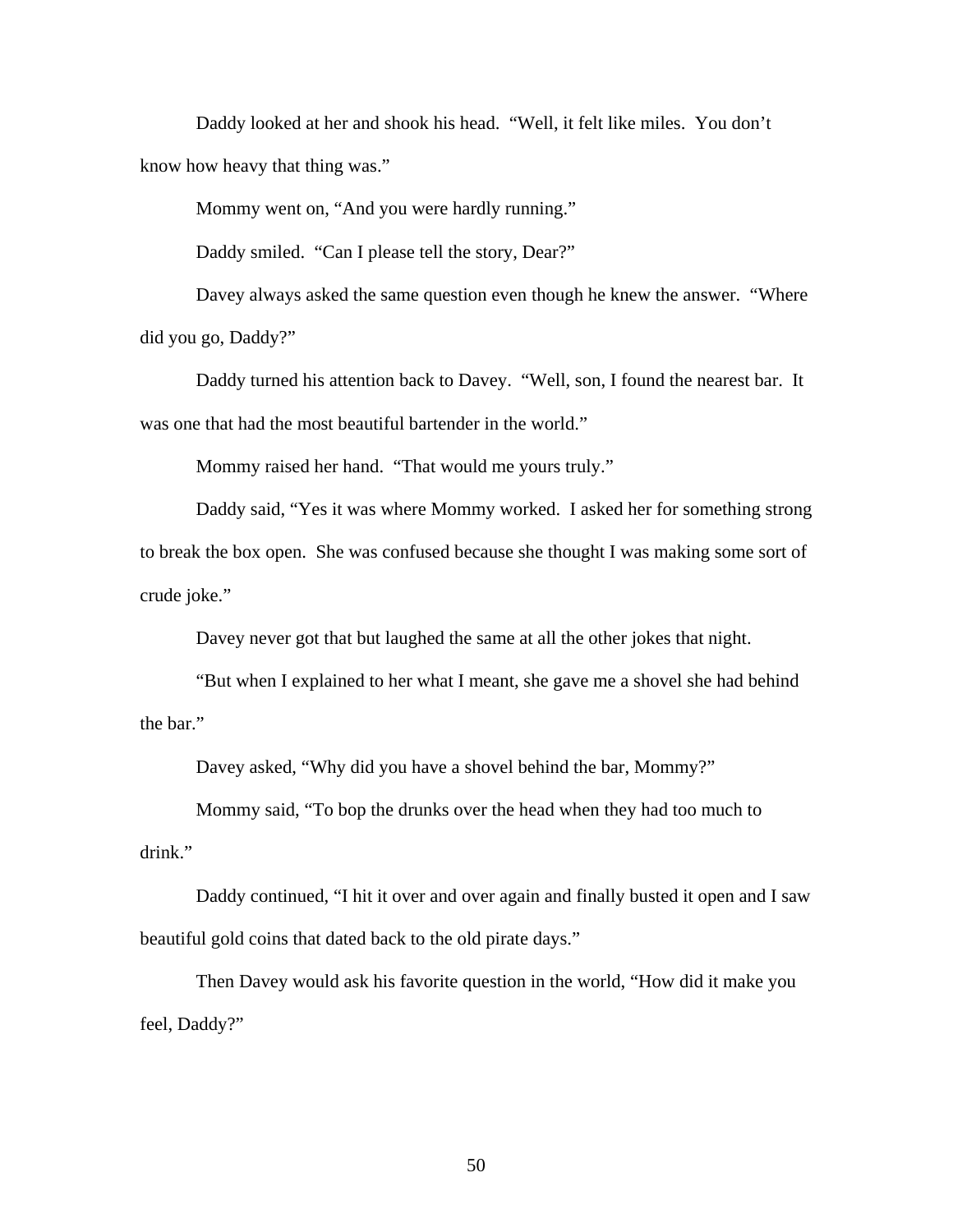Daddy's face lit up. "Like I was on fire, Davey. I felt as if warm flames engulfed my whole body and I could do anything that I wanted. And because of that I asked Mommy to marry me right there at the bar and she agreed."

Daddy kissed Mommy hard and then said, "That's what it takes, Davey. Determination."

Mommy had tears in her eye. "That and a strong shovel." Daddy said, "Okay. Determination and a strong shovel." Davey laughed and drank Pepsi and wished it never ended.

Craig stopped digging for a minute. "My dad told me that China is on the other side of the dirt."

Davey stopped digging. "My Mom might be in China."

 Craig went back to kicking the dirt without any response. Davey thought maybe if they dug long and hard enough they might reach China. Maybe Mommy would be there and give Davey a hug. He'd introduce Craig as his best friend and Mommy would be proud of him. Maybe they could find buried treasure on the way to China and one of the treasures would have pretty jewels in it and he could give it to Mommy. She'd be so happy.

Davey kicked the dirt harder now. "Do you like Chinese food?"

Craig didn't stop kicking. "What?"

 Davey didn't feel like responding. Whenever people asked for him to repeat what he said, he felt embarrassed for saying anything at all. It didn't matter whether or not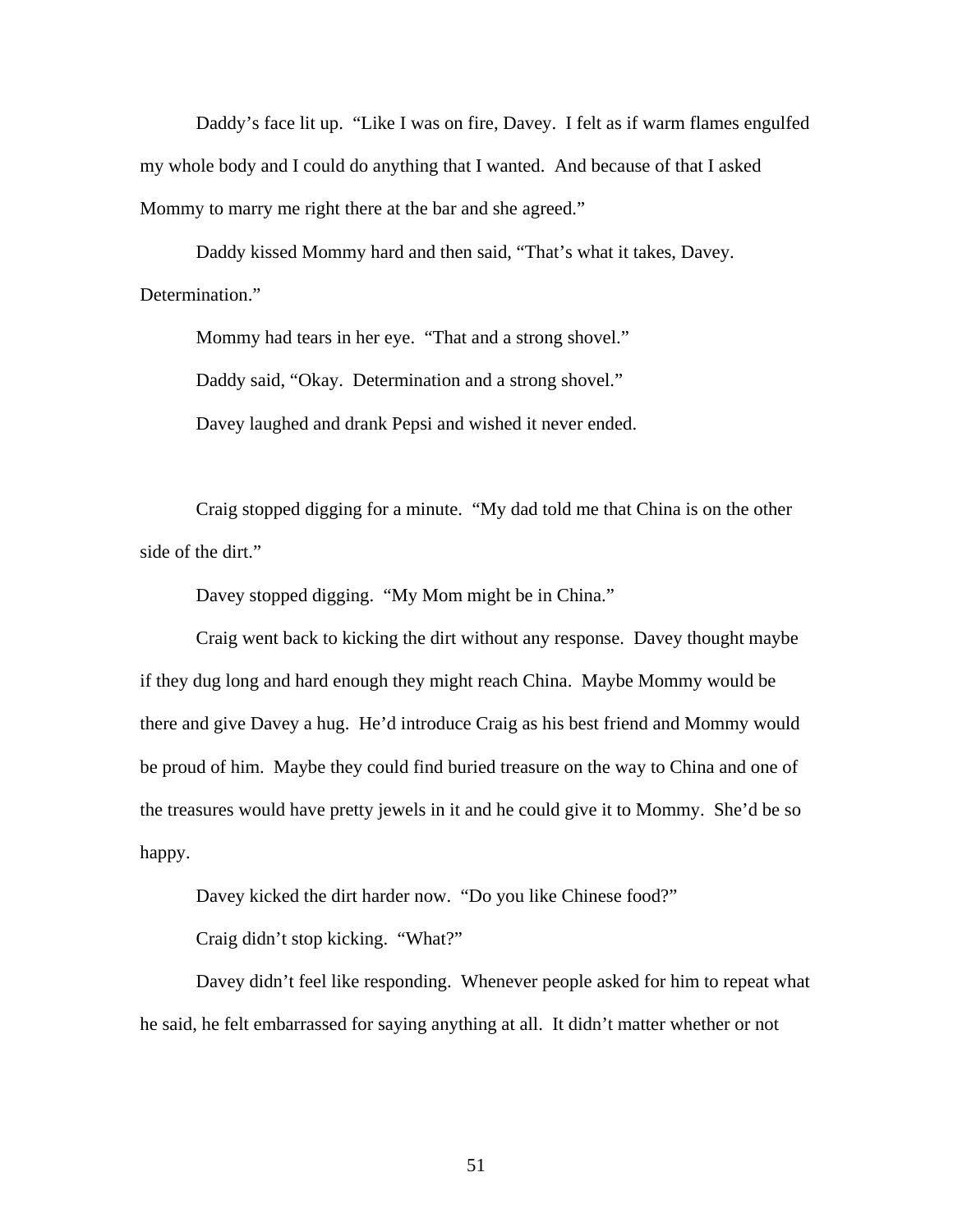Craig liked Chinese food anyway—with all the treasure they found on the way to China they can build whatever restaurants they want and eat any kind of food in the world.

 Craig stopped. "Can we get in trouble for this?" Davey kept going. "Why would we get in trouble?" Craig looked unsure. "Can't we dig in your backyard?" Davey said, "No treasures there."

Craig shook his head and went back to kicking dirt. Davey knew just kicking the dirt wasn't going to get the job done. His Daddy used more than just his feet to find the treasure all those years ago in the Keys. He stopped kicking the dirt. He got on his knees and dug deep in the soft ground with his hands.

Davey said, "I think if we use our hands we can dig better."

 Craig kept digging with his foot. "I don't want to get dirt under my nails." Davey didn't care *how* Craig was going to dig, as long as he dug. The cold dirt soothed his fingers. He thought the ground was another friend like Craig. Maybe even *better* than Craig.

Craig stopped kicking. "When is your Mommy coming back?"

Davey didn't stop. "Maybe tomorrow. Maybe never."

Craig crossed his arms. "That doesn't sound like a very good answer."

 Davey tried to shove his whole arm in the dirt and lift it up. "Can you start digging again?"

 Craig kicked the ground a little—even slower than he did it the last time he was kicking. Davey figured since Craig was digging slower now, he would have to dig extra fast. He dug and dug. He threw dirt everywhere. He dug as fast as he could until he felt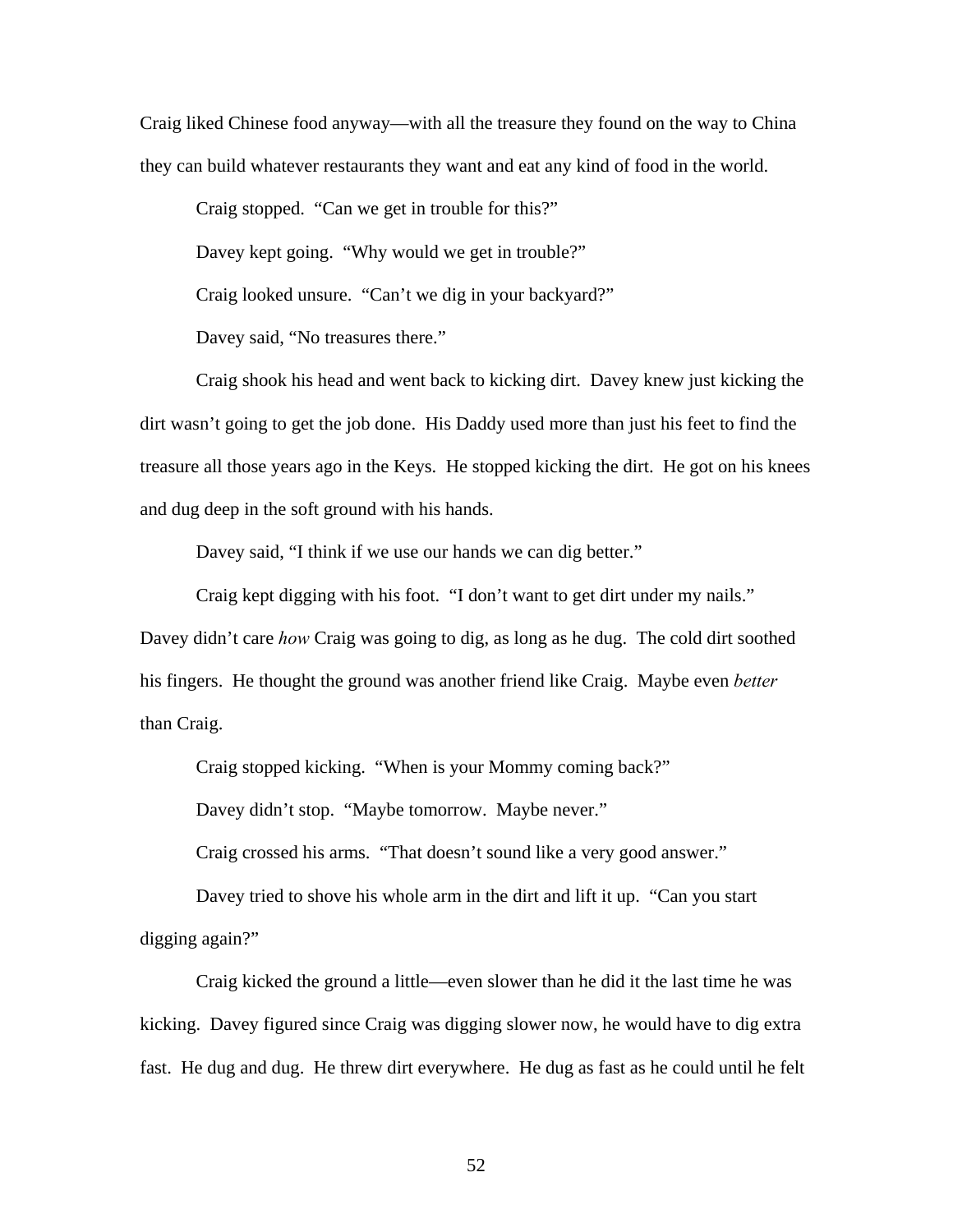a sharp pain in his right hand. He drew back from the hole and screamed. He grasped his right hand with his left and felt tears in his eyes. There was blood. Davey hated blood.

Craig reached out to him. "Are you okay?"

 Davey tried to tell him that he was cut but only blubbering came out. He cried when he tried to talk so he stopped trying to talk. He hated crying and didn't want Craig to think he was a crybaby.

Craig jumped to his feet. "My Mom can fix you."

Davey let Craig help him to his feet and followed him back across the park. He was happy that Craig didn't say anything about him crying like a little baby.

 As they crossed the wooded area of the park, there were other kids, probably second or third graders, swinging on the swing set. Some were boys and some were girls. Davey knew them but didn't look any of them in the eye. He didn't want any of them to see him crying. If they called him a crybaby, it would only make him cry more. The other kids stopped swinging and talked amongst themselves.

One of them called out, "Hey kid, you okay?"

 Davey didn't want to say anything because he knew if he tried to talk again he would start blubbering and he didn't want to look like a sissy in front of them. He just kept on looking forward, knowing that Craig's house wasn't far.

Craig called back to them, "He's fine."

 Davey wished that Craig hadn't said anything—that they could continue toward the house. The older kids continued to chatter which turned into laughing. Davey knew they were making fun of him. He wanted to go home to his Mommy and cry on her lap but he knew her lap wasn't there and that made him want to cry even more.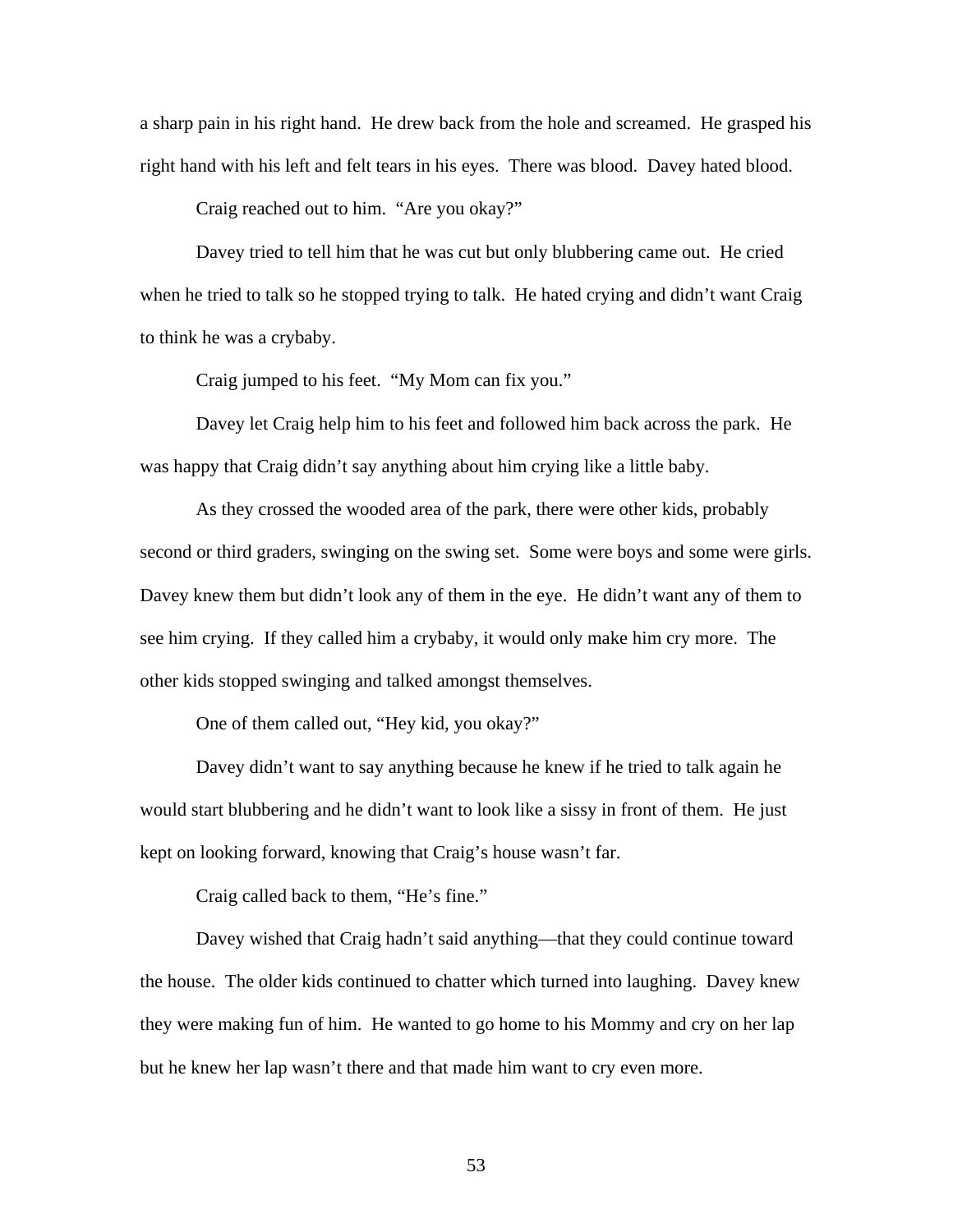"Don't worry about them," Craig said. "We're almost there."

Inside the house, Craig's mom cleaned the cut out with peroxide and gave Davey a Flintstone's band-aid. She was a very pretty woman. He liked her big brown eyes and her short blond hair. She had large hands and short nails, almost like a man's. She was not as pretty as Mommy, but pretty enough. She was also very gentle and kind. Her touch was soothing and she worked slowly, as if not to hurt him. She was not as gentle or kind as Mommy could be, but gentle and kind enough. She wore a red sweater with a flower pinned to it and blue jeans. She didn't wear shoes or socks and her toenails were painted to match her sweater.

"Okie-dokie," said Craig's mom. "Good as new, Kiddo."

 Davey stopped crying. He felt much better. Craig's mom's voice calmed Davey. He rubbed his bandage. "Thank you."

She smiled at him. "What were you kids doing out there?"

 Davey didn't want her to know they were digging. Daddy always said to keep your treasure hunting secret or others will try to steal your treasure. He looked toward Craig sitting on the couch, hoping that he wouldn't say anything either.

Craig said, "Looking for treasure."

Craig's mom got up. "Just be more careful." She ruffled Craig's hair and then walked through the door back to the kitchen.

Davey remembered the day Mommy walked through the door for the last time. Mommy's bright blue eyes looked dull and blue-black bags hung under them. She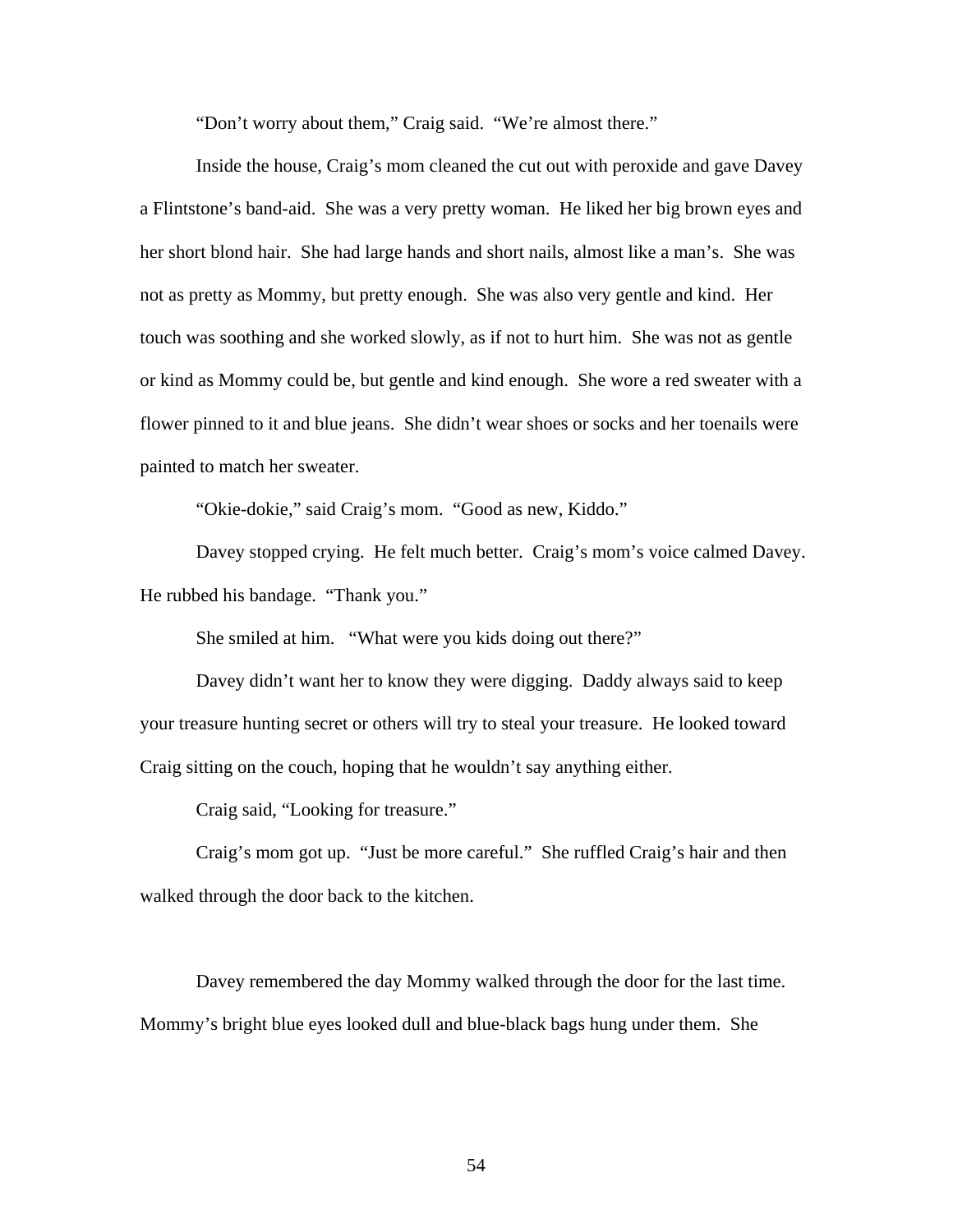carried two suitcases and placed them on the floor by the front door. Davey just stood there, unsure what to do or say.

 Mommy rubbed her hand across his head. "Don't worry, Baby. Mommy will be back soon."

Davey asked, "Where are you going, Mommy?"

"Mommy needs a vacation, Honey." She turned and grabbed her suitcases.

"Don't cry. Just think about when I come back and how much fun we'll have."

Daddy came down the stairs. "Yeah, we'll all have a blast."

Mommy glared at Daddy. "Don't you start."

Daddy said, "Looks like you've already finished."

Mommy didn't listen to Daddy. She came back to Davey and hugged him.

Davey didn't want her to let go. He wanted her to hold him forever. He cried.

Mommy let go. "We'll be together again. Baby, don't blubber."

Davey asked, "What do you need a vacation from, Mommy?"

Mommy didn't answer right away. She just stood there, above him, ruffling his

hair. Davey thought she was looking through him, not at him. It scared him. He thought maybe he had turned invisible overnight and nobody told him.

Davey said, "Mommy?"

Mommy said, "Sometimes Mommies think they shouldn't be Mommies and that they never met any Daddies."

She backed away, stumbling a bit. Davey thought maybe she was too drunk and needed a bop on the head with a shovel like she gave to the guys at her bar in the Keys.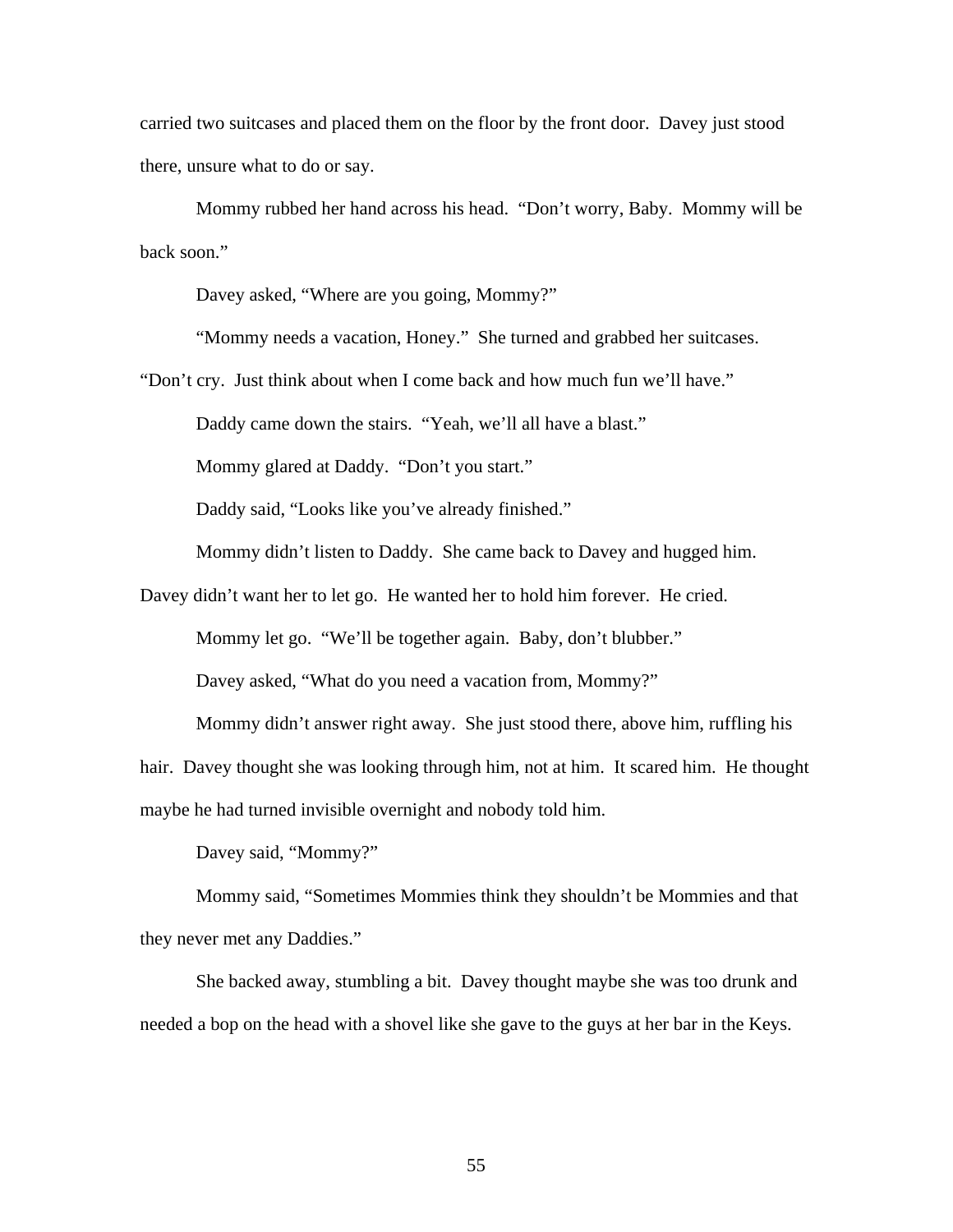He thought he saw in her eyes that she was still deciding whether to stay or not. Maybe she thought that she was making a big mistake. But then she turned toward the door.

She said, "Be a good boy, Davey. Grow into a good man."

Davey didn't understand that. "I don't want to be a man."

She walked right out the door. Daddy followed her to the door to yell at her to never come back. Davey wished he hadn't done that. He cried a lot that day.

Davey wanted to dig now more than ever. He knew that whatever was on the other side of the ground had to be better than being here without his Mommy. He also knew that hands or feet weren't going to cut it. A blue and black plastic stood in the back of Craig's backyard. Davey knew Craig's father kept tools in there.

Davey asked, "Do you have any shovels?"

Craig looked towards the shed and shrugged. "You still want to dig?"

 Davey nodded. Craig walked toward the shed. Inside there was a lawnmower, a snow blower, and a pressure washer, among other gardening tools. There were three large shovels and a spade leaning against the back wall. Craig asked him which one he wanted.

Davey said, "I think we should take them all."

Davey once had a dream that he was in a shed. It was locked and he couldn't get out. He wasn't scared though. There were treasure chests everywhere. Each time he opened one, he got a new prize. There was gold, puppies, toys, bikes—everything he wanted and there were millions of them. Outside the shed, he could hear Mommy and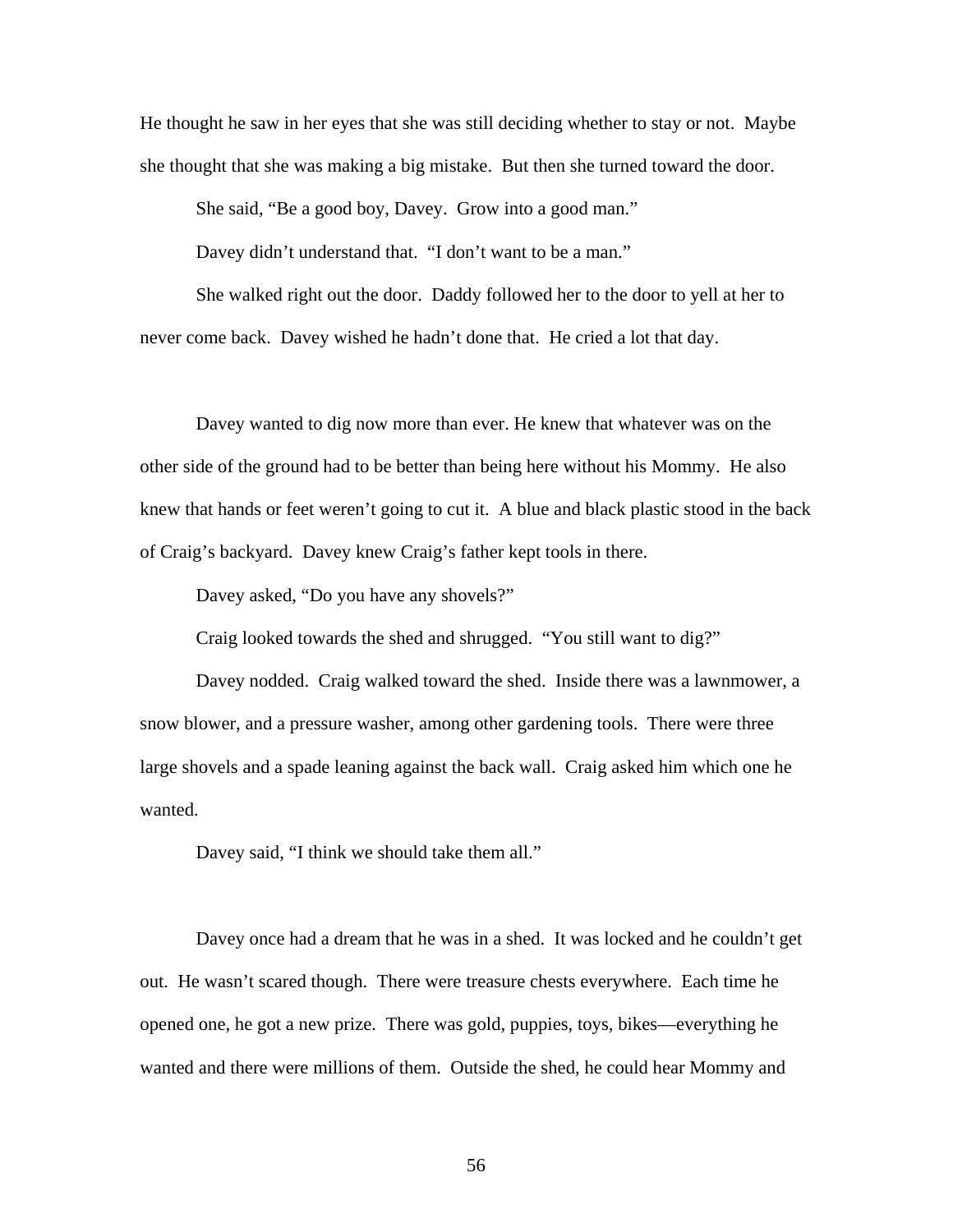Daddy tell him to open each one and then they would be there to let him out. He couldn't stop smiling because he knew they would be there soon.

 Craig fumbled around picking-up the shovels. Davey knew he was just stalling, but didn't care too much.

Davey said, "Do you like your dreams?"

Craig said, "I think dreams are scary."

Davey was surprised. "I don't think they are scary at all."

 Craig grabbed a shovel. "Sometimes I'm scared to sleep because I'm afraid of nightmares."

 Davey didn't know how to explain to Craig how happy he was in his dreams compared to how sad he felt when he was when he woke up and realized they were only dreams. "Sometimes I think that I'm alive in my dreams and dead in real life."

Craig shrugged and they took all the shovels out of the shed. Walking back across the park, Davey felt much tougher carrying the shovels and hoped the older kids were still there. But they had left. The sky clouded over and it drizzled lightly. Davey didn't care about rain. He just wanted to dig.

Craig said, "It's raining."

Davey said, "It'll soften the dirt."

Craig nodded. "Make it easier to dig."

 Back at the hole, Davey drove a shovel deep in the ground, scooped out a large pile of dirt and threw it over his shoulder. "Much better."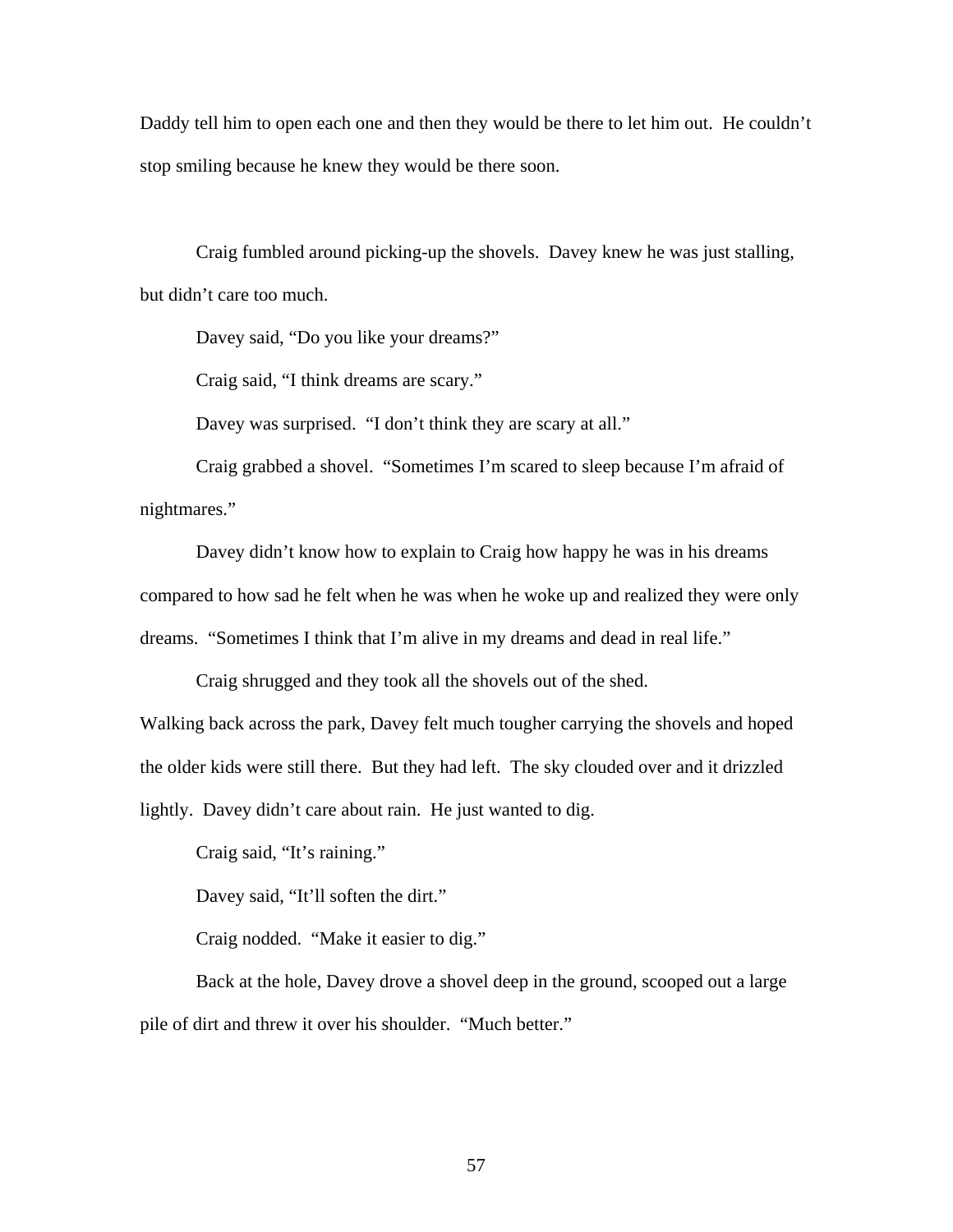Craig grabbed the spade and started poking at the ground, throwing some dirt here and there. Davey didn't care—any help was good. He had to keep on digging. Craig stopped poking. "Do you think we'll find treasure?"

Davey said, "Of course we will."

Craig said, "I don't think there were many pirates in Delaware."

 Davey just kept digging faster. He didn't care there weren't any pirates in Delaware. There still could have been bandits and thieves from back in history and they could have buried treasures all over the park. It didn't matter anyway. They could still make it to China.

 The hole got deeper. They stood inside of it—it was up to their knees. They kept digging deeper and faster. Craig seemed to help more the deeper they got. Davey could understand that. Once you could see something worked, it made it easier to do.

 Davey hit something hard. It rang loud like metal on metal and made the shovel shake. He felt the vibrations throughout his entire body. He loved it. It didn't make him feel sick at all. Davey dropped the shovel and kneeled down in the dirt, clearing the ground away from his discovery—a large, round metal box.

Craig asked, "What is it?"

Davey fingered the cold dark object. "A treasure." All he could think of was the fire that his father felt when he found his treasure. He knew the fire was there. He tingled all over. He had to be close to the treasure now.

Davey grabbed the spade from Craig and banged it on the object. The vibration felt good. He hit it harder and harder. Tiny sparks flew.

Craig backed off. "It's a pipe, Davey."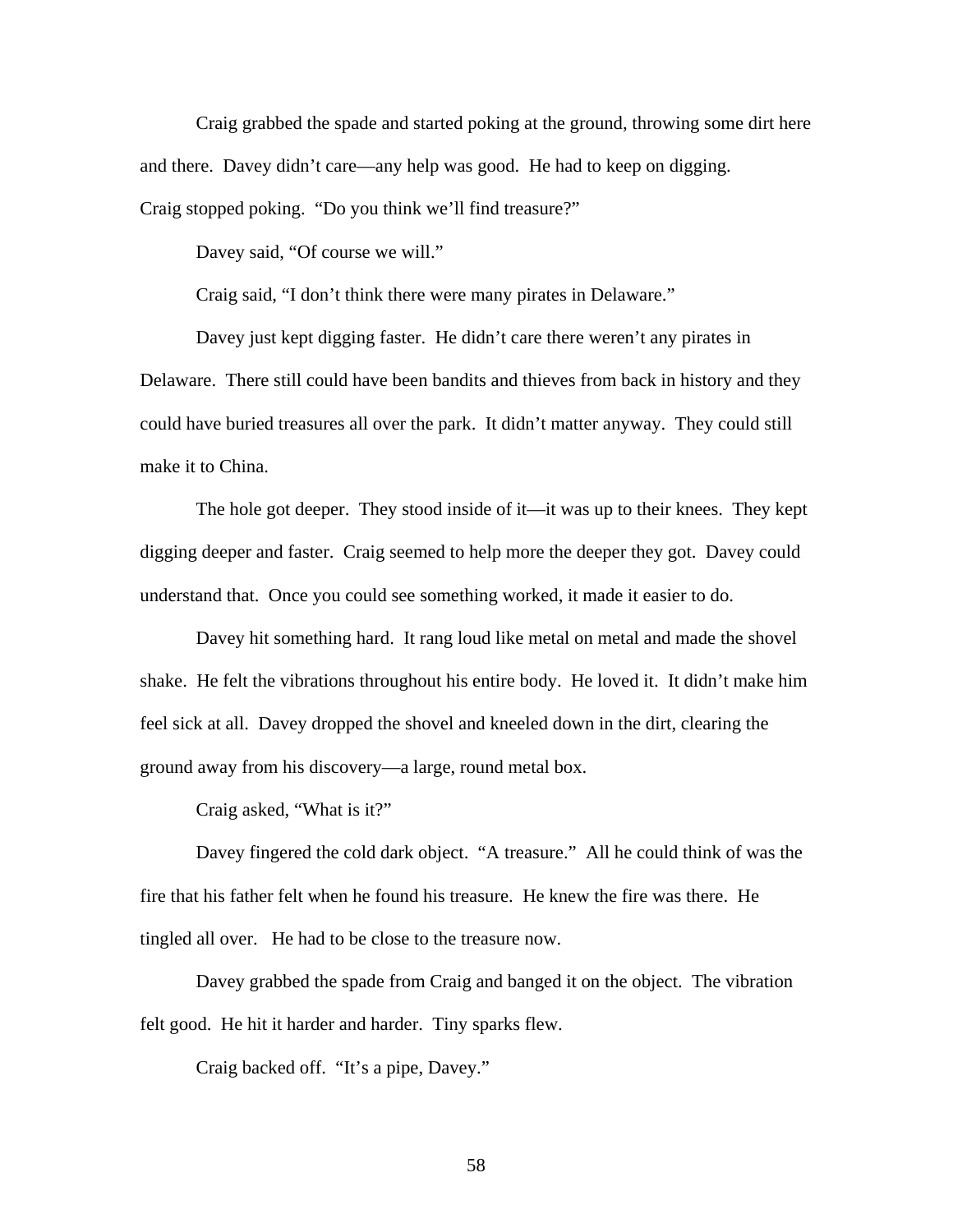Davey kept hitting it harder. "It might be the door to China or the Keys. You don't know."

 Craig blubbered, "My Daddy told me that pipes carry water, gas, and all your dookies and pee under the ground."

 Davey knew it was treasure. If it wasn't a treasure it had to be the door to somewhere else. Maybe Mommy would be there. He put all the strength he could muster into every swing of the spade to the treasure chest.

Craig said, "I'm getting my mom." And with that he ran off.

Davey didn't care what Craig wanted to do. He was going to discover a treasure no matter what. Mommy and Daddy would be so proud. He felt his eyes tear but he knew they were good tears like when he laughed too hard or how Mommy got water in her eyes from Daddy's stories.

The shovel broke a hole in the treasure chest. It hissed loudly at him. It was dark inside. At first, he was disappointed but then he smelled something. It reminded him of all the times his mother had cooked his favorite, spaghetti, on the stove for dinner or eggs and bacon for breakfast.

But he knew he couldn't fit in the small hole. He called out to her but she didn't answer back. He just had to make the hole bigger. He took the spade over his head, the rain pouring on his head, mixing with the sweat on his forehead. He gathered all the muscles his small body could muster and struck down on the passage way, the spade sparking wildly. The smell got stronger and Davey felt lightheaded—he knew it must have been the way Daddy felt. He took a deep sniff of the rising odor and saw the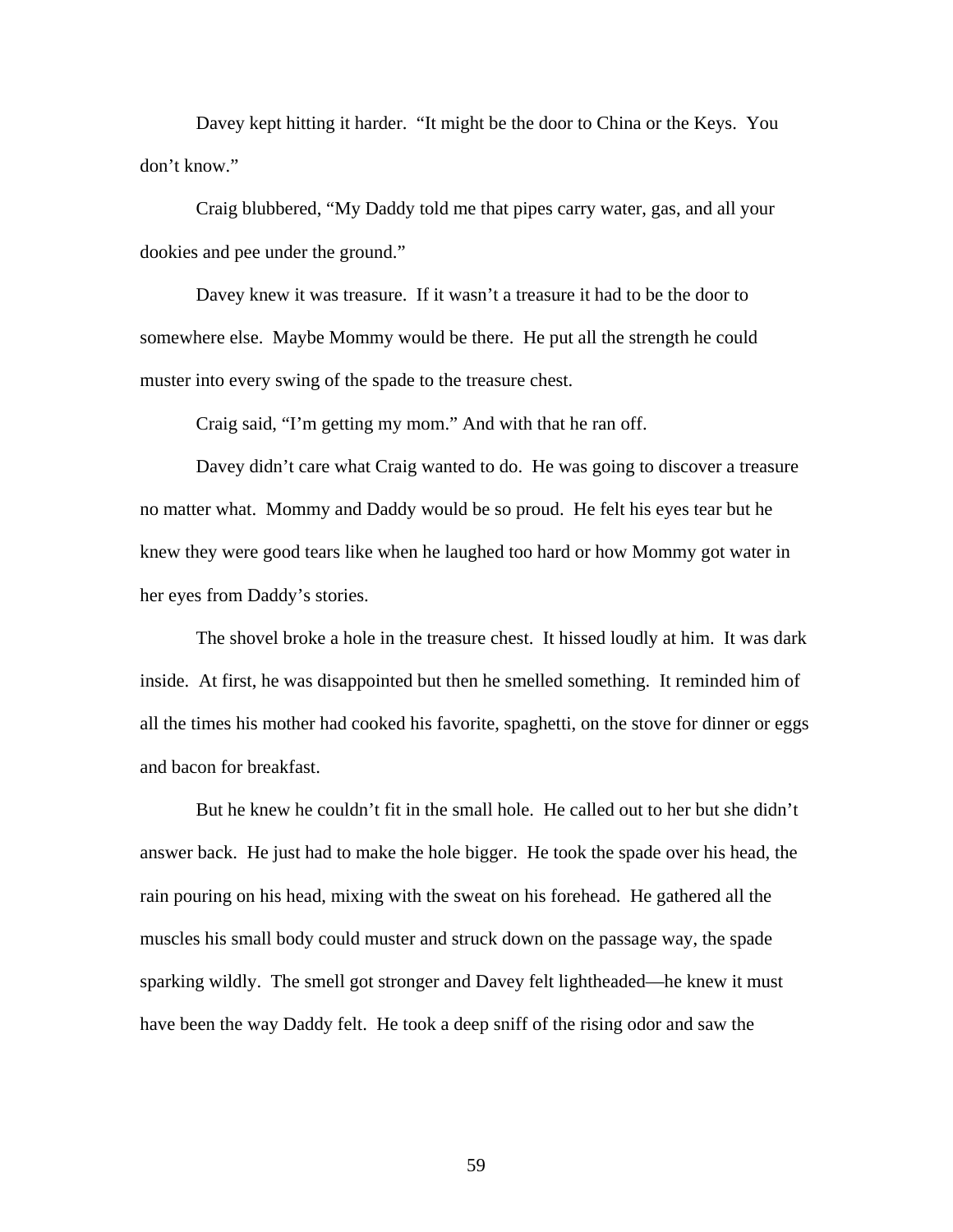blackness creeping in from the corners of his eyes. He tried to keep his eyes wide but everything went dark.

When he opened his eyes, he wore only his bathing suit. His feet felt warm, buried in the white sand. The sky hung bluer over them than he'd ever seen it before. The sea gulls called out welcome to him from above. And she was there—Mommy in her bathing suit, sipping a Margarita. She looked like a movie star. He ran to her and she hugged him. He loved her touch—it made him feel safe. He didn't want it to end. Daddy waved to him from the ocean in his scuba gear—the pirate ships, waving their jolly-rogers, sailing behind him. They were all happy and he knew that it would never end.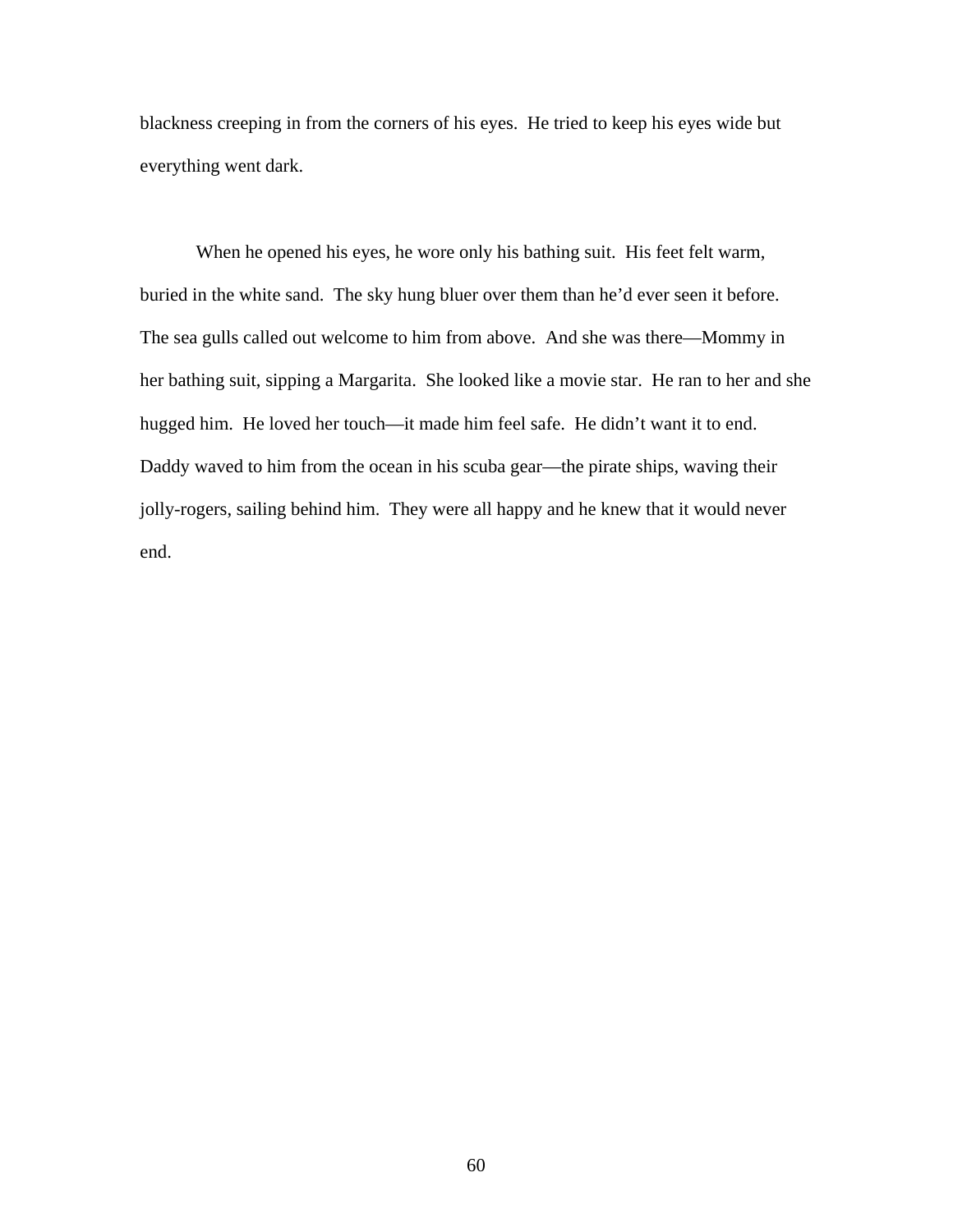## JUST AS INFINITELY VAST

My name is Howard Westing and I'm originally from Philadelphia, Pennsylvania. But transfers from one facility to the next led me to my current residence here in the center of the giant penis hanging from the United States of America, just outside the *City Beautiful*, Orlando. I have three jobs because I need to stay busy.

My first job every day is to deliver papers. I leave my apartment by four a.m. I head to this shady warehouse just off Orange Blossom Trail, ignoring the crack head hookers along the way. I pick up the papers off a large pallet around back. I toss them on the back seat floor of my old Honda, making sure they are in my reach from the front seat. I then grab a large, clear bag full of little white bags covered in advertisements for Disney World and various injury lawyers. I'm supposed to take each of the papers, roll them up, and put them in a bag so they don't get wet if it rains. Some of the guys do all that right there at the warehouse. They talk about broads and sports and booze and put their papers in bags. But not me. I put them together as I go. I get there earlier than most, grab my bags and my papers, and take off without saying a word to anyone. This is probably my favorite job of the three because I see fewer people. On a good day, I'll see nobody.

*Dolphin's Cove* is the largest of three developments I deliver to.I really hate the sight of it. The gigantic sign haunts the main entrance, advertising the community to all passers-by. The sign depicts a white family working on their tans by the pool—all wearing sunglasses, sipping lemonade. Large palm trees wave above them and dolphins jump in the distance behind them. They are all smiling—even the dolphins. In bright colors below the family, the sign shouts,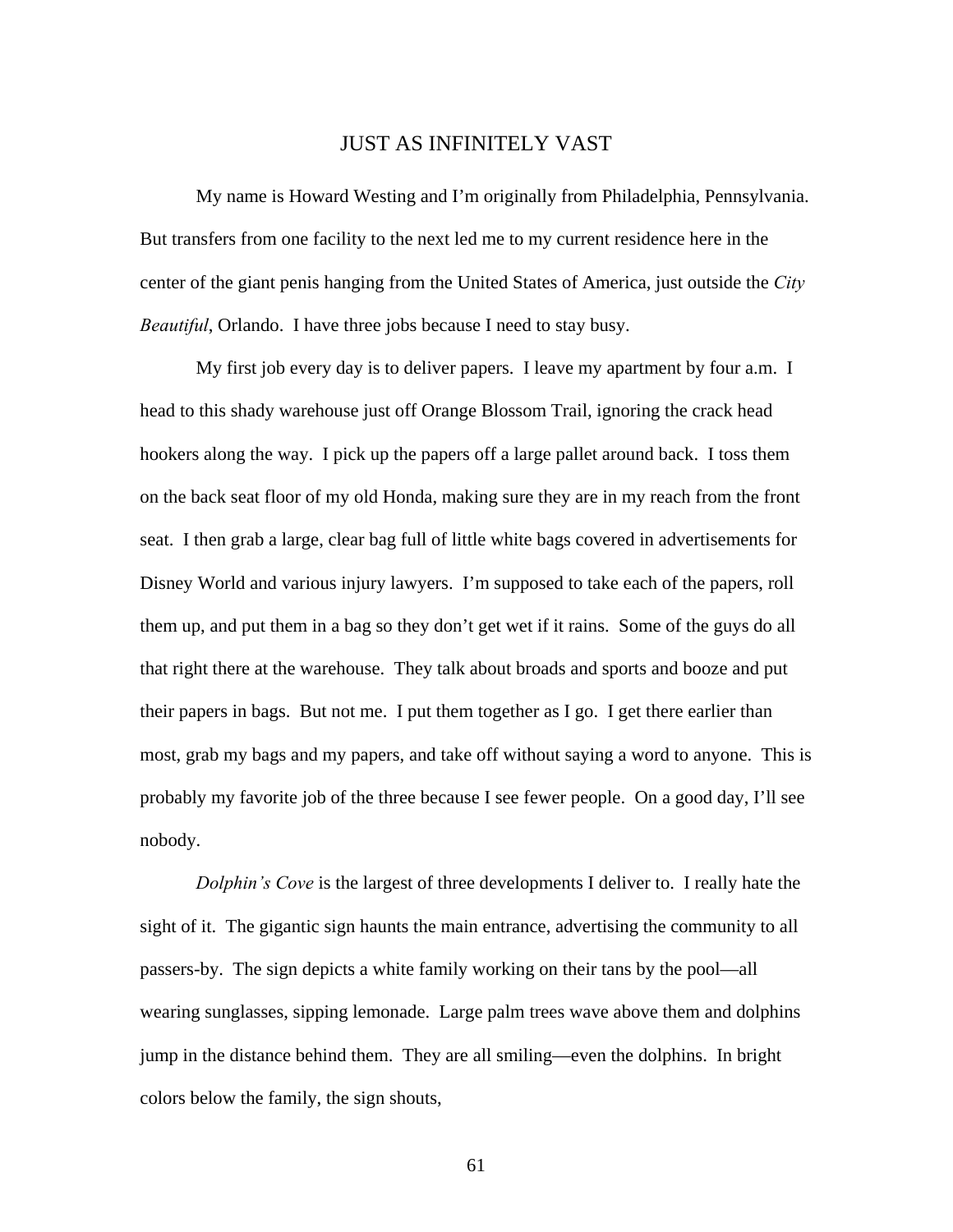"Welcome Back to Life!"

These places are all the same—over-priced houses all with variations on the three basic colors of pastel gray, pastel clay, and off-white. They all have dumb names like *Dolphin's Cove* or *Manatee Hideaway*. None make sense because Orlando is in the center of Florida. There is no ocean here. No sea life.

As I pull out of *Dolphin's Cove*, trying to ignore the sign urging me back to life, a chubby tan man in short shorts with no shirt waves to me. I don't wave back because I am not allowed to communicate with the residents. Instead, I swallow down the vomit and concentrate on the palm-tree-lined road ahead of me. It doesn't take me more than an hour to complete my paper route. I'm usually home before six, but today I have a meeting—at fucking Starbucks.

So inside the crummy Starbucks, Ibrahim is quiet for a while before he finally says to me, "Have you had any meaningful relationships with significant others since we last spoke?"

And he's an okay guy and all but I hate having to deal with anyone who reminds me of the system, so I never give him much. "Mr. Ibrahim, you know I purposely stay to myself." I give him a nice dramatic pause for effect before continuing. "All relationships—not just sexual, but any *human* ones—can only lead to pain."

He smiles big white teeth at me. "Come on, Howard. You know who you are talking to, man. You cannot bullshit. You can bullshit with some of the others but you cannot bullshit with me, man. Tell the truth."

I say, "You know I'm almost twenty-seven years old now, don't you?"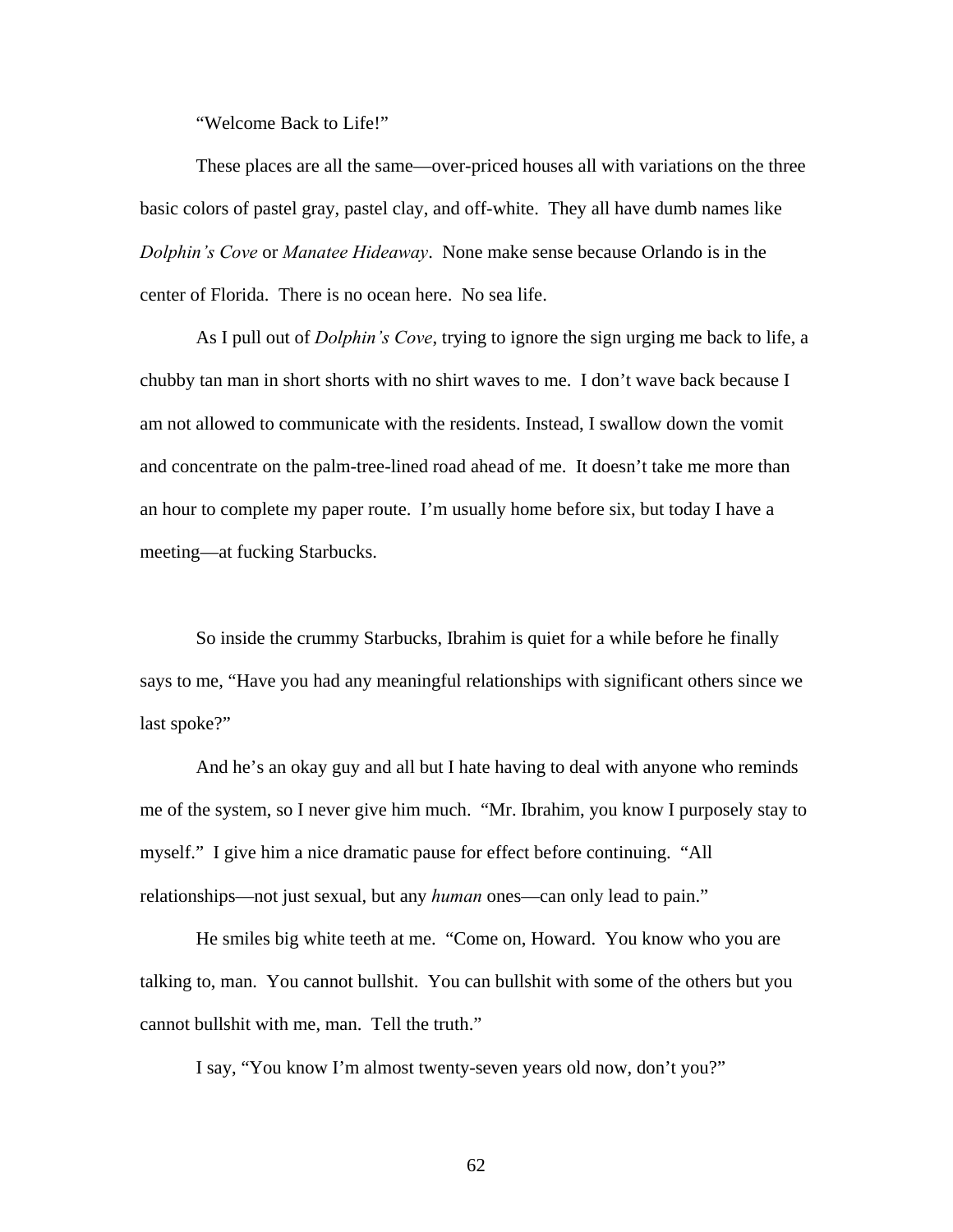He says, "So what that have to do with me, man?"

I fold my arms across my chest and pretend to be sore. "So why are you still checking up on me every month?"

Ibrahim smiles more than any other person I know. He either is in love with life or he is fucking retarded. "Because you need checking up on sometimes. Everyone does."

I hate coffee shops—franchised or not. I don't drink coffee and I don't like the people. He's not even drinking coffee. He's drinking tea and eating a muffin. The truth is I live in a heavily-populated metropolitan area surrounded by people all the time, yet meetings with Ibrahim are the only time I ever say more than a few words.

I say, "Everyone?"

"Everyone," he says. "Especially sex offenders all grown up."

He says *sex offender* as if they were words that just bounced off tongues in coffee shops. It's just something about Africans, I guess. Not black people like here in America but immigrants straight from places like Ghana and Nigeria. People who work at places like treatment centers for juvenile sex offenders. People like Ibrahim. Not to say American whites and blacks didn't work there, but most were Africans and they never let you forget you were a sex offender. They knew that it was something none of us there were proud of and that sometimes it was the only thing we responded to. And here he is, six years after my full rehabilitation and release from all the treatment centers I've ever been to, calling me a sex offender again.

I look him straight in the eyes. "I'm rehabilitated, remember?"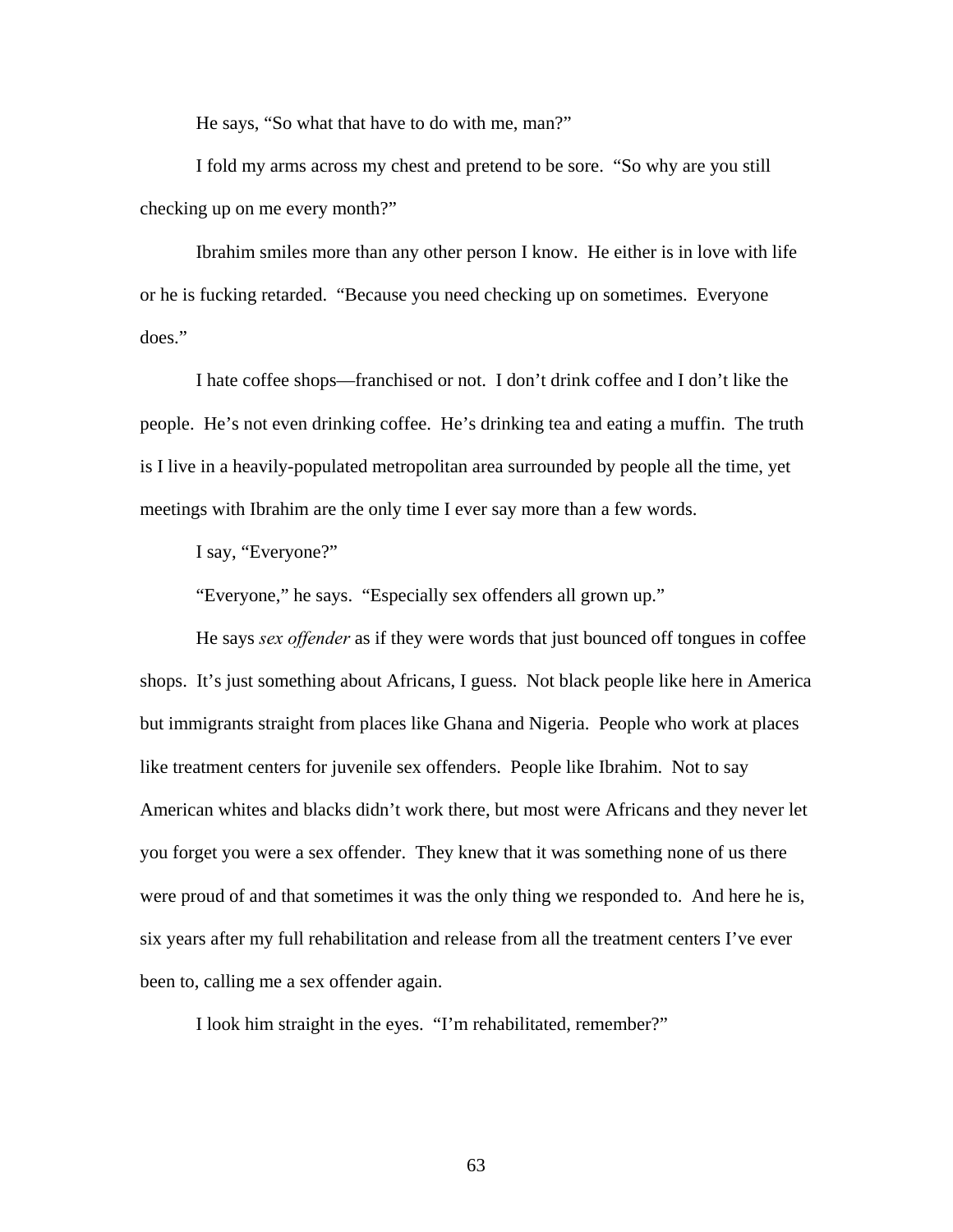He laughs a little. "I know you said the right things and did the right things for those white people who ran the center. I know that you have learned what you did was wrong and that maybe you didn't know it was wrong *when* you committed your offense. And I know the state released you because you graduated all of your levels. All that I know." He returns the favor with a pause of his own as I sit in silence.

He continues, "But what I don't know is what you will do when you don't have a girlfriend and you want sex. I don't know what happens when you get frustrated and don't have a healthy relationship."

I don't know what he means but English isn't his first language. I don't answer him. I just stare at the girl behind the counter in her ridiculous green hat and wonder if she's wearing matching bra and panties under that uniform. She has a nice smile. I look away.

Ibrahim says, "What do you do without love?"

I have to laugh. I decide to give him something to chew on besides that muffin of his. "Mr. Ibrahim, the space inside your heart can always stretch to hold all the love in the world. Its space is infinite. It must be. But what happens when you get abandoned by those you love? That space clears out and you are left with nothing. That emptiness is just as infinitely vast as a loving heart is full. With every heartbeat, the loneliness echoes. I sometimes wonder if you could ever refill that emptiness or if it remains barren forever?"

Ibrahim now crosses his arms, his beaming smile never fades. "So, now you know philosophy? Is that what you want to be—philosopher? Poet? You are such a funny child, Howard."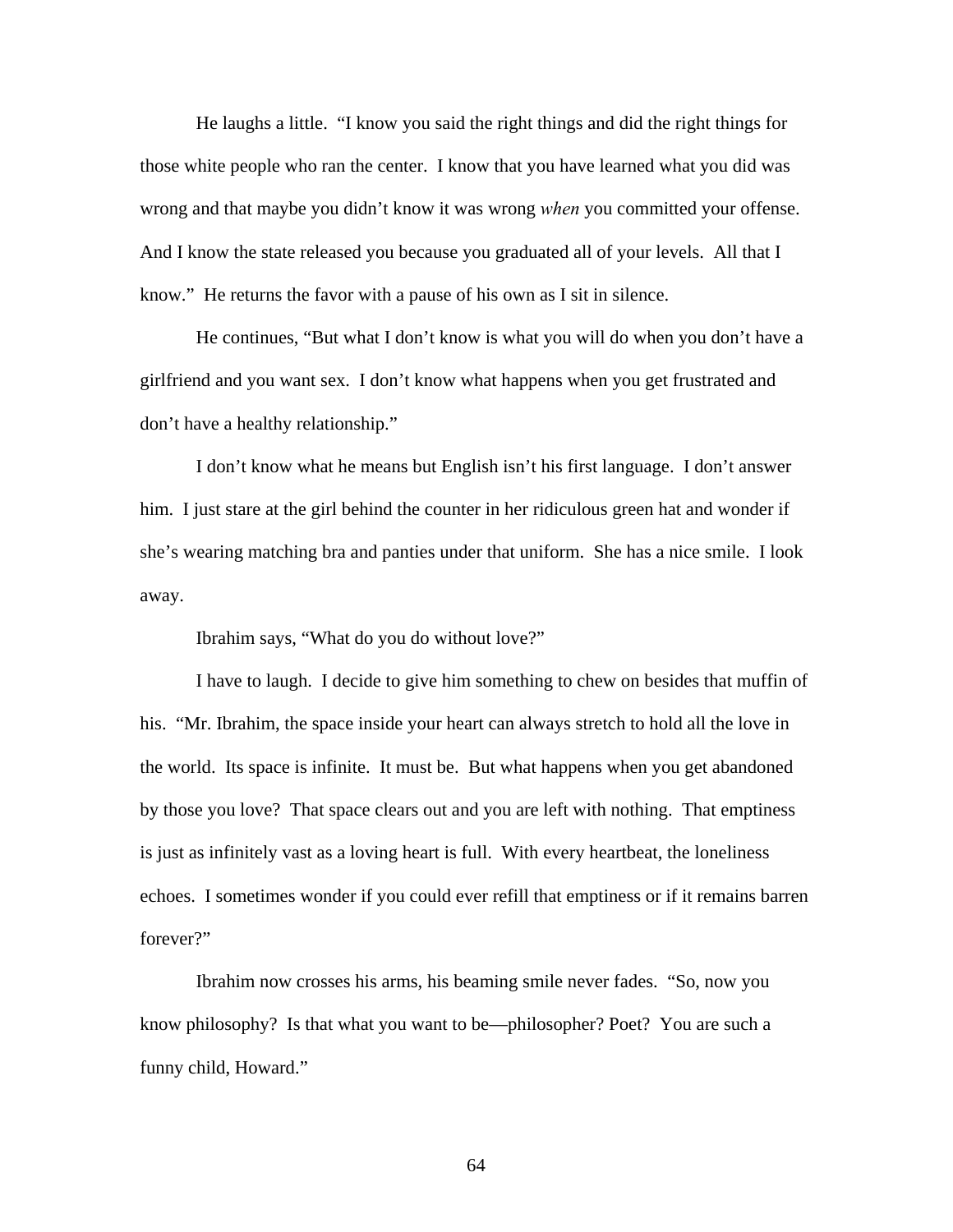I almost yell, but restrain myself. "I am not a child, Mr. Ibrahim."

Ibrahim just shakes his bald, dark chocolate head and gets up from the table. He stands to my side and bends down to tap my left breast plate with his right index finger. "Mr. Westing, you spent your teenage years in facility, cut off from the world. You missed proms and pep rallies. You missed summer movies with your friends and trips to the beach. The most significant relationships you've had are with youth counselors and therapists. Look in a mirror sometime. You are still a child, Man."

Welcome back to life.

Back in my apartment, I jerk-off two times in a single sitting before I realize I am not happy. Loneliness and unhappiness seem to go hand in hand. Most of the residents in the system masturbated on a daily basis. The only time we ever had alone was in the bathroom. We weren't encouraged to whack it or anything—it was a don't ask, don't tell kind of deal. It wasn't the easiest thing to do though—staff was right outside and they'd bang on the door and yell at us on it if we took longer than five minutes.

We had to report all sexual fantasies we had to our therapists during treatment time. They wanted to make sure we were having responsible fantasies. There could be no violence in our fantasies. All fantasies had to be respectful and consensual. We were supposed to ask our subject if they wanted to enjoy a sexual encounter before proceeding. I think they may have wanted us to be married in any fantasies at the facility in Alabama, but it's been a while. In mine, I didn't always ask permission but I told my therapist I did. I mostly got it on with celebrities like Carmen Electra or Brittany Spears who always begged me to fuck them, so I figured the encounters were consensual.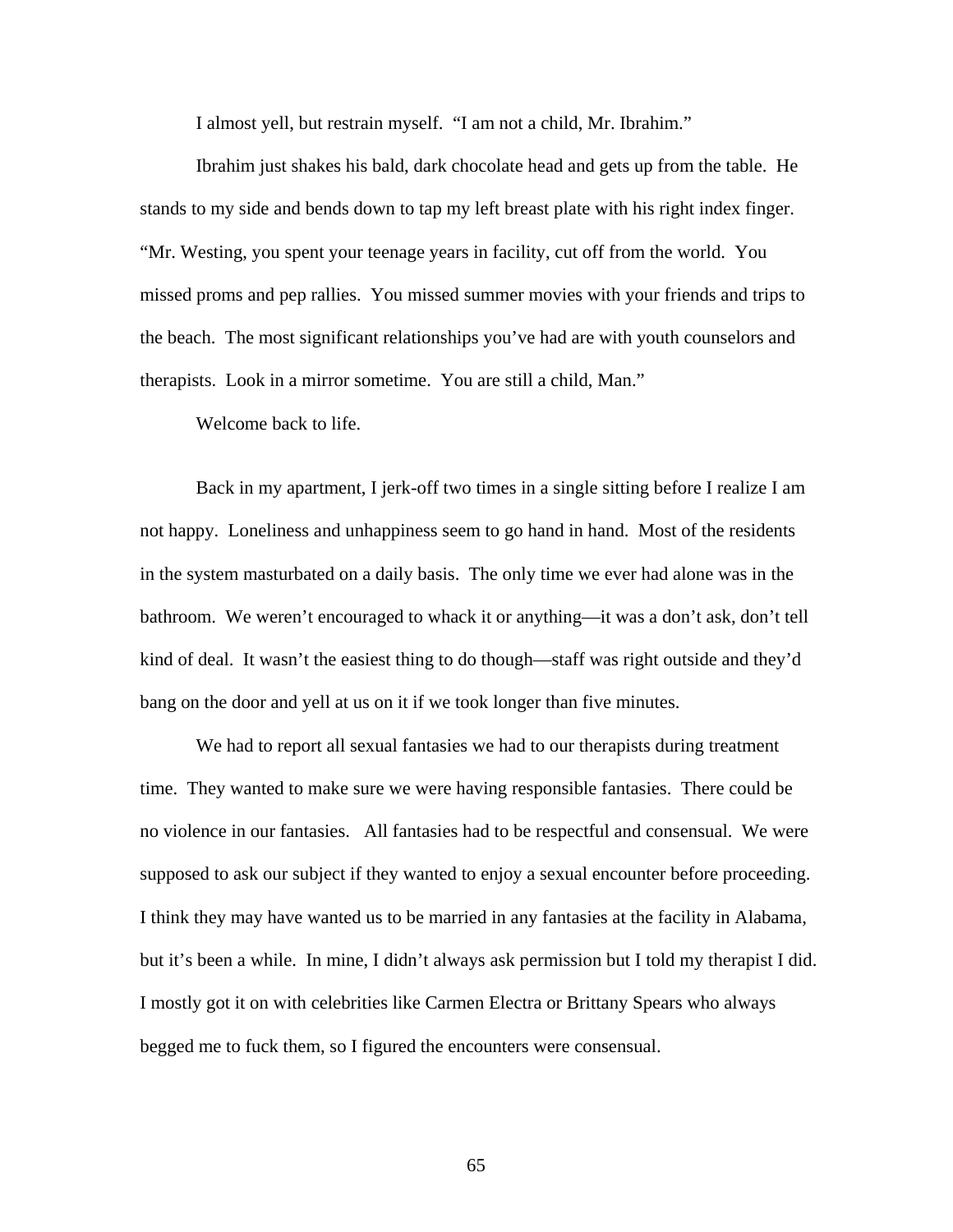Today, my fantasy is with a woman I saw on the television a few weeks ago. She isn't a celebrity or anything. She was just being interviewed about a hurricane that hit the town she was from and she looked so sad. She had big brown eyes and very straight teeth, so she stuck in my mind. I remembered her because I said to myself that she was a woman that I could be in love with. Silly Ibrahim, always talking about love.

In my fantasy, I drove up to her house and told her how sorry I was about the hurricane. I held her hand and told her if there was anything I could do to help to let me know. She told me she hadn't had any good dick action in a while and a good fuck just make her forget about storms and destruction and all that's bad in the world. She kept looking at me with those big brown eyes and I think that's why I came twice.

I jump in the shower and clean off all the shame. Fucking Ibrahim. I feel guilty about masturbation for days after seeing him. There is a crack forming in my bathroom mirror. The landlord won't do anything about it. That I know. They told me that the landlord here is sympathetic to people down on their luck. I've come to learn that the landlord is just an asshole looking for a tax break. His name is Todd. He moved here from Brooklyn, New York. I know this because he brings it up in every conversation and always wears a ragged old Yankees hat. I remember his name because he referred to himself in the third person at least ten times when I filled out the paperwork to rent this place.

*Todd runs a tight ship here… Todd likes his apartments kept up… Don't ever be late with Todd's rent… Todd doesn't like deadbeats*.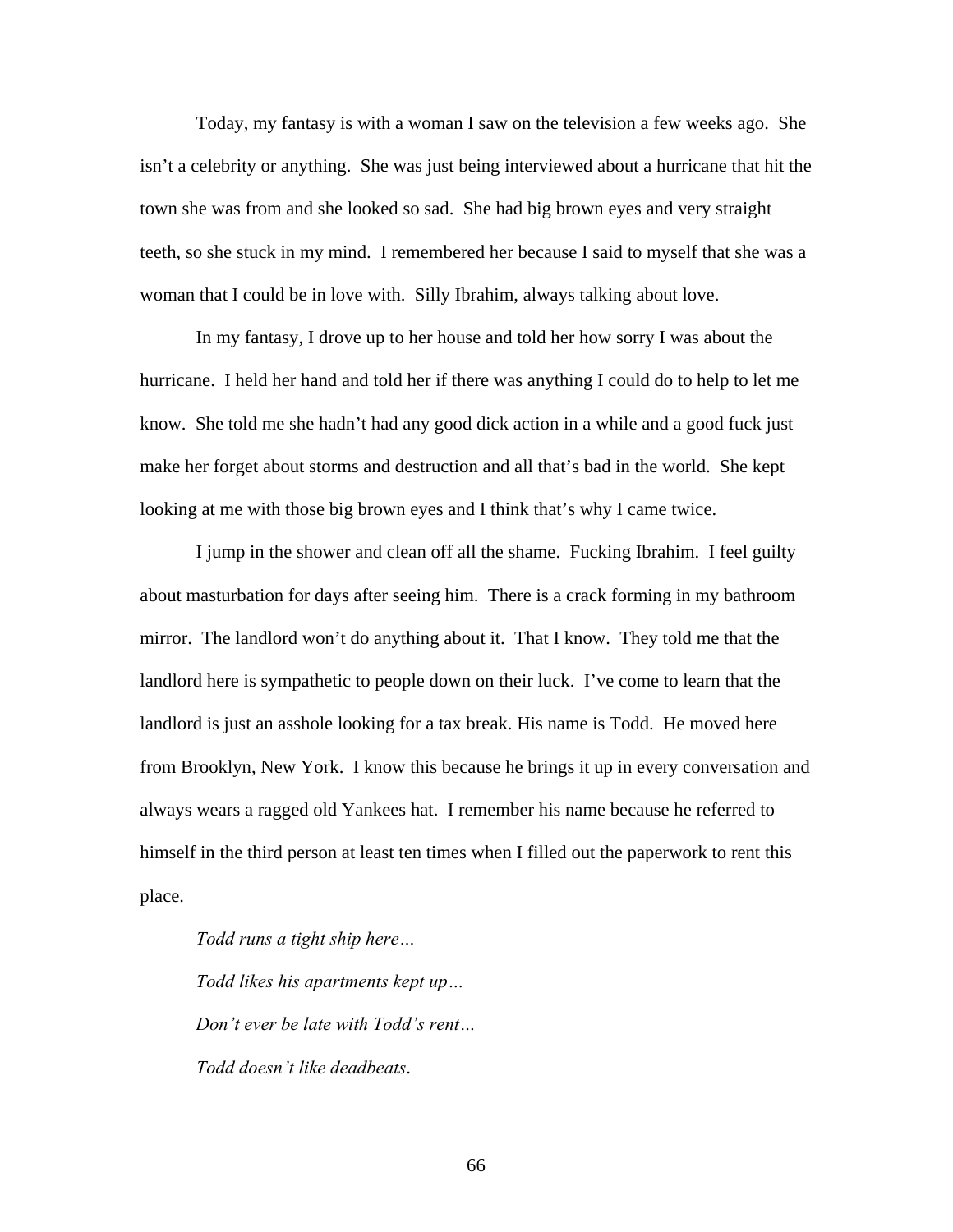But I don't blame Todd for being an asshole. Most people are assholes and when you deal with assholes, sometimes you have to be an asshole. He's just one stinky anus in a sea of millions.

I finger the crack in the mirror and it feels cold. I feel a sharp sting on the tip of my ring finger and I pull back in pain. Blood drips out from a tiny slice in my skin. I suck it up and just as quickly there is more. Just looking at me, you probably couldn't tell that I raped a young girl when I was fourteen years old. I don't look that different from most other people, but neither did most of the guys that I went to the treatment centers with. We're not all overly fat or scary skinny. We don't all have shaved heads or wear our hair particularly long. We don't avoid eye contact or have bad postures. Sometimes, we can even smile and look like we enjoy life.

 We were taught all that. One of the main focuses that the program tried to instill on us was to become real men. Staff like Ibrahim taught us to look people in the eye. They taught us to grasp another man's hand firmly in a handshake and to not release until they do when meeting someone for the first time. We learned to say please and thank you. We follow most responses with 'sir' or 'ma'am.' We are taught to respect others especially women. We are taught to be responsible for our own actions and our own decisions in order to establish better lives for ourselves.

I grab a band aid and cover up my cut. Then I put on the standard uniform of Harry's Groceries: khaki pants with a brown belt, a white short sleeve, button down white shirt, a black tie, and a green apron. I add my own personal touch with my canvascolored hiking boots and head out the door. I make sure to lock all three of the dead bolts to my apartment.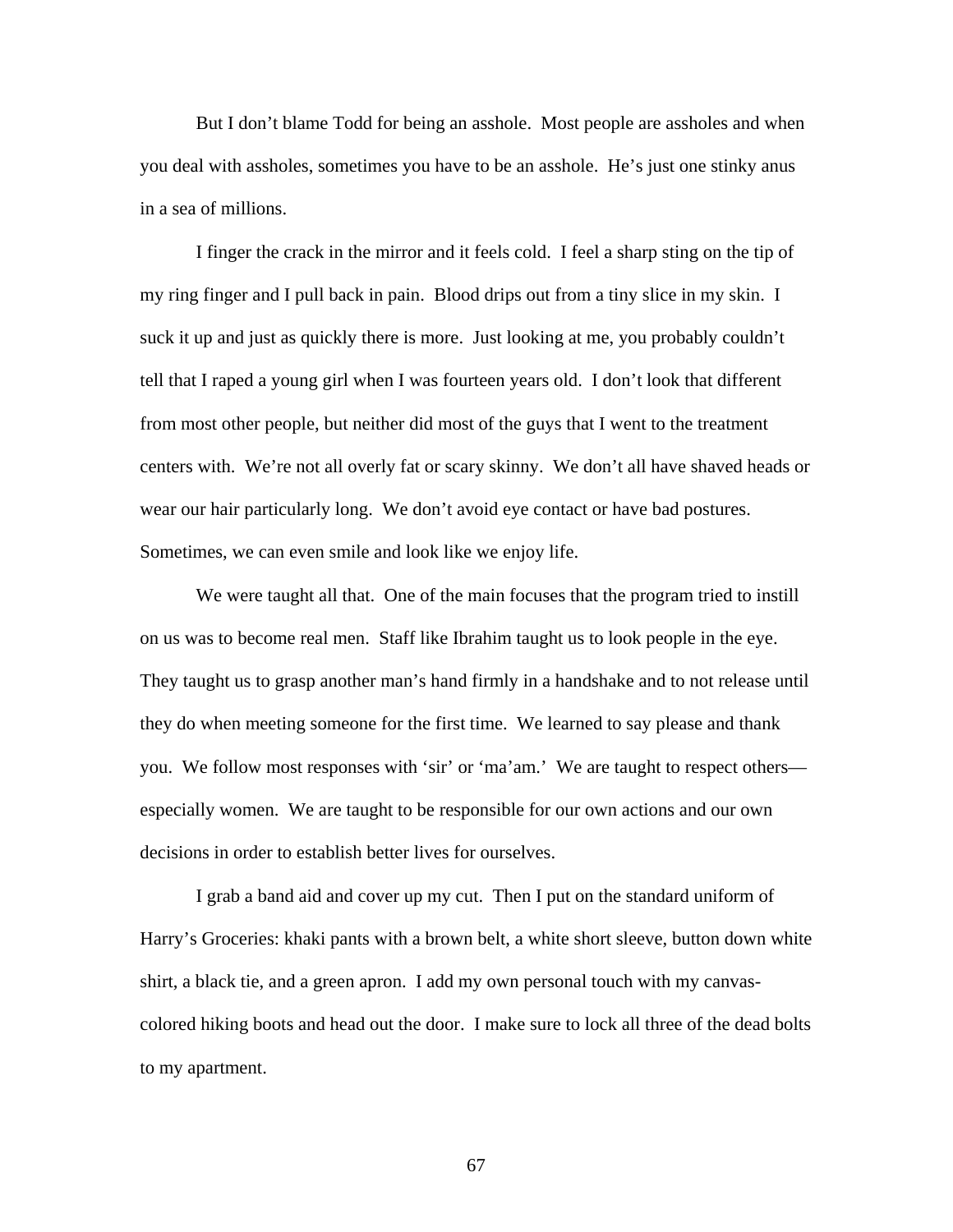A lady with long black curly hair and a green hat passes out flyers to anyone who enters Harry's Groceries. She smiles at me and tells me that Jesus loves me. I thank her and take a flyer. It's soaking wet. I glance at the passages from the Bible and the instructions from the Reverend Doctor So-and-So from Wherever, Wherever on how to apply the lessons all to my life. He says all life takes is strong faith.

I think in order to believe in God, one would have to faith in humanity. If people were made in God's image, it doesn't say much for God. Maybe God is just an asshole like the rest of us.

 I crumble the paper and throw into the red, white, and blue wastebasket by the automatic doors. My band-aid falls off from the flyer's moisture and I throw that in the trash too.

Inside, I clock in without saying anything to anyone. I grab my drawer from the safe room and walk towards my register without making eye-contact with customers or fellow employees. I think one of the baggers attempts to wave at me as he walks back to break, but I keep heading to the front of the store, pretending not to notice.

The manager stands at my register. He moved to Orlando from Milwaukee, Wisconsin. He is a short, bald, unhappy man with a constant red face. He looks upset. His glasses annoy me because they make his eyes too big—like he has two magnifying glasses under those thick frames. He waddles over to me tapping a black pen against his clipboard.

He says, "You're late, Westing."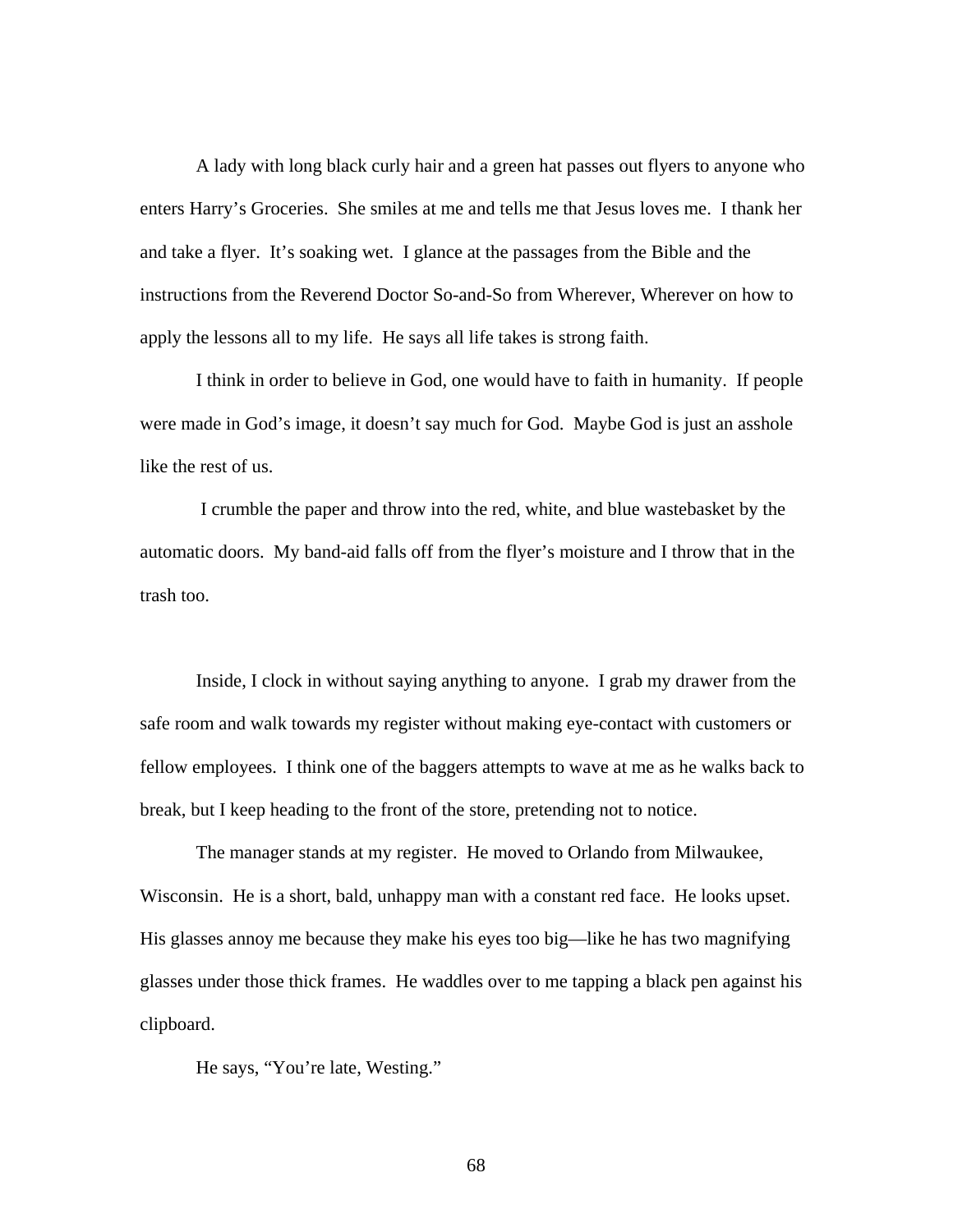I say, "I am?"

He crosses his pudgy arms. "It's already 9:00."

I put my drawer in my register and sign on without even looking up at him.

"Wasn't I supposed to be here at nine?"

He takes off his glasses and his eyes shrink to pebbles. "Five minutes till.

Always five minutes till, right?"

I nod. "Right."

 He puts his glasses back on and his eyes become balloons. "Goddamn right."

I say, "Goddamn."

 I didn't actually mean to say it. Sometimes, I only half-listen to people and then I'll just repeat words I hear them say. It usually works well enough to get them to leave you alone. Not this time.

His face brightens to a bold burgundy and his coin sized mouth opens to an apple. "Watch yourself, Westing!"

"I will."

"You know I can have you replaced here in a second?"

"Yes."

"Do you know how many people are at my door everyday begging for your job?"

"Lots."

"Goddamn, right."

"Right."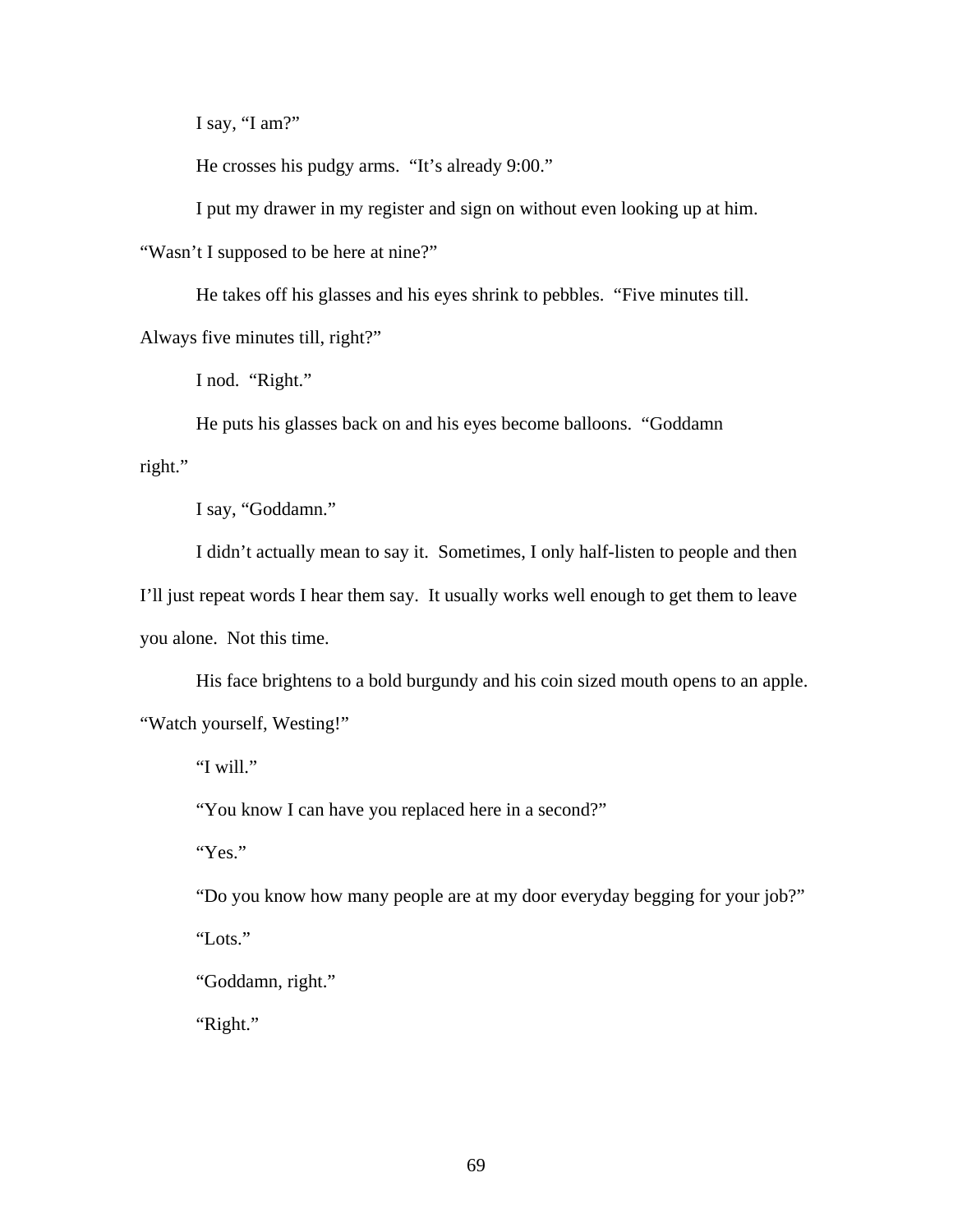He doesn't say another word, just points to the number nine light above my head. I turn it on. He points to the plastic gate blocking the customers' access to my line. I walk around and open it up. He nods and walks away. I wipe my counter off with a dirty rag I find on the floor.

 After a few hours of old couples complaining about prices and other people that don't speak English trying to shove expired coupons into my face, *she* comes to my line. I have trouble breathing. She can't be older than sixteen or seventeen years old, but I can't help but stare. Her golden hair looks red when she turns to her left and blonde when she turns to the right. It's pure magic—I try to look away or at least blink.

She probably has known all her life how she looks—how people look at her and what they think. Her eyes are big and pale blue. At first glance, they look only blue, but I look deeper and see the gray and yellow specks dancing around the iris. She has light freckles across her nose and cheeks.

 I can't help but notice that her breasts are small but very full. They would be large enough to fit in your hand. They seem to perk up on cue every time her lips curl into a smile. Her hips curve in an all too sexy way and I want to put my hands on them and slow dance to the song in my head. It's a song I wrote back in the system during poetry class one day. I never set it to any specific music, but never had trouble singing it in my head:

## *Beautiful, renegade.*

*To meet you only makes me Fade away.* 

*Beautiful, fallen star.*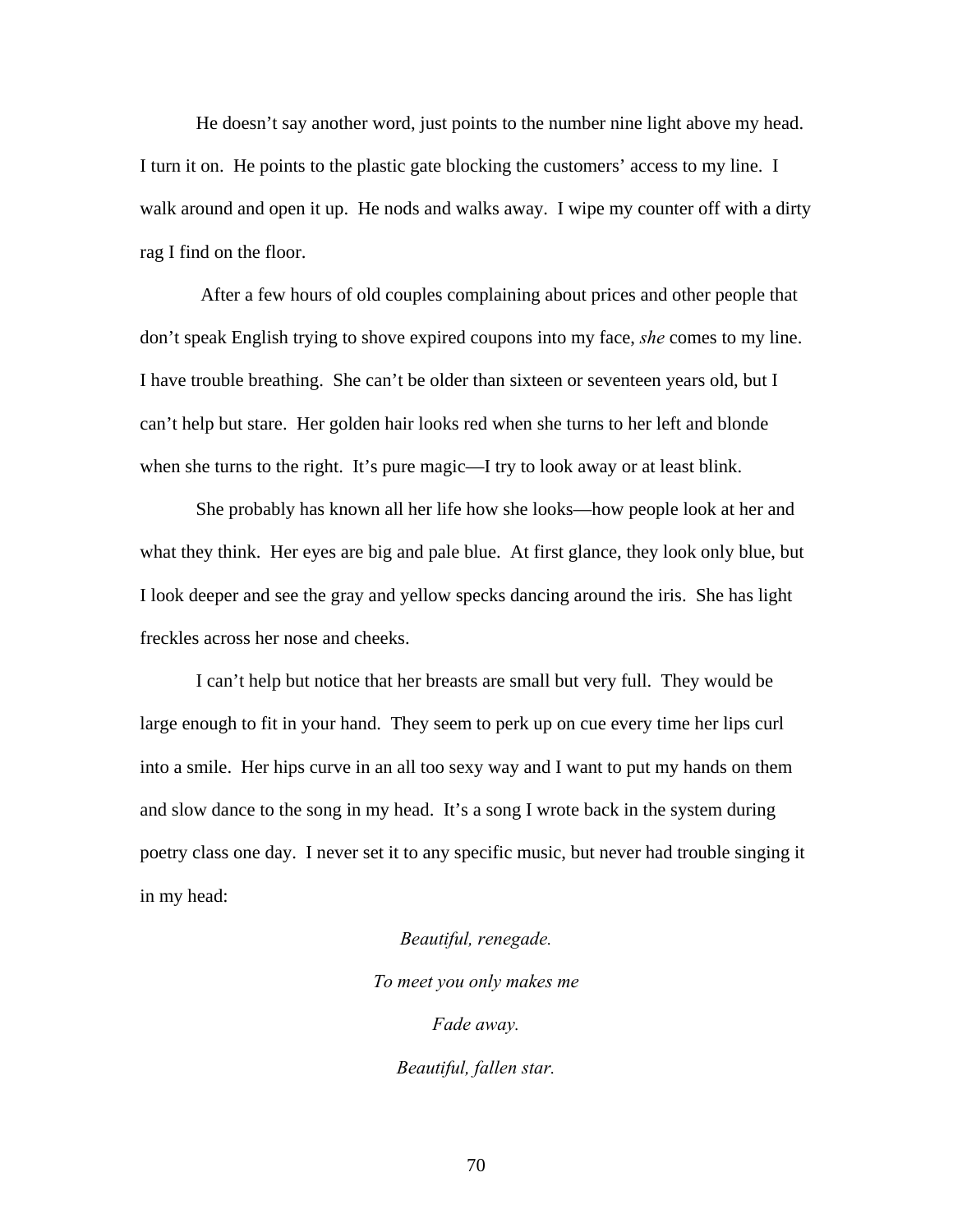## *I couldn't possibly look forward To anything else.*

 She buys bananas and a pack of gum. She keeps smiling at me. This doesn't happen to me very often, so I have no choice but to smile back. She pays with a credit card though the total is under five dollars. Usually this bothers me but with her I don't mind. I ring her card through the machine and then hand her a pen along with the slip she needs to sign. I've heard some of the other male cashiers make corny jokes when cute girls came to their line like when Nick from Boston, Massachusetts told a girl that tips were welcome but I can't think of any thing funny to say. I just hand her the receipt.

She says, "I think you are bleeding."

I say, "Okay.".

She says, "There's blood on this receipt."

I say, "Right."

She says, "No, you are bleeding from your finger."

 My finger is bleeding again and I immediately raise it to my mouth to suck. More blood follows, so I search for napkins or paper towels. All I can find is the damned dirty rag.

She grabs my hand. "Don't use that nasty thing."

 I allow her to do whatever she wants. She rummages through her little pink plastic purse. She pulls out a tissue and holds it on my fingertip. She dabs and dabs until the blood flow stops. Then she retrieves a small spray can and sprays it on my pointer. It stings a little, but I try not to flinch.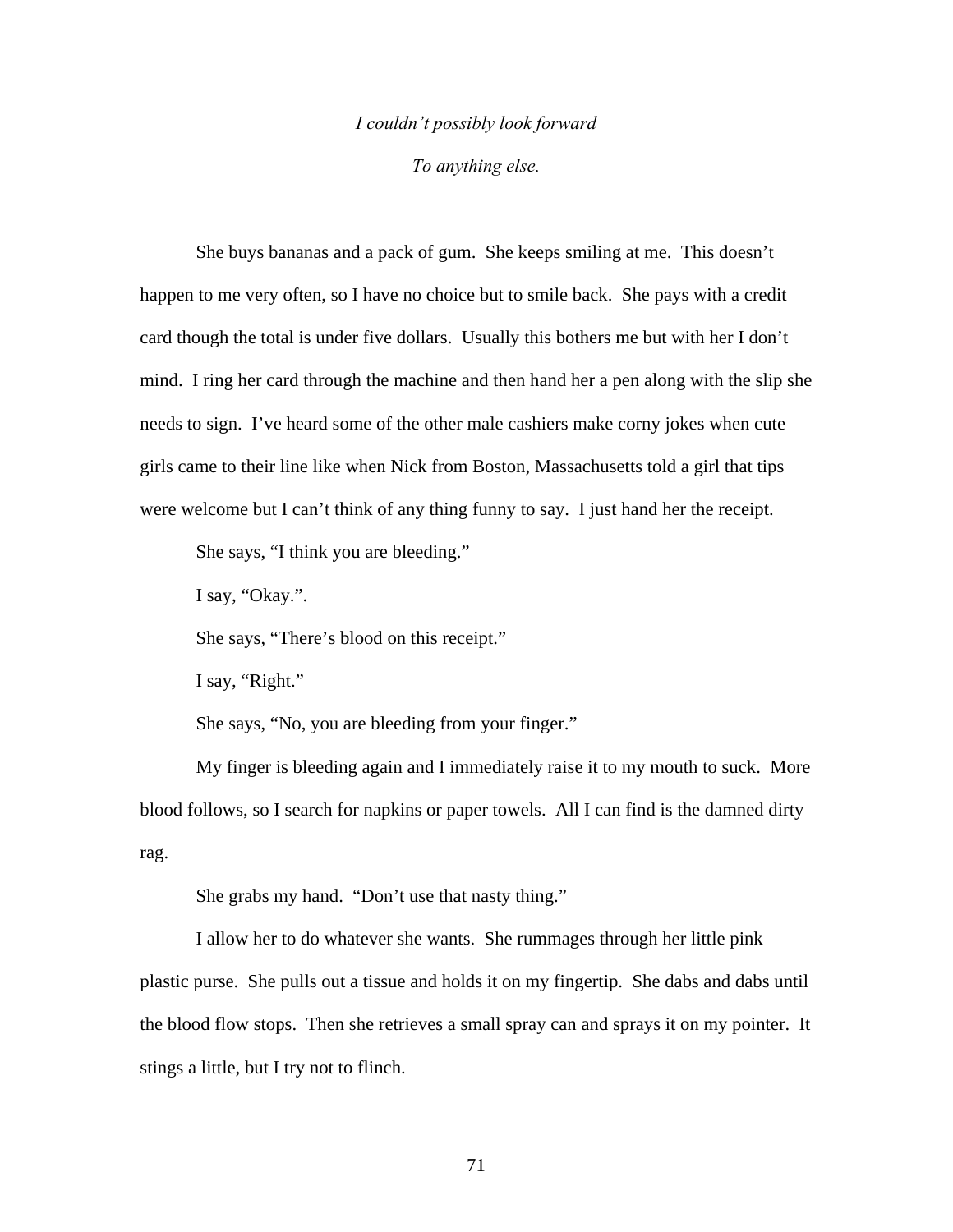She says, "Is that okay?"

I say, "Yes."

 She rubs it again with another tissue from her purse. Then she takes out a small Band-aid with Winnie the Pooh on it. She removes it from the wrapper and gently places it on my boo-boo. My pulse pumps freely though my fingertip and I haven't felt better in years.

She says, "I made you better. I had the technology."

 I think she made a joke, and even though I don't get it, I laugh accordingly. It's a obviously an uncomfortable laugh and I hope she doesn't notice.

She laughs as she offers her hand. "I'm Casey."

I say, "Hi, Casey."

 My hand shoots out and takes hers, shaking it rapidly. I keep shaking it like a fool, not knowing when to stop. I like the touch of her soft skin. I wonder what kind of moisturizer she uses. I wonder what color her panties are. The system taught us to let the other person break any handshake unless it turns into an embarrassing situation where the two of you just stand there like idiots shaking and shaking like we are doing now.

She breaks the shake off as she laughs again. "So what's your name?"

I think I blush, but can't tell for sure. "Howard Westing."

"Nice to meet you, Howard."

"Nice to meet you."

She plays with her hair. "Do you like your boss?"

"He's okay."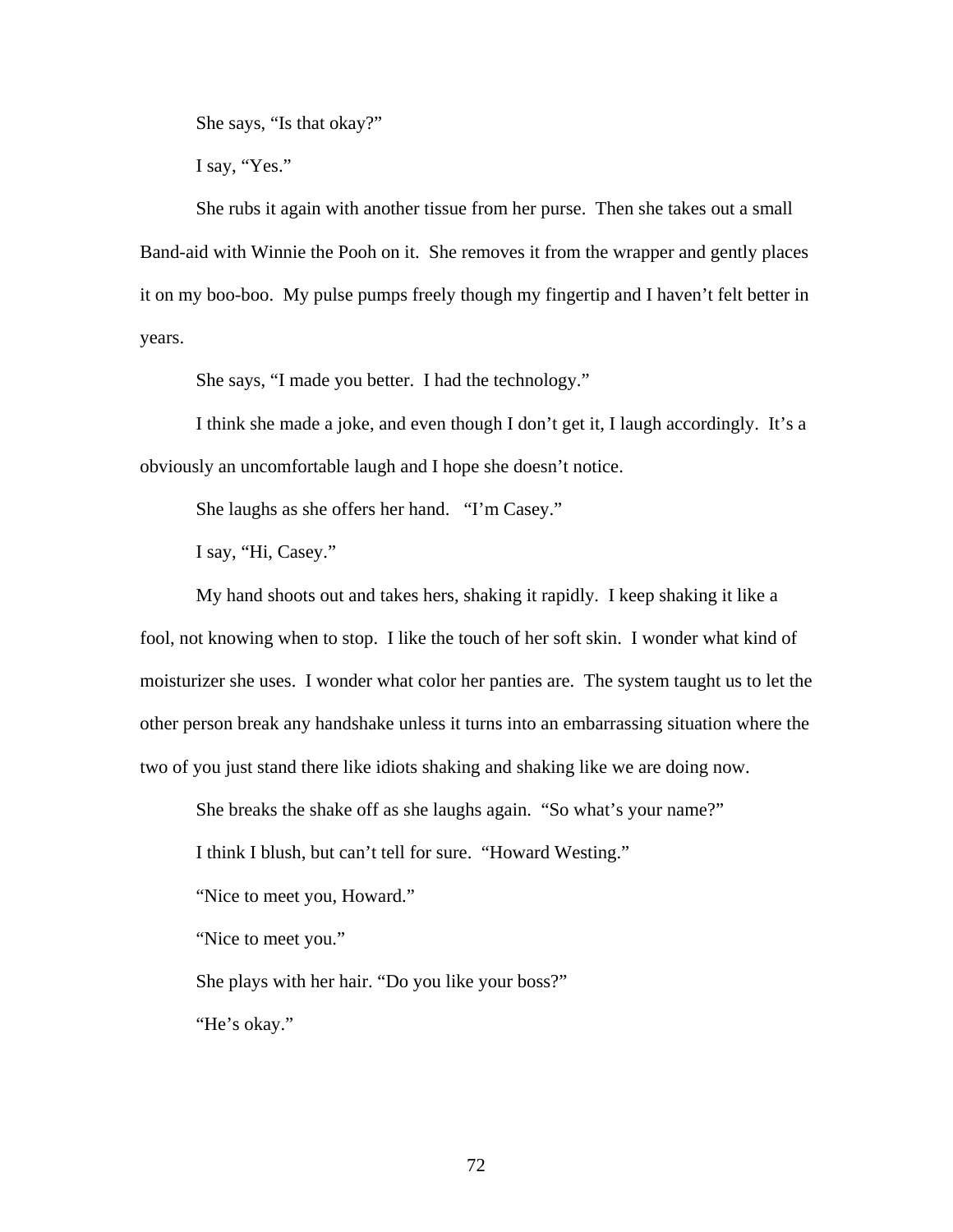She takes a glittery pen from her purse and signs the blood-stained receipt. "I think he's a big, fat asshole."

"Me too."

She looks up at me. "I just got a job here."

I can't look away. "Good for you."

She says, "Just now."

I don't know what to say so I don't say anything. I start to put my pulsating

finger in my mouth before remembering the Band-aid is there and return it to my side.

She says, "Look forward to working with you."

"I'll be at this register," I say, "or maybe another one."

She says, "That will work."

She grabs her groceries, shoots me a quick wink, and leaves me smiling after her.

The smile won't go away. My heart pounds rapidly and I feel like I might throw

up. But I don't want the nausea to stop. I don't usually smile. I can't help but wonder if

I'm feeling genuine attraction in hopes of a meaningful, healthy sexual encounter or if

I'm just lusting like a pervert. I'll probably pleasure myself later, picturing her in

different outfits or maybe no outfits at all. I scan groceries and wonder if she is thinking

any of these same thoughts about me.

Welcome back to life.

When I arrive home I find the landlord yelling at a man as skinny as a skeleton outside my apartment building. He addresses the old man as a deadbeat.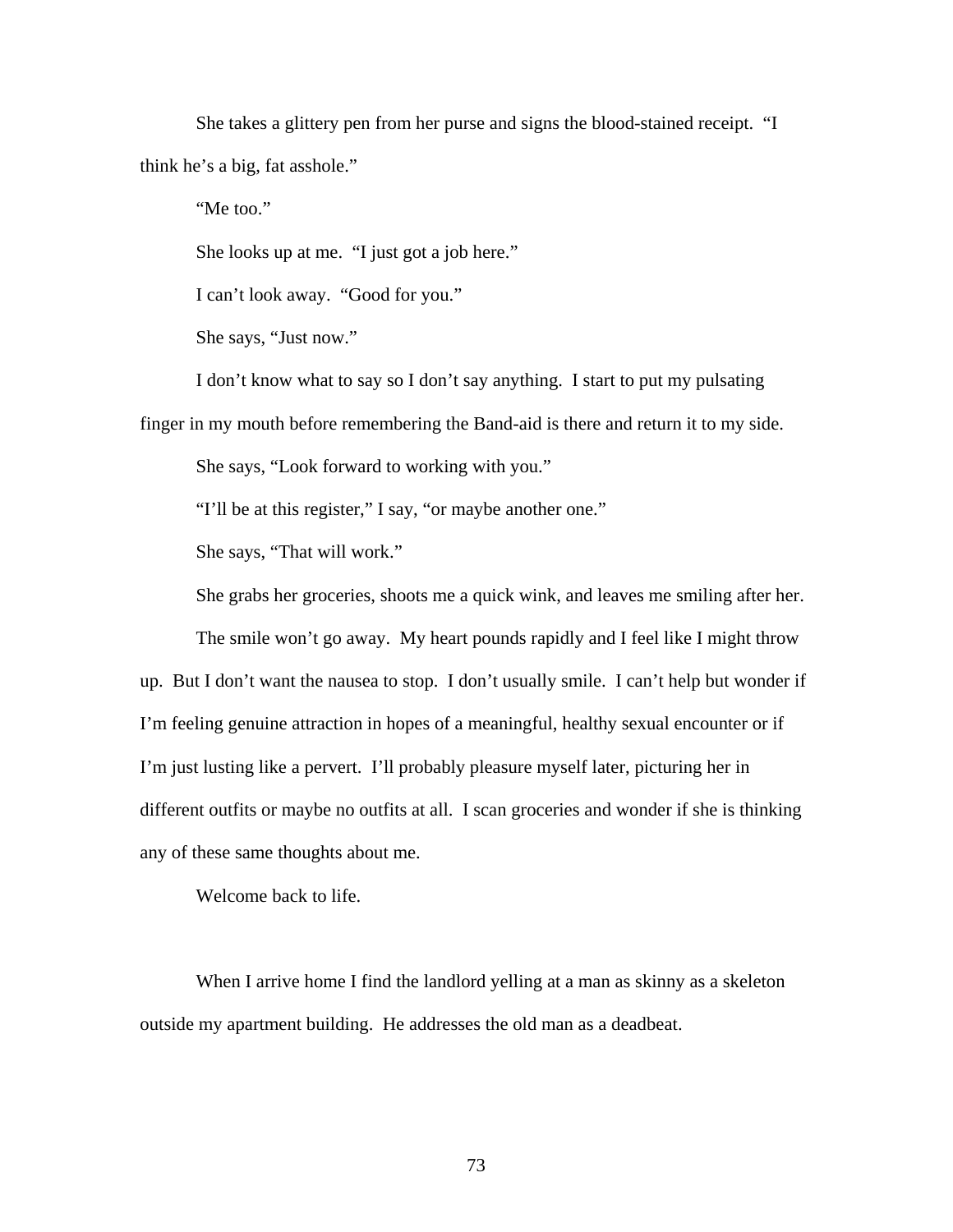He says, "Old men shouldn't be deadbeats. You've had plenty of years to learn that lesson."

The skinny man says, "I'm sorry. I'll have the money next week."

Todd says, "You know that Todd doesn't like deadbeats."

"Please stop calling me that."

"I will when you pay the rent, Deadbeat."

 I walk up to the two men, not necessarily because I want to, but simply because they are blocking the entrance way to my apartment.

Todd says, "What do you want, Westing?"

I say, "Why do you say *deadbeat* so much?"

Todd says, "Fuck off, Westing. Your rent's due too."

The skinny man says, "Please fuck off."

 I could pay this man's rent if I wanted to. I really could. But I know how people are. Old skinny here will think that I want to become friends and then he'll never leave me alone. It isn't that he told me to fuck off. That doesn't bother me. I know he's just embarrassed not having enough money to pay his rent. I also know that once I pay for him, he'll never be embarrassed to ask for money again. That's just the way people are. But I'm not paying Todd shit.

Todd says, "You know what they do with deadbeats like you two fucks in Brooklyn?"

I say, "Make them wear old, smelly Yankees hats?" I look to the skinny man, expecting at least a little crack of a smile at that comment but he is silent and appears scared.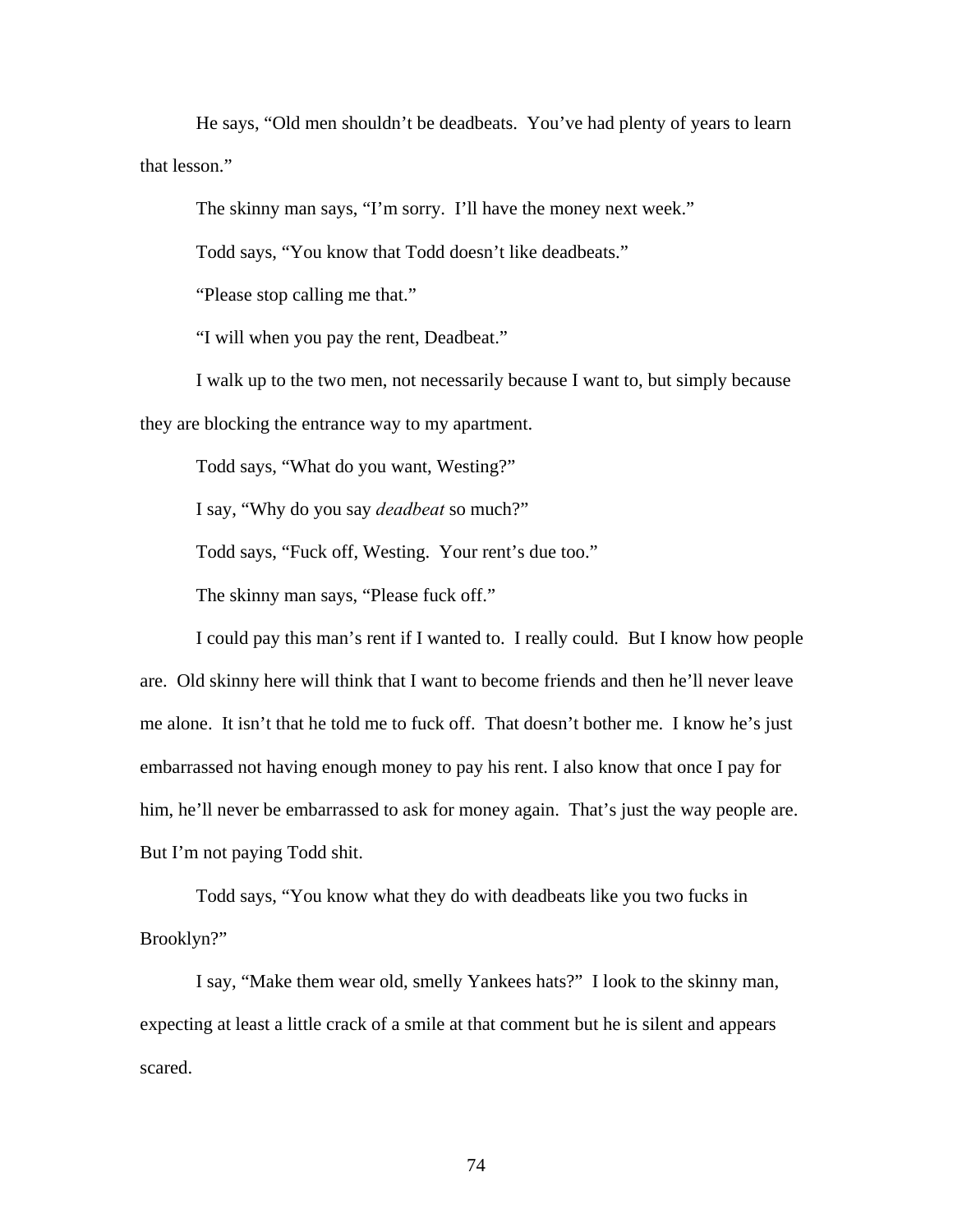Todd pokes me in chest. "I don't know where you found your little attitude there, Westing, but you better lose it quick or you're out of here."

I say, "Check is in the mail, Todd."

He says, "Better be, Deadbeat."

I say, "Better be."

The skinny man says, "Nice band-aid, faggot."

They both laugh at me and I brush past them. I fumble with my keys and their laughs get louder. Sometimes I wonder why I have so many deadbolts. If people want to get in, they will get in. It's not like I have much stuff they can take.

When I finally get inside my apartment, I find a picture of a naked dark-haired, dark-skinned girl spreading her legs and quickly rub one out. I pretend we met at a junior prom. We both came with different dates but after fun, interesting conversations about classes and after school clubs, we find each other irresistible. We have a great time dancing and she tells me we should be together forever. We hold hands and walk off the dance floor. We sneak underneath the bleachers and she blows me. I rub my hands through her soft hair and it smells like apricots.

After I cum, I cook myself some dinner: eggs and a steak. I've never been a great chef or anything, but I can keep myself alive. My father always told me I had to take care of myself because no one else would be there for me. He proved this theory on more than one occasion by spending more time out at bars than at home. Then proved it once and for all by disappearing completely after I got placed in my first treatment center. I think my mother used to cook before she died—at least I pretend she did.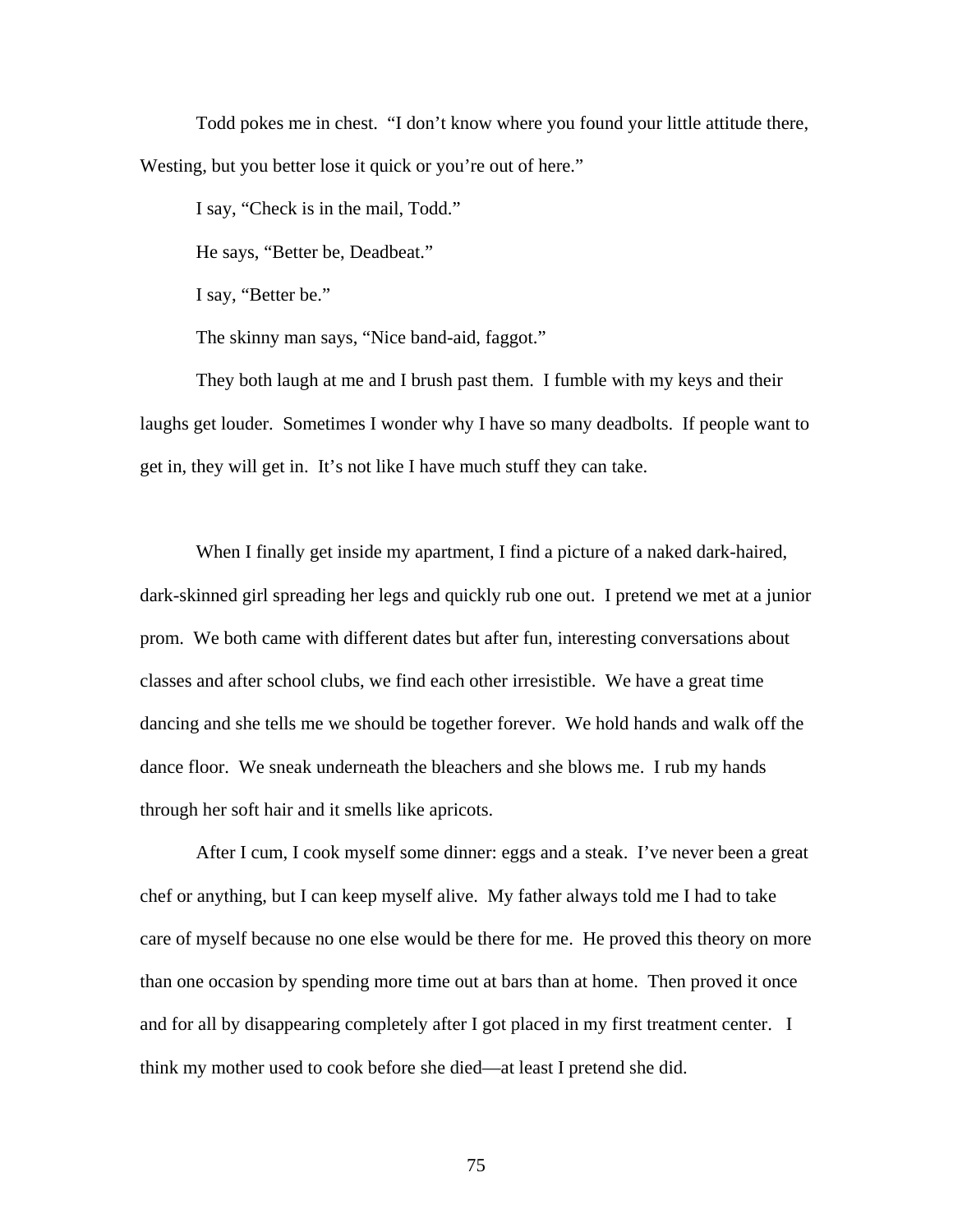After my dinner, I contemplate using Casey as a sexual fantasy before heading to my night job. But for some reason, I just can't masturbate to her. It doesn't feel right. Maybe it was Ibrahim's visit. I don't know. I don't touch myself at all. Instead, I take off the Band-aid and throw it in the little trash can I have in the kitchen. Around the scar on my finger, there is some dried blood. I'm about to wash it off in the sink, when I realize that if I squint my eyes hard enough, it looks just like a heart. I decide to leave it.

The shipping company I work for is owned by a middle-aged, heavy-set lady from Chicago, Illinois. Her name is Beatrice and I never see her. She interviewed me years ago and gave me the job. Since then, I've only heard her voice on the phone when she's asked to come in for an extra shift.

I load boxes from the conveyor belt to the trucks behind me. Some of the slower men at the warehouse only have one truck. I am responsible for three. Basically, the whole East Side of Orlando is mine. Some see the job as too repetitive and boring. I find it relaxing. It's like a puzzle that I have to master. I have to take all these variouslyshaped brown boxes and fit them on the small metal shelves, making sure they all fit and are easily accessible to the truck drivers. It keeps my mind occupied and I don't have to think about sex or my unhappiness or how much I can't stand other people. I like it because it keeps me busy. I need to stay busy.

 I work next to a man named Mark. Mark is from Baton Rouge, Louisiana. Mark is responsible for the smallest truck in the warehouse—the Tuscawilla truck. The Tuscawilla truck is an extra truck that accompanies the larger Winter Springs truck. The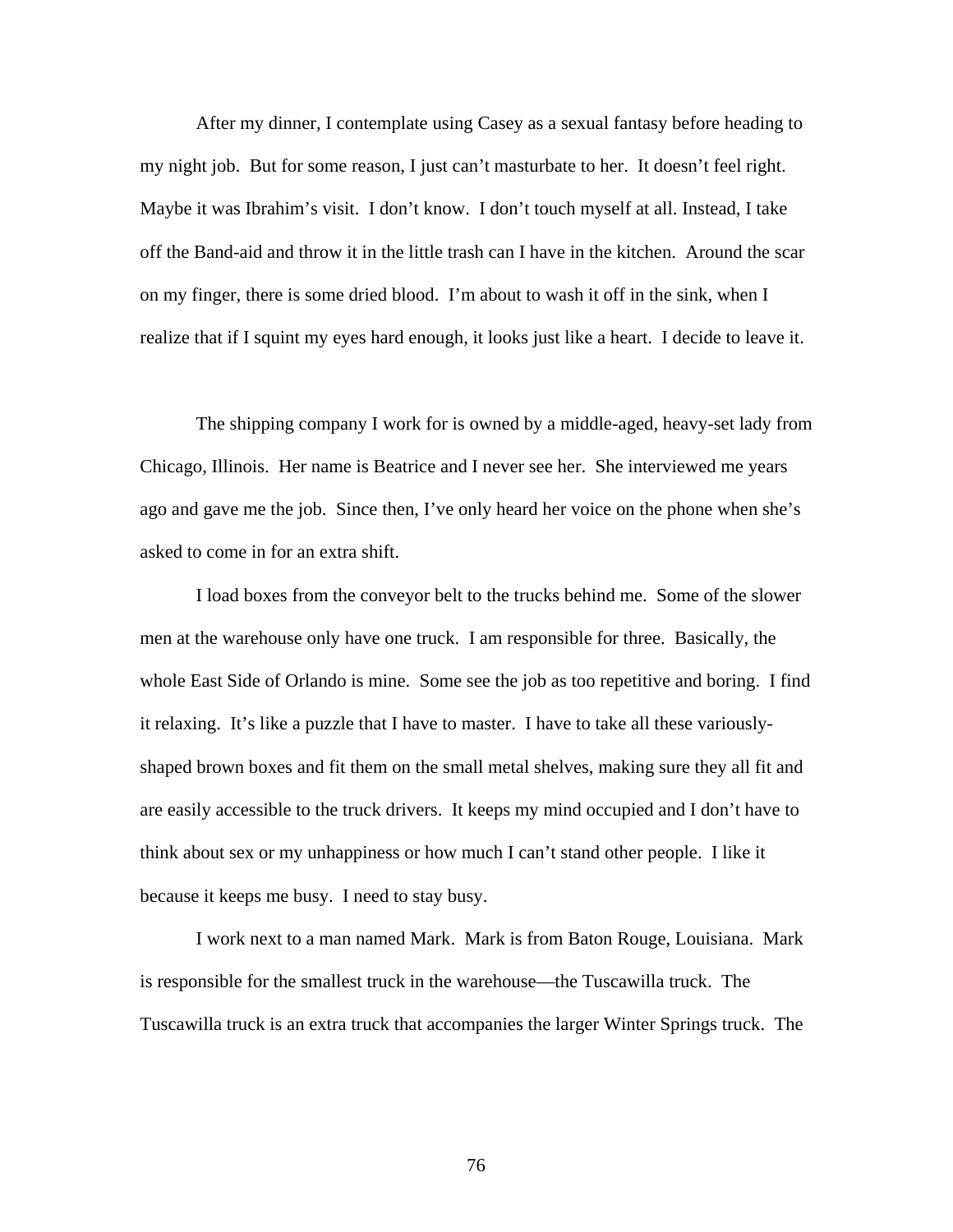boss doesn't want to give Mark anymore responsibility because he is, according to her, "an ignorant redneck." She told me that one day on the phone.

Mark talks a lot to me. I rarely listen and he knows it. He likes to hear himself speak.

He says, "Never let them tell you they can replace you."

I say, "Never."

He says, "Nobody wants this job."

I say, "Nobody."

 Then something catches Mark's interest. He stops loading his truck and walks up to me. Packages marked for Tuscawilla continue to come down the conveyor belt untouched.

He says, "Hey, what you got there?"

I say, "Huh?"

"On your finger. Is that like a pimple or something?"

"No, it's just a cut."

 Mark looks around to make sure no one is listening to him and then crouches real close so his rancid-smelling mouth is only inches from my ear. "Be careful if you are bleeding around these niggers and spics. They all have AIDS, you know."

 At the facility in Pennsylvania, they told us that some of the kids might have AIDS but nobody was allowed to know who they were. That information was protected by some privacy act. If anyone bled, everyone had to back off until a nurse with plastic gloves came and took care of it. That shit really scared me. But then I thought that maybe I deserved AIDS for what I had done. I helped anybody who was bleeding even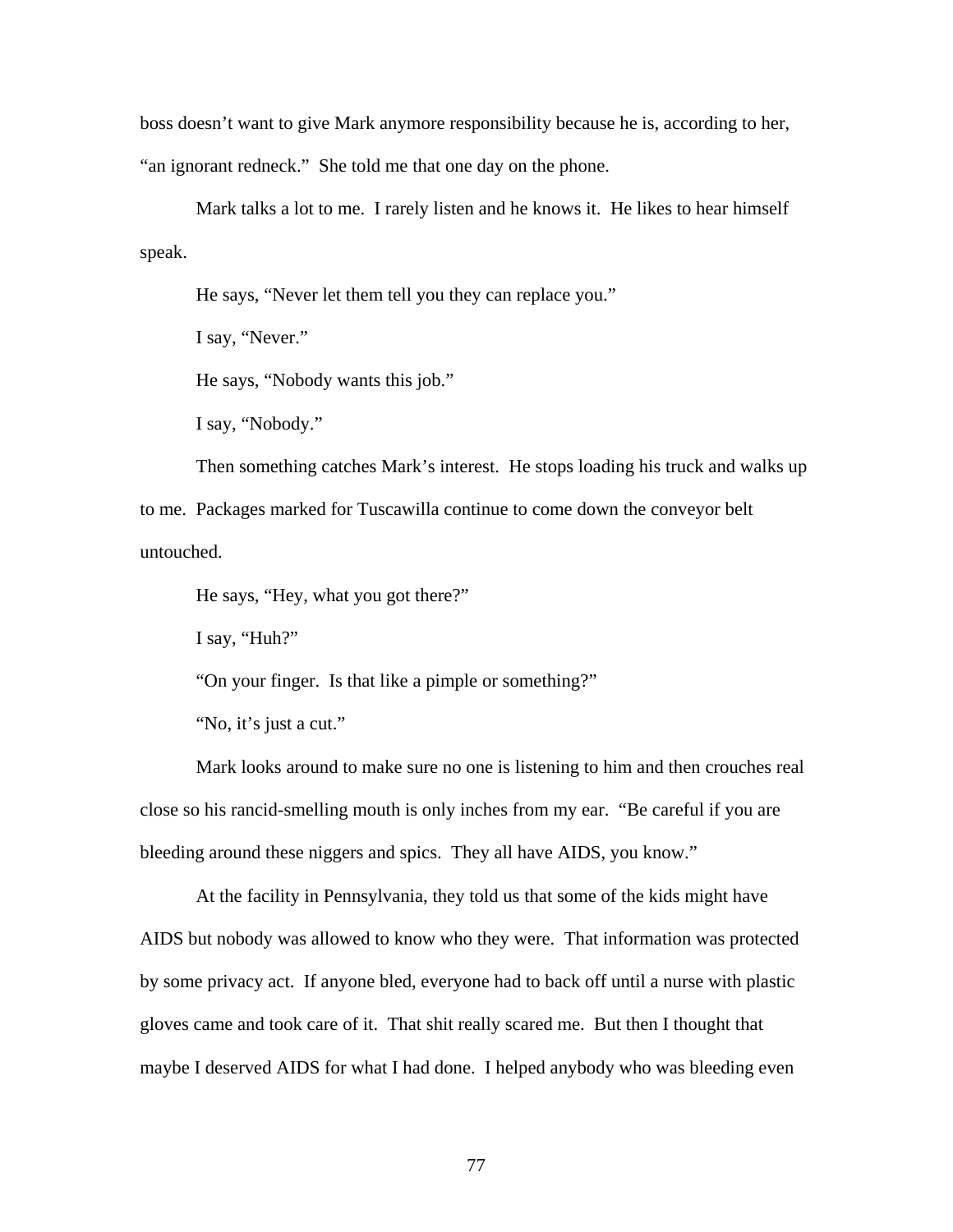when staff told me to back off. I didn't care if they were white kids or black kids or Puerto Rican kids. They thanked me when I helped them and I felt better.

 Mark says, "It's always good to have a nice, young, white man like yourself working here with me."

This is when I stop saying anything at all to him and concentrate on getting boxes on my truck. Most people in general are pretty fucking ignorant. I see no reason to think any one race is worse than any another. My father was white and he was probably the biggest piece of shit that I've ever known. Sometimes I wish I could tell Mark to fuck off, but it won't make a difference. He's not going anywhere and neither am I. He won't ever change. That's just the way people are.

 The next day at the grocery store, Casey works the register next to me. She wears a tight blue top that reveals what Harry's Groceries' Employee Handbook refers to as her "midriff." This is a big no-no in the manager's eyes. She doesn't care that her flat stomach shows or maybe she just doesn't realize it's exposed. I get an erection every time she stretches. She is friendly with the customers. She smiles and waves every time she catches me staring in her direction. I smile back and then quickly turn away.

When it's time for lunch, I shut down my register. After folding my apron neatly and placing it under the counter out of the customers' reach, I head back to my locker to retrieve my brown-bag lunch. Casey catches up to me.

She says, "Do you want to eat lunch with me, Howard?"

I say, "Okay."

She says, "In the break room?"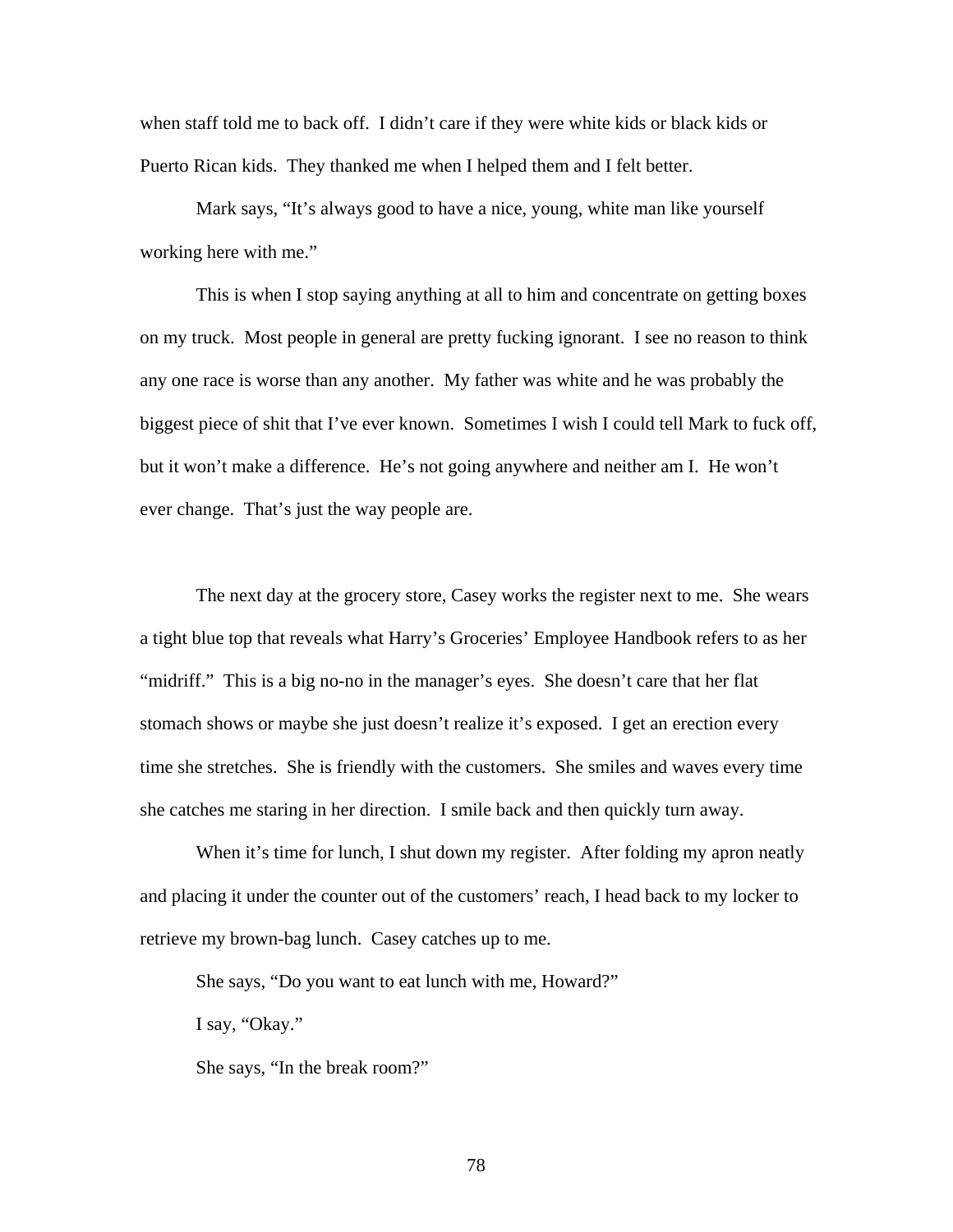I want to tell her that I don't eat in the break room. I don't want to say I dislike the people here at work or people in general. I don't want to sound silly. I don't want her to think I'm crazy.

I say, "I don't usually."

She says, "I don't want to eat with those people."

I say, "Sometimes I eat in my car."

She says, "Let's eat there."

 I surely must sound crazy to her now. She probably wants to follow me out there to laugh and say that she was only kidding. She wants to make fun of me for eating alone in my car instead of with everybody else. People will ridicule. It's in their nature.

 A few minutes later, we're sitting in my car. She doesn't laugh. She doesn't make fun. She appears rather comfortable in the beat-up front seat of my old Honda. She eats a peanut butter and jelly sandwich her mom made her. I eat tuna fish I made myself. We eat and drink and watch traffic enter and leave the asphalt parking lot.

She says, "How old do you think I am?"

I say, "Uh."

"Come on, guess."

"Twenty?"

Her eyes widen and her cheeks flush. "Do I really look twenty?"

I shrug. "Sure."

 "I'm only seventeen. Could I pass for twenty-one, you think?" "Sure."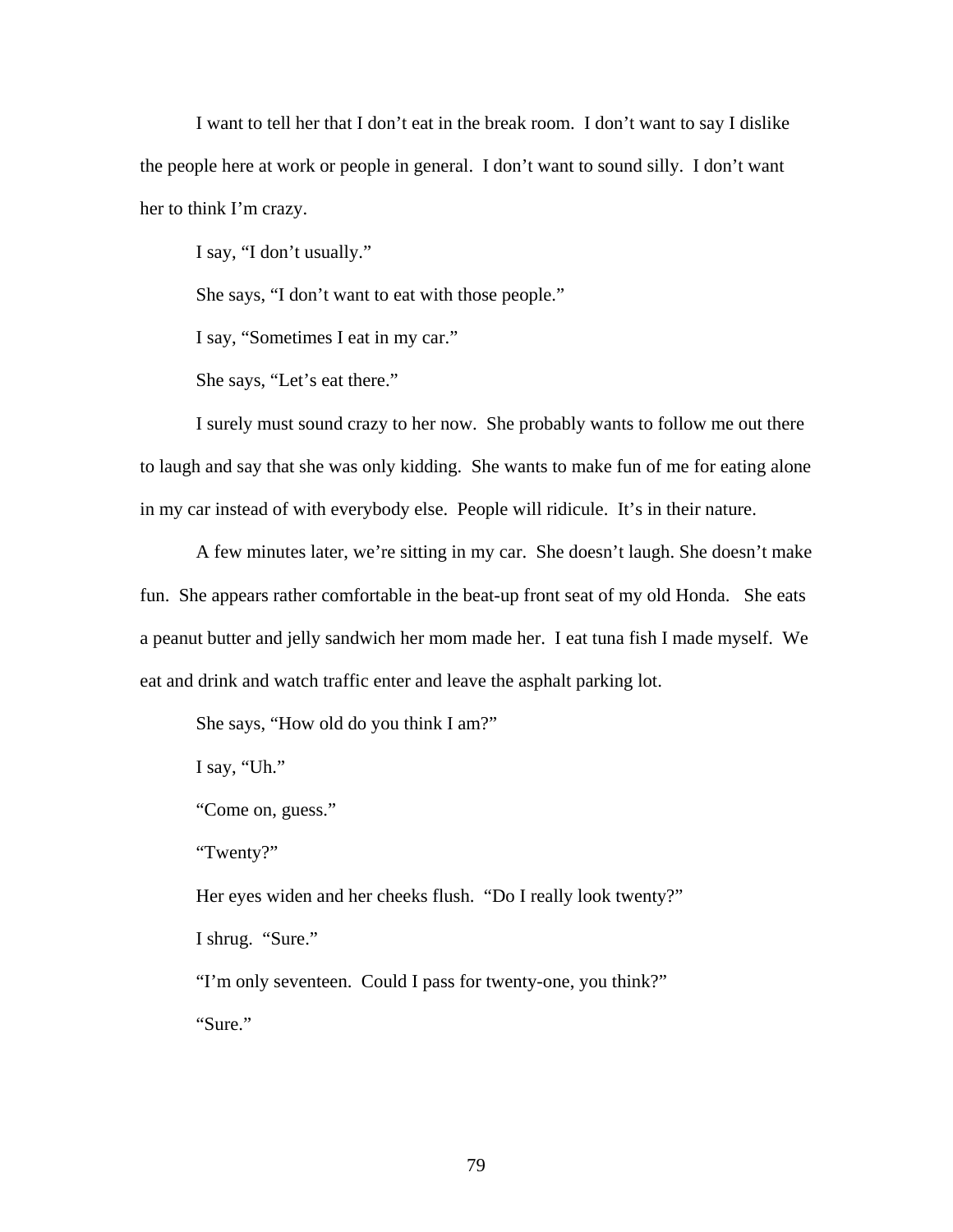I knew she wasn't twenty but I knew she would like it if I thought she was older—just like I would tell an older lady that she looked younger. I'm afraid now she'll ask how old I am. When I reveal to her that I'm almost ten years older, she will run screaming back inside. She'll tell the boss that I'm a creepy pervert. The boss will call the police and I'll be back in the system again. I eat more tuna fish. I should have used less mayo and more pepper.

 She looks out the window. "Thanks for saying that I look twenty, even if you don't mean it."

"I mean it. You could pass for twenty-one."

 I'm not lying to her. Even though I'm pretty good at guessing ages, most of the world isn't. She could easily pass for early twenties. With some makeup and her hair done, some fancy-schmancy evening gown or something, she could be a real woman. She could have old men hitting on her at any club she wanted.

She looks back at me. "Do you like working?"

I want to look out the window, but I can't take my eyes off hers. "It passes time."

"Aren't there other things you like to do other than work?"

I try to think hard of something, but nothing comes to mind. I shrug.

 She gets excited as she sits on her knees and softly claps her hands. "Oh, I can name at least twenty things off the top of my head you'd rather do."

This gets me a little excited too. "You think so?"

"I bet I can."

"Okay."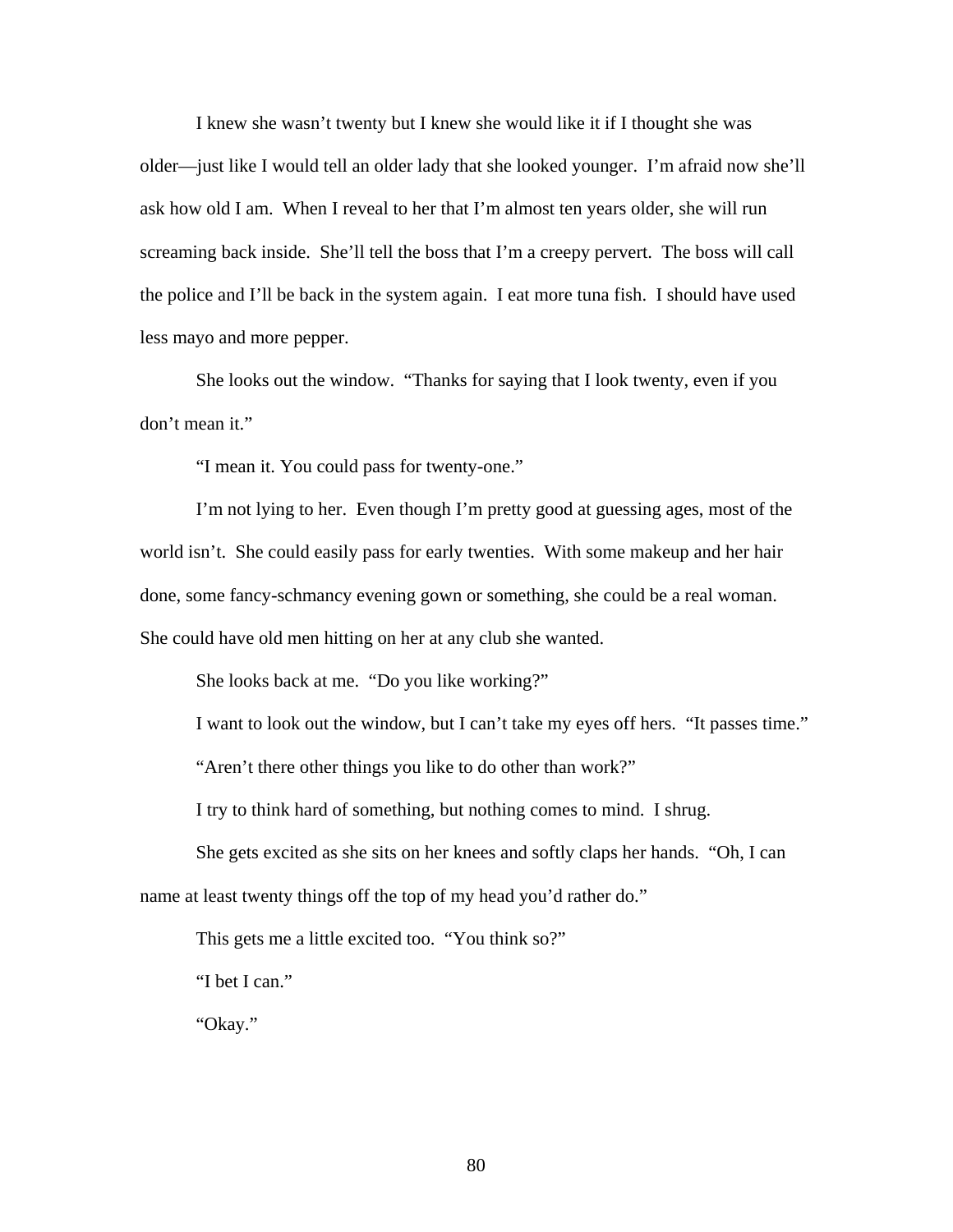She rubs her little chin with her purple painted fingernails. "I bet you like to sleep."

"Not really. I'd rather work than sleep."

"I love to sleep. Sports?"

"Never any good."

"Me either. Do you like to read?"

"I read some. I don't think that it would ever keep me from working though."

She smiles, "No, silly. I just mean you *like* it better than work."

"Okay, I like it better than work."

"I read every day."

"Newspapers?"

"No, I love books."

"Do you have a favorite?"

"*Catcher in the Rye*. No, *Fear and Loathing in Las Vegas*."

"I think I read *Catcher in the Rye* once."

"No, *Slaughterhouse Five*."

"Is that a horror book?"

She lightly taps me on the shoulder. "No, silly. It's Vonnegut."

"Right."

I pretend I know what she's talking about even though I haven't read many books.

Most of the treatment centers had small libraries with lots of books and magazines. I

couldn't read well when I got there, so I'd get whatever book had the most pictures.

Ibrahim was the one who taught me to read. I started reading old menus from the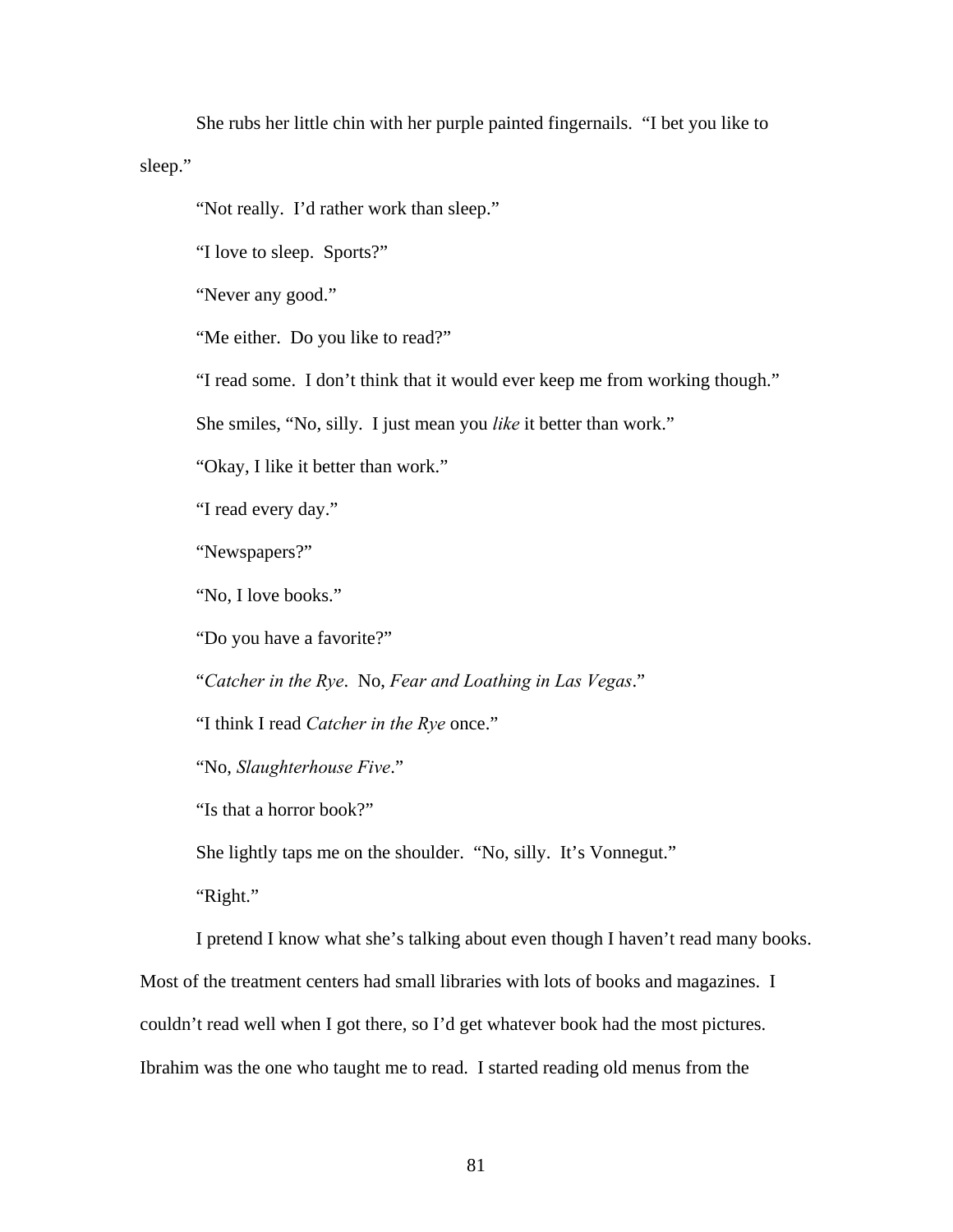cafeteria and then I graduated to the shampoo and moisturizer bottles. I remember once a few of my friends visited me at the center and I read them a story I wrote in creative writing about a boy who could fly. They said they liked it. But they never came back. I don't think the story had anything to do with it, but I tore it up anyway and never wrote another one.

Books sound interesting now. She talks about movies and TV shows she likes. She obsesses over *The Office* and *24*. I don't watch much television but I might start so we'll have more to talk about. She talks about music for a little and how she loves to go to concerts. I listen to music once in a while but I never know the artist. She has track listings on CDs memorized.

Then she says, "What about sex?"

Welcome back to life.

 Up until that point, I hadn't thought about sex the whole time we'd been in my car. It was the longest I had gone without thinking about sex at all in a long time.

I ask her, "What?"

"Sex."

"What about it?"

"I bet you like sex more than work."

 I don't know how to answer. It feels wrong for this girl to be mentioning sex. I wonder if she's had it and if so how many times. I bet she has a lot. That's not right. She's a sweet girl. Sex just doesn't seem right for her. She's above sex. It's too dirty for her. She loves it. She probably wants to fuck me right here in this car.

I finally say, "Yeah, I guess so."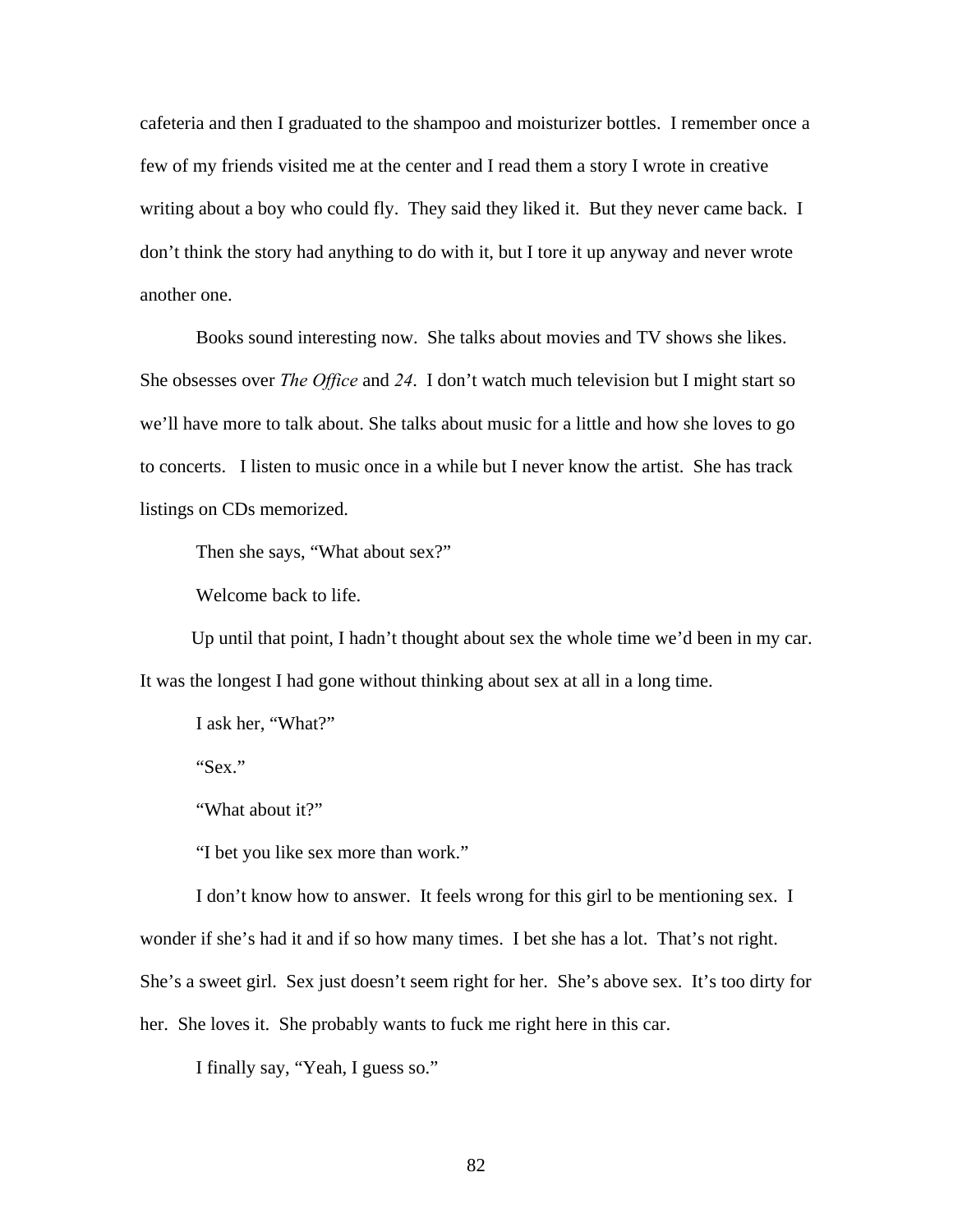"It's better than work?"

"Sure."

 The smile leaves her face. She takes her legs out from under her and sits properly in the seat. She looks back out the window. "I wouldn't know."

"Right." That I find hard to believe, but it somehow makes sense.

 She removes a container of strawberry yogurt and a white plastic spoon from her lunch bag, "Nope."

 I'm not sure how I feel about this. I don't think I should talk to her about sex, but I am curious to find out what she thinks. It's probably not a healthy conversation to have with a girl of her age. I know that's what my therapists would say. The few girls that I knew rarely talked about sex. In fact, the only person that openly talked about it with me all the time was my father. He told me that's all there was in the world worth anything. I believed that once. I convinced a young, confused girl of the same thing years ago before either one of us understood any of it.

Casey finishes her yogurt. "Do you work tomorrow?"

 I tell her I do and she tells me she does too. All of a sudden, I realize that I wouldn't want to work anymore if she wasn't there. She's here now though and we both have to go back inside.

 On the way home, I stop at a bookstore and buy some books. I grab a bunch by that Vonnegut guy because he is the only author that I heard her mention and all of the books are listed alphabetically by last name. I don't want to ask anyone there who wrote *Catcher in the Rye* because I'm afraid they might laugh at me. People are judgmental.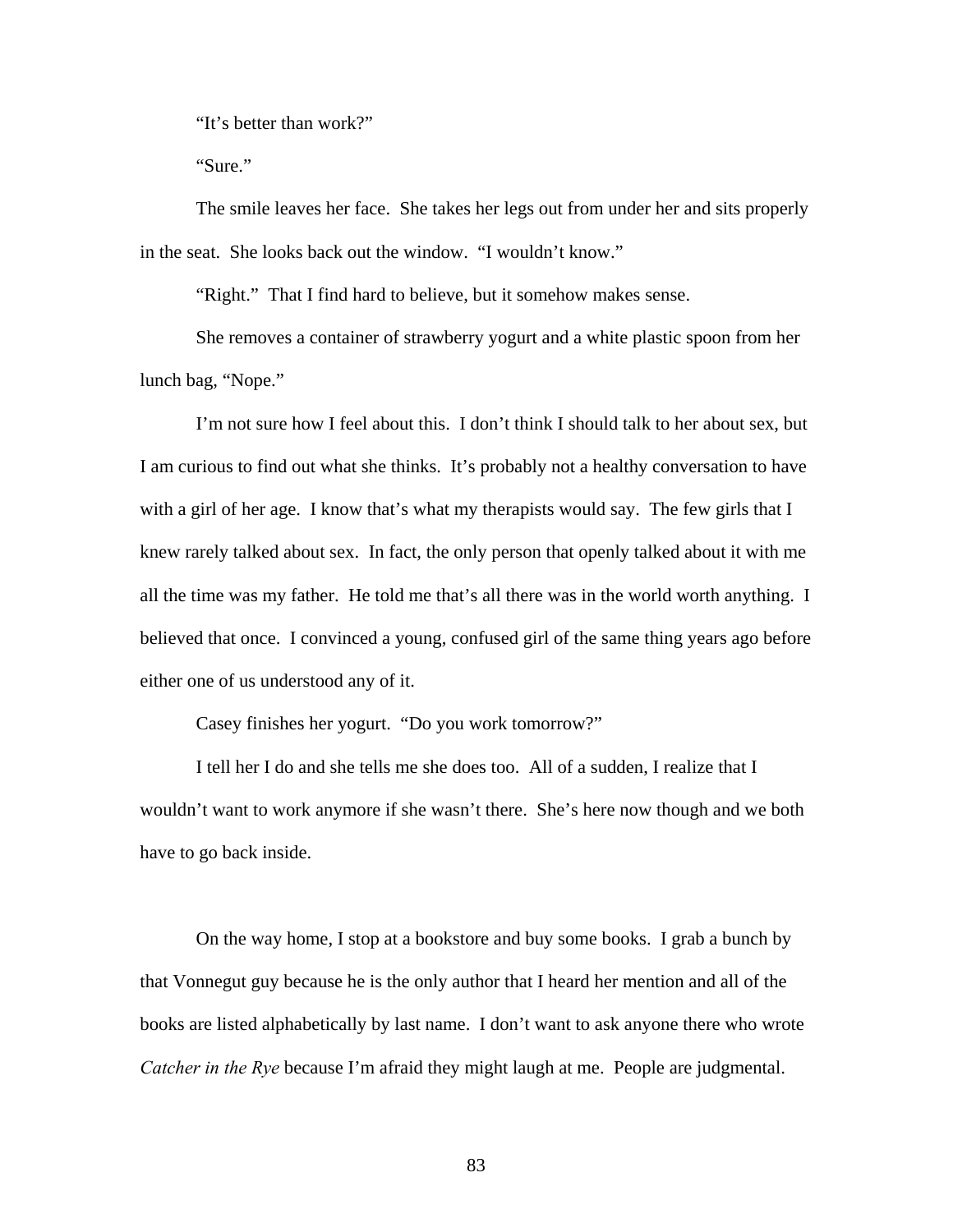When I get back to my apartment, I call in to the warehouse to tell them I'm too sick to work. I've never called in before. I think I shocked Beatrice.

 She says, "You're what?" I say, "Too sick to work." "I didn't know you got sick." "Sometimes I do."

"You really get *sick* sick?"

"Yes."

There is a long silence on the other end.

She finally says, "Well, go see a doctor, Westing. You don't want us to replace you, do you?"

"No, I'm just sick tonight."

 At least three of the treatment centers I went to used to be hospitals. I remember looking out the window from my room and seeing the windows of the abandoned floors that the facility wasn't using adjacent to my building. There was old hospital equipment like IV bags on close-rack-looking things sitting there. Some staff would tell us there were ghosts on those floors and that's why we should never go AWOL. Sometimes, late at night, I thought I'd see ghosts through the windows, walking the halls. They looked like little children. I've never been in a hospital since.

 After I hang up, I decide that I probably won't go in tomorrow night either. I have plenty of books to read. I read two of them straight through, sleep for twenty minutes and then get ready for my paper route.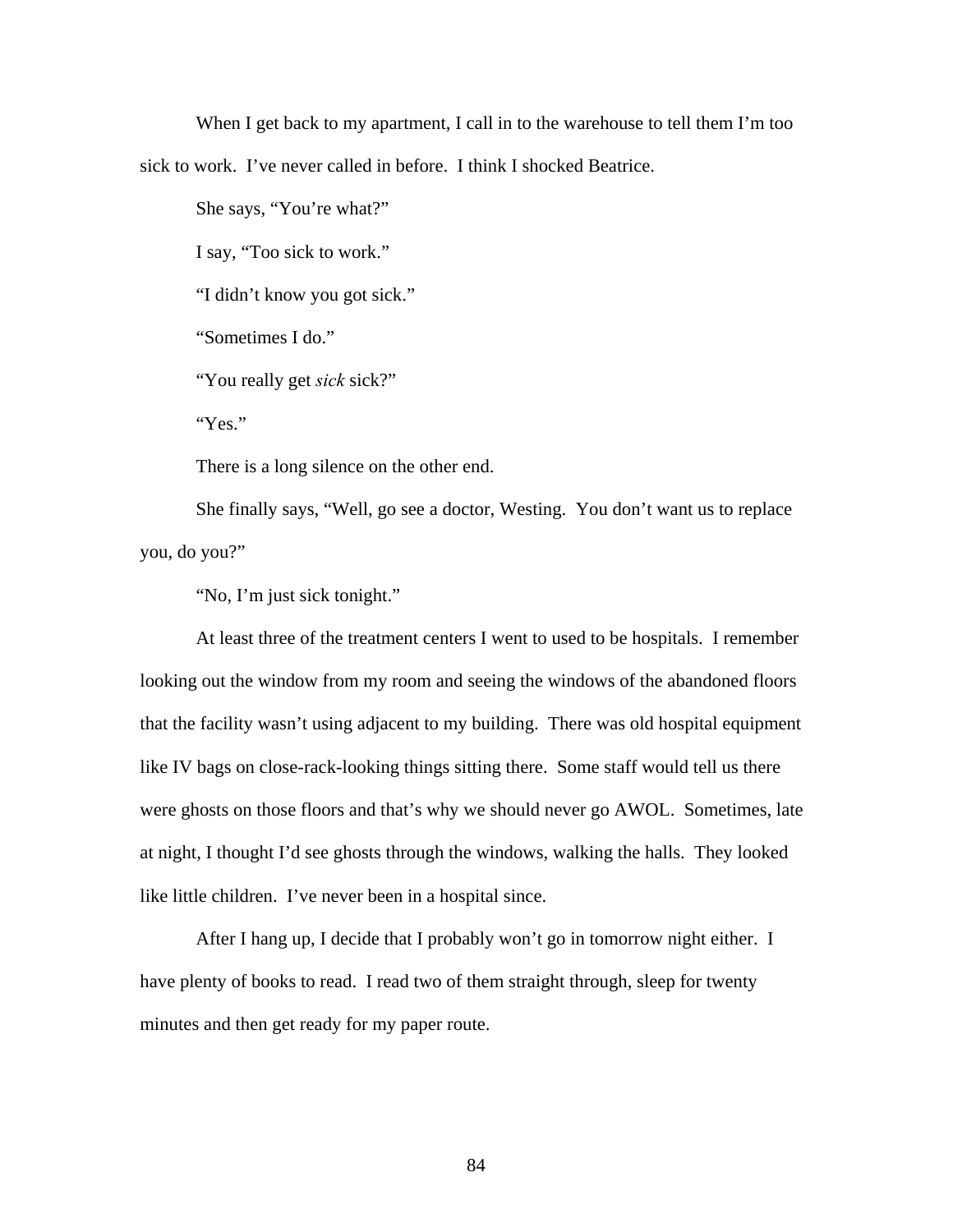When I get home from the paper route, I take a quick nap and start reading again. The books are interesting. In the one that I thought was a horror book, this guy travels back and forth in time through his whole life. I wish I could do that. I would spend as much as I could in my childhood years—before I was a teenager. Then maybe I would head to the future. Who knows? I may end up on another planet like that guy in the book.

Someone knocks on the door. It can't be the landlord. He *pounds* on the door. This is only a slight rap. I put the book down, folding the page to mark my spot. I peep through the hole and see Casey wearing a blue bikini top and jean shorts, her hair in a ponytail. I open the door.

She says, "Howard, we're going to the beach."

I say, "We are?"

"Right now."

"I have to work soon."

"Call in sick like I did."

 I can't call in sick to the grocery store—especially if she did. For one, that means now they are two cashiers short and the manager will be pissed. Two, people will think we called off together. Rumors will be spread of the molesting, creepy guy and the young innocent new girl. I can't do it.

She says, "Are you going to call in?"

I say, "Yes. Hold on."

Why should I give a shit if the manager gets pissed? I've worked there for years and have never called off. One day is not the end of the world. Plus, I don't care if those people need help. It's not like they'd ever help me if I needed it. People only help others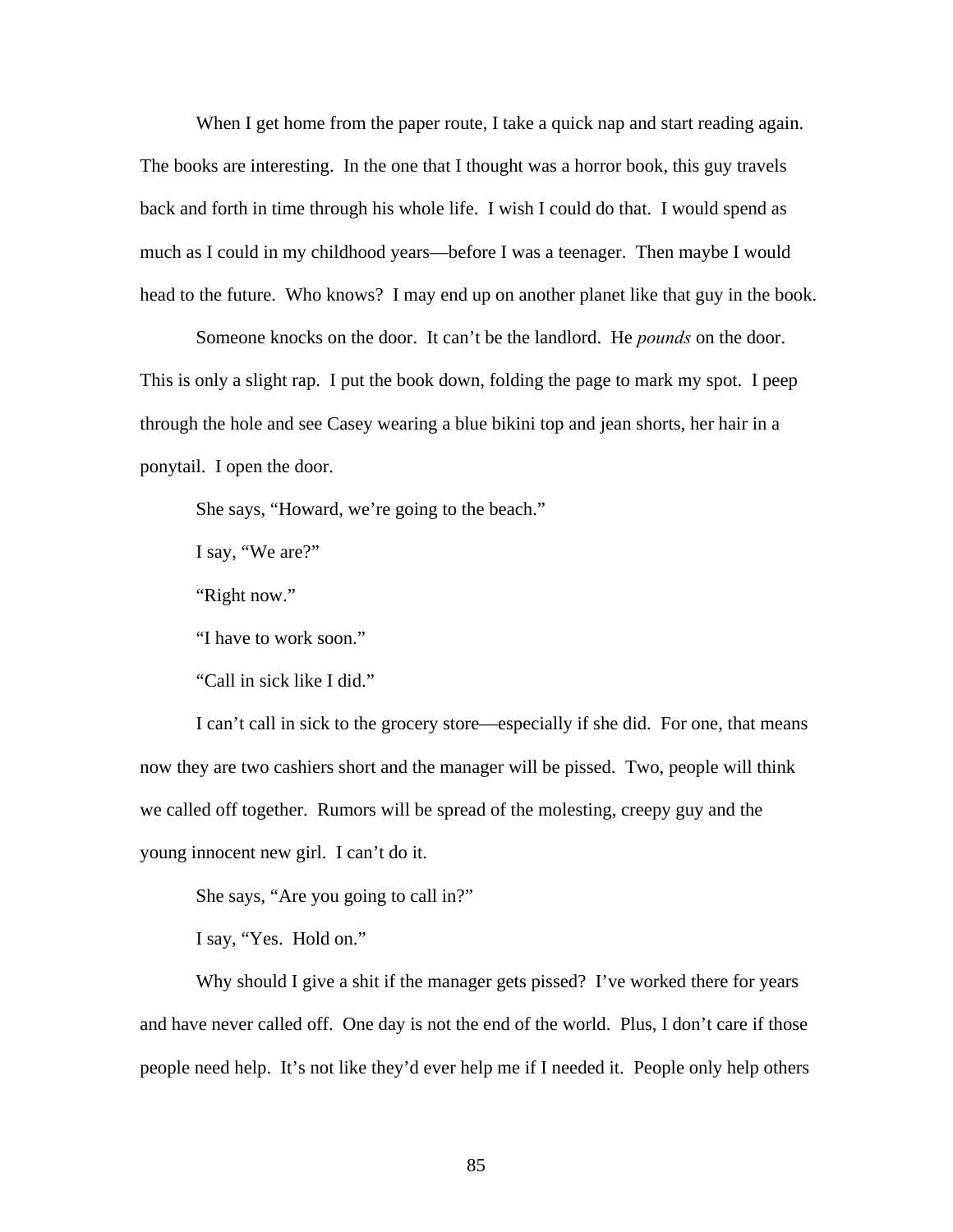if there is something they can get in exchange for the help. That's just how people are. I call in.

The boss says, "And just why can't you work, Westing?"

I say, "I'm sick."

"You've worked here for years and have never been sick."

"Then stop giving me shit."

I hang up the phone as hard as I can.

We head past block after block of Wal-marts and McDonalds and Home Depots and Applebees and pawn shops before hitting the highway. I guess one thing people like about Orlando is that it's not too far from the beaches. It only takes us about forty minutes.

This is the first time I've been to the beach since I was a kid. I hate the people at the beach more than the people at work. But I don't mind going there with Casey. There's something about her that calms me. I focus only on the things she says and does. She's distracting—in a good way.

 She wears a tiny little blue bikini and I wear jeans and a T-shirt. My skin is sensitive to the sun since I spend most of my days indoors. I try to stay as covered as possible to avoid burning to a crisp. She does finally convince me to take off my shoes and socks. I crush sand beneath my toes and think that maybe the beach isn't so bad after all. I catch her staring at me for a while without saying a word.

I say, "What is it?"

She says, "You look like my father sometimes."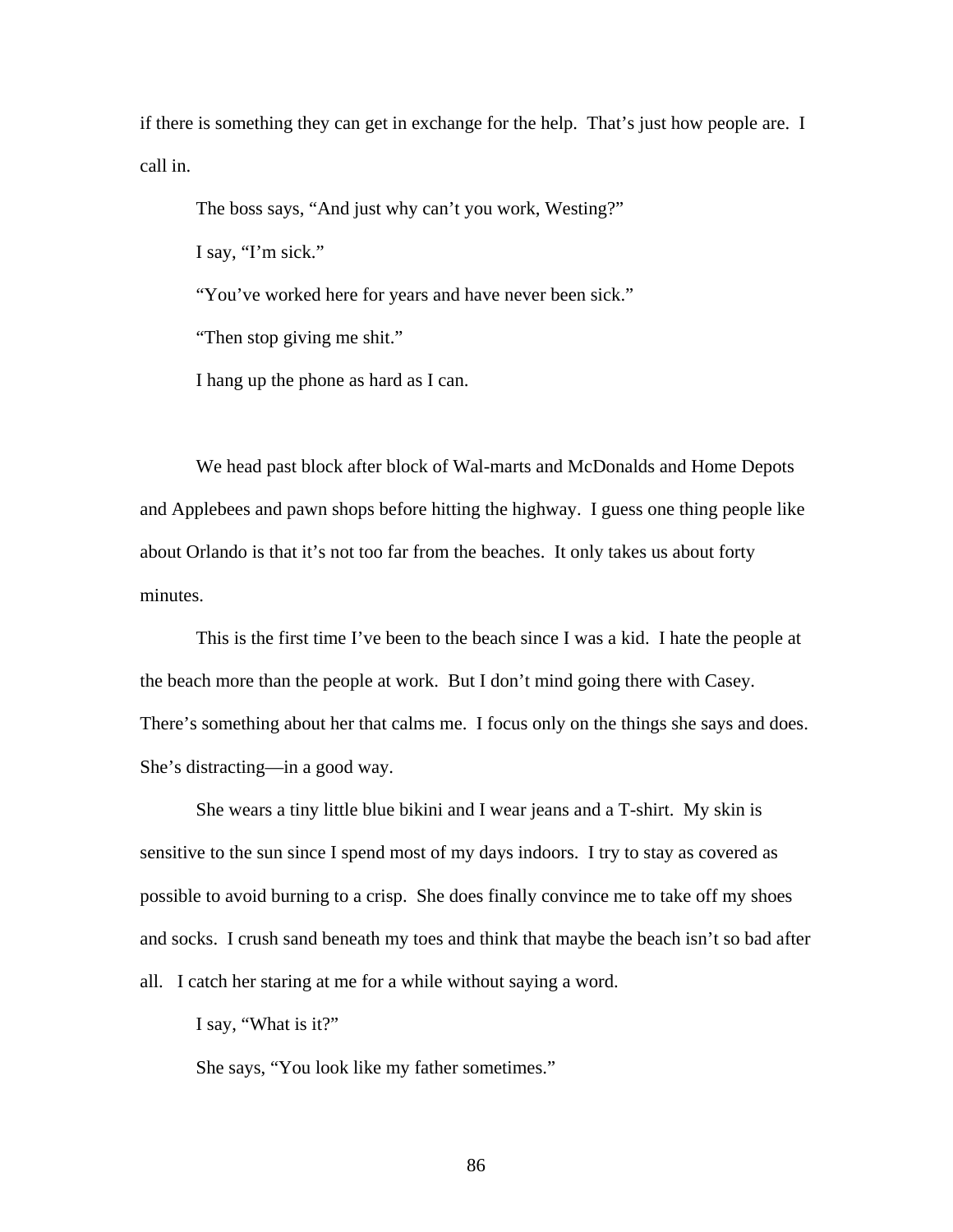This worries me. She thinks I'm too old. Again, I feel creepy. I look for my socks to cover my bare feet. Time for her to get up and start screaming about the weird old pervert. But she just smiles, noting the look of concern on my face.

She says, "You remind me of pictures I saw of him."

I shrug, unsure of what to say or do.

She adds, "Like when he was young."

I say, "Oh."

 She tosses a shell towards the ocean. "I never knew him. He died before I was born."

 I look for another shell to do the same, but find none. "I wish I never knew my father."

 She tells me that she moved here from St. Paul, Minnesota with her mother, who is originally from Canada. Her mom is cool but Casey misses her friends. She tells me this is the first time that she has ever seen the Atlantic Ocean and hopes to one day see the Pacific. I never cared about oceans before but now I want to see them all. Maybe all the seas and gulfs and lakes and bays too. I tell her that and she likes the idea.

 She comes back to my apartment and tells me she needs a nap. I explain to her that I have another job to go to in a little bit, but she can rest as long as she promises to lock the door when she leaves. She smiles and promises. I get a shower, careful not to wash off the heart-shaped blood stain on my finger. The beautiful girl is sound asleep when I leave for the warehouse.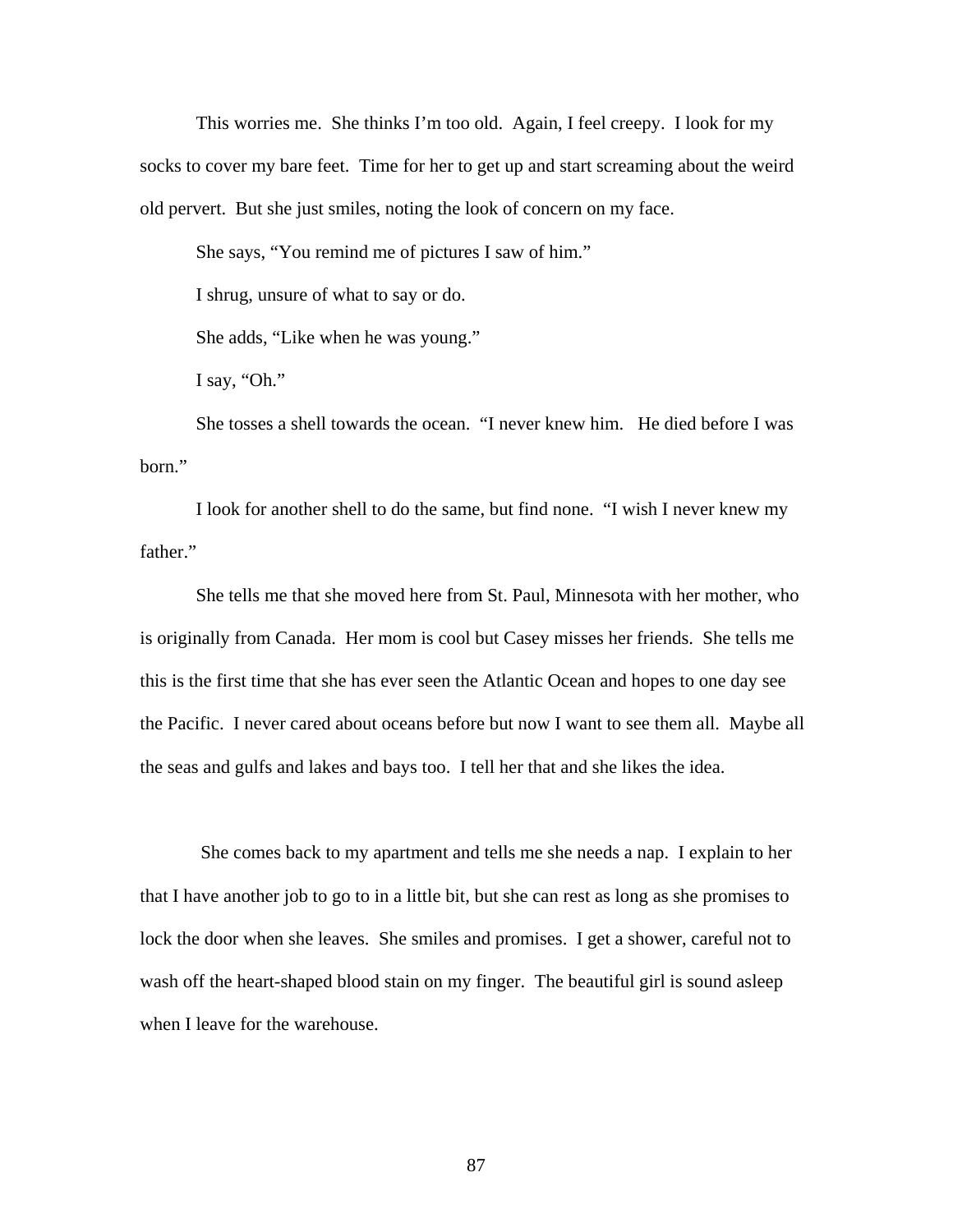Beatrice stops me before I head to my trucks. I'm surprised that she is here.

She's never here.

She says, "You don't look sick."

I say, "That's why I'm here tonight."

When I get to my trucks, Mark is there waiting. He's not loading his truck at all. He just smokes a cigarette and stands there.

He says, "You still got that pimple there."

I say, "It's not a pimple."

He says, "Why don't you pop it?"

I don't say anything and start to load my truck. It's hard to concentrate when all I see is the heart on my finger every time I grab a box and all I can think about is Casey and the beach and her blue bikini and Minnesota and midriff and her eyes and her smile and the boxes are just coming too fast. I keep going anyway. I grab box after box, quicker than I ever have before. Before I know it, my hands are covered in paper cuts from the cardboard edges. I just let the blood flow. I don't care where it goes.

Mark says, "How come you weren't here last night?"

I say, "I was sick."

He shakes his head. "I had to work next to a goddamned nigger and he smelled."

I pick up one of the packages off the conveyor belt and throw it at Mark, just

missing his head. He ducks out of the way and looks at me with pure terror.

He says, "What the hell did you do that for?"

I say, "You don't smell so great yourself, you know."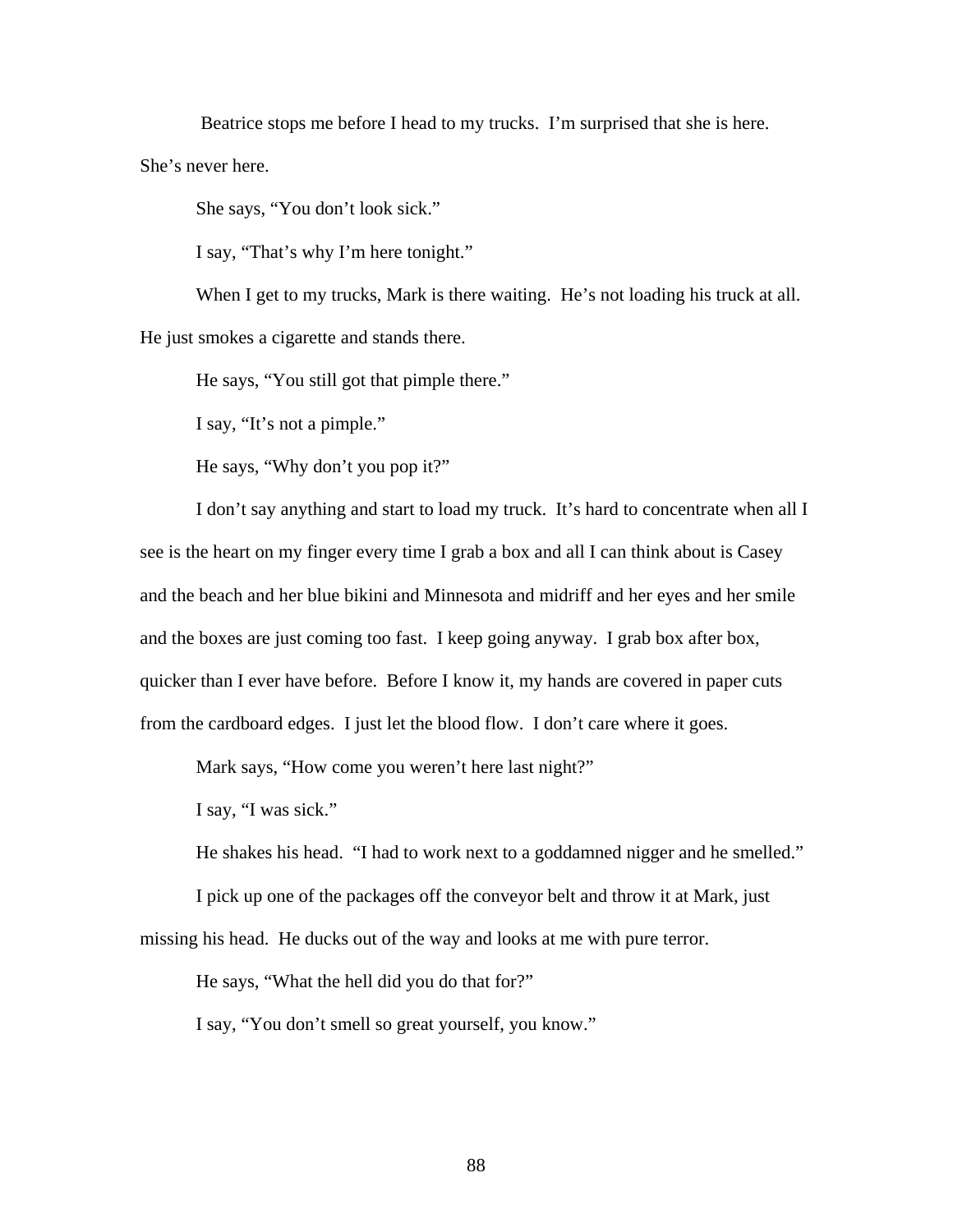Mark stares at me for a minute. He looks like he's going to cry. Maybe he's going to piss his pants. My hands are almost all red and blood drips to the floor and I don't care about any of it.

 I say, "Look, you dumb cracker, I don't give a fuck about you, and I don't want to hear you say another word to me for the rest of my life."

 Mark doesn't say another word and goes back to work on his truck—in silence. The rest of the night is the most relaxing shift I ever worked. I see the heart on my finger and I feel the pulse it generates every time I lift and parcel and it feels great. It's like it gives me powers or something.

 I find Todd outside my door with a locksmith when I get home to my apartment. The locksmith fumbles around with his bag of tools and Todd stares at me as I walk closer.

I say, "What the fuck are you doing, Todd?"

Todd says, "What the fuck does it look like, deadbeat?"

 I say, "It's looks like you're changing the locks at three o'clock in the morning." Todd says, "Todd can do whatever Todd wants whenever Todd wants to."

 I take my heart-tipped finger and poke Todd repeatedly in the chest. The more I poke, the more my hand bleeds. Blood splatters on Todd. "Todd is a piece of shit that needs to leave my apartment before he gets Todd killed."

 The locksmith packs up his bag and rises to his feet. "We can do this some other time."

 Todd doesn't speak. His eyes are big. He backs away from my pokes and clutches his chest. Blood covers his shirt and speckles his face.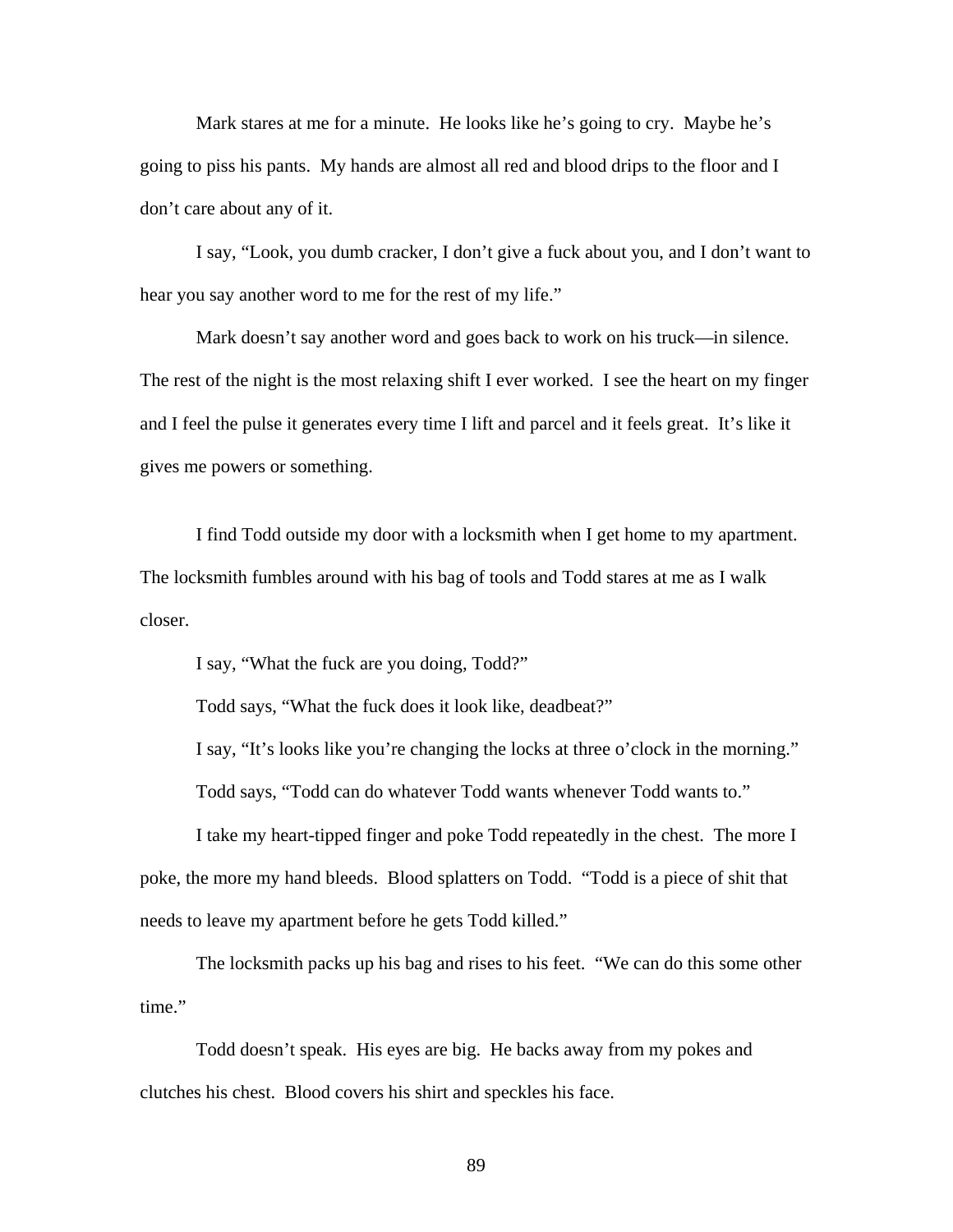He says, "Sorry, Mr. Westing. We'll come back at a more convenient time." I say, "Don't come back at all."

 He promises he won't and then he leaves. My heart pumps louder in my chest and I feel stronger than I ever have in my whole life.

When I get inside, I head for the bathroom. I rinse my bloody hands in the sink, covering the cracked porcelain with crimson. Casey's blue bikini hangs on the shower rod behind me. I take it down and feel the material. It is still wet and it smells like coco butter from her suntan lotion. The blood from my hand blends into a violet color on the swimsuit. I smell it again and the smell of blood mixes with the salt from the ocean and I don't want to stop breathing in its mesmerizing aroma.

In my bedroom, Casey still sleeps in my bed. But now she lies naked, stretched out across on top of the sheets. While her legs, stomach, back, and arms are all a golden tan—her breasts and the area once occupied by her bikini bottoms remain a milky white. She looks beautiful and calm. I breathe slowly in and out, trying to imitate her breaths. I can feel that my penis is fully erect.

 I take off my shirt. I can't do this. I take off my pants. I need to stop. I am now naked and I am crawling into bed with her. She doesn't wake up. I put my hands over her wrists and hold them firmly against the bed. I take my right hand and place it over her mouth. I can't move. The pain in my hands is unbearable.

Welcome back to life.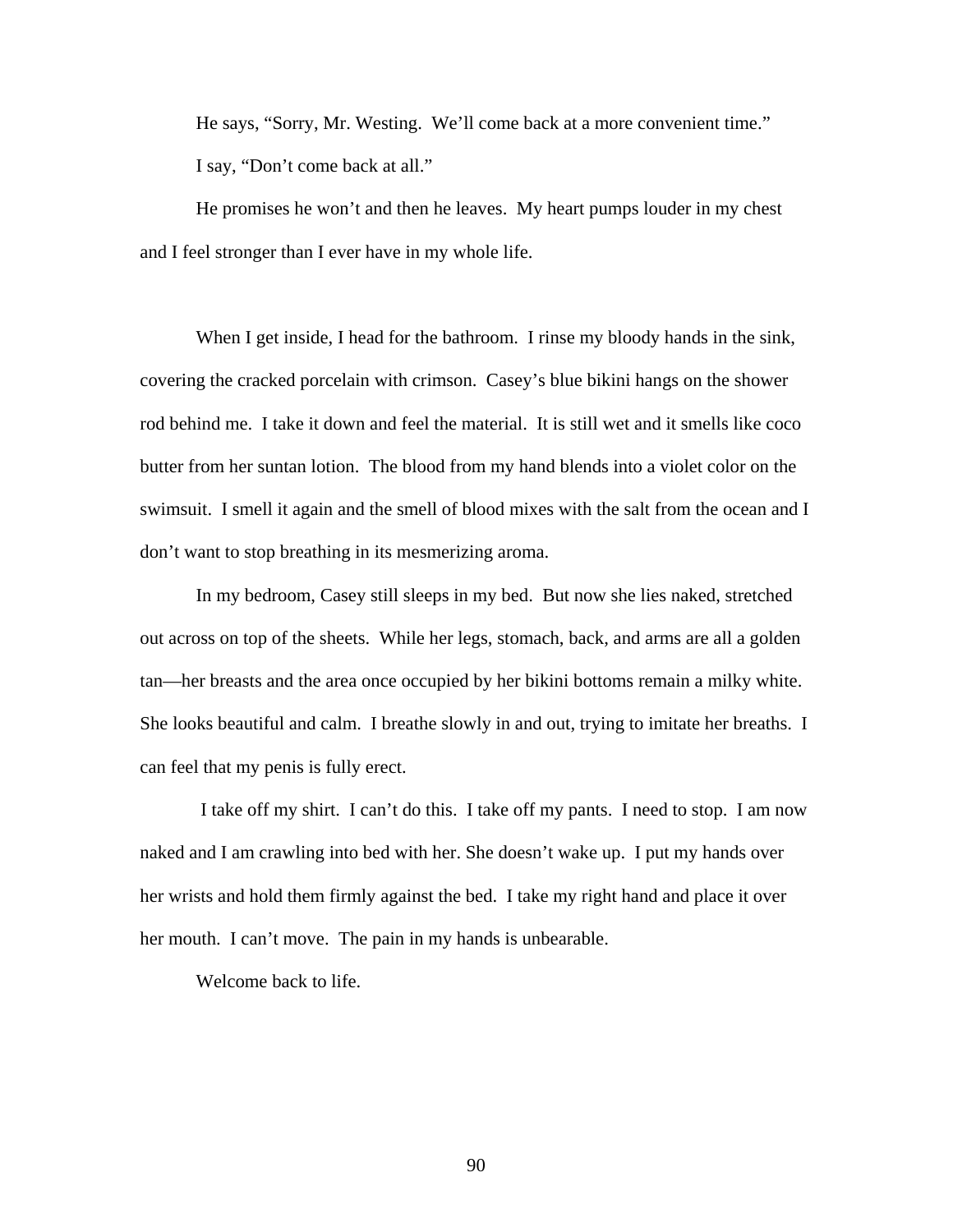I stop stroking myself to my deviant fantasy. I'm not in the bed. I'm on the floor across the room from her. My boner is covered in blood. Some of the paper cuts have split open further and my hands are gushing.

This is unhealthy. I can't do this. She is a young girl and needs to be treated with respect. I leave her naked in my bed and head back to the bathroom.

The crack in the mirror splits right down the middle of my reflection's face. It marks me as a sex offender. I trace the crack onto my face in my own blood. Maybe some people can't tell that I raped a girl once, but that's all I see as I try to think of a nice setting where a fantasy with Casey could be healthy and consensual but I can't think of any.

My erection won't go away. I don't know what to do. I'm shaking. I think of calling Ibrahim but I already know what he will say. He'll tell me I shouldn't have any underage girl in my house at all and then he would call the cops. Maybe I should just call the cops.

No. I can handle this. I just need to calm myself. I just need to remember how I hurt someone before.

She's in my head. Her name is Caroline. She's just a kid. She says she wants to have sex when I tell her what it is. But it isn't consensual. There are balloons on her ceiling from her birthday party the day before. She doesn't know what she's doing and neither do I. My father always viewed women purely as sex objects and without a mother what the hell else was I supposed to think of them as. She's crying. She's hurt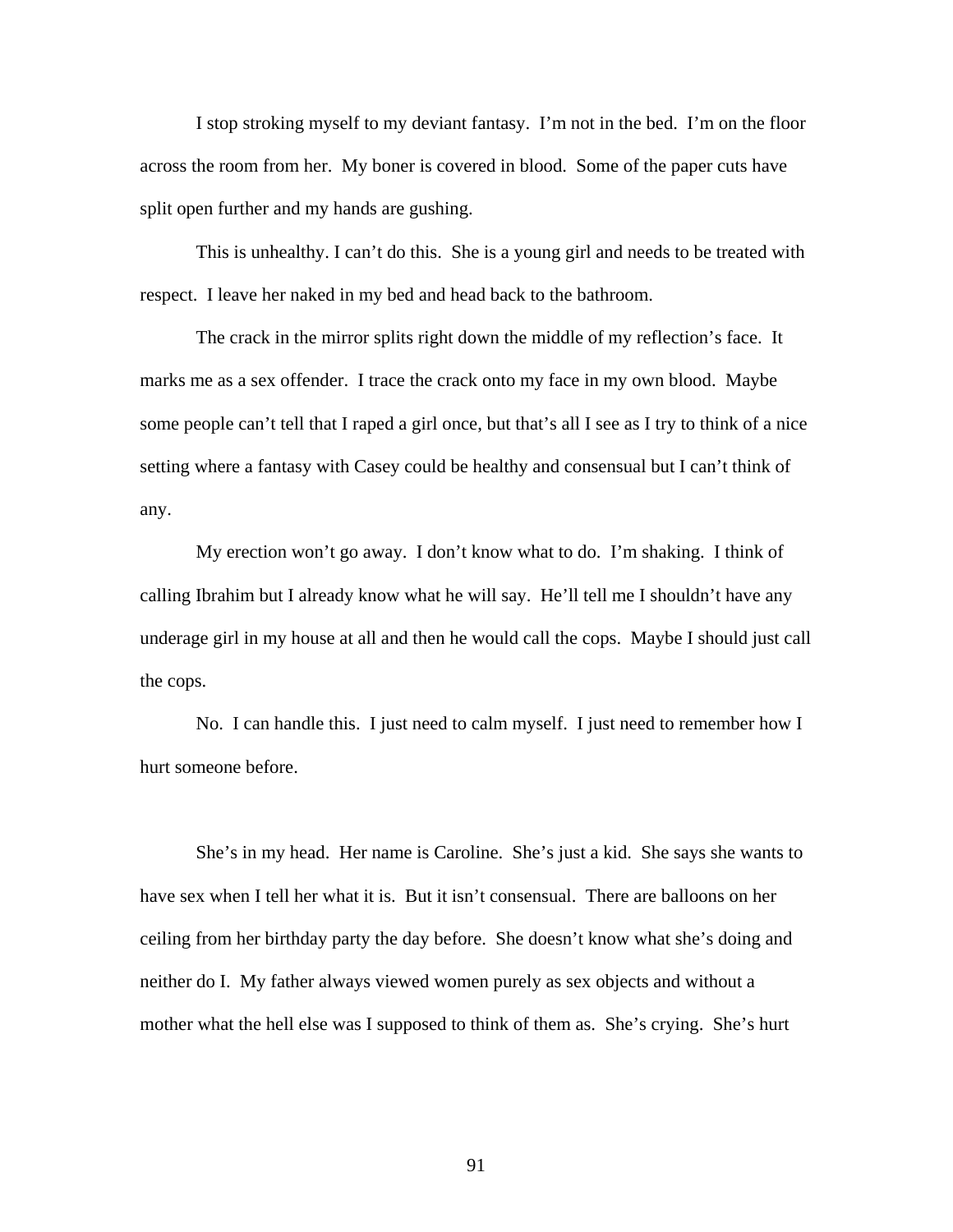and she's crying a lot. One of the balloons slowly sinks to the purple carpet floor. There are so many tears I can't see her eyes.

No excuses. I don't care who my father was or when my mother died. It's not Caroline's fault at all. The blame lies squarely on me. I accept full responsibility for my actions. I hurt someone and I'm never going to do it again.

Welcome back to life.

I wash my hands letting the blood flow down the drain. There are no fantasies tonight. I return to my bedroom and cover Casey with a blanket. I sit on the floor across the room and rest my head against the wall. I have to look out for this girl and protect her. I have to explain to her that she can't go over to guy's places and fall asleep naked—that there are lots of dangerous people out there. Maybe she'll take me to her prom. Maybe she'll

 I don't know what time it is when I wake up but it feels like it's been days. I wake up to Casey screaming. It's light out. She's found her clothes. My hands and my head throb. I try to get up using the wall for leverage.

I say, "What's wrong?"

Casey says, "There is blood on this blanket."

 I'm about to tell her not to worry, that my hands are all cut up from the boxes at work, when she sees them for herself.

She says, "Howard, your hands are bleeding like crazy."

I say, "Boxes," and fall back to the floor.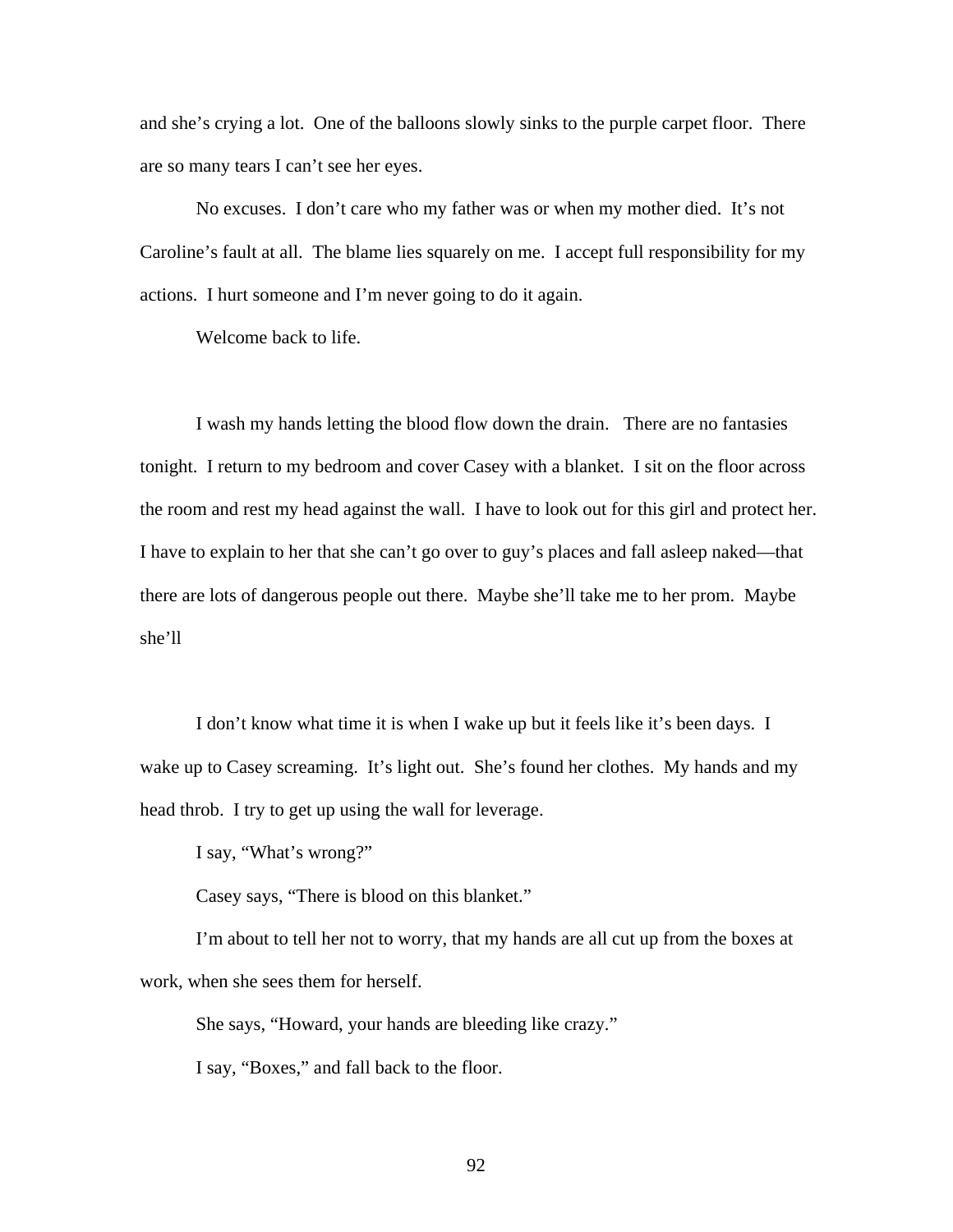She rushes to my side and puts her arms around me, bracing me back up against the wall for support. "Oh my God. You've lost a lot of blood. It's all over the place."

I say, "I just need some rest."

She says, "I think it's infected."

"No, I cleaned it out."

"You have to go to the hospital."

"Definitely not."

 She looks like she's ready to cry. She props me against the wall and removes her arms from around me. She stands over me now.

She says, "Okay, rest."

I say, "I have to work in a few hours."

She runs her fingers through my hair, "Just rest."

 She whispers in my ear that I'm not like other guys out there and she wants me to know that she is not like other girls and that's why she needs me to rest. I try to respond but

 I wake up suddenly sweating. I am on the floor next to Casey. I'm nauseated. My hands are numb and my skull pounds. I'm shaking all over. It feels as if there are bugs crawling around in my wounds. I don't care if there are or there aren't. She looks worried.

She says, "I've called an ambulance."

I say, "I think I just need to rest."

"No, you need blood and lots of stitches."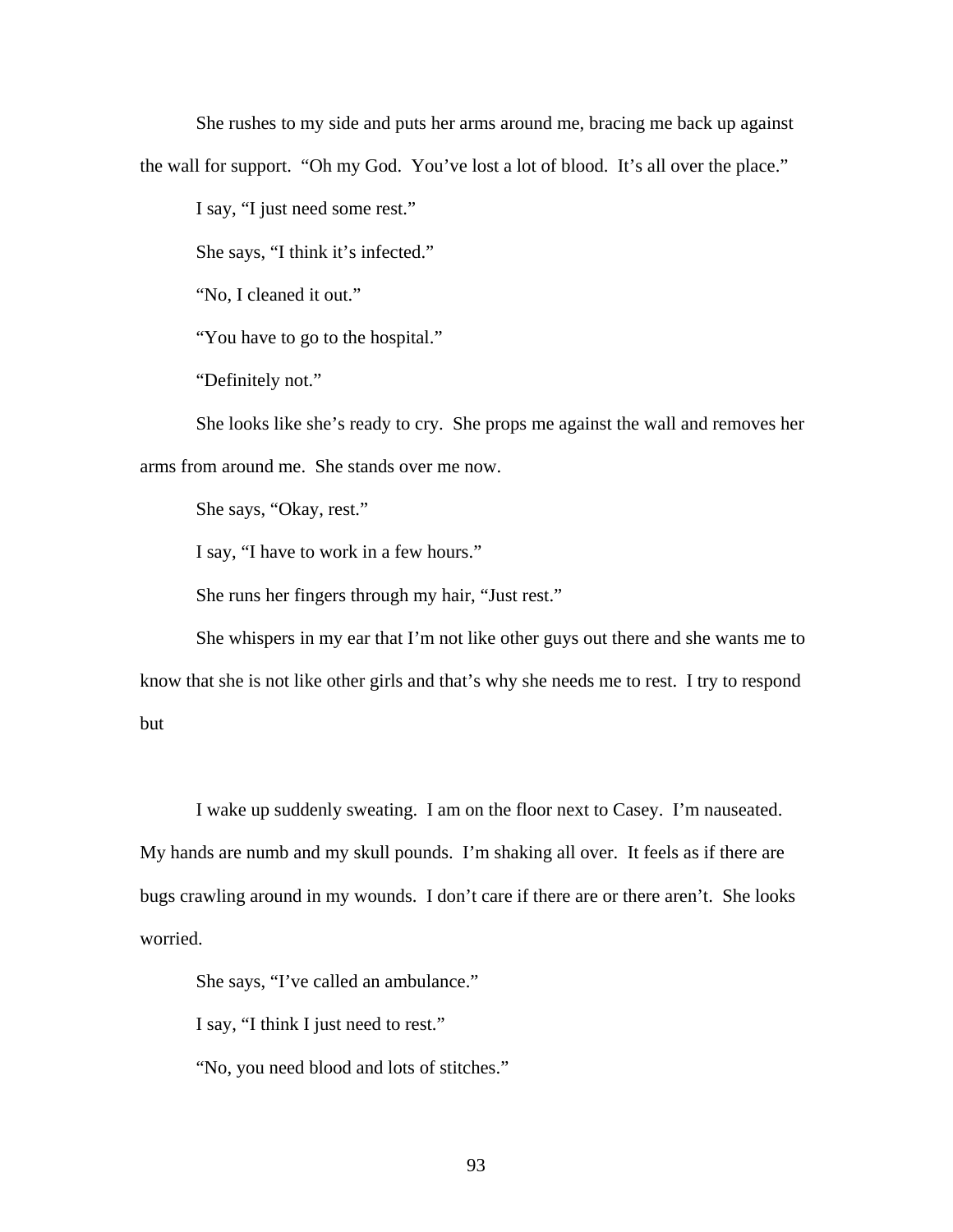"I hate hospitals."

"Too bad."

I'm too weak to argue. "Can you help me out on to my couch?"

 She rushes over to me and grabs my arm to try and support me. She helps me to my feet. I feel safe. She guides me out of the bedroom into my living room and onto the couch. With my head on the pillow and my torso and legs stretched across the cushions, I try to stop shaking. The more I try, the harder it is to steady myself.

She says, "Please stop shaking."

I grab my remote control from the floor and turn the television on. "I thought maybe we could see if any of those shows you were talking about the other day were on."

There are tears in her eyes. I wish some to mine, but none come**.** 

She says, "You're not going to die are you, Howard?"

I say, "I hope not."

"I don't want you to die."

"Then I'm not dying."

She hugs me. She cries. Her warm, bony arms are the perfect belt around my waist. Her tears soak my chest. I wrap my arms around her and I am her bulletproof vest. I don't want to move. I don't know how many moments I have left in this world, but I do know that this is the greatest one I've ever had or ever will. I try to cry back. I try with all my might to force tears. None are there, so I sigh along with her whimpers.

I have to be at work in an hour. I can hear the ambulance's sirens in the distance. My breaths are getting shorter. I take less. It's easier to close my eyes.

Mr. Howard Westing, welcome back to life.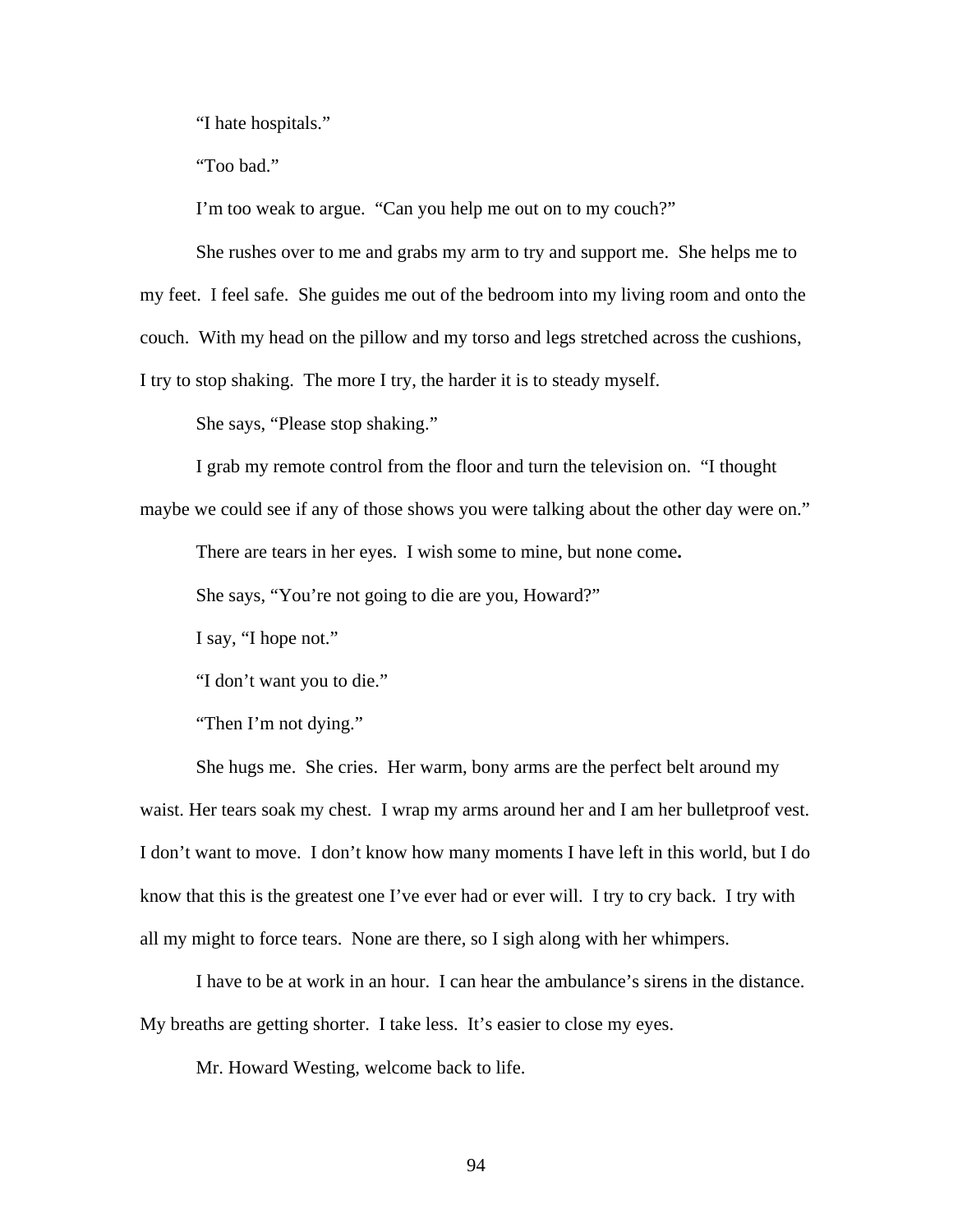## THE EXECUTION OF MY CREATOR BY GLENN MOSS

 I only went to the bar that night to watch a basketball game. I didn't expect my life to change forever.

 The place looked no different than usual—empty and smoky. It smelled of stale beer and bleach. I took a seat next to this stocky guy with unkempt dirty blond hair who appeared roughly the same age as me. I didn't plan on it. He just happened to be sitting by the TV with the Sixers game. My girlfriend, Vanessa, had a late class that night and I didn't want to sit around the apartment drinking by myself. I'd rather drink alone in the company of others.

 They knew me in there. Heidi, the cute brunette, welcomed me back and told me how good it was to see me again. She mixed my usual—Captain and diet. The plan was not to get drunk—just to drink slowly and relax. But by the second quarter, I was well on my way to a nice buzz.

"I fucking hate the Lakers," I announced to no one.

The guy sitting next to me said, "They suck."

 That's all it took to strike up a conversation in a sports bar. It turned out we were both Philly fans and both pissed off how much the Sixers sucked this year. The guy seemed okay and we yelled at the television together and bought each other drinks. Heidi asked if we were brothers. He had a great laugh at that one.

I said, "Only brothers in the tortured life of a Philadelphia sports fan."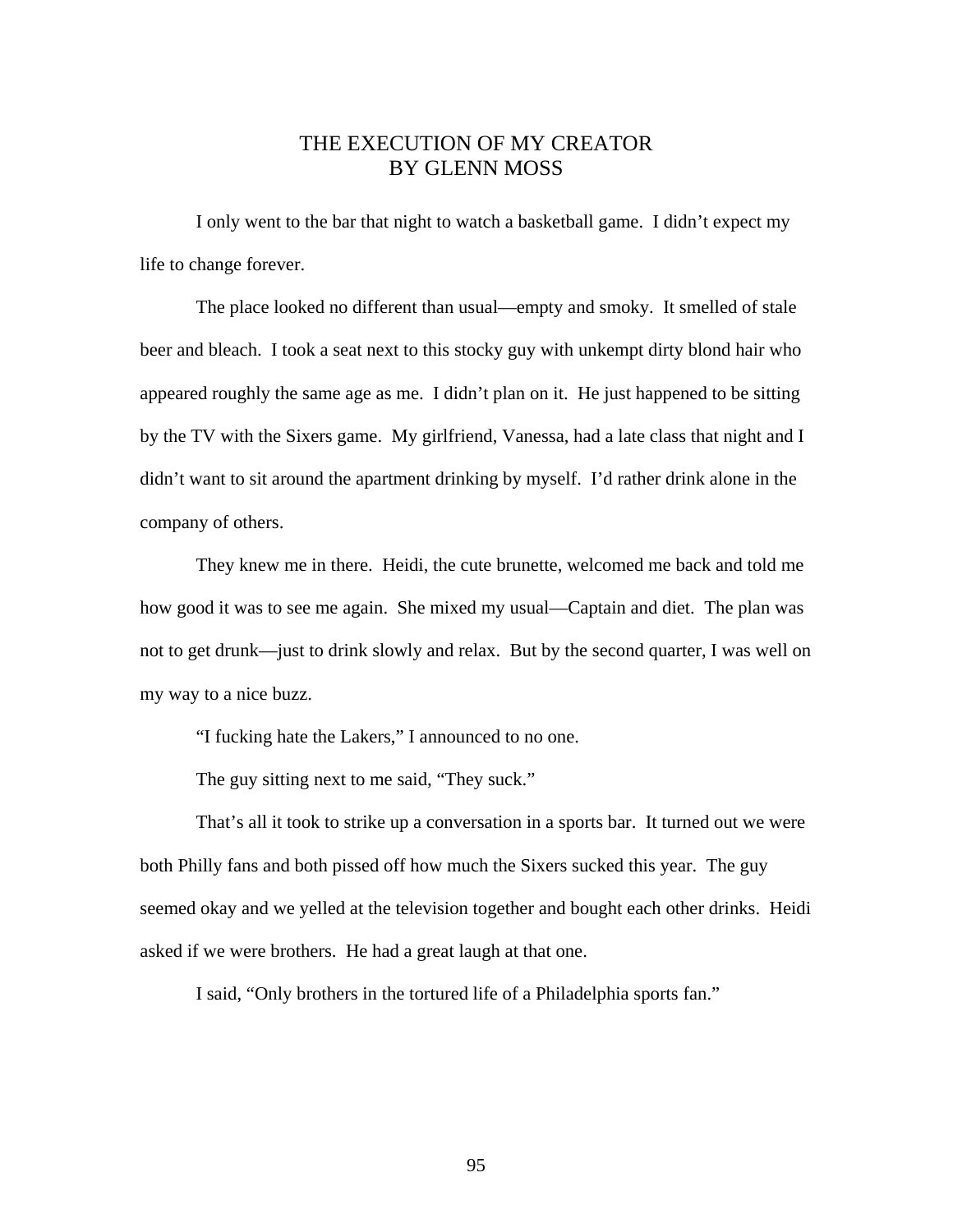He laughed even louder at that. He almost fell off his stool. I had to ask what was so funny, but he just shook his head. I continued to pester him, getting angrier at his silly laugh until he came up with an answer.

He said, "I know more about you than you think."

I said, "Well, I think you know nothing. I hope you know more than that."

 I imagined all the possibilities of how this crazy drunk could know anything about me. He could be stalking me. This guy was some gay serial killer like the guy who did in Versace. He was CIA and had been watching my every move for years, waiting for the right moment to bring me down. This was his pitch to join the Church of Jesus Christ of Latter Day Saints. He was God for all I knew.

He said, "I know everything about you, Glenn."

 I wondered if Heidi could hear this lunatic rambling to me, but she was nowhere to be found. In fact, no one was around. I couldn't see any bartenders, bouncers, or fellow drunks. I was alone with this crazy piece of shit. My heart rate increased. I felt the sweat forming at my brow and I kept clenching my fists. I wanted to know if I was dreaming. There was only one thing I absolutely had to ask him.

I said, "What do you know?"

 "Well, your name is Glenn Moss and you were born at Brandywine Hospital in Coatesville, PA. Your parents are George and Maureen..."

He spoke for hours, reciting every minute of my life right down to the last detail.

I didn't know what to say. I sat there, mouth wide in silence, and listened.

He said, "I know it's hard for you to hear all this."

"You have no idea."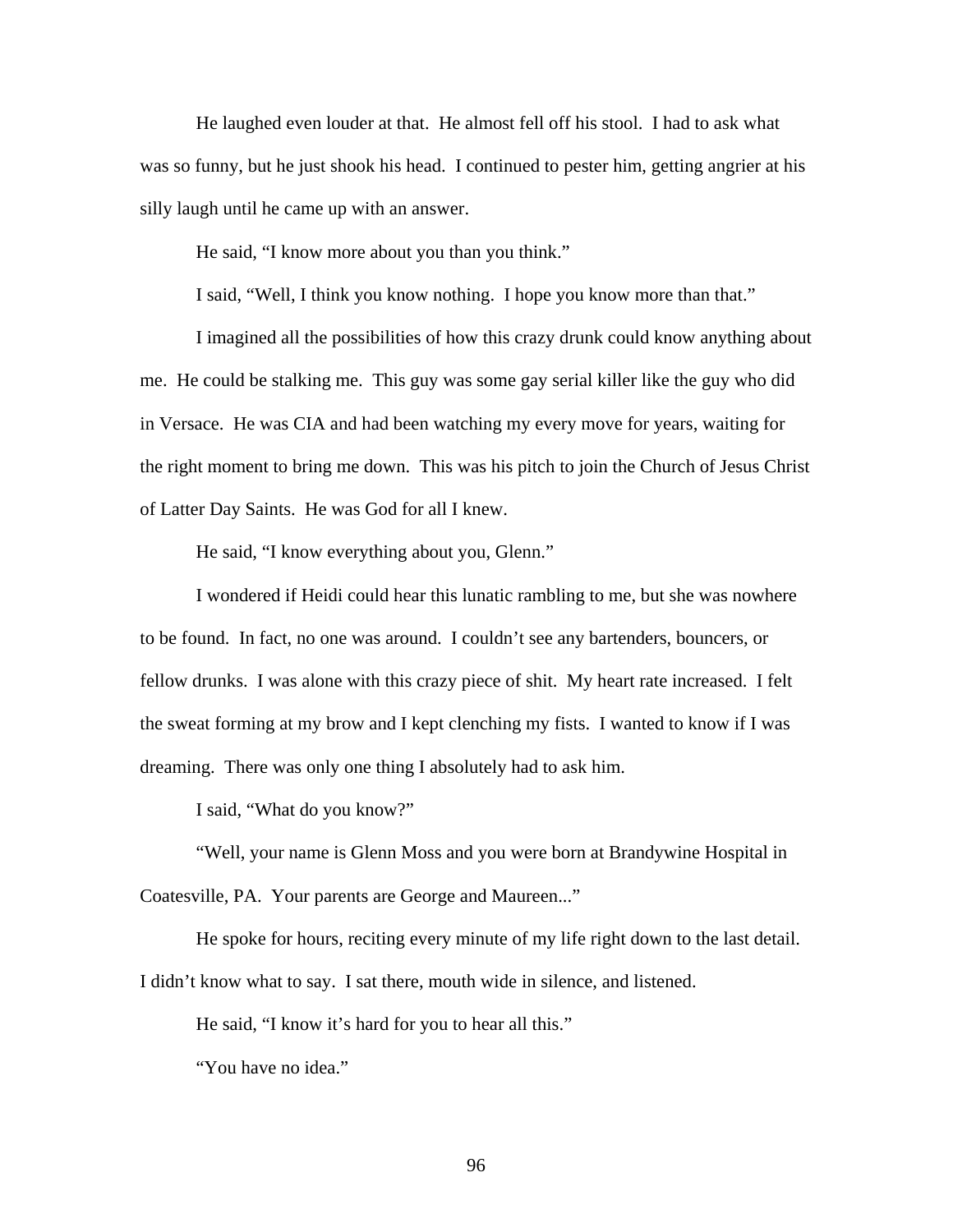"I have every idea. I'm your writer."

"My writer?"

"You only think, feel, and do what I want you to."

 Either instincts or the large amounts of alcohol I had consumed over the past few hours took over and I swung at him. He didn't duck. He completely disappeared.

 The bar was full again. I punched air. I fell out of my chair. People got off their barstools to stare at me. I landed in something that smelled like vomit. It stained my shirt. Heidi rushed around the bar.

She said, "Are you okay?"

 I jump to my feet, ignoring my ruffled hair and my flushed cheeks. "Where did he go?"

She said, "Where did who go?"

 I try to wipe the stain from my shirt. It smelled like cheese that had been sitting in someone's trunk for weeks in July. "That guy."

She looked worried. "What guy?"

"The guy I was talking to all night."

She looked back to one of the bouncers who made his way around the bar towards

me. He didn't look worried. He looked angry and ready to hurt someone.

I said, "The guy I watched the Sixers game with."

Another bouncer made his way from the back and the two of them stood there,

ready to pounce. She looked genuinely concerned.

 She said, "Glenn, you've been sitting there drinking and watching that game by yourself for about three hours now."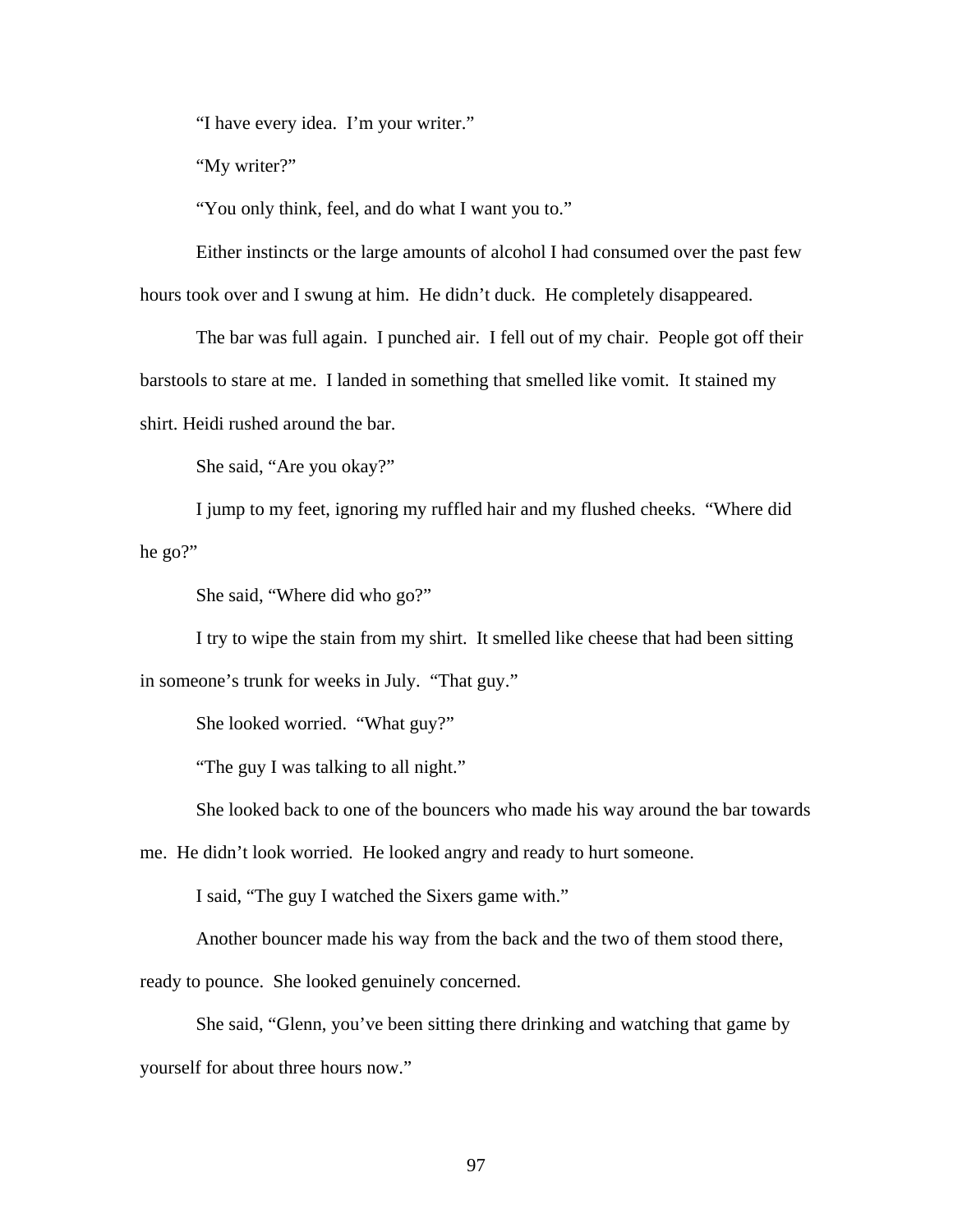I said, "Okay, I am drunk." I stumbled past the gazes and made my way out the door. The bouncers tried to grab my arms but I shook them off.

I said, "The fuck off me."

 They both threw their arms in the air and allowed me to leave the bar. I don't remember any of the walk home except rubbing my head and trying to get the stain out.

 Later that night, I was on top of my covers with all my clothes on. Vanessa undressed by her bureau across the room.

She said, "I didn't wake you, did I?"

I said, "No, it was the dream."

She smiled and then jumped in the bed next to me. "Was it a scary dream, baby?"

I said, "Not scary. Just fucked up."

"What was it about?"

"Don't want to talk about it."

"You're such a dick."

 I ignored her as I sat up and took my shoes and socks off. She got out of the bed and back to her bureau where she continued to undress in front of her large mirror. She was so sexy there like that. She undressed like she was stripping for me and the coolest thing was that she pretended like she didn't know she was doing it. She ever so slightly swayed back and forth to a rhythm that played somewhere in the back of that amazing mind of hers and slowly slid her jeans down around her ankles, making sure to stick her ass high in the air in the process. She took those pants off without taking off her highheeled shoes. Then it was button by button, as slow and as calculated as the jeans before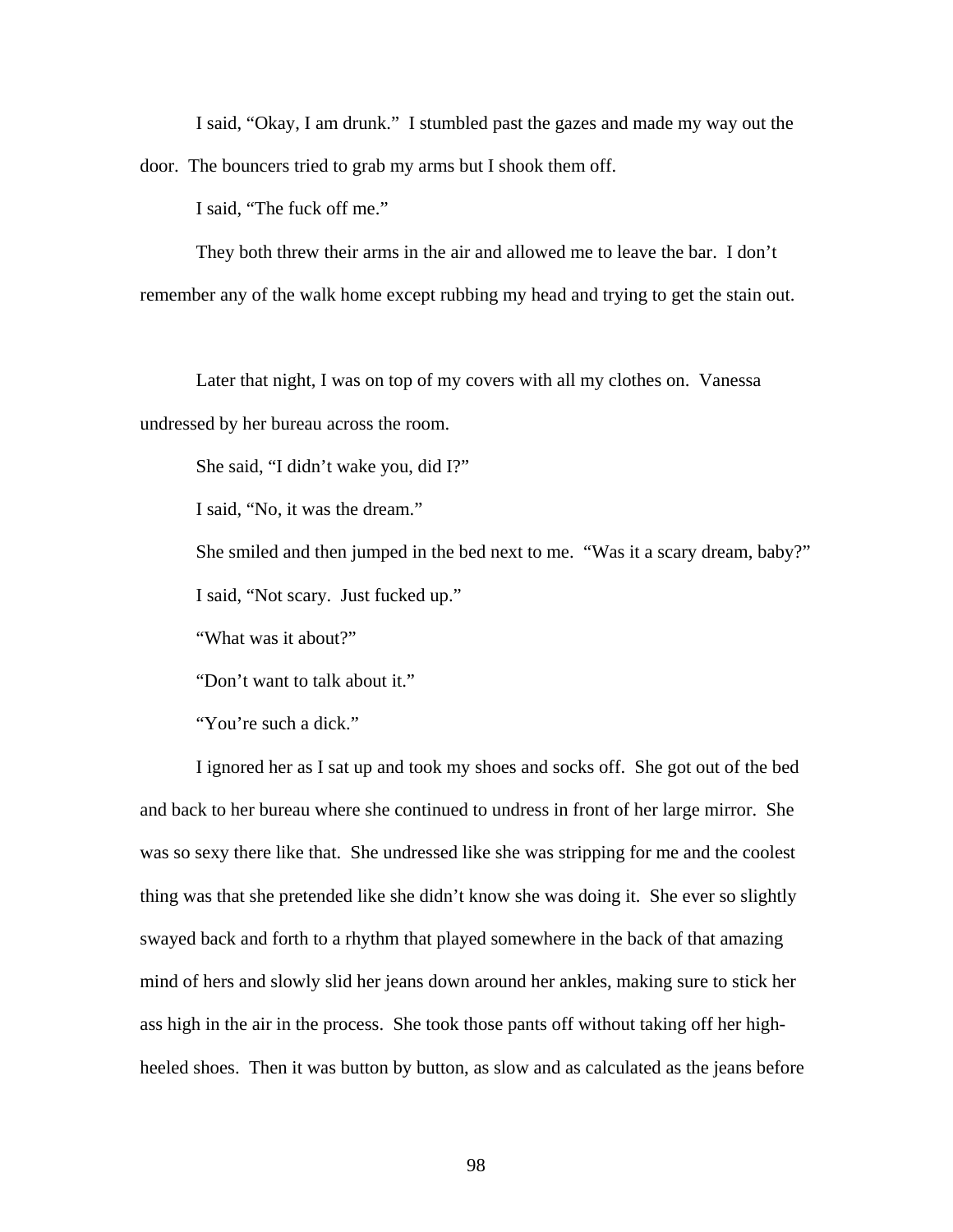and she was just down to bra, panties, and high heels. She squinted at herself in the mirror before retrieving her glasses from on the top of the bureau. She knew I love those glasses.

She turned to me. "What's fucking your brain's ass tonight, Baby?"

I said, "Nothing."

 She walked slowly back to my side of the bed and climbed on top of me. She pulls my shirt over my head. She undoes my pants.

She said, "You're shirt smells like shit."

I said, "Do you read much?"

 She pulled my pants off and threw them across the room. "Too much." After that, I forgot whatever the hell I was talking about.

 The next few days, I went to class. I went to work. I hung out with Vanessa. Ate. Drank. Slept. Shat. Business as usual.

 And then I found my black shirt on top of a pile of dirty laundry. I really loved that shirt and wanted to get that nasty stain out. I carried my bin of at-least-worn-once laundry to the apartment complex's west side laundry mat with a stack full of quarters in my pocket and a box of detergent under my arm. I found the first open washer and dumped it all in, not caring about colors and whites. Vanessa always told me to separate that stuff, as did my mother anytime I talk to her on the phone, but I never care. I turned the dial and watched the water pour over my clothes. I took a strong whiff of the citrusfresh detergent before turning towards the door.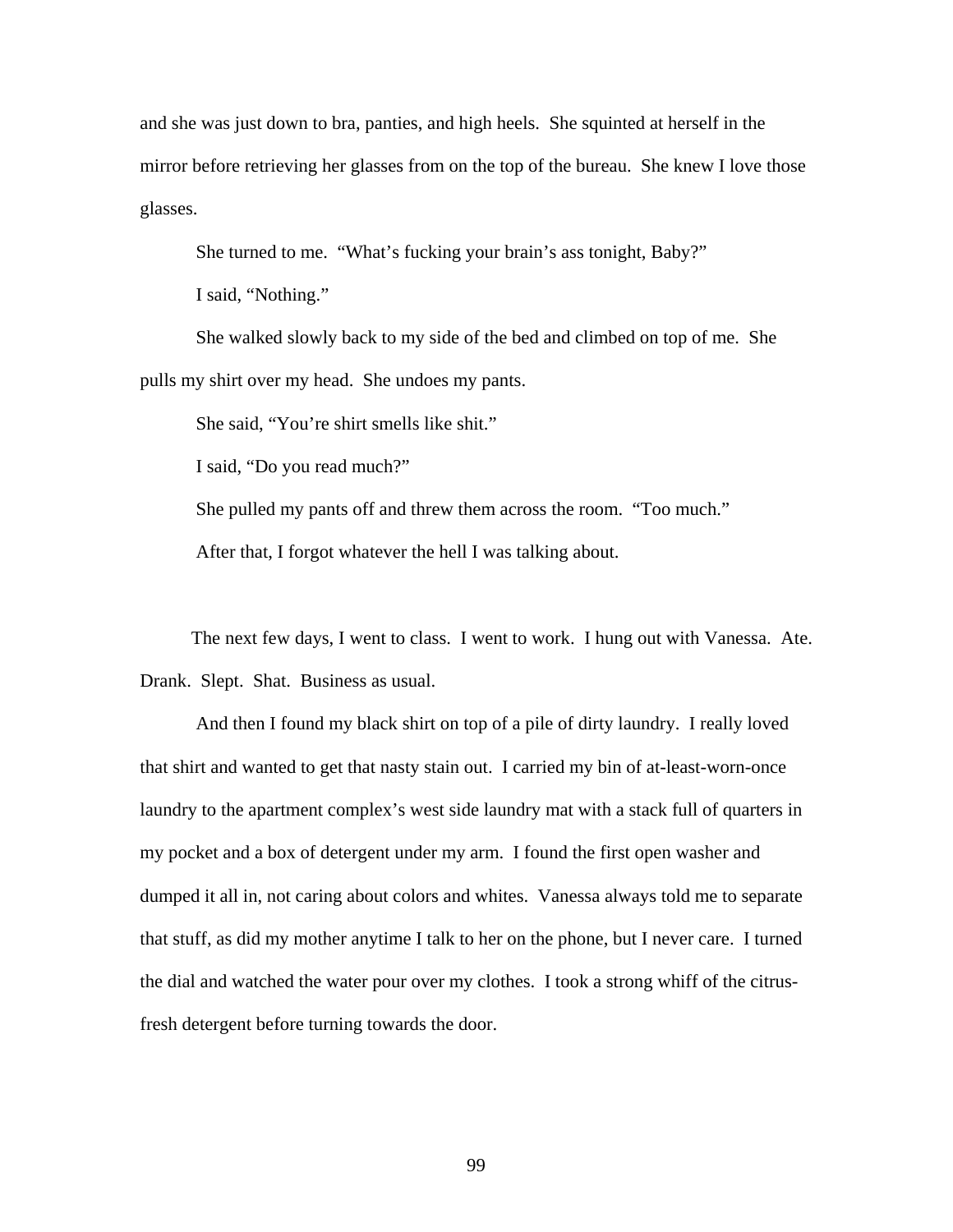That's when he walked in carrying a load of his own. He walked right past me and dumped half his dirty clothes into an open washing machine.

 He said, "That stain looks nasty. Reminds me of a friend of mine who used to leave the remains of her TV dinners in the back seat of her car. One day, I was the lucky recipient of one that was three months old spilling onto my shirt as we headed to a club."

 I wanted to attack him. I didn't need this guy stalking me and I didn't care what he knows about me or about what happened in back seats of his friends' cars. For some reason, there was something calming about his eyes and his sympathetic smile. I stood there.

I said, "What the hell do you want?"

He said, "Just thought we should finally meet."

"Who are you?"

He held out his hand. "I'm the one who writes your life. Nice to meet you.

Again."

 I didn't take his hand. Instead, I concentrated on the bumps and buzzes of the washers and dryers. He seemed to know I wasn't going to take his hand and poured more liquid detergent on his wash. He looked out to the parking lot where my car was parked.

He said, "Nice ride."

I said, "I like it."

"Acura GS-R."

"It gets me around."

 "I had the same exact car stolen from me right out of an apartment complex parking lot just like this one."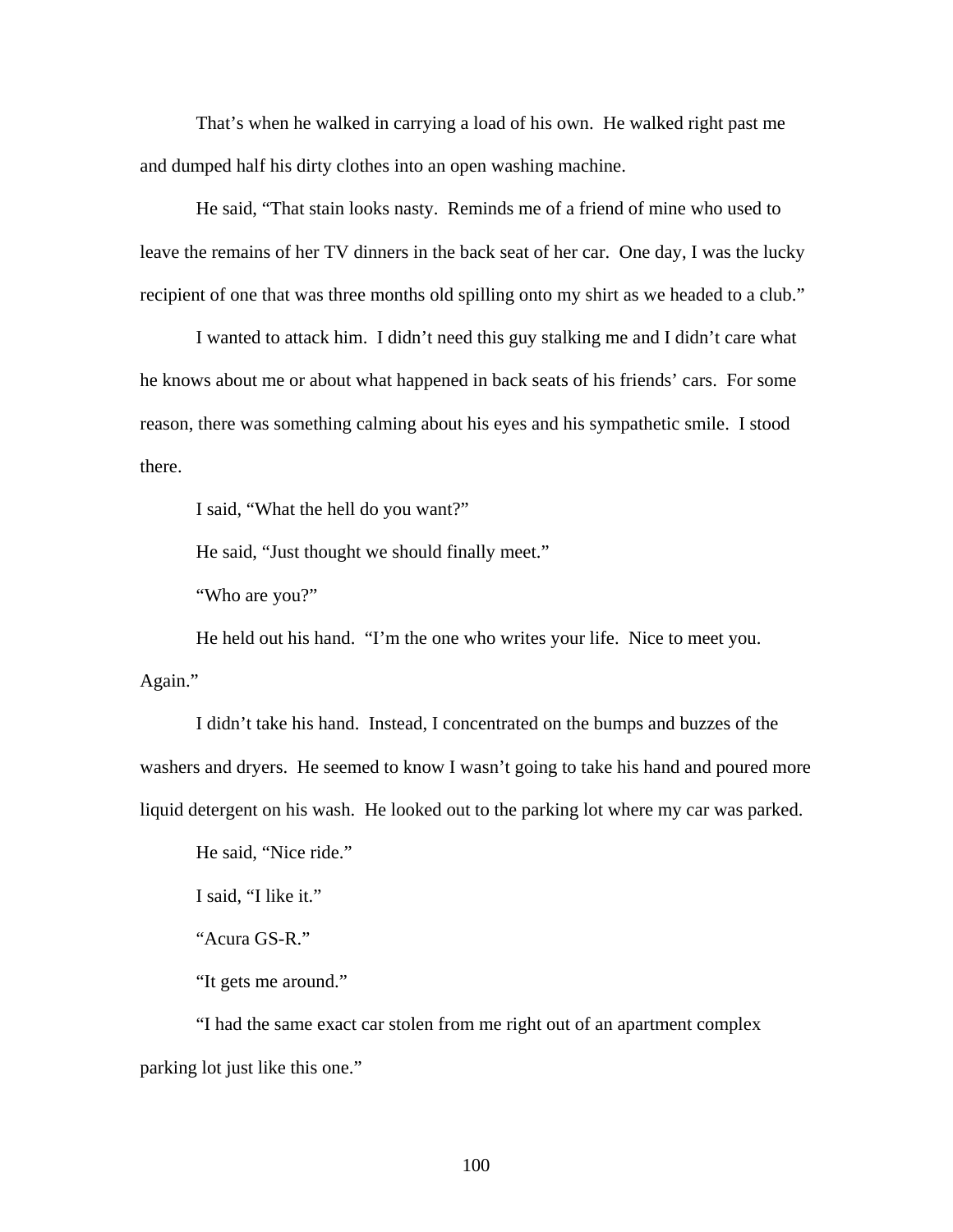"That sucks."

 He slammed the lid down on the washer and dumped another load into another machine. I really loved the smell of his detergent. It smelled like clothes did when I was a kid.

 He said, "Do you remember the time you drove drunk to Philly to find Carlos banging Jasmine?"

 I wished I hadn't remembered. It was a few years back. Shortly after I had moved to Florida. I missed my friends. I missed my family. Most of all, I missed a girl named Jasmine. She was my girlfriend that I left behind. I got drunk one night and drove six states north. Well, I did pass out at a rest stop somewhere in Georgia but when I came to, I continued on. Anyway, I caught up with my family and my friends for awhile and it was good to see everyone again. Then I walked in on my former best friend, Carlos, balling my former best girl, Jasmine. I drove all the way back down here shortly thereafter. It was one of the most agonizing experiences of my life.

 He must have recognized the recollection in my eyes because he nodded over and over again.

 He said, "That was a story I wrote for one of my first workshops in college. It's called, 'The Thousand Mile Hangover.'

I said, "What?"

 "It was originally called 'Alcohol and My Other Love,' but that called too much attention to the drinking problem that the narrator had and he really wasn't supposed to be so self aware. I later called it 'Last Call' based on someone's suggestion at another workshop. But I still like 'The Thousand Mile Hangover' best. What do you think?"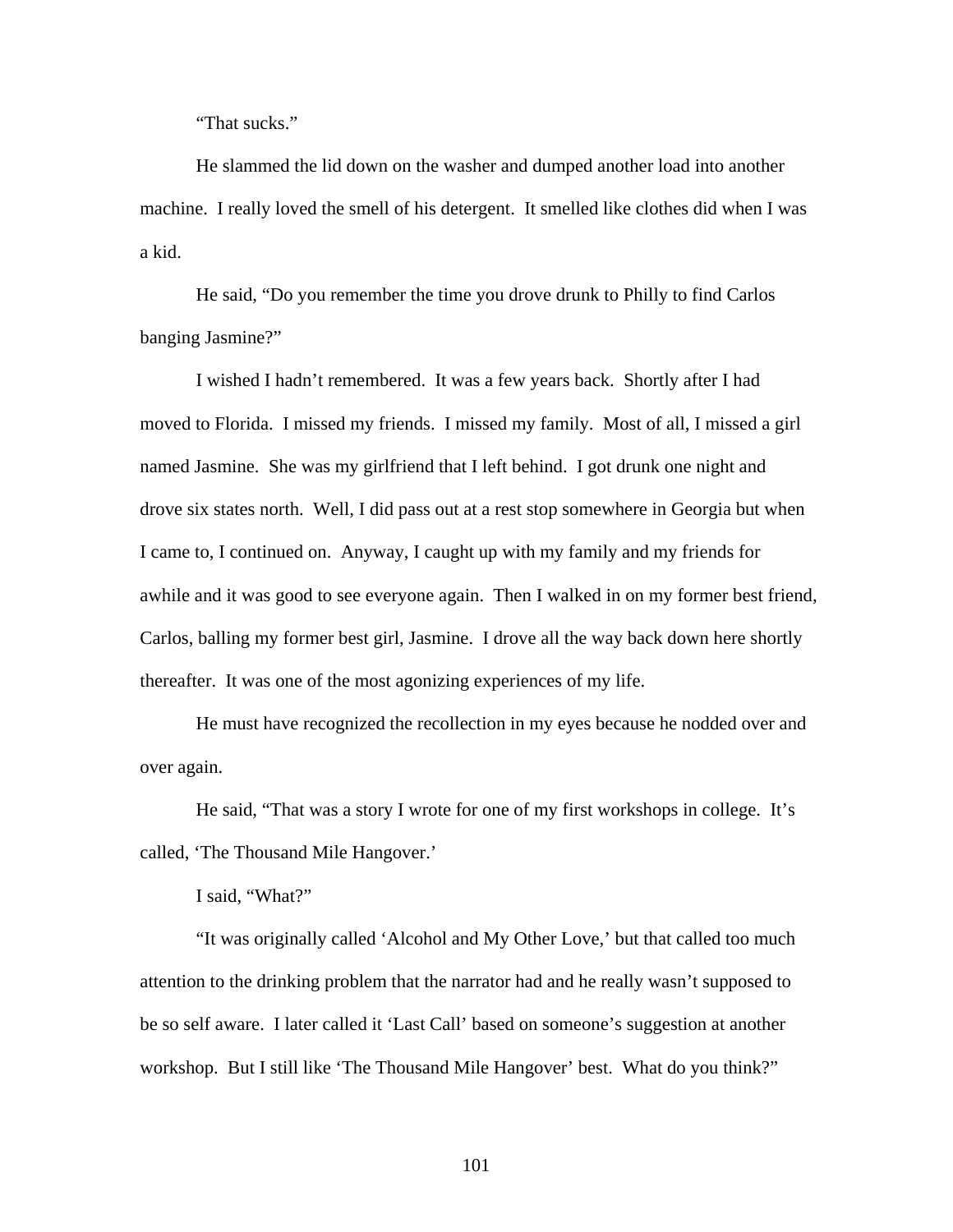I said, "What the fuck are you talking about?" I had really no idea what he was talking about. I mean, I had a creative writing class once so I knew what a workshop was but I didn't understand how he could workshop a story about me. Where exactly could this workshop be?

He said, "And I'm sure you remember the first time you met Vanessa?"

 There was no way I could forget. I was in some dive bar that my Uncle Jesus used to take me to before he went to jail with my ex-roommate, Mikey. I was extremely lonely at the time and in the deepest depression of my life. I only went with Mikey because I was afraid if I stayed home alone I might have hurt myself. But Vanessa was there. We had one of the greatest conversations I ever had in my life and left together. It was probably the best night of my life.

 He said, "That one was called 'Cross Out the Eyes.' Some of the best dialogue I ever wrote."

 I grabbed him by his pudgy shoulders and shook him. "I remember them. How do you?"

 He let me continue to shake him. "I created those stories. Just like I created you."

I stopped shaking him. "Like you're God?"

He scratched his chin. "I'm not *the* God. But I am pretty much your god."

 Next thing I knew, it was nighttime and we were in a diner, sitting on cold wooden benches. We faced each other across a table with paper placemats. A grumpy, bald, fat man delivered large hamburgers and onion rings to us and then went back

102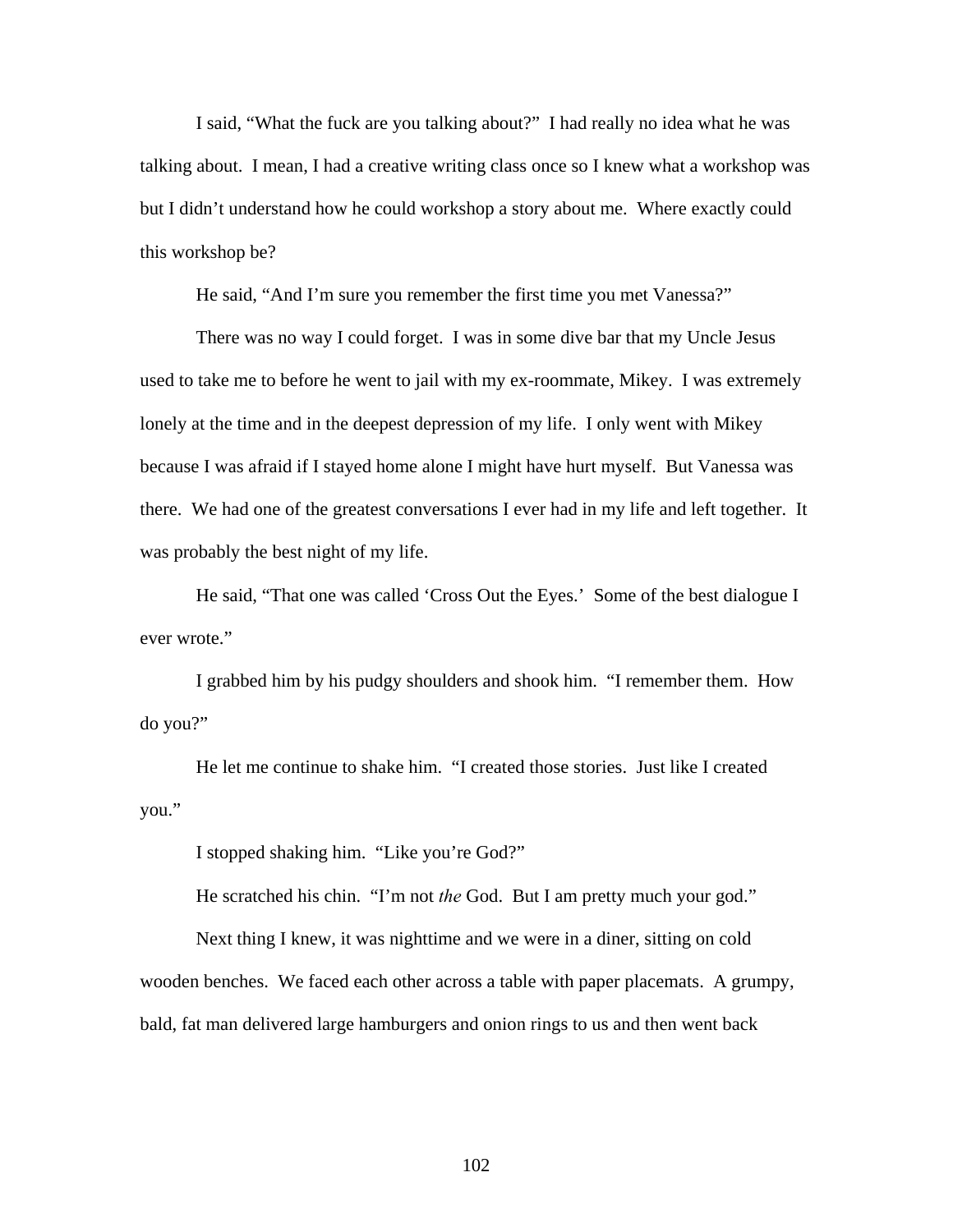behind the counter to wash a large pot. The only other people in the whole place were an elderly couple who sat at the other end of the diner, feeding each other by the window.

 I said, "Where the hell are we? Did you drug me? What the fuck is going on?" I expected no satisfying answers.

 He picked up one of the hamburgers and shoved it in his mouth. He spoke with a mouth full of ground beef, bun, pickles, onions, and tomatoes. "In a diner. No. Having dinner."

 I stared at the prick. He didn't look like much with his scruffy, wannabe beard and pudgy face. The guy didn't even comb his long-ass hair. He doesn't look anything like a god.

He said, "Eat up. These are the best hamburgers you'll ever have."

 I had no appetite. I felt sick. I thought I was dreaming and only wanted to wake up. This guy was such a scrotum. I wanted to strangle him there, eating his hamburger. I was about to grab him, when he spoke up.

 "I know this is a lot to take in, Glenn. But there is no reason really you should strangle me here, eating my hamburger."

Was this fucker reading my thoughts?

 He said, "Not reading them. I'm writing them." He took another big mouthful of his burger. "And please, don't call me a fucker."

 He saw into my head and spoke my thoughts. I felt helpless. He went on eating the hamburgers. I stared at him because that's all I knew to do.

 He finally stared back. He put what was left of his burger down and wiped his hands on his shirt. He then proceeded to explain to me that he was simply an amateur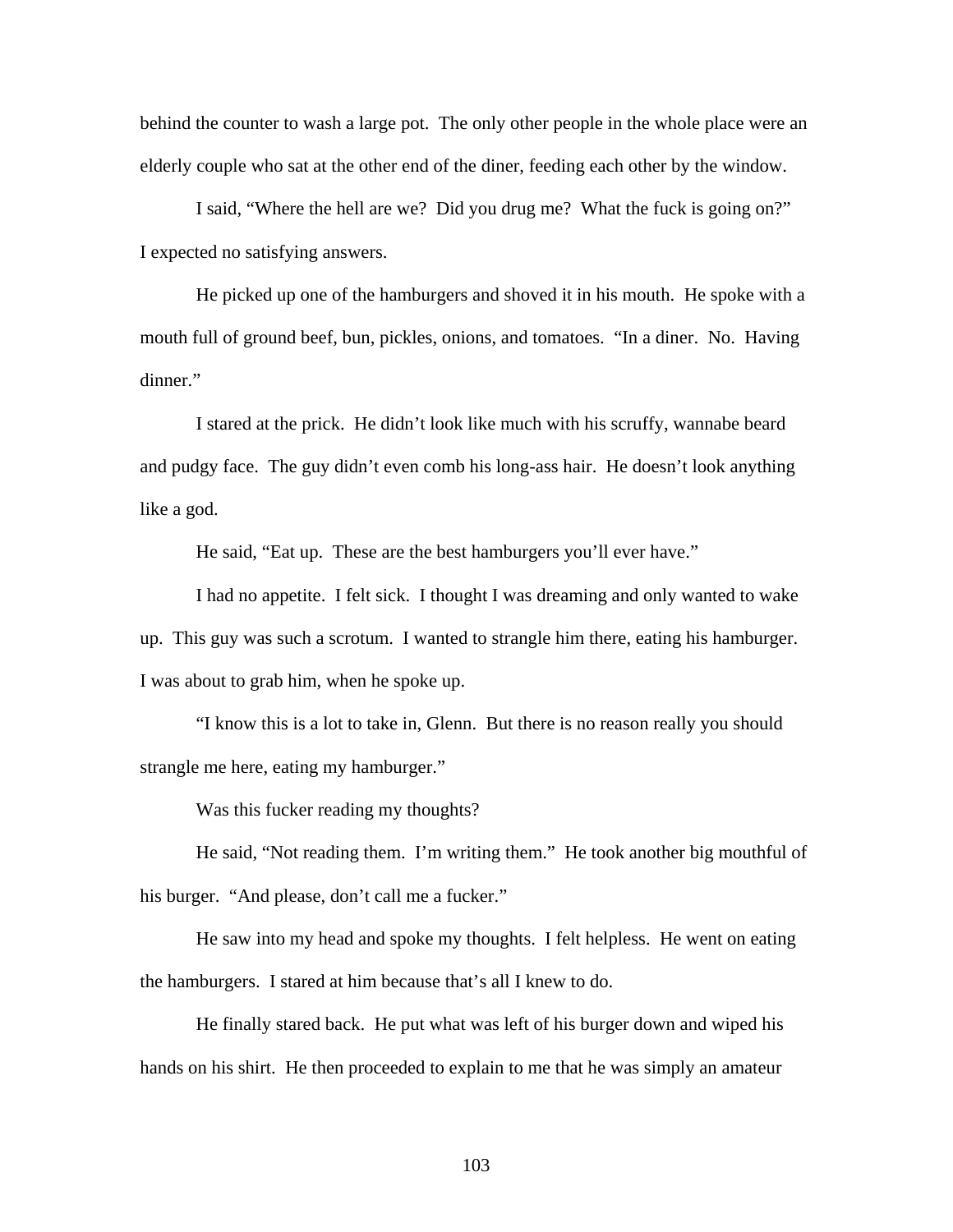writer and I was, even more simply, just a character he had created for a series of stories. Even though I was one of many he had written about, I was his favorite because I was his closest likeness of himself.

 He said, "Now don't get carried away and think you know me as well as I know you."

 He went on to say that even though we weren't exactly the same, most of what I did or wanted to do were all representations of his own experiences or dreams. I was either what he was or what he wanted to be. He also gave me characteristics that had nothing to do with him at all because his own life wasn't interesting enough to write about. He tried to express his own pains and desires through me.

I said, "Jasmine?"

 He said, "Loosely based on an ex-girlfriend of mine. They are quite different, both in appearance and personality, but the idea of having someone that you let go and still think about is portrayed through her."

I said, "And Vanessa?"

 "Based on the girl I hope to meet one day. I've only known her in my dreams and my stories so far."

 He went on to explain a lot of his characters to me. They were all combinations of people he knew, people he wanted to know, and people he never wanted to know. And what's more, I saw them everyday.

He said, "Everything you see was created by me."

I said, "You created Philadelphia and Florida?"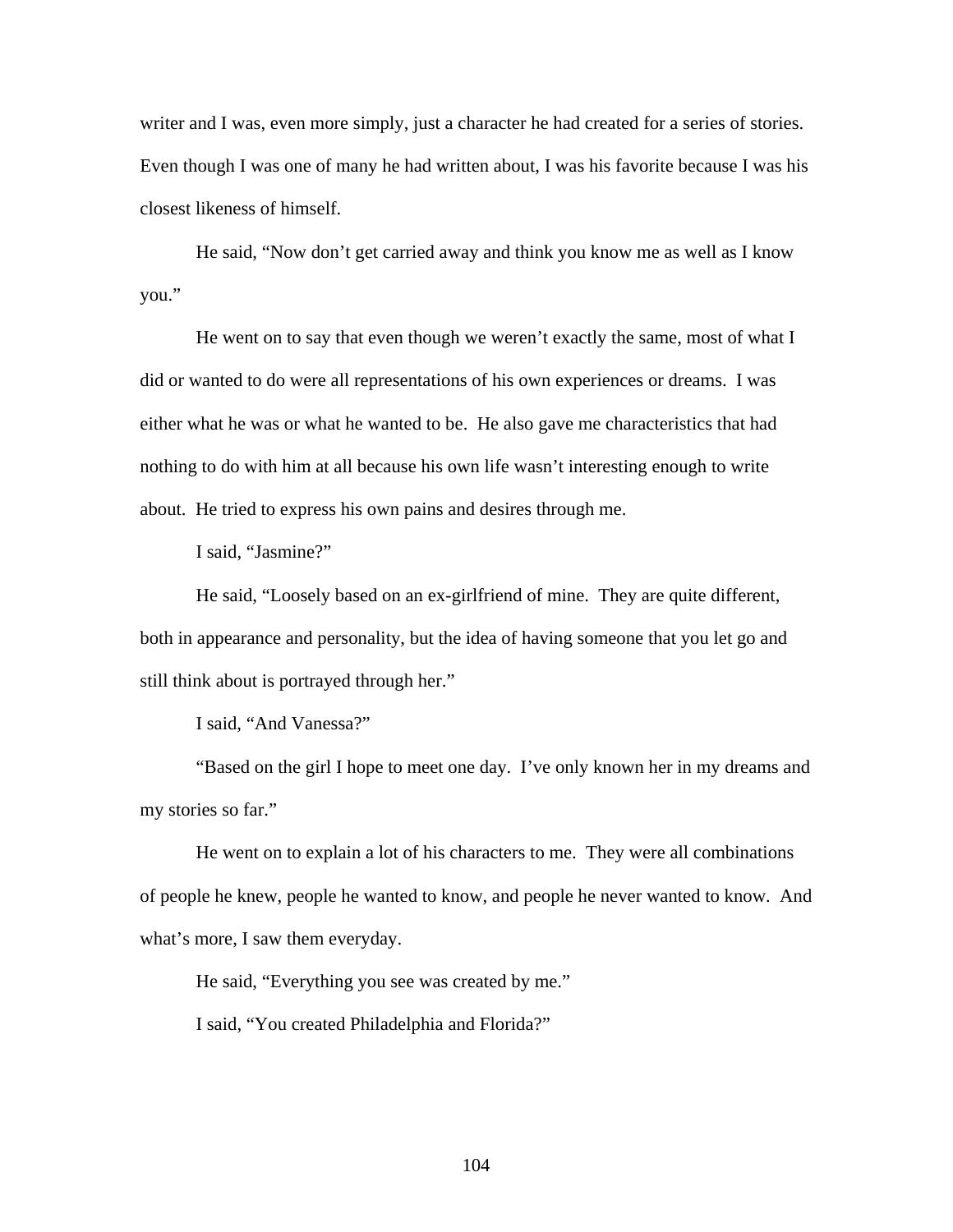"No, they exist in real life. But the Philadelphia and Florida you see and know are interpretations of the way I experienced them."

"What's real life?"

"That's where I live and I'm writing about you right now."

"And how do you know that's any realer than my life?"

"Touché."

 I was supposed to be honored to personify the way this asshole saw himself. Every thought I ever had, every word I said, and every emotion I ever felt were all simply devices for this dickhead to tell a story. I was simply a portal for this pathetic fool to live vicariously though. I never heard of him. He was no writer.

I said, "Why don't you live your own life?"

He said, "I try."

 And then I was no longer in a diner. I was in bed and I was alone. I wore my favorite shirt. The shirt smelled of his laundry detergent but the stain remained, right there on my left breast pocket.

 I tried to avoid places that I usually went to in order to lower the chances of running into that fucking writer. Part of me thought he was writing me to do so and the other part of me hoped that I was somehow outsmarting him. I tried not to think about him out there typing words, making me do things. I wanted to talk to Vanessa about it but I was afraid he'd make her say and do things she normally wouldn't do. I was afraid he would make her someone else.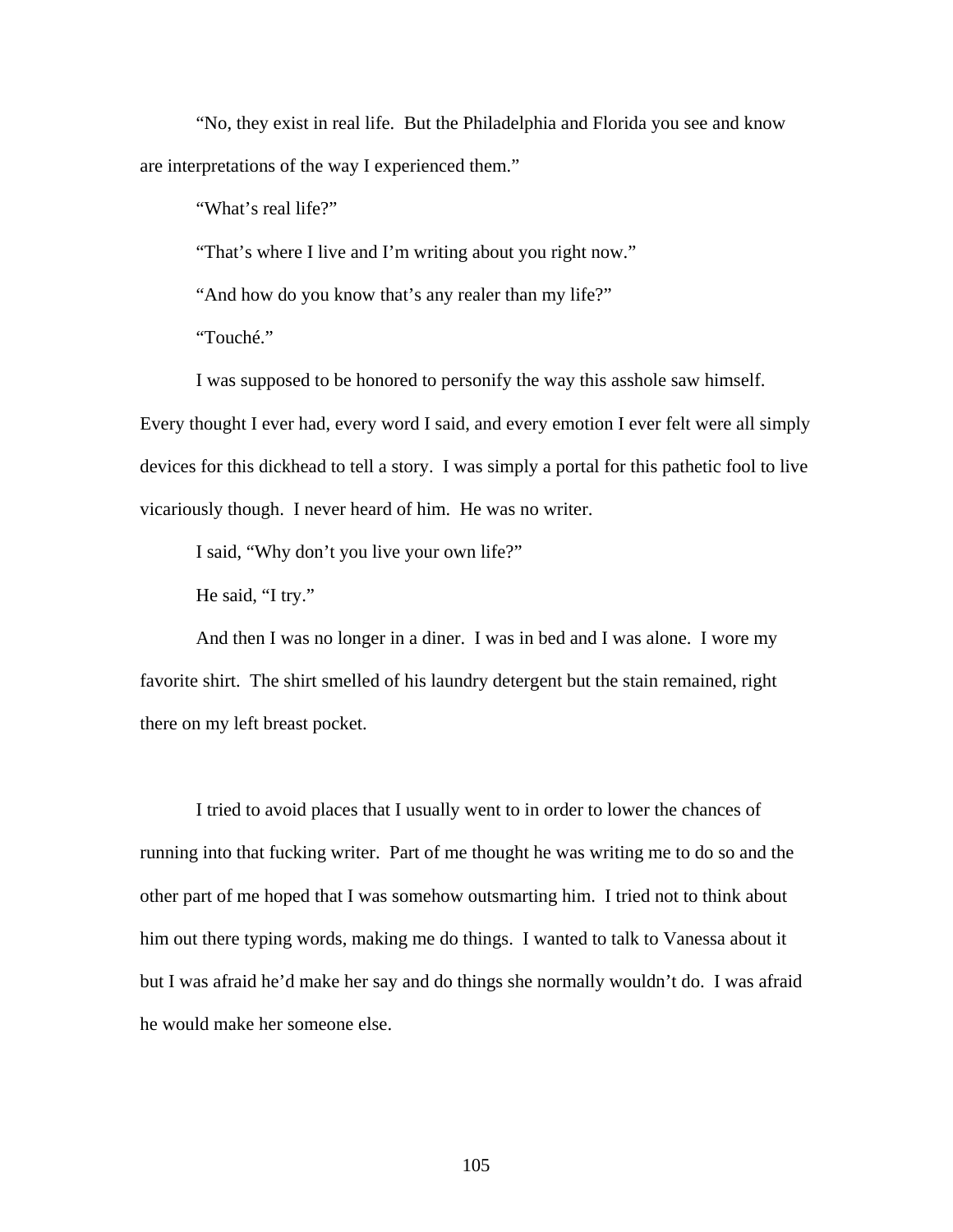One night, I was sharing a nice quiet dinner in the kitchen with Vanessa when the phone rang. I had honestly thought we cancelled the house phone a while ago since we both use our cell phones. Both Vanessa and I looked at each other and laughed. We both knew neither one of us wanted to answer the stupid thing.

I said, "You know it has to be for you."

She said, "Why do I know that?"

"Because no one wants to call me."

"Except your momma."

"You're funny."

 She sighed and got up to end the ringing. She said hello with a little bit of a laugh and was, at first, happy to hear the voice on the other end. But that suddenly changed and she clutched her chest and worry ran across her beautiful face.

She said, "Oh, no. When?"

 I immediately rose to my feet and rushed to her side. That kind of tone from a phone call only ever means one thing—somebody is dead. I put my arm around her and tried to shoot a look that asked what happened but she just shook her head and kept talking to the person on the phone. I stood next to her in supportive silence.

 She hung up. She didn't say anything at first, she just kept staring at the phone. She finally said, "My daddy died."

 I grabbed her in my arms and clenched tightly. "Oh my God, baby. I'm so sorry."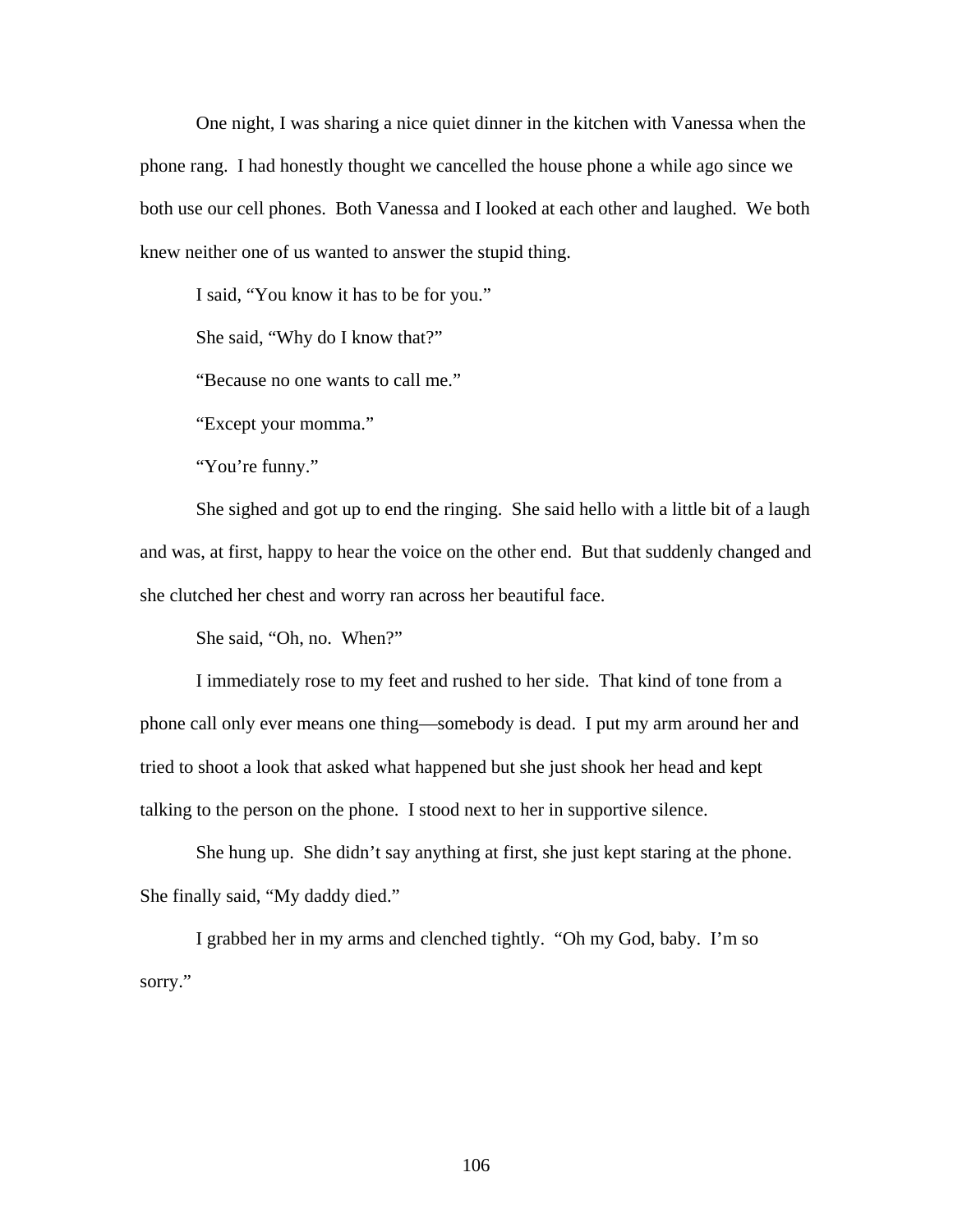We didn't say much for awhile. We just stood there holding each other. I stared at the top of her head. She stared at the phone. I wondered if she thought it would ring once more and her father would be alive again.

She said, "I have to catch a flight to Michigan. Tonight maybe."

I said, "I'll go with you."

She shook her head. "No, you don't have to."

"I want to."

"You have school and you have work."

"So what?"

"I don't want you to go."

 The look she gave me was hollow and distant. I'd never seen her look like that before. But she wasn't joking. She did not want me to go.

 She said, "I'm sorry, Glenn. This is something I have to do without you. I hope you understand."

 I didn't understand but I forced a half-assed smile that feigned support. She thanked me and then headed to the computer in the living room. I looked at the phone and wanted it to ring again so her daddy would be alive. Then it did ring.

I said, "Hello."

It was him. "Hey, buddy. How are things?"

 I turned my back to Vanessa's general direction and tried to whisper. I made sure my whispers were as aggressive and angry as possible. "What the fuck do you want?"

He said, "I just wanted to send my condolences."

I almost yelled. "Did you kill Vanessa's father, you asshole?"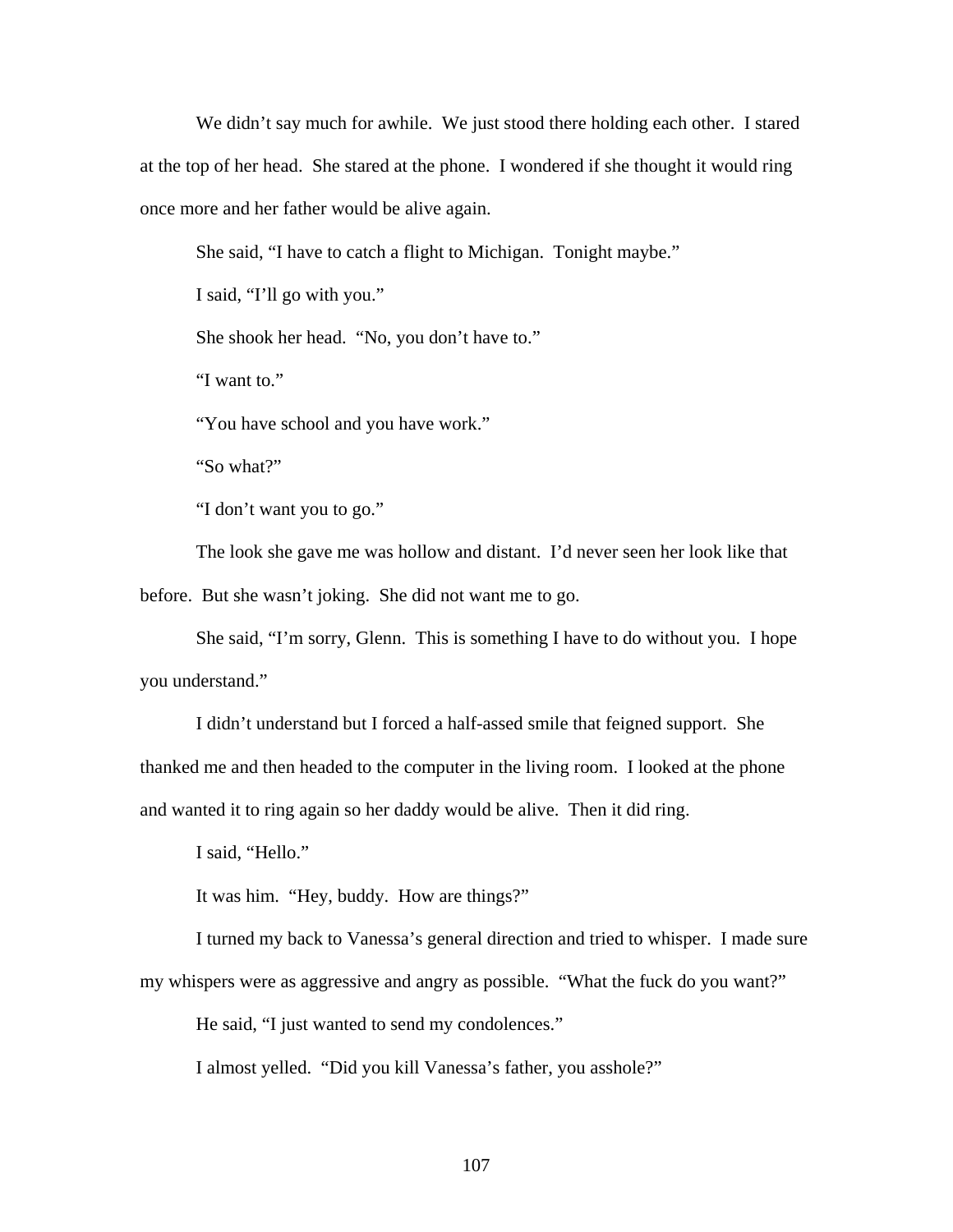He laughed on the other end. It was a very hearty laugh.

I said, "What are you laughing at, you evil prick?"

He said, "Nothing happens in your world unless I want it to."

 I wanted to yell and scream and call him all sorts of names but I knew no good would come of it. "Why would you do that to her?"

He said, "Not her. You."

 Vanessa cried at the computer across the room. She had no idea that everything in this world was under one man's control. This was just life to her. I had no idea how to start explaining it to her. My heart ached for her and there was nothing I could do.

I said, "What do you want?"

He said, "Why don't you just come over to my place tomorrow?"

I said, "I'm busy."

"But your girl's gonna be out of town and you'll be all alone."

"Fuck you."

 I hung up the phone. I walked over to Vanessa and put my arms on her shoulders. I kissed the top of her head. Her hair smelled of strawberries and shampoo. I told her I loved her. I told her I was going to miss her. I told her that I understood. She thanked me. I went into the bedroom and closed the door behind me.

 Vanessa hadn't been gone more than a few hours when I hit the liquor store closest to me. I bought bottles of whiskey, rum, and tequila—the biggest I could find. I bought enough beer to fill the refrigerator. Then I bought enough to fill the empty portions of the closets and cabinets around the apartment.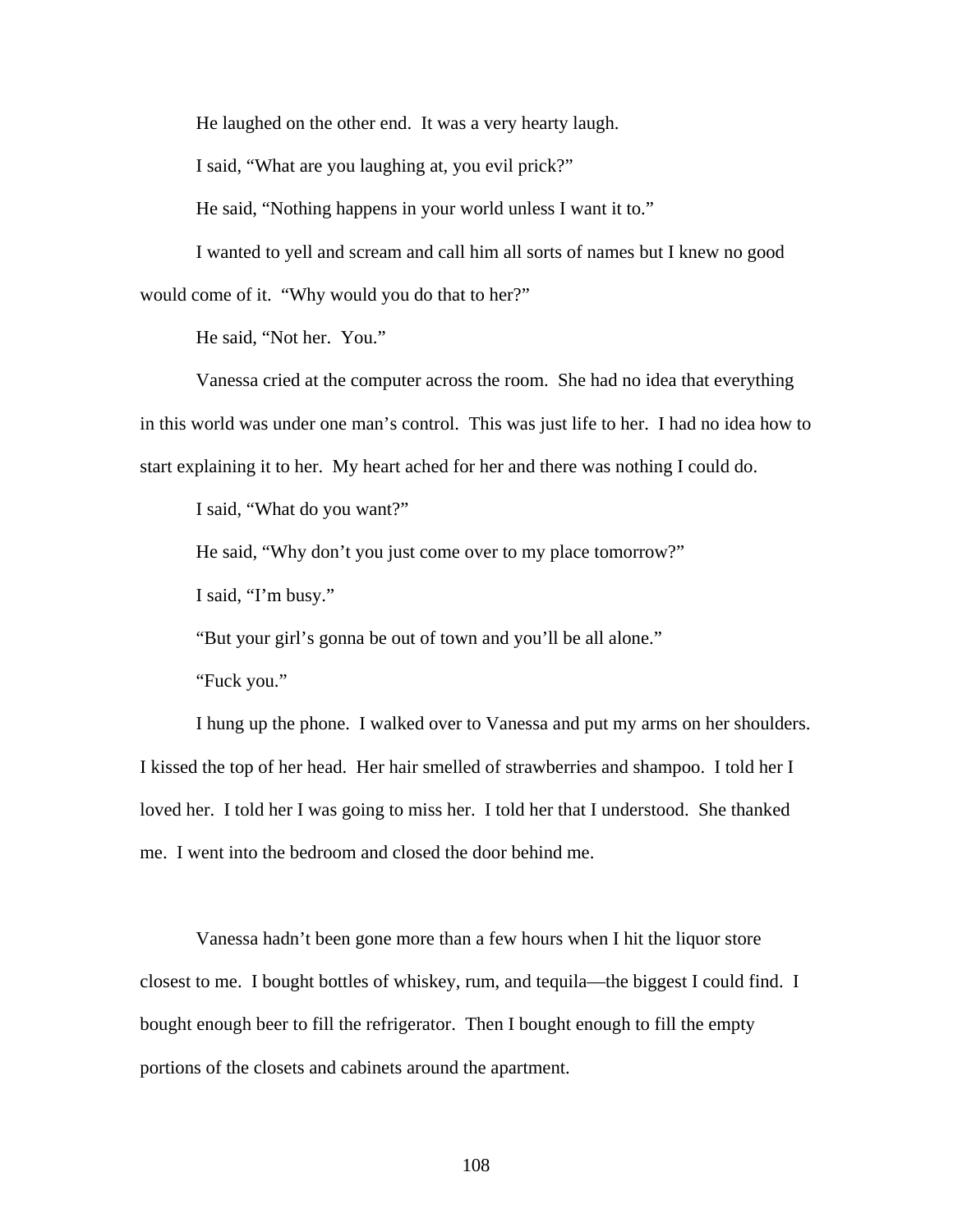I decided since this writer wanted me to live me life for him that I wasn't going to live anymore. I stopped attending classes. I didn't go to work. I didn't leave the house. I stayed in my room under the covers of my bed and I stayed drunk.

 I couldn't get a hold of Vanessa on her cell. She seemed to call only when I was passed out. She left messages telling me she was staying away another day or another week. Maybe she'd be gone for a year. I figured I could wait because she wasn't the woman I loved. She was an imaginary character that some asshole wished he could meet one day.

 I couldn't get a hold of anyone—family, friends, co-workers. I figured that even though none of them was real, hearing about what the writer was making them do could entertain me. Every call went to voice mail and no one called me back. I even tried calling Jasmine in Pennsylvania to see what adventures my writer had in store for her. I heard from her brother some bullshit about her being in Ireland with some guy named Artie Finn.

 The only person that called me constantly was my fucking writer. He left long messages where he told me all sorts of useless shit. Like Artie Finn never had a last name until Jasmine's brother told me it on the phone. Artie had only existed so far in some story where he was referred to only by his first name. Also, Finn was actually the originally last name given to Jasmine in early drafts of "The Thousand Mile Hangover" or whatever my writer was calling it now. Apparently, Jasmine McGinley was first named Cori Finn after a girl that the author really did know who had nothing to do with the original story at all.

109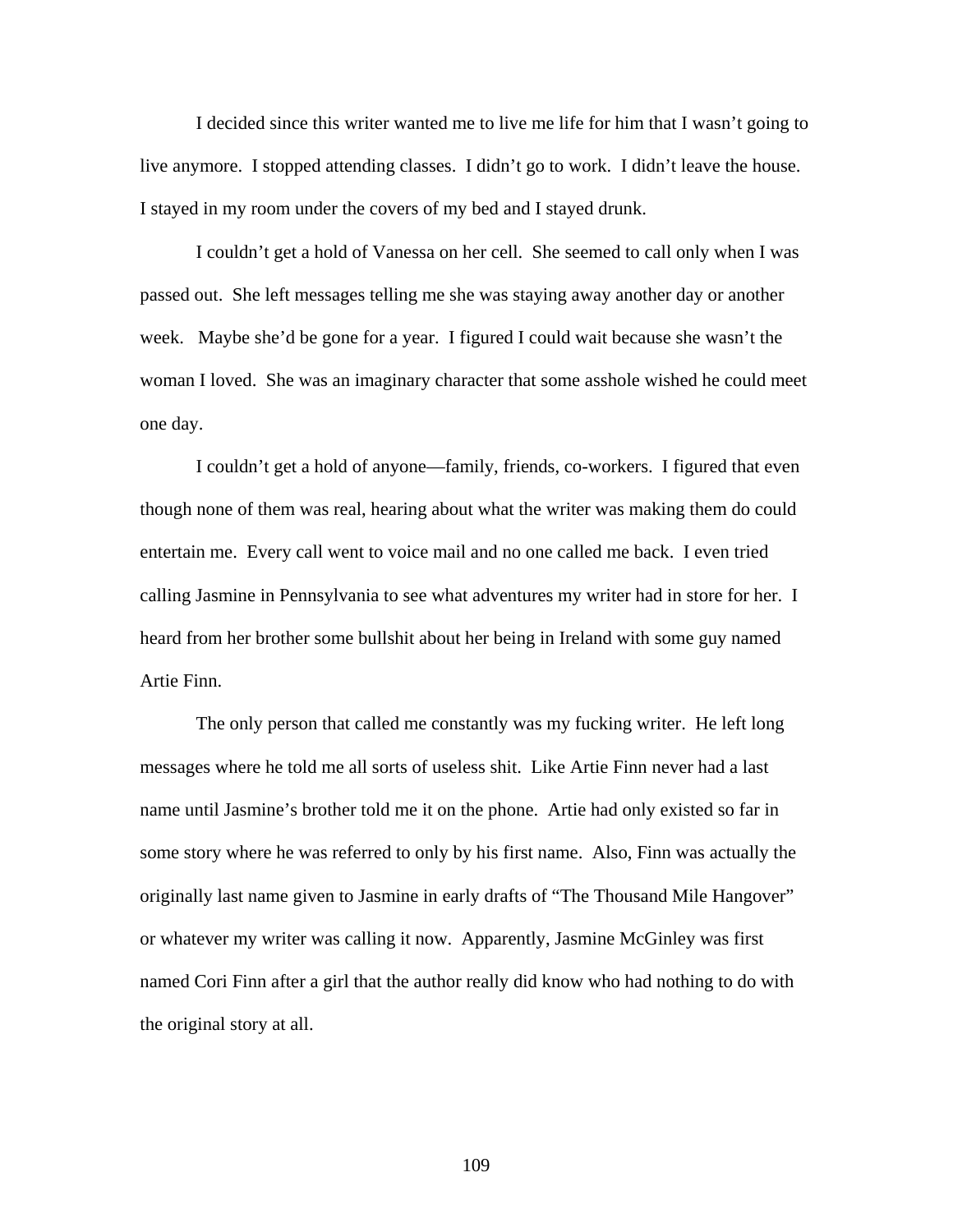I unplugged the phones. I smashed all the answering machines. I threw my cell phone out the window. It didn't matter.

 The next day everything was in pristine condition and working just fine. My writer left more messages containing mundane facts about his stories and invitations to come visit him at his house. I camped under the covers and drank.

 I felt comfortable under the covers with all the lights out because I figured there can't be a story about some guy under his covers with all the lights out. There's no plot there. There's no dramatic tension or dialogue. It's just some drunk guy in his bed.

 I even contemplated suicide but figured that was his ultimate plan anyway. I would die and he would have his masterpiece—"The Death of Glenn Moss." No way I'd give him the satisfaction. I just stayed there in my bed. I didn't move. I let the phone ring and ring. I let my writer talk all he wanted. I did nothing.

 Then one day the phone stopped ringing. There were no more invitations to the writer's house. There were no more anecdotes about dreams he had that lead to great story ideas. There was silence and it was the most deafeningly brilliant sound I had ever heard. I left my bed and got a shower. I walked around the apartment and opened windows. It was a beautiful day outside. The fresh air smelled hopeful.

 I went into the kitchen and cooked myself some breakfast. I turned on the TV to catch up on the news. I turned on the radio to catch up on some music. There was one message on the answering machine.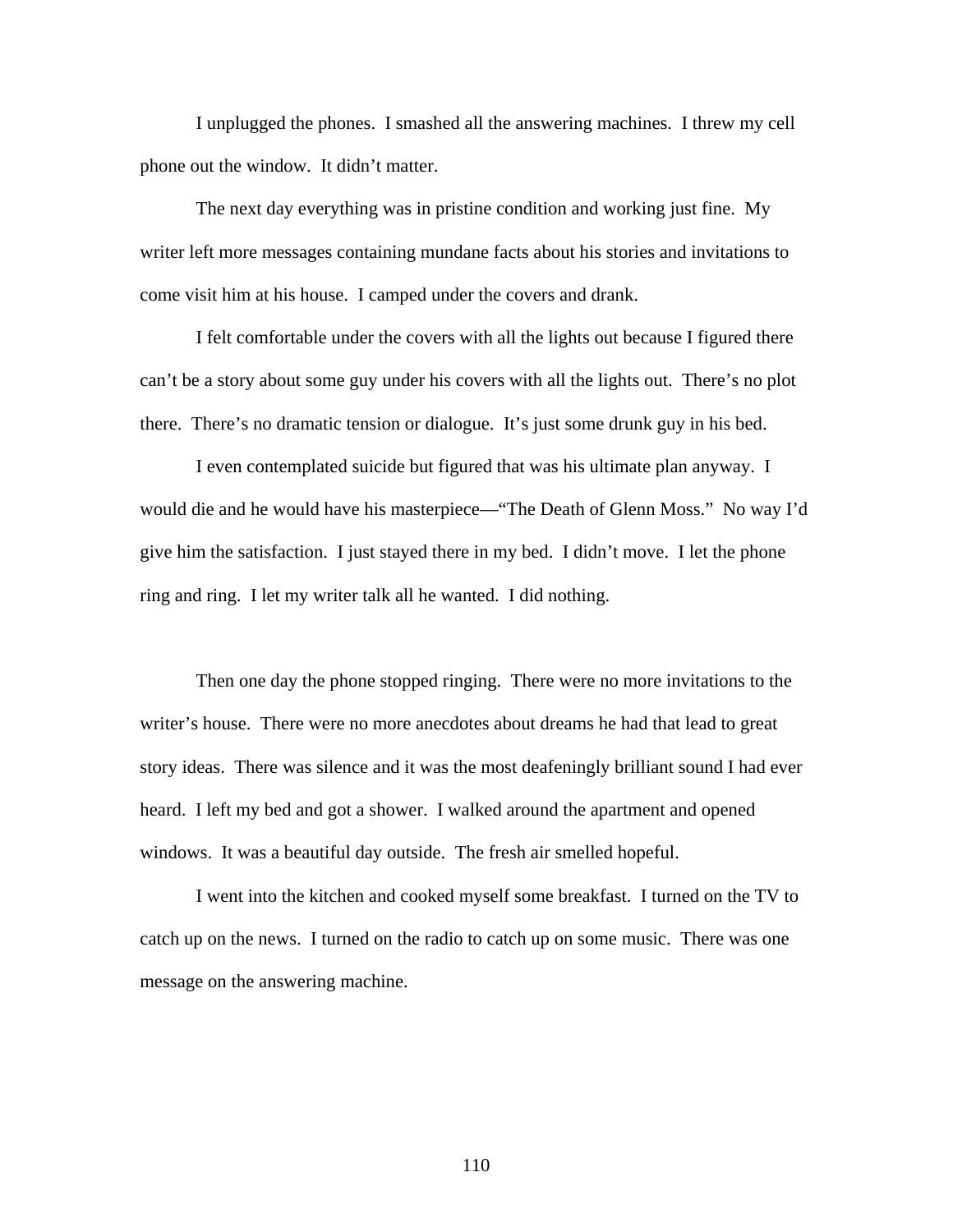It was Vanessa. She said, "Hey, baby. Sorry we've been playing so much phone tag. I'm catching a flight back today and I'll need you to pick me up at the airport around three o'clock. I miss you. I love you. Kisses. Blow job. Bye."

 My watch was broken. I smashed it while killing an answering machine the other day. It was nice of the bastard to fix all the phones and the machines and leave my watch a useless piece of shit. I was about to throw the watch out the window when I noticed the fiery mass on the news—a fucking plane crash near the Orlando airport.

 I turned up the volume: *Rescue workers frantically search the burning wreckage*  in hopes of finding any survivors but optimism is bleak. Authorities have no idea what *caused the crash, only that the plane was flying from Detroit, Michigan due for arrival at 3pm…* 

I couldn't breathe. My chest burned. The ring from the phone was deafening and I know who it was before I even answered.

I said, "What the fuck did you do?"

He said, "Now do I have your attention?"

"If you fucking hurt her."

"Yes?"

"If you fucking hurt her."

"I'm all ears here, Glenn. If I fucking hurt her, what?"

 It was right then and there that I knew what I was going to do. I was going to kill my writer. I didn't care if it cost me my own life. I would die and take the bastard with me.

I said, "You're fucking dead, writer."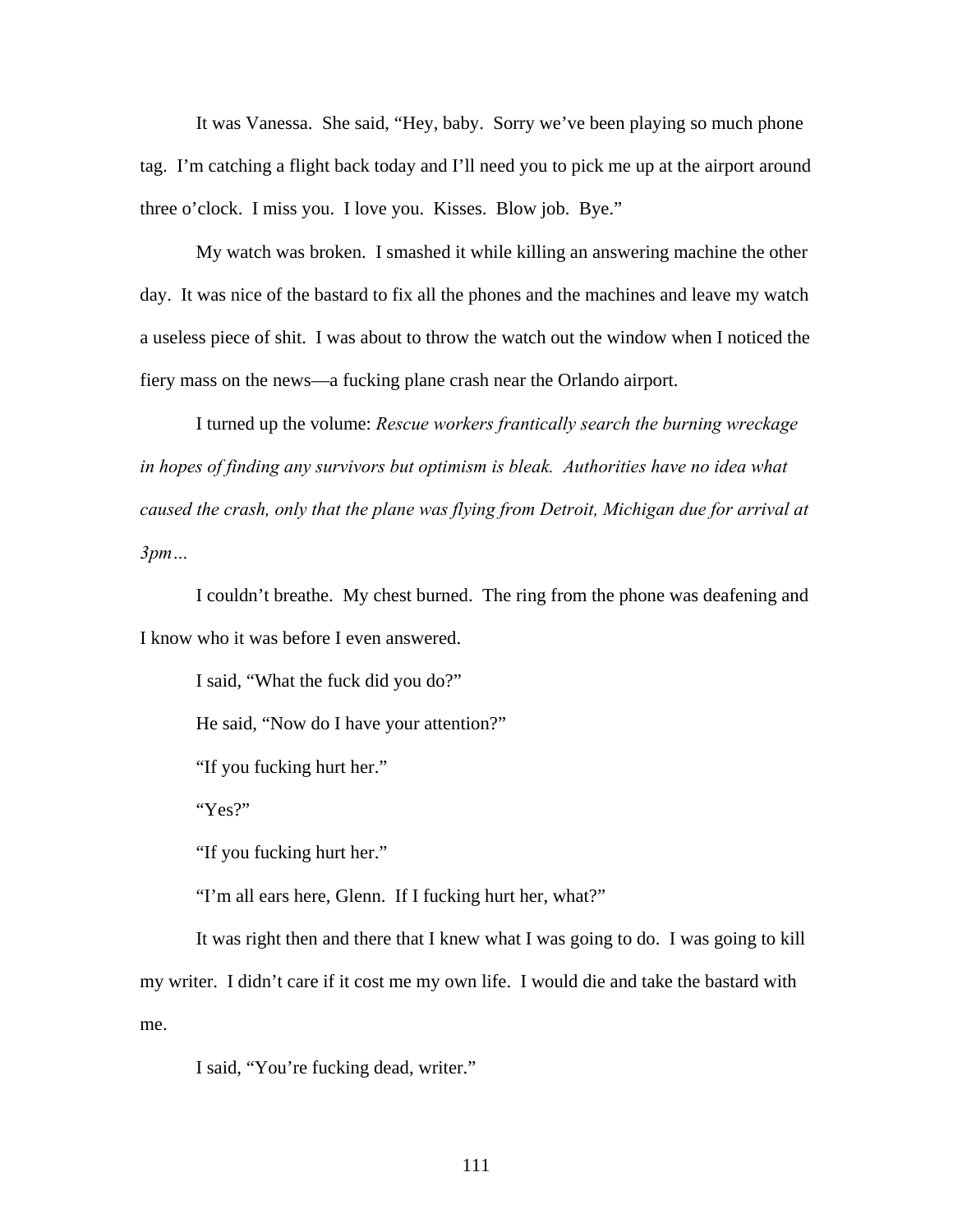He said, "Don't make ideal threats, character."

I said, "She was my fucking life."

He said, "I'm your fucking life. Get your ass over here."

 I never thought I'd be able to stab someone. Having the will and patience to get in close to another living being and force a metal blade deep into their flesh, piercing through tissue and bone, hoping to strike a vital organ. Possessing the strength to fight that same person as they slowly died a painful death right there in your arms. I never thought I could do that until that day. My writer was going to die at the end of a blade. I grabbed the biggest knife I could find and jumped into my Acura.

 I knew the way to his house. I didn't need to write the directions down. They were burned in my head from the messages that I had listened to day in and day out the whole time Vanessa was gone.

 I couldn't stop thinking about her. I don't care that he invented her and that I was just some character. She meant the world to me and now she was gone. He took my world from me and I was going to take his world from him.

 When I pulled up to his house, I got the feeling that something was wrong. The house didn't look any different than most other houses in the neighborhood except maybe dirtier. But I felt like the house knew something that I didn't—like it was smirking at me.

 As I walked up the cracking cement driveway, I caught a glimpse of human figure through the large bay window on the side of the house. It was Vanessa. She was nude and bound and gagged, but she was also very much alive. I ran towards her.

112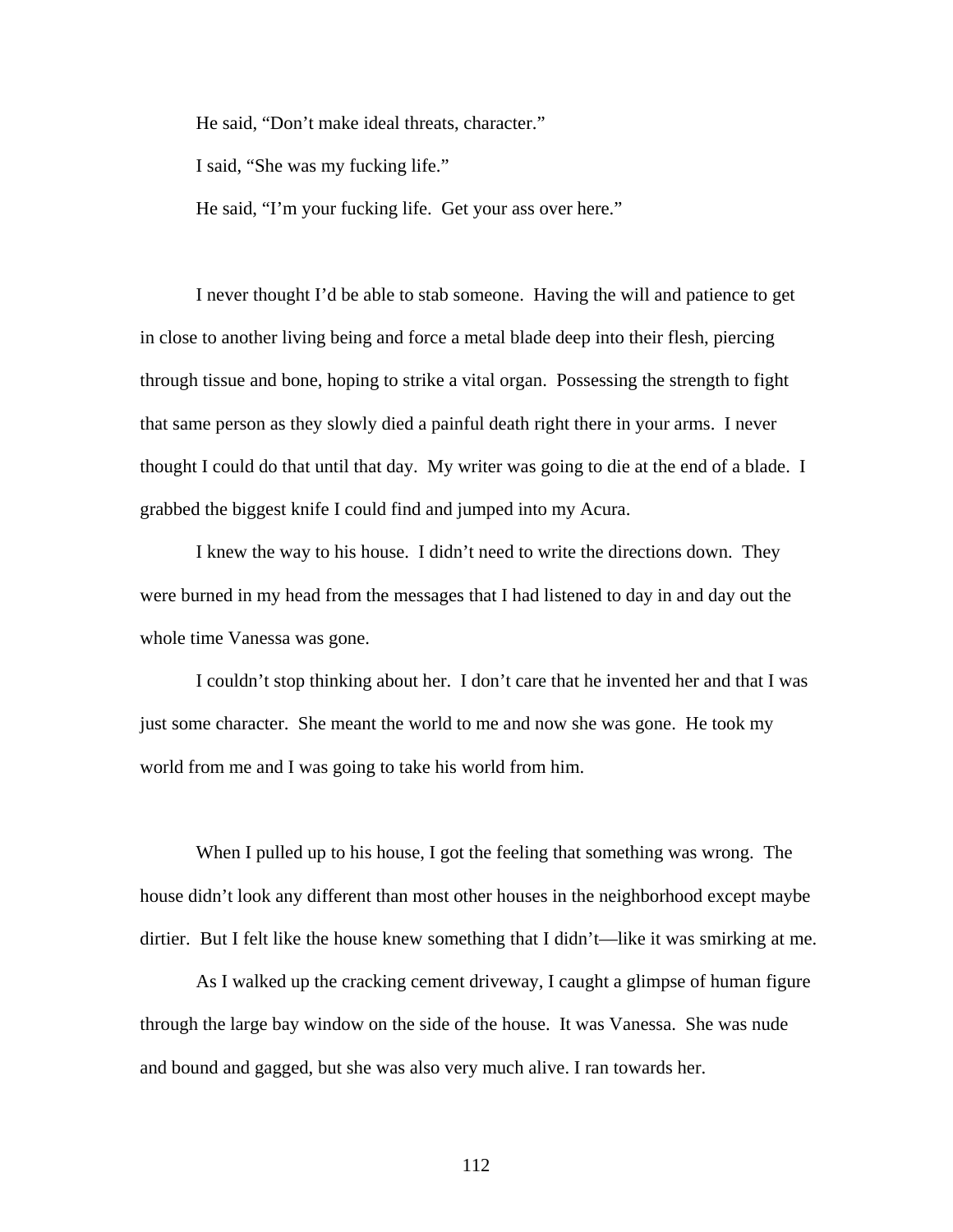The driveway erupted and split in two right in front of me. I almost fell forward into its bottomless pit. Fire shot out from deep down within its infinite darkness and the heat was unbearable. I backed up and covered my face. The ground below me felt wet and I realized that I was walking in blood. I stumbled over a pile of human bones. I was no longer in a neighborhood. I was in a large battlefield. The field was scorched and barren and covered with remains of former warriors that had met their match. It was the most cliché thing I had ever witnessed.

 A monster with crimson flesh ascended from the fire and roared into the pitchblack sky. It had horns and wings and big claws and fangs all covered in blood. It stood taller than two men. My knife was nowhere to be found so I looked around for a weapon, figuring the hack would have left me something like a sword in a stone. Sure enough, there was a long samurai sword sticking out off the buttocks of a fallen soldier. I bet that immature motherfucker laughed his ass off when he typed that moment of genius.

 I grabbed the sword from the anus of the corpse, half expecting a loud fart sound but none came. I walked right up to the smelly beast who still roared his bloody head off, flexing his muscles and flapping his wings. He was probably about to breathe some fire but I never gave him the chance. I slashed the monster across his belly and green blood gushed in my face. The giant fiend fell to its equivalence of knees where it stared at me in awe. I swung the sword with all the force I could muster and I decapitated the creature. And as its enormous head rolled around on the bloody ground, I stabbed it a few times in the heart for good measure before the rest of the body came crashing to the earth.

 The fire died down and I leapt the mighty crevice, marching forward to the house, sword in hand. I was ready to kick down the door when I realized it was cracked open. I

113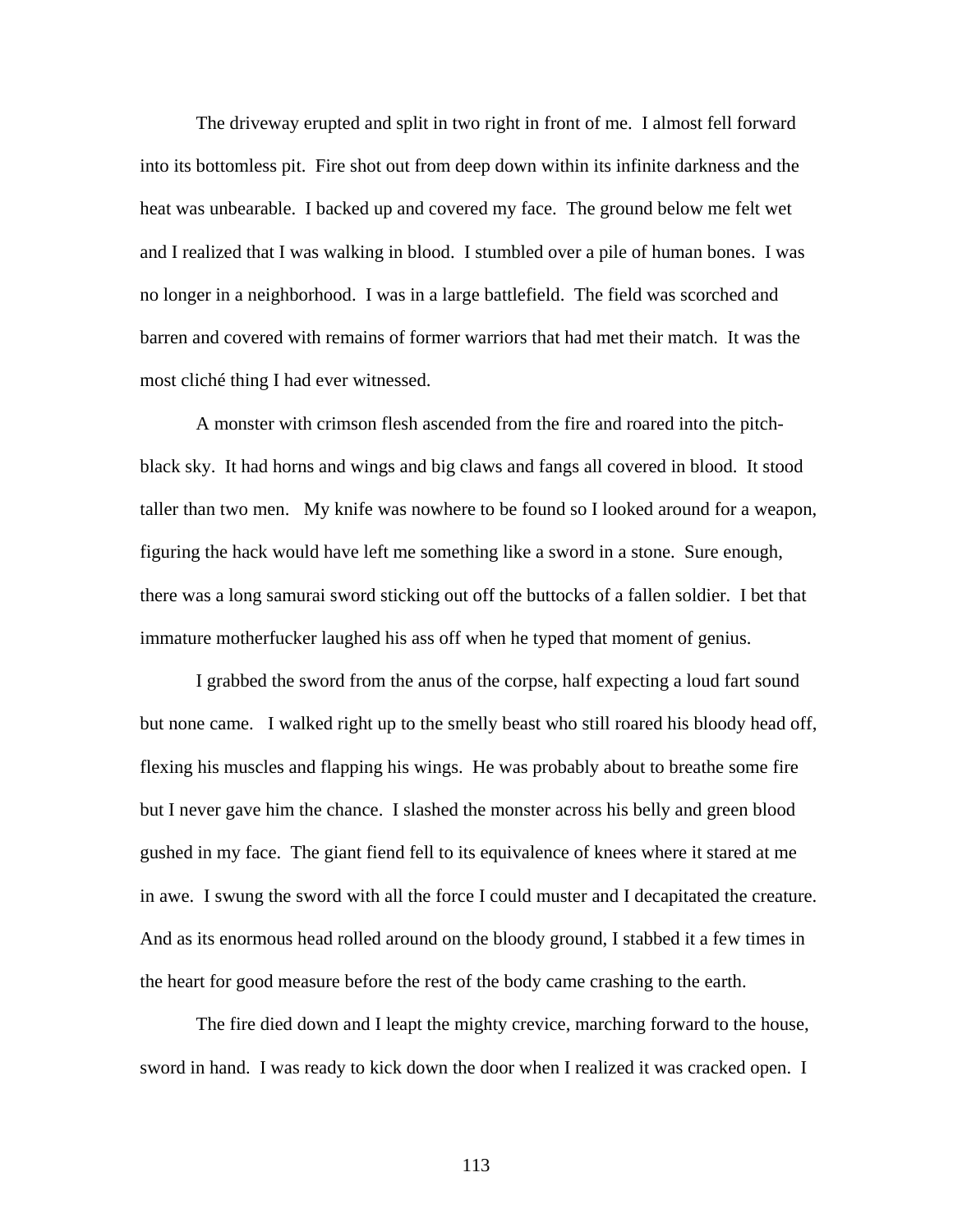pushed it forward and went on inside. I ran to Vanessa tied to the wall with various leather belts. The house was dark and unfurnished. I removed the gag from her mouth and kissed her like we were in a porn flick. I removed the belts around her wrists and ankles and she grasped my tightly.

 She said, "Glenn, what the fuck is going on?" I said, "Something fucked is going on, baby." She looked herself over. "Why the hell am I naked?" I said, "I was going to ask you the same thing." She said, "The last thing I remember is we were having dinner." I said, "What about your father? What about the plane crash?" She looked like death. "My daddy was in a plane crash?" I held her close against my chest. "No, baby. Your daddy is just fine."

 I took off my shirt and covered her nude body. Tears ran down her cheeks. She still looked worried. I kissed her forehead. Behind her head there was a hallway with a single faint light. I saw a shadow of man sitting. He was sitting and typing.

 I handed Vanessa my keys. "Love, why don't you go start the car. I've got to end something before we can leave."

 Even though she was confused and unsure, Vanessa nodded and left me there. She knew she could trust me or she just wanted to get out the fuck out of that house. I took a quick look out the window to make sure the monster didn't have any friends out there ready to pounce on the half-naked love of my life. When I saw she was safe, I headed towards the room with the light. As I got closer, the tapping of keyboard keys got louder and faster. He was really on a roll.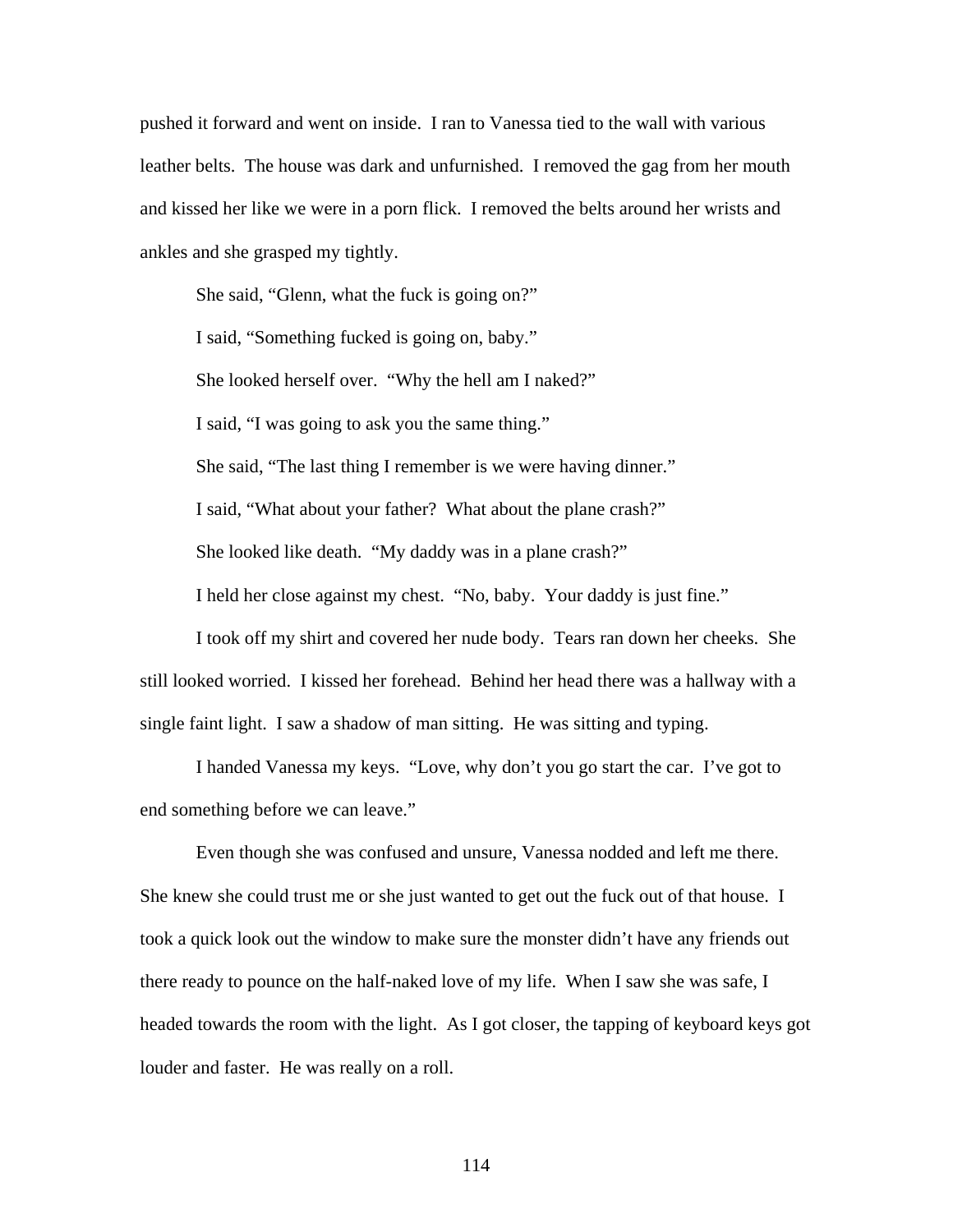There he was, sitting at a crappy little desk in his Beavis and Butthead boxers. He was so pale with his shirt off, I wasn't sure if he had a lamp on or it was his skin lighting the room. He never turned around. He kept typing away, his pudgy, little beer gut hanging out over his boxers' waistband.

I said, "What was with the monster and fire and all?"

He said, "I didn't want the scene where the hero rescues the fair maiden boring."

I said, "Why was Vanessa naked?"

He giggled like a little school boy.

I shook my head. "Do you know why I'm here?"

 He finished typing something, then spun around with a big smile on his face. "You're here to kill me."

 I thought I had finally defeated this bastard. But I had been playing right into his hands the whole time. Why the hell would he want me to kill him?

He winked at me. "I know what you're thinking. Doesn't make sense, does it?"

He must have made me come here to kill him so he could kill me and claim self-

defense. Maybe he didn't know at all. He was guessing. He was just guessing I was

here to kill him because I was in his house with a huge samurai sword and no shirt.

He pointed to his computer screen. "I'm not just guessing. See for yourself."

 I leaned past him to glance at the screen. I read the words, "I read the words, 'I read the words.' The only thing I could think to say is, 'I don't get it.'"

The only thing I can think to say is, "I don't get it."

 He swiveled around in his chair a few times before he spoke. "You see, Glenn, I'm quitting."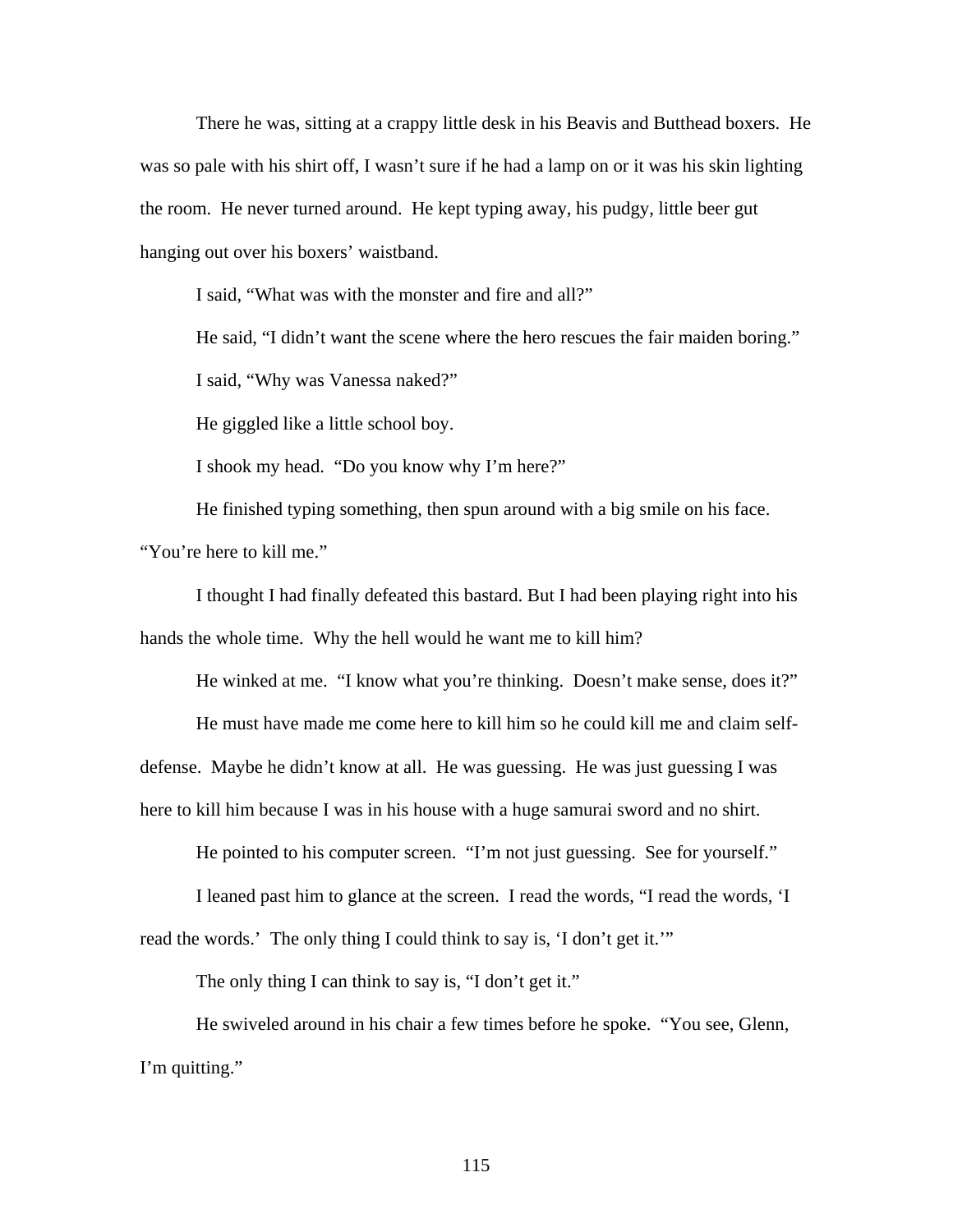I said, "Quit?"

 "Yes. I quit writing. I've come to a realization that I'm just not that good at it. And also, listen closely because I've never written a monologue before and since I'm quitting, won't do so ever again. I've been calling myself a writer for all this time simply because I don't want to work in an office. I don't want to do what normal people do and call it a life. I never thought I could be satisfied with getting some wife and raising a family in suburbia and picking out paint colors at the Home Depot and going bowling with my wife's friends' husbands every other Friday night and working nine to five and spending two weekends a year at some shitty beach in some shitty time-share and taking family road tips in an SUV to visit relatives on holidays. That's why I decided to go into writing originally thinking that it was some magical gateway to Hollywood or the music biz where I could live in mansions and do whatever drugs I wanted to do and fall in love every weekend with a more interesting and more beautiful girl each time and have no responsibility and the ultimate freedom to constantly create. I know. It sounds ridiculous."

 I've never wanted to do anything like that either. I could actually relate to this man for the first time because of his simple, naïve pipe dreams. I wasn't about to tell him that though. He already knows what I think anyway. He wrote it.

 He continued, "There was a drive inside me. The thrust that kept me going was the knowledge that I had talent down there somewhere and once it came out there would be no stopping me. Recently, I've come to the conclusion that I'm just lazy. I have no talent, just a desire to not work. All my hard work was devoted to not having to work hard. I have no more writing capabilities than any other literate person on this planet that

116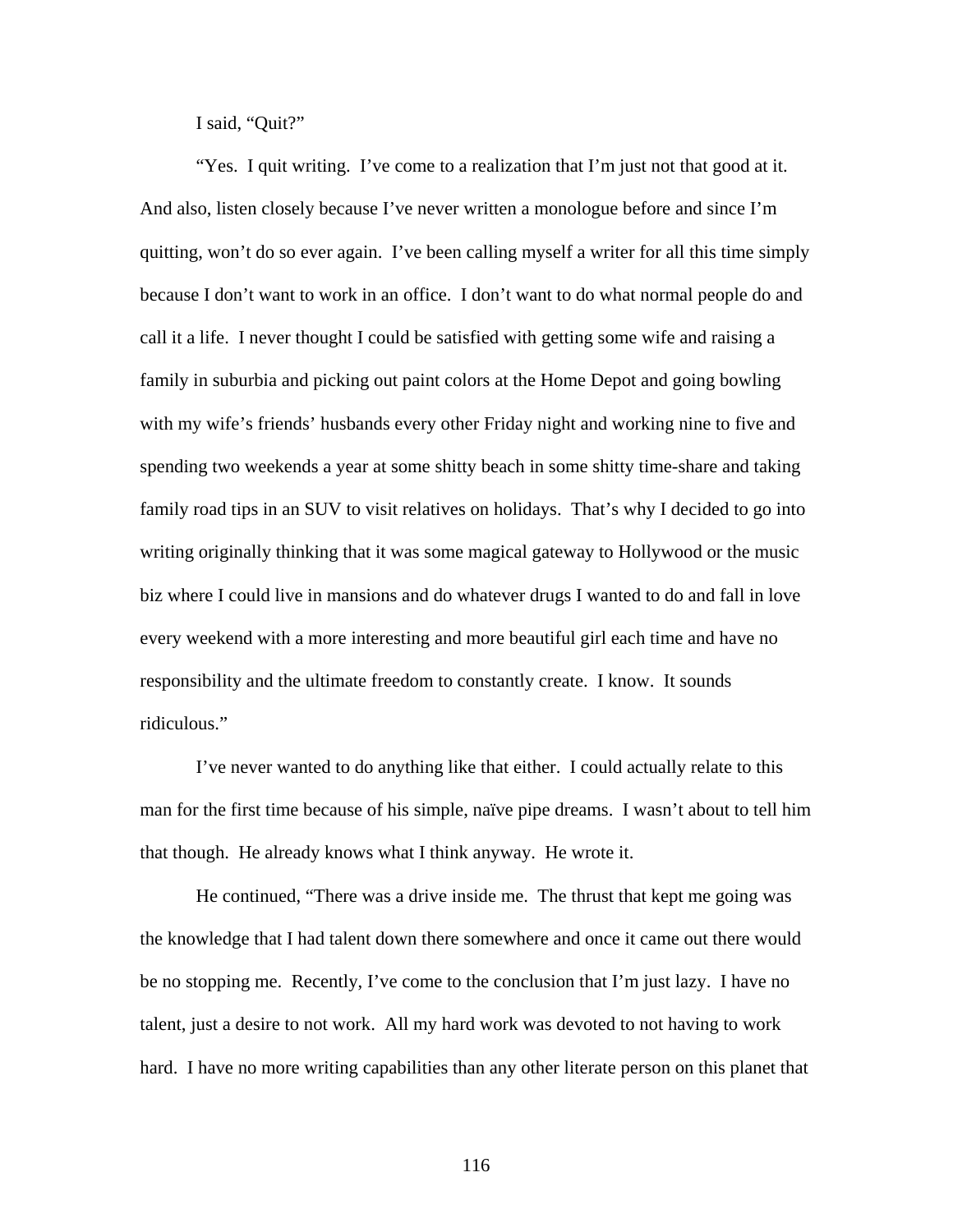happened to have stumbled across some Vonnegut novels or a Salinger story or two. Therefore, I've decided to give it all up and become a working stiff."

 I said, "A working stiff?" My whole life was designed to be part of some elaborate plot to drive a wannabe writer into the working world. Did this motherfucker actually want me to feel sorry for him?

 "I don't want you to feel sorry for me, Glenn. I just want you to kill me. Kill the writer. If I die at your hands, it ends all responsibility for me to create. I can stop being a writer and get on with my life. I'll make it easy for you. I won't even put up a fight."

 He got into his bed with his arms sprawled and his legs crossed. He looked pathetic with his pasty half-naked body spread out and his round face pointing to his popcorn ceiling. This was it—his melodramatic ending to his failed literary life. I put the sword down.

I said, "Why do you think you have no talent?"

He said, "My writing is worthless."

"How so?"

 "I try to write short and sweet, quick dialogue like Hemingway or Bukowski but it just comes out as sitcom talk."

"Why?"

"The words have no meaning."

"They have to?"

"Why else write them?"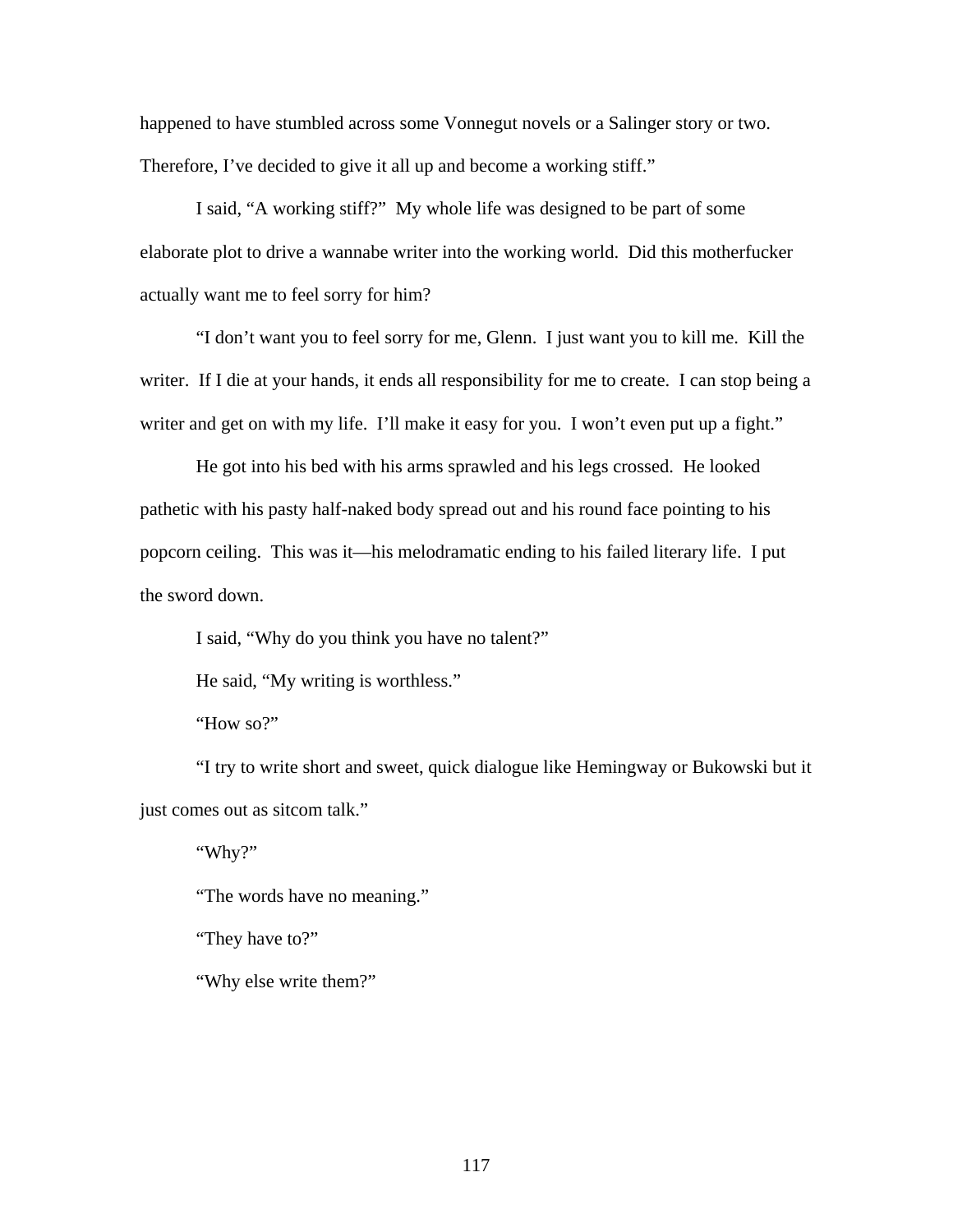I guessed he had a point. Words should probably have meaning if you were putting them on paper. No one wants to read gibberish or blubbering. So he can't write dialogue as well as he thought. So what? I'm sure every writer has weaknesses.

"And this is why you're quitting? Dialogue?"

"I'm not descriptive enough to be a writer. I never use enough words."

 First this guy wanted to be short and sweet and then he didn't think he used enough words. I figured there was more going on here. To the right of the soon-to-beex-writer, behind the desk where his computer sat, there were variously colored papers thumb tacked into the flat white walls. They were are not centered or hung well at all like the giant posters of *Scarface* or Samuel Jackson and John Travolta from *Pulp Fiction* that covered the other walls of the room. I stepped over a pile of dirty laundry to take a closer look.

 They were letters addressed to the author from magazines like the *Florida Review*  and *McSweeney's* and *Tin House*. They were all on different colored paper and typed with different fonts, carrying different letter heads at the top, but they all said pretty much the same thing: *Thank you for submitting your manuscript to us. Unfortunately, we don't*  have room for it at this time. Good luck in the future. Go fuck yourself while you are at *it, loser.*

 They were rejection letters and they were a lot of them. It wasn't the lack of talent or desire that held this man back it was simply fear. I turned back to the pathetic writer still blabbering about how untalented he was.

I said, "Stop throwing yourself a pity party."

He said, "There's no party here."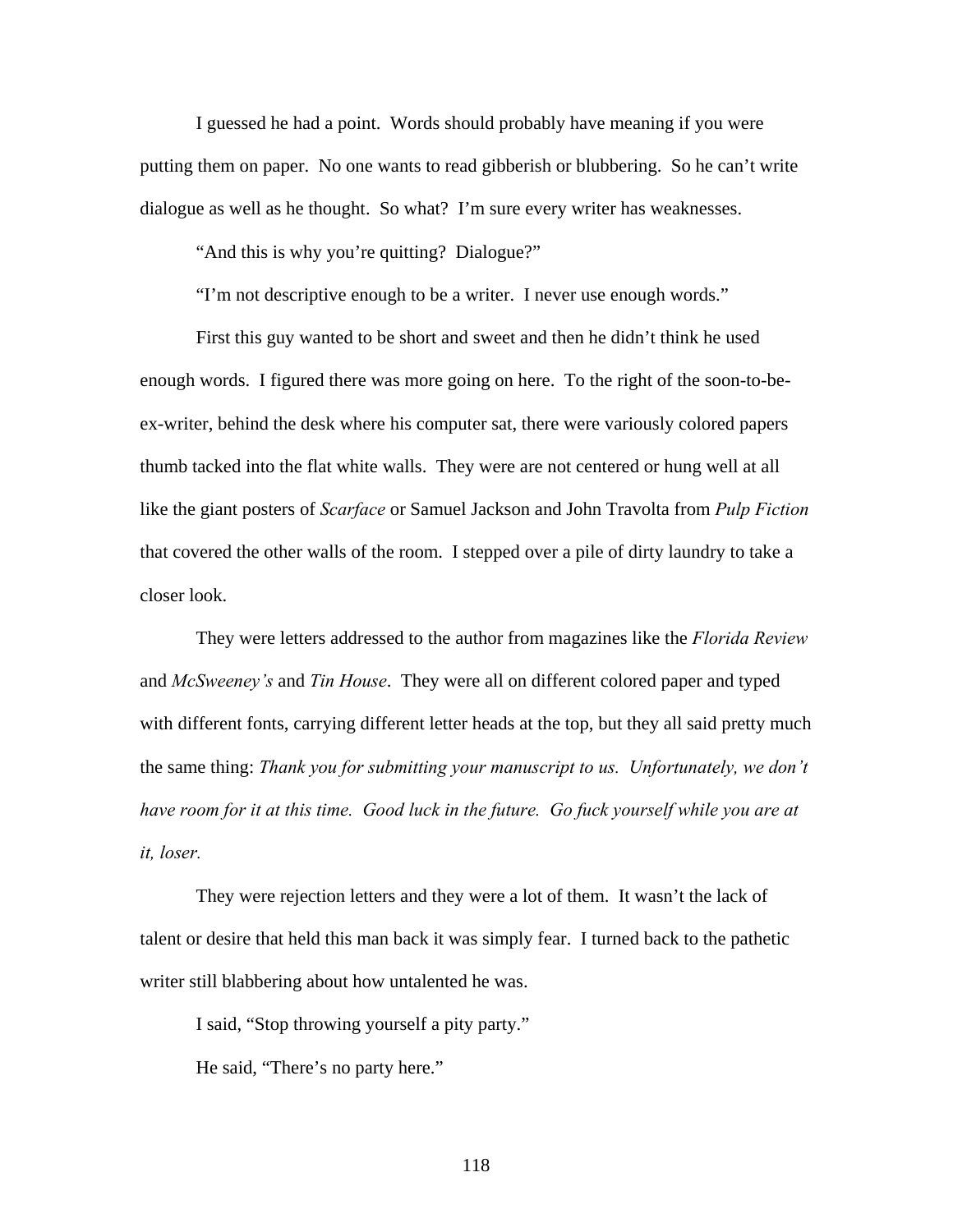I said, "You fear rejection."

He didn't say a word. He just rested there on his bed.

 I said, "You only think you are not talented because these magazines rejected your stories. You're probably only saying those things about your dialogue and description because you heard them in a workshop somewhere along the line. Grow up."

 He said, "What do you know? You're just a flat character like all the rest of the ones I've wrote."

"I'm not flat. I'm just me."

"Flat."

"Hey, fucker. I have my whole life surrounding me, real or not, making me who I

am. You, on the other hand, are very flat. You only see yourself only as a writer."

He sat up. "That's a good point, Glenn."

I sat down in his chair. "Good because you wrote it."

He said, "You see me writing anything here?"

 That's when I noticed he hadn't typed anything in a long time. I swiveled around in his chair and faced the screen. The last line was still, "The only thing I could think to say was, 'I don't get it.'" He wasn't telling me what to do. I was acting on my own. He just sat there complaining. I was in control.

 I stood over him as he cowered on his bed. "You need to man up, writer. Stop being such a pussy."

He shrunk down lower on the bed. "That's a real misogynistic thing to say."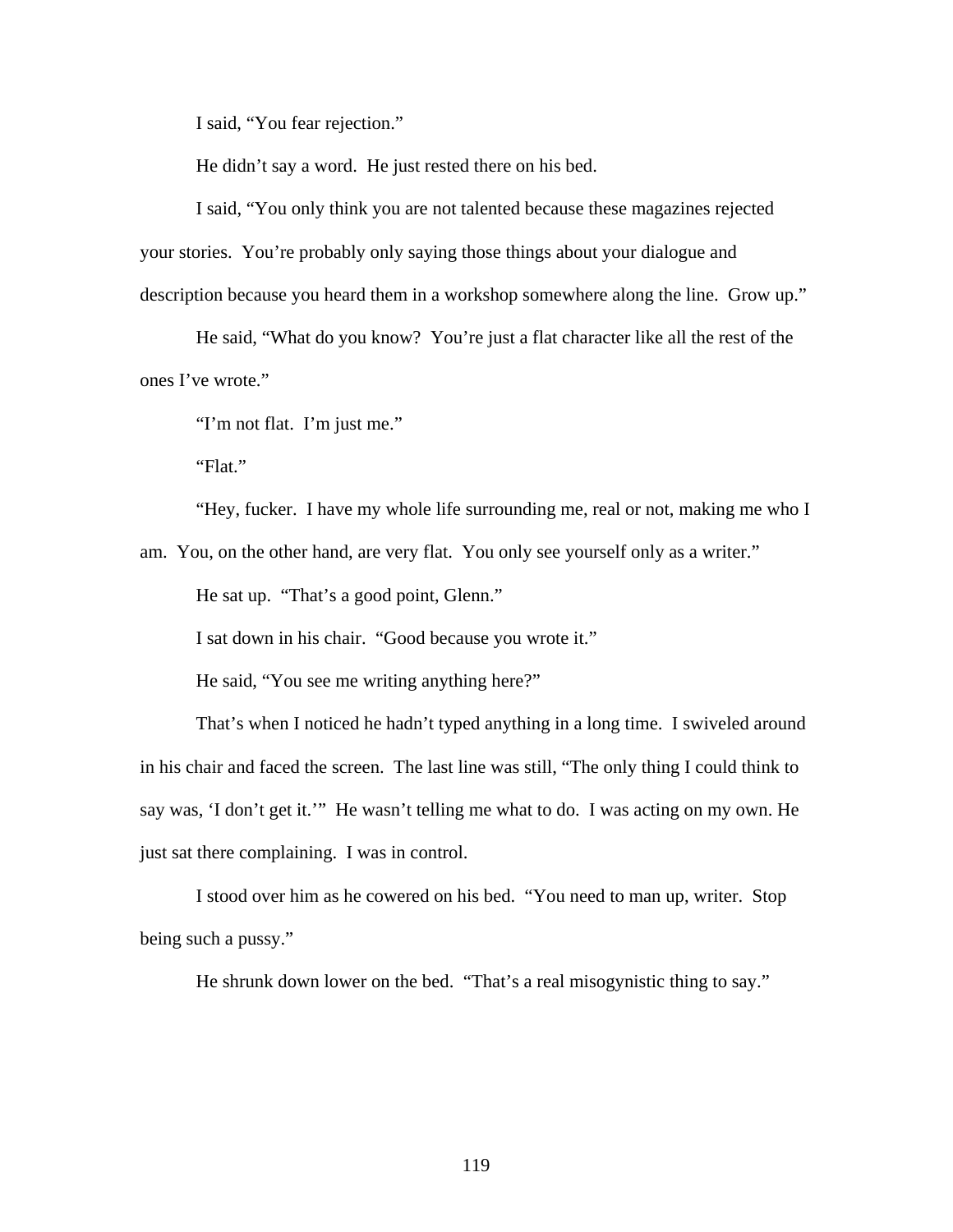I never claimed to be a writer but it's not like I was illiterate. I've read enough to know in literature you have to earn a death. You can't just kill a character to milk sympathy and force tears. If a death is not earned, it is not justified.

I said, "I'm not killing you. You're too pathetic to die yet."

 I was tired of being this man's puppet. So what if he created Vanessa and Jasmine/Cori and my family and my friends, they were all part of my life and it's the only life that I've even lived. I didn't care if it was a fabricated life—it was *my* fabricated life and I was taking it back. I got up and walked towards the door. I turned back to him one last time.

I said, "You're a writer, motherfucker. So write."

 I didn't look back to see him get up but I heard the renewed dedication in the tapping of the keyboard on my way out of his house.

 On the ride back to my apartment, the sun was starting to rise. Vanessa rested her head against my chest.

She said, "Isn't it just to die for?"

I said, "It certainly is, baby."

 We drove directly into the sunrise with the wide road ahead of us and the only thing clearer to me was the satisfying knowledge of who was writing who.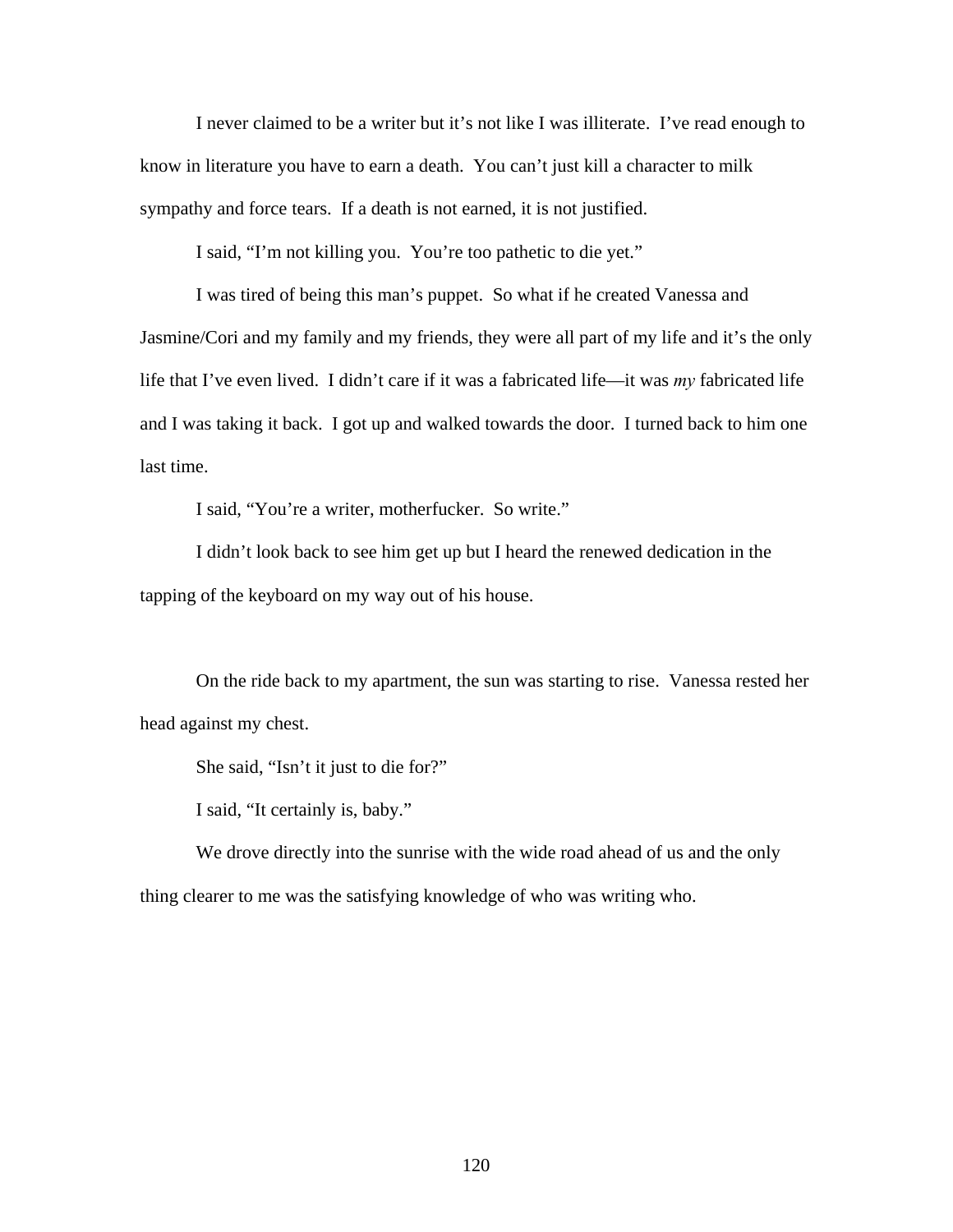## ONE DAY

 Jimmy opens his eyes. He stands over another man's lifeless body, which remains face down in merging puddles of piss and blood on the asphalt behind Rex's Bar.

 He stands there for another minute, breathing. Then he runs through the back alleys and side-streets. The scattered street lamps provide the only light on the empty town's streets. The moon hides behind black sky.

 Once Jimmy comes to the main road, he stops and hails the only car on the road a station wagon with a sign that reads, *Taxi*. The cab stops and he gets in.

 The driver's pale, round face is almost hidden by the graying brown curly hair coming out from under his red Phillies baseball cap. "Where to?"

 Jimmy gets in the back, looking back towards the alleys. "Just drive for now. I'll decide later."

 They travel on. The cabbie drives and hums a tune. Jimmy tries to catch his breath while adjusting himself comfortably in his seat. Neither speaks for awhile.

The cabbie reaches up and smacks a small turtle shell hanging from the rearview mirror, forcing it to sway back and forth. "Did you decide yet?"

Jimmy says, "Maybe a diner."

"There's a Denny's two blocks up on the right."

"I don't want to go there."

"There's a Friendly's up towards 202."

 Jimmy shakes his head. "Just drive another ten minutes down this same road. Then I'll go to the first diner you see."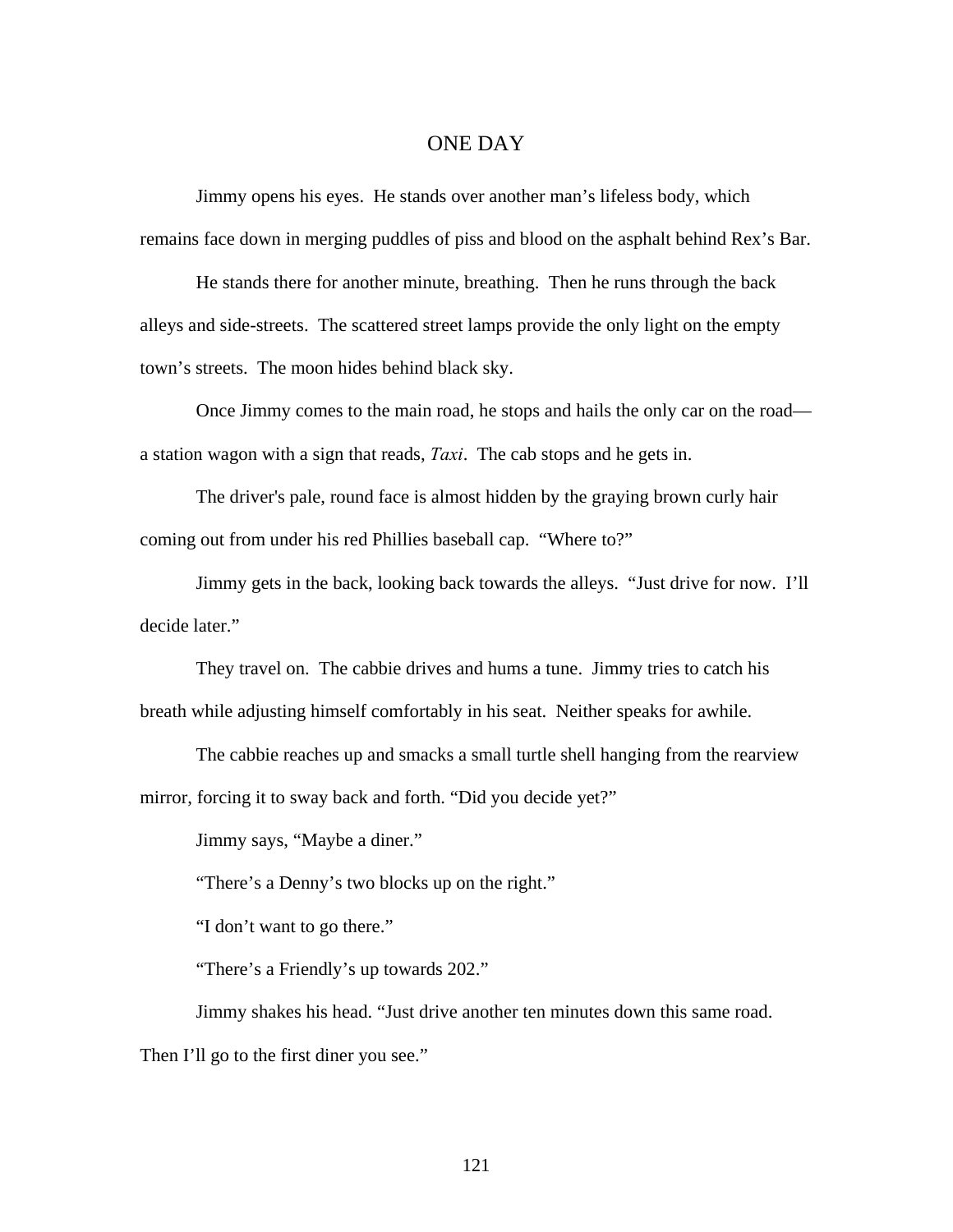The cabbie shrugs, taps his turtle shell, and hums his tune again. The shell silently swings back and forth. The cab remains the only car on the road and only the fire hydrants, trees, and streetlamps occupy the sidewalks.

A few minutes later, they are no longer in town. The row houses and brick sidewalks become fir trees and fog. The lack of streetlamps makes the air outside even blacker than before.

The cabbie looks into the rearview. "You get into a fight, killer?"

Jimmy's eyes widen. "What?"

"You look like you got in a little scuffle."

"I guess so."

"You win?"

Jimmy says, "Next diner you see."

Now.

The cab pulls out of the gravel parking lot, leaving Jimmy to walk toward the aluminum-sided diner with the huge white sign with gray letters that reads, *Hungry Holly's Diner*. Some dirt decorates the windows and some graffiti highlights the walls.

Inside, the diner's counter is solid mahogany with a glazed top. It's topped off with checkered placemats matching the empty black and white barstools lined up in front. An elderly couple sits at one of the tables by the window sharing a late-night dinner of eggs, ham, toast, and a chocolate milkshake. A bald man stands cross-armed in his stained wife-beater behind the counter. His name tag reads *Phil*.

Jimmy asks, "Do you have a bathroom?"

Phil doesn't uncross his arms. "Are you going to eat here, killer?"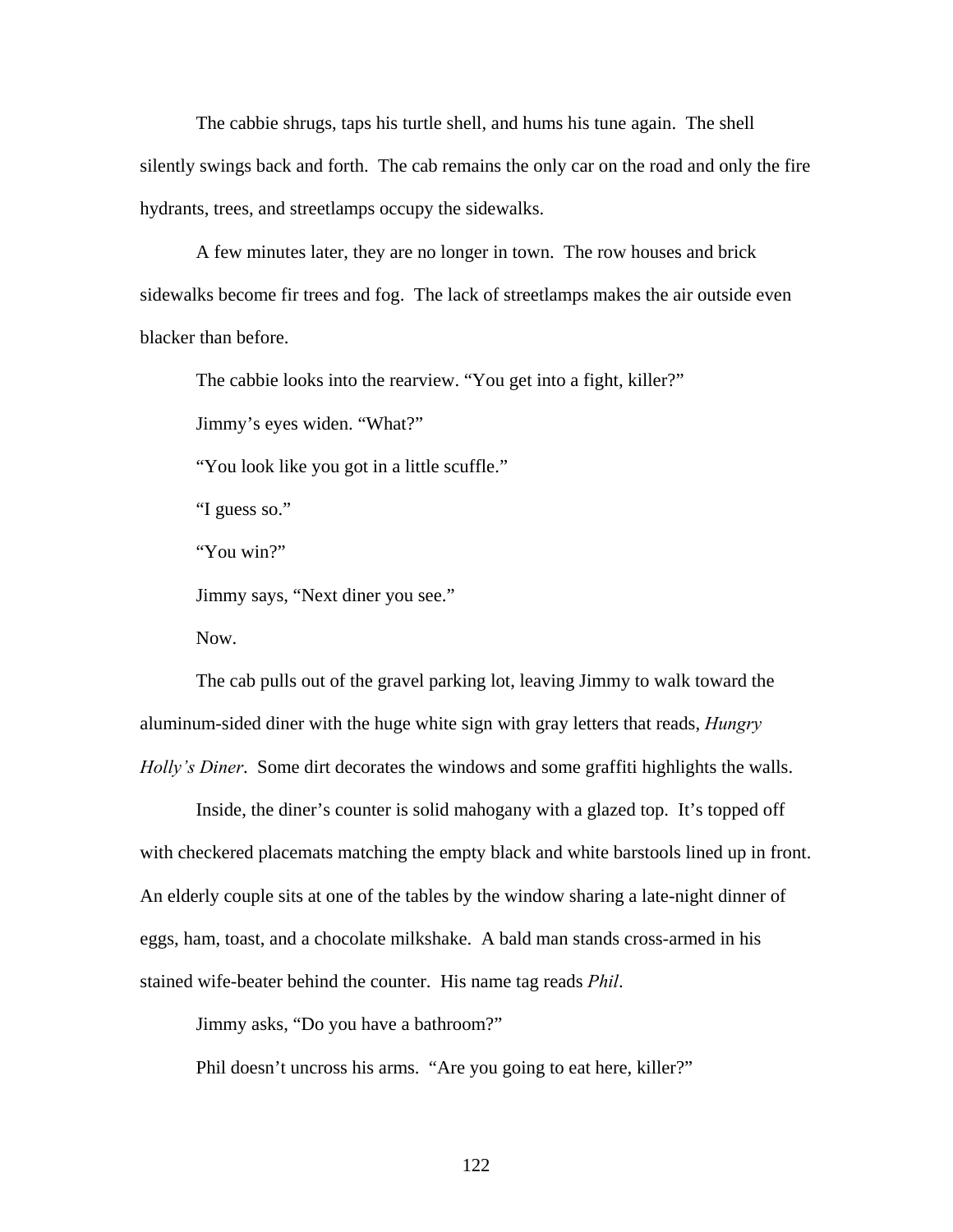"Yes, I'm hungry."

"The bathroom is only for people who eat or work here."

"I'll eat. I need to use the bathroom first."

Phil points in the direction of the elderly couple. "You see them?"

"Yes."

"First door past them."

Jimmy passes the old couple on the way to the bathroom. The man has a full head of white hair while the woman's hair is gray and thinning. Both smile at Jimmy. He smiles back, and then enters the bathroom locking the door behind him.

The small, green bathroom smells of mildew and old mops. Jimmy washes his hands and face in the sink. Dirt and blood mix with the water and escape down the drain. He winces while pulling a tooth from the back on his neck.

He pulls a roll of hundred dollar bills from his pocket and counts them. He then takes a few of those bills and puts them in his wallet. He leans forward, his left arm bracing him against the sink while he runs his right hand up and down his face as he closes his eyes. Upon opening them, his cold reflection stares him down—the bags under his hazel eyes throbbing.

"Congratulations on your life."

Now.

Jimmy takes a seat at the counter. He searches for a menu, moving from side to side trying to feel at ease. The old couple takes turns feeding each other with a fork. Phil comes back to the counter carrying a large stainless steel pot. He places it down in front of the Jimmy. "What are you going to eat?"

123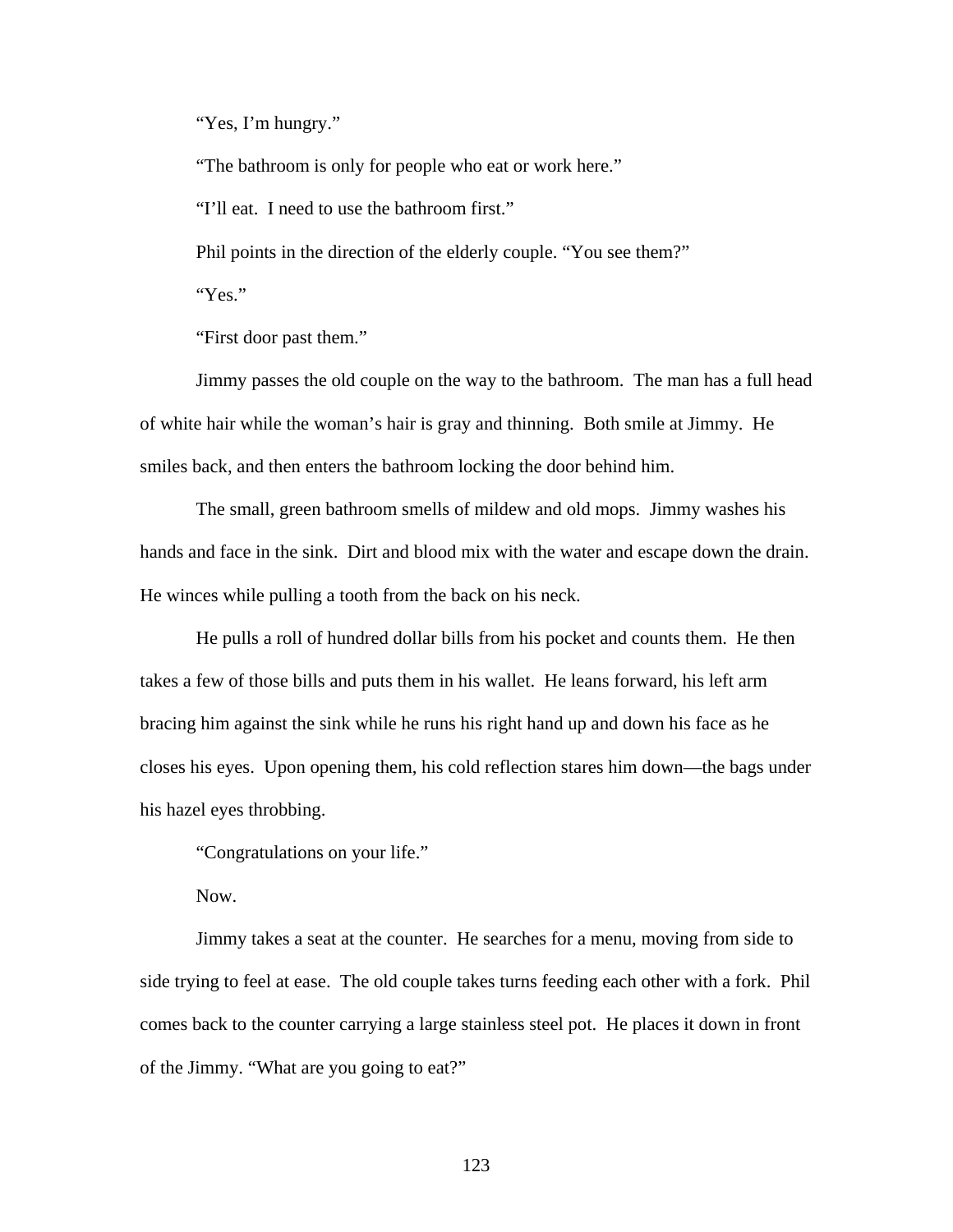Jimmy asks, "You have hamburgers?" "Sure." "Are they big?" "Sure." "Okay, I'll take two of them with everything." "You want fries?" "No, onion rings." Phil shakes his head, "You eat like my wife." "Is that good?" Phil heads back to the kitchen. "She's dead now." "Oh."

Jimmy flicks the metal pot a few times with his finger, creating a hollow echo over and over again. A few minutes later, a young woman walks out from the kitchen. She removes the pot, placing it behind the counter on the floor. Her skin is bronze, her dark brown hair tied in a ponytail. Her name tag reads *Ines*.

Ines says, "You weren't going to eat that, were you?"

Jimmy says, "No, hamburgers."

She ties an apron around her black and white shirt, revealing only minor cleavage.

She takes out a pack of cigarettes and some matches and lights up. "Good choice."

She then grabs a pot of coffee, holds it up, her head cocked to the left. Jimmy nods and she pours him a cup.

Jimmy says, "Thanks."

Ines says, "No problem, Handsome."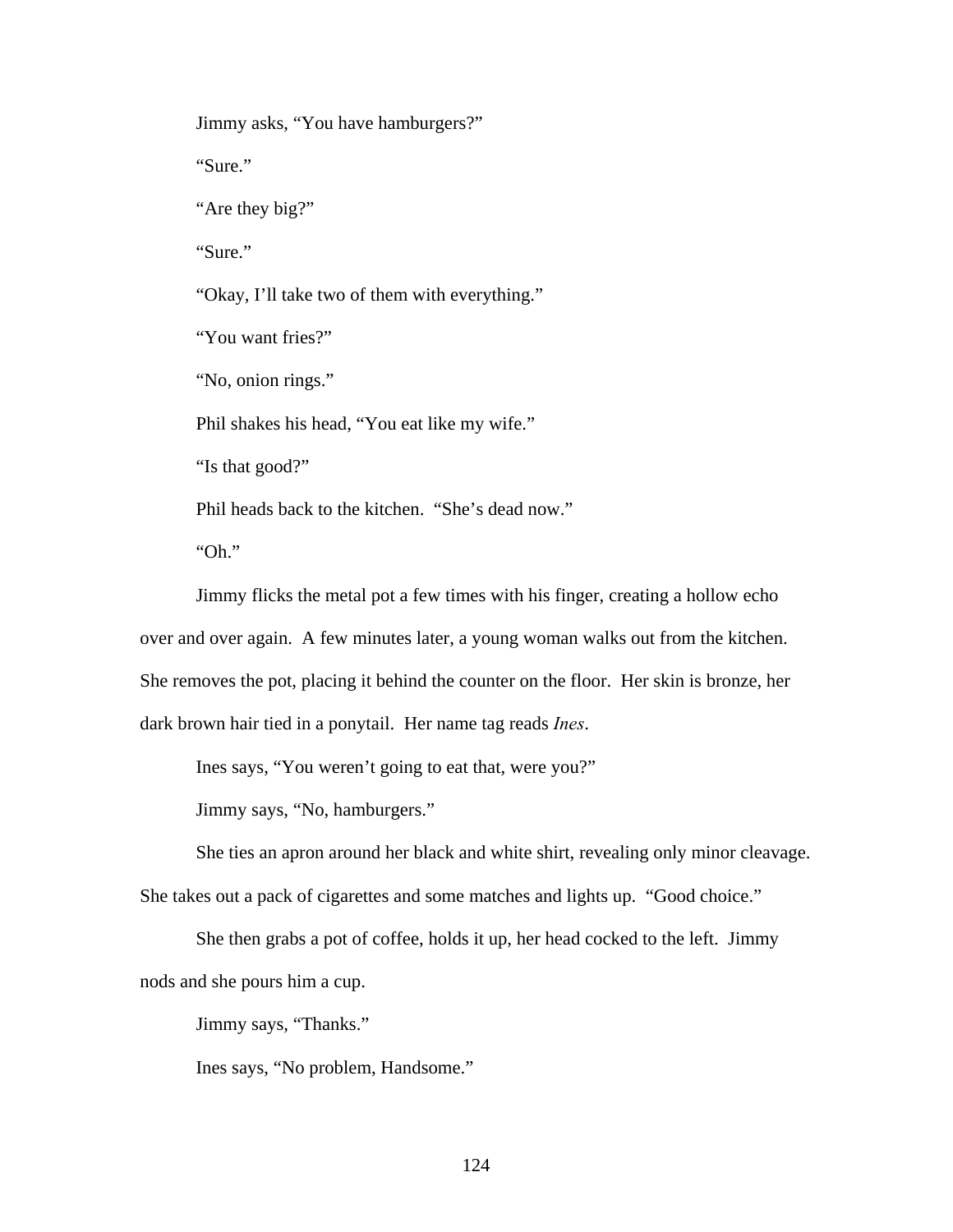She leaves the counter and checks on the elderly couple. Phil returns with

Jimmy's hamburgers and a basket of fries. He places them on the counter.

Phil says, "What the hell you do with my pot?"

Jimmy picks up a hamburger. "Nothing."

Phil glares him. He crosses his arms. Ines jokes with the old couple. Jimmy eats his hamburger.

Now.

Jimmy's cell phone rings. He grabs it and looks at the Caller ID. He then jumps to his feet, and heads for the door.

Phil says, "Where the fuck do you think you're going?"

Jimmy points to the door. "Out front to take this call."

"You plan on paying for your meal?"

"I'm not done eating. I have to take this call."

Phil crosses his arms. "Why can't you take it in here?"

Ines walks back to the counter. "Let him go, Philly-Phil, you big crank."

Jimmy says, "I get bad reception inside."

Phil says, "You need a new cell phone company."

Jimmy pushes the door open. "Okay."

Outside the diner, he turns back toward Phil glaring at him through the dirty windows. Jimmy smiles and waves. Phil gives him the finger and heads back to the kitchen. Jimmy answers his phone.

A voice on the other end says, "Where the fuck you been?"

Jimmy says, "Sorry, didn't recognize the number."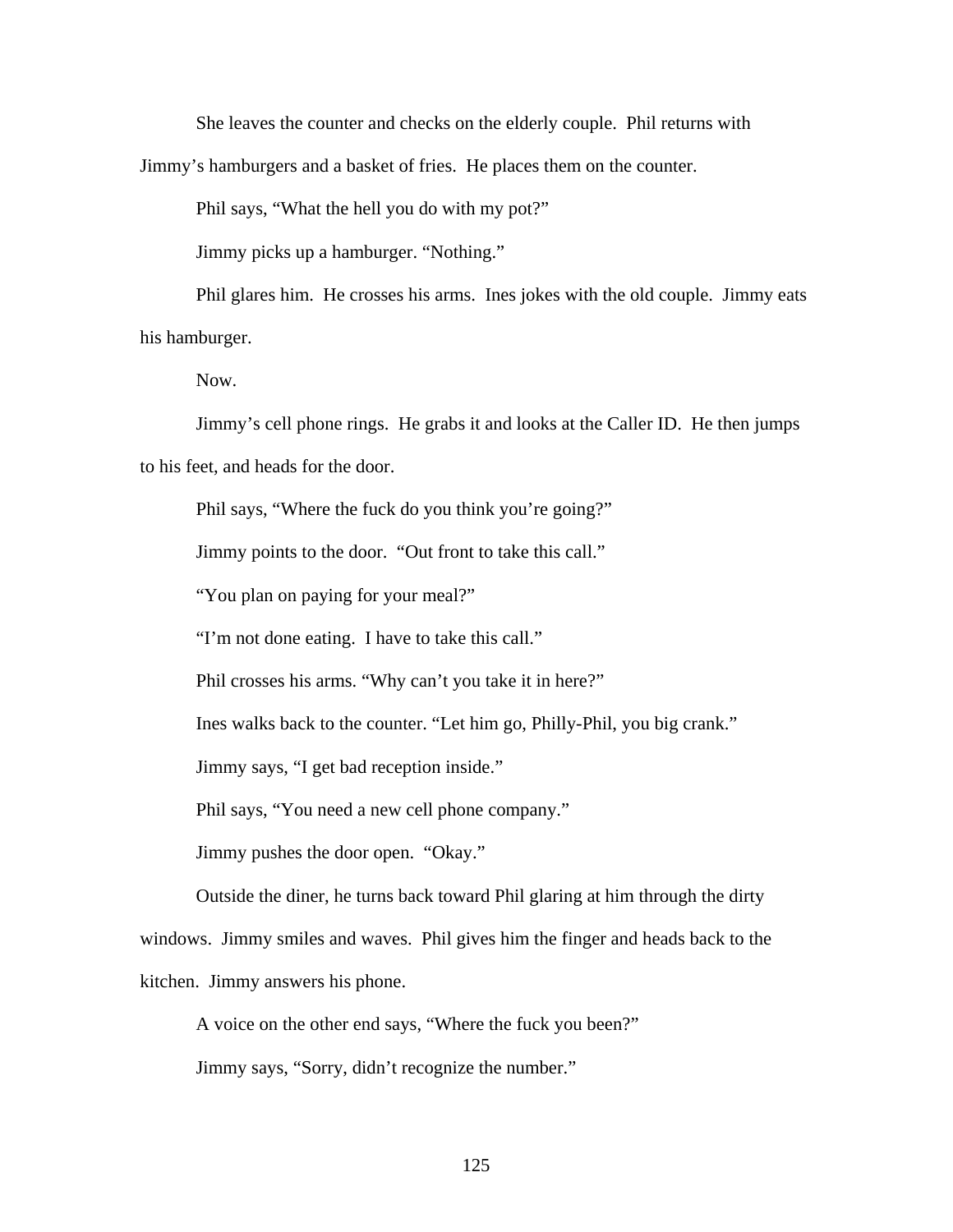"Where the fuck you at?"

"Holly's Diner."

"The place where Terrence shot the ugly bitch owner a few years back?"

Jimmy kicks at the gravel. "I guess."

"You get the money?"

"Yeah."

"Good job."

Jimmy digs his foot in one spot of the gravel. He's now hit dirt. "Last job."

Loud laughing comes from the other end so loud Jimmy has to move the phone

from his ear for a minute. He stops kicking gravel and puts the phone back.

The voice asks, "You think you have any choice in the matter?"

Jimmy says, "I killed him."

The voice hesitates, then says, "He probably deserved to die anyway."

Jimmy says, "I want out."

"Jimmy?"

"What?"

 The biggest window on the diner frames the old couple laughing at each others' jokes as the old man blows his nose into a red hankerchief.

The voice says, "There is no way out."

Now.

 Jimmy sits back down at the counter, his hands cover his face. Two half-eaten hamburgers and a full basket of fries rest in front of him.

Phil walks over to him, "I thought you said you weren't done eating?"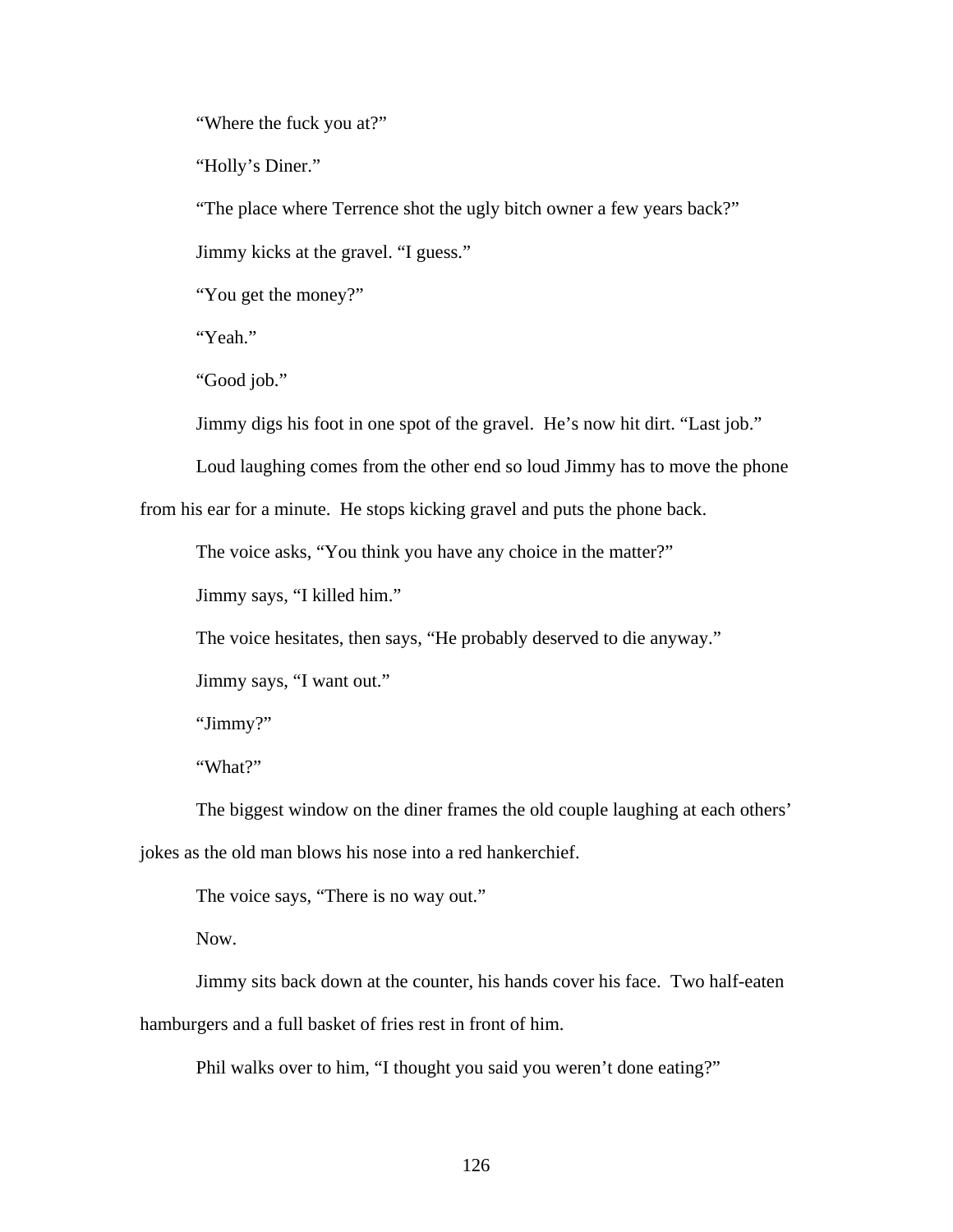Jimmy says, "I'm not."

"You haven't even touched your fries."

"I wanted onion rings."

Phil snatches the basket of fries from him. "We don't have any."

 Ines walks back over and fills Jimmy's cup of coffee. "Don't mind Phil. He misses his wife."

"Okay."

She places the pot back on the burner. "Tough day at work?"

Jimmy says, "More than a day."

"I'm about to take a break," says Ines. "Care to join me?"

"Sure."

 Ines leads him to the booth by the far right of the diner, opposite side from the elderly couple. Jimmy sits down expecting Ines to sit across from him. She instead sits close to him on the same side.

Ines says, "Sometimes this booth feels perfect."

Jimmy says, "I can see that."

 Ines lights a cigarette and offers one to Jimmy. He doesn't smoke but takes one anyway. Smoking has never looked more inviting to him. As she lights it for him, her white blouse shifts revealing a tattoo of a young boy above her left breast.

Jimmy says, "Nice tattoo."

Ines doesn't even look at it. "My brother, Diego."

"Cute kid."

Ines puts the matches away. "He was."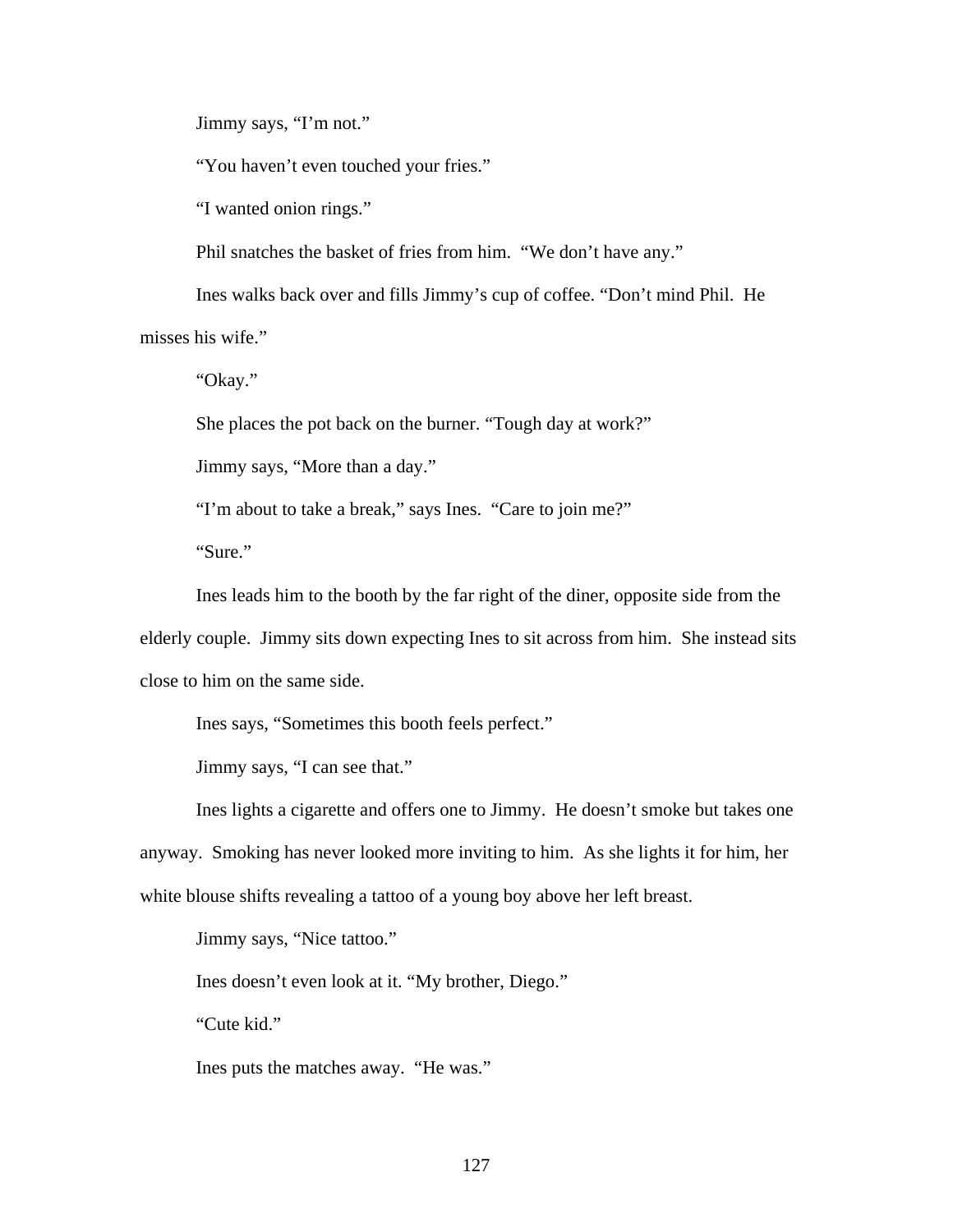"All grown up now?"

Ines takes a deep drag on her cigarette and then blows the smoke towards the diner ceiling. "Never got the chance."

Jimmy's face reddens. "I'm sorry."

Ines says, "You didn't know."

 They both smoke their cigarettes. In another life, Jimmy picks up his little sister from school. They are close. Talk about everything. She introduces him to her best friend, Diego. He thinks Diego is a smart kid and glad that she has found such a great friend. He drives them to the Dairy Queen for ice cream.

 In this life, Ines' eyes are reddening. She moves closer to him. "They never found the guy that killed him."

"What happened?"

Ines looks down toward the table. "Some guy ran him over."

 Jimmy attempts to put his arm behind her on the wooden bench, but instead drops it back down to his side and looks at the table. She doesn't need that from a guy like him.

He asks, "It was an accident?"

She says, "People kill for lots of reasons."

He says, "They do."

He can't tell if she's crying or not. The bench feels crowded and warm, like it's

full.

He asks, "You okay?"

She looks back at the old couple. "I just wish I had a face to go with the anger."

Jimmy says, "I don't know what to say."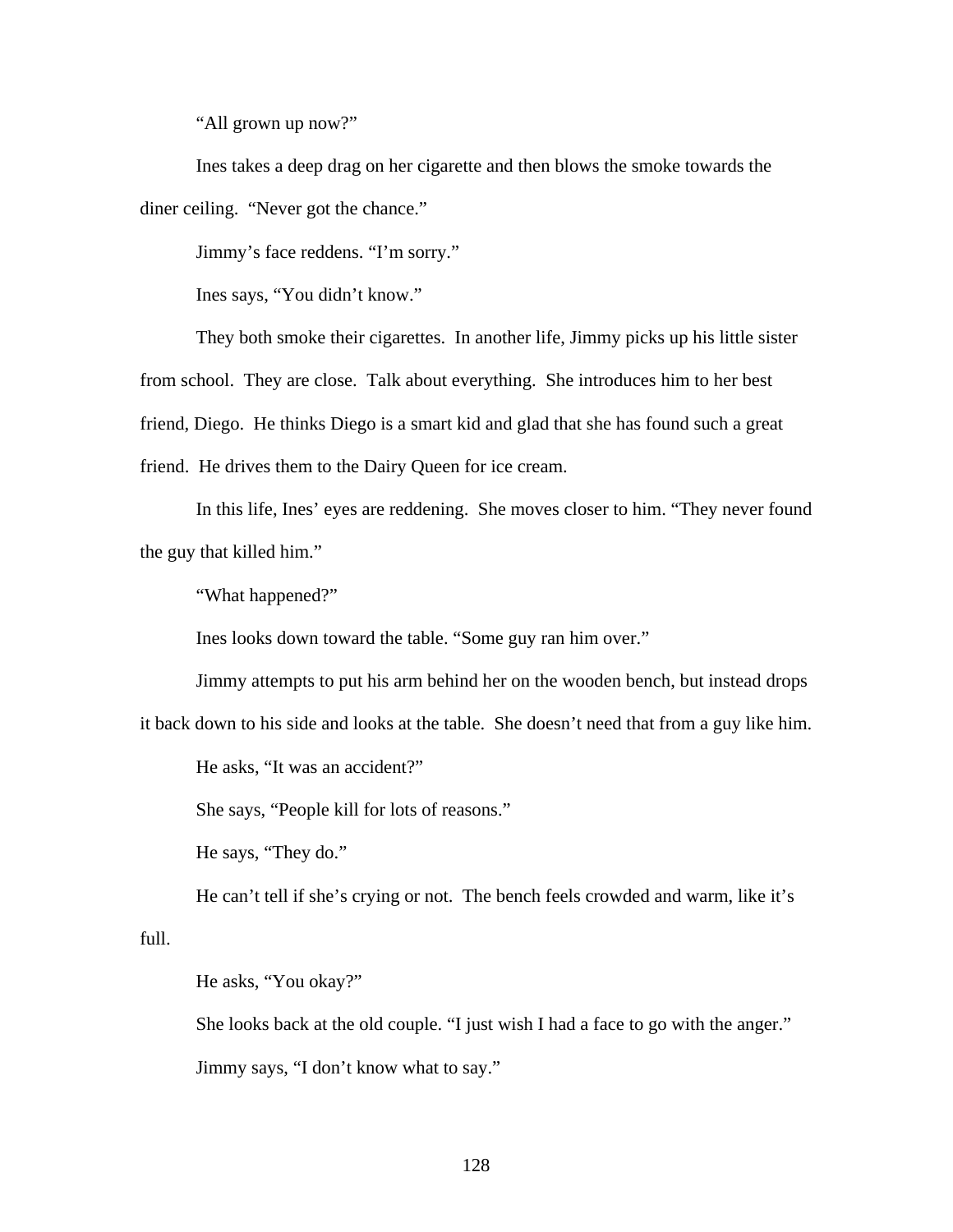Ines gets up from the table. "One day."

"Yeah."

 She lights another cigarette. "Thanks for the talk. I don't get to do that much around here anymore."

"Sure, Ines."

Now.

 Jimmy eats his hamburgers at the counter. Ines brews a new pot of coffee. The elderly couple gets up to leave, walking hand in hand. They wave to Ines as they leave.

She waves back. "Have a great night, you two."

 A few minutes after they're gone, Phil comes running out from the kitchen. "Did those old fucks pay for their meal?"

Jimmy says, "Take it easy, man."

Ines says, "I'm sure they paid."

 Phil marches over to the table and picks up the check. He looks around the table searching the plate and napkins, then glances around the floor. "I don't see any money."

Ines says, "I'm sure it's there."

"They didn't leave it anywhere."

"Look around," says Ines. "Maybe it fell."

 "I've looked. It didn't fall." Phil gets up, marches back to the counter, and picks up the phone.

 Jimmy jumps up and scurries over to the table. He bends down to the floor and pretends to look around under the chair where the old woman sat. He takes the wad of hundreds from his pocket and places it on the floor. "Phil, I found their money."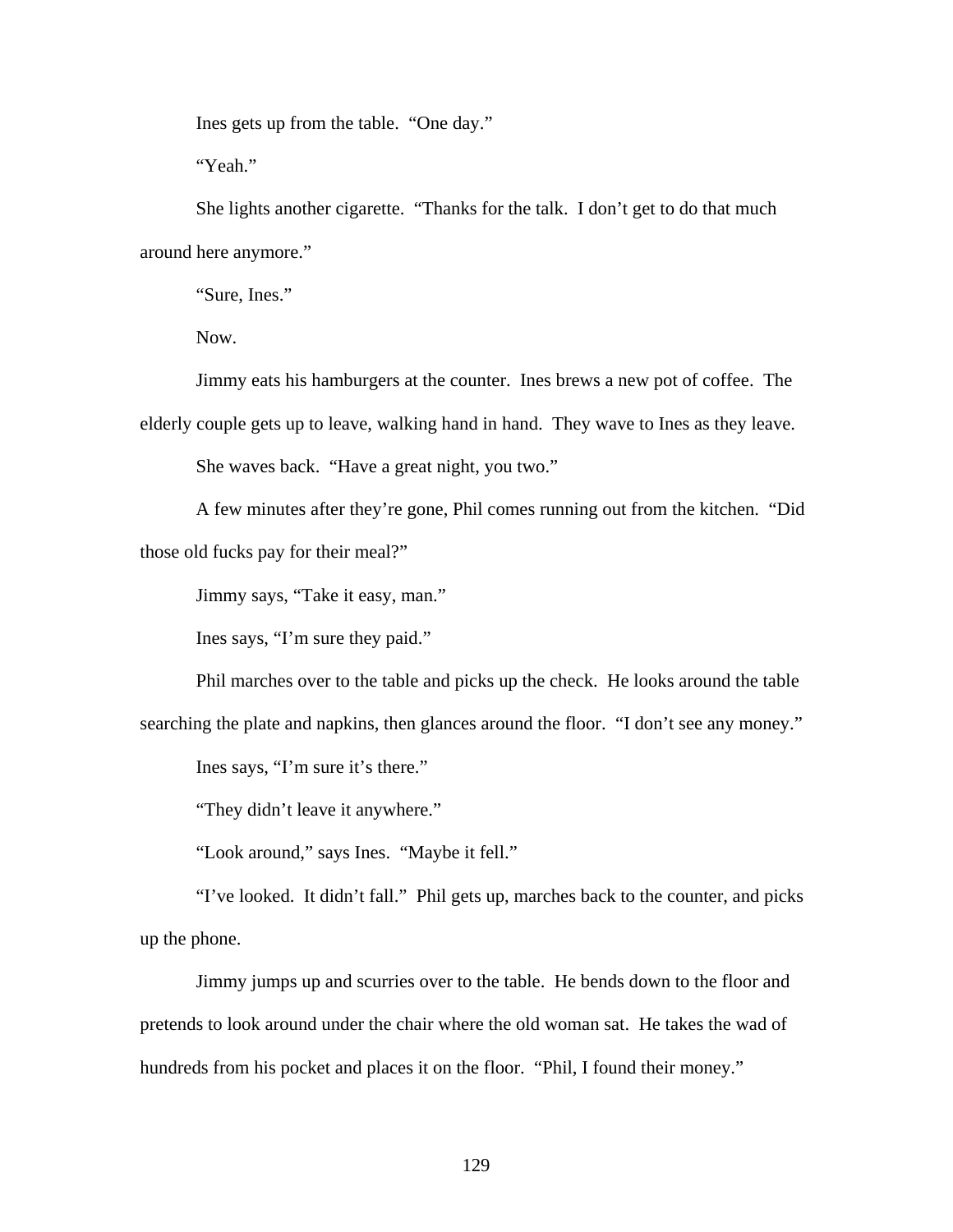Phil hangs up the phone. "What?"

Jimmy holds up the stack of green. "Looks like they left a big tip."

Phil and Ines, eyes wide, almost afraid, walk over to get a closer look.

Phil asks, "Where did you get that?"

"Right here," says Jimmy. "Under her chair."

Ines says, "That's some tip."

Phil takes the money from Jimmy's hand. "That wasn't there."

Jimmy says, "It was right here under the chair."

"I looked." Phil examines the money. "It wasn't there."

Jimmy says, "It was right there."

Phil counts the cash, "There's like \$1500 dollars here."

Ines stares at Jimmy. "Oh my God."

Jimmy goes back to the counter and finishes what's left of his hamburgers.

Now.

 Ines sits next to Jimmy at the counter staring at him. She alternates hands running them through her long, dark hair she now wears down. Jimmy stares at the white plate in front of him, covered only in scattered crumbs.

Ines asks, "Where did you get that money?"

Jimmy says, "It wasn't mine."

 Phil comes back in. He motions for Ines to get up, but she doesn't move. He then turns toward Jimmy, "I don't know what you think you are up to, Smart Guy."

"I'm not up to anything, Philly-Phil."

"I just called the cops, asshole."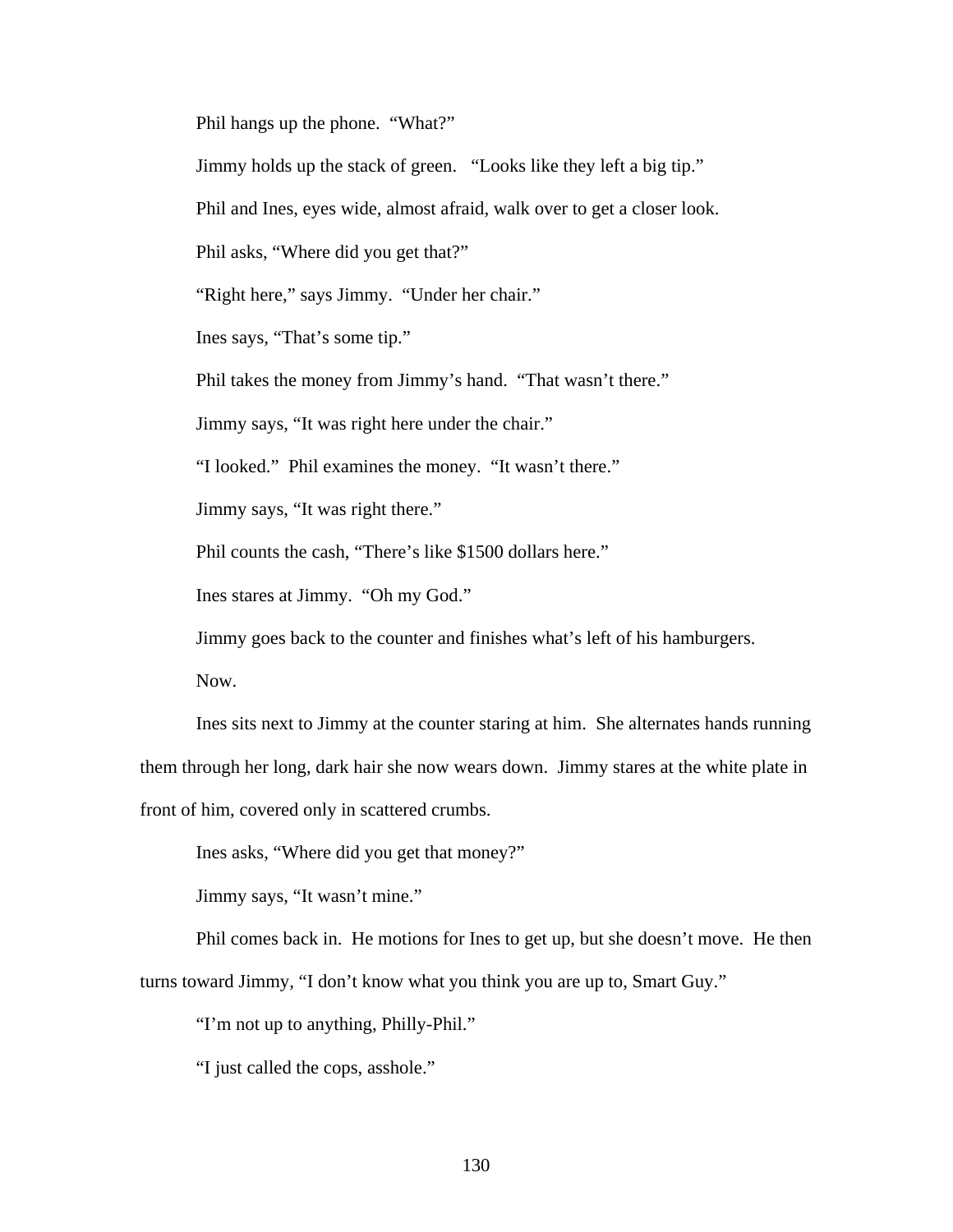Jimmy finishes the last bit of hamburger and licks his finger tips. "Do you think I could get those fries back?"

Now.

No one speaks for the entire fifteen minutes or so it takes for the police to arrive.

The sergeant, chest all puffed up, sits down next to Jimmy.

He places his gun on the counter. "You have some sort of night tonight?"

Jimmy just stares at his plate.

The sergeant asks, "You are Jimmy McGinley, right?"

Jimmy nods.

"We've been looking for you for quite awhile."

Jimmy looks at him. "Here I am."

Ines paces back and forth, clutching her chest. She then stops and stares at the

two of them from the counter. "What did he do, Officer?"

The officer says, "He's done plenty."

Ines turns to Jimmy. "Like what?"

Jimmy says, "I'd like to confess."

The officer asks, "Is this about Terrence Willard?"

 The table the old couple sat at earlier remains as they left it. There was some food left on the old woman's plate but not a crumb on the old man's. Both plates contained forks, knives, and napkins and are pushed together at the center of the table. The chairs were pushed in.

Jimmy says, "No, this is about a little boy named Diego."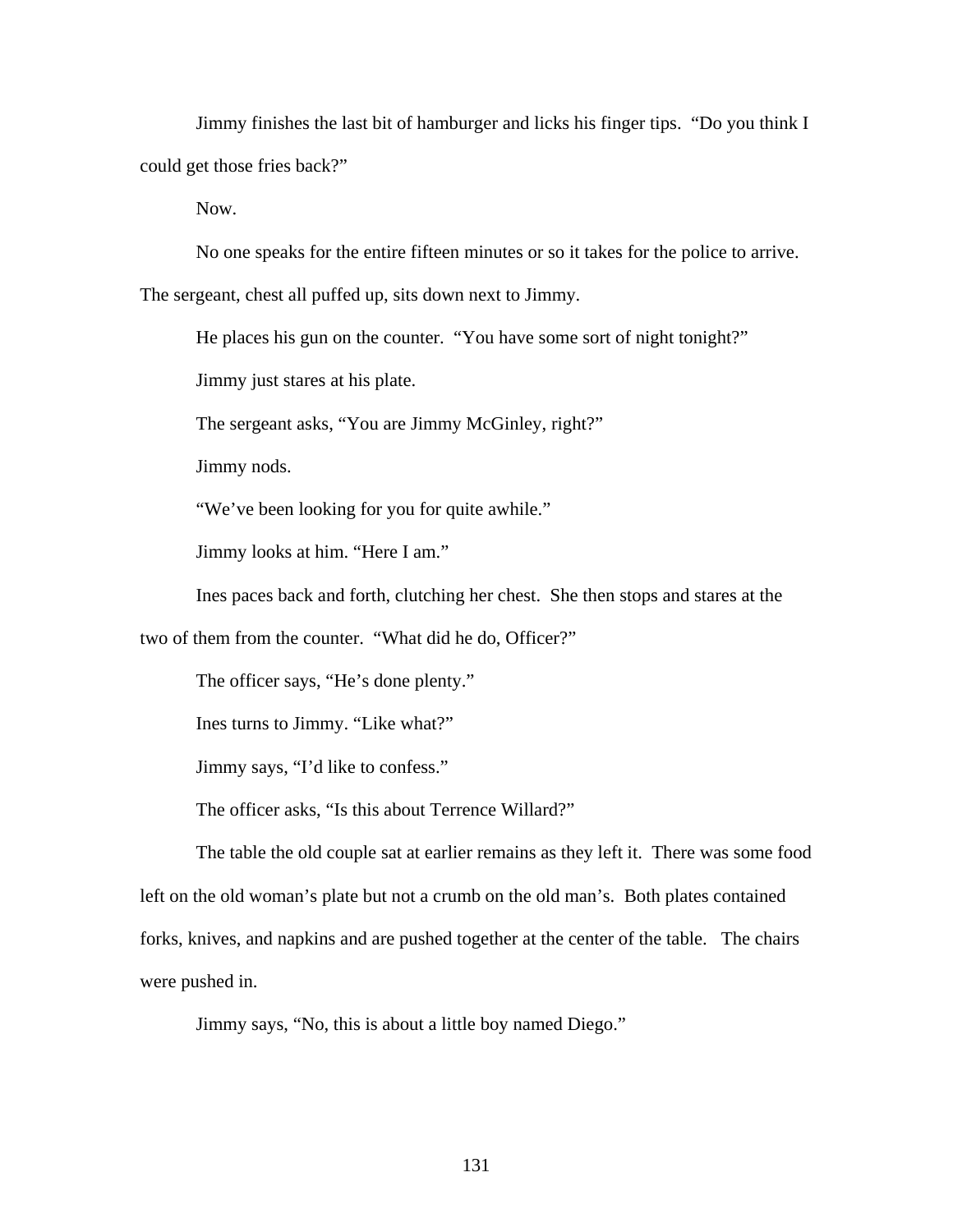A tear comes to Ines' eye. She cocks her head to the left, staring at Jimmy. Her lips twitch like she wants to speak but no words come out. She massages her shoulder.

Jimmy says, "It was a hit and run a couple years ago."

Ines punches her breasts slowly and calculated. "It was six years ago."

Jimmy says, "Six years ago over on Front Street."

Ines says, "It was on Matlack."

 Jimmy offers his hands out for the sergeant to cuff him, "I ran him over six years ago on Matlack Street."

Ines says, "What are you doing?"

Phil says, "Arrest him."

The officer looks confused. He looks back and forth from Jimmy to Ines to Phil.

He looks to the other policemen. They just look back blankly.

Jimmy says, "Arrest me."

Ines asks, "Why are you doing this?"

 Phil puts his arm around Ines. "Will you please get this murderer out of my wife's diner?"

 The sergeant shakes his head and handcuffs Jimmy. The other officers read him his rights. They lead him out of the diner. Ines breaks away from Phil and runs after them.

 She screams at Jimmy, "What the fuck are you doing? *Who* are you doing this for?"

 Jimmy turns to face her before the officers shove him in the back of the police car. "Here's a face."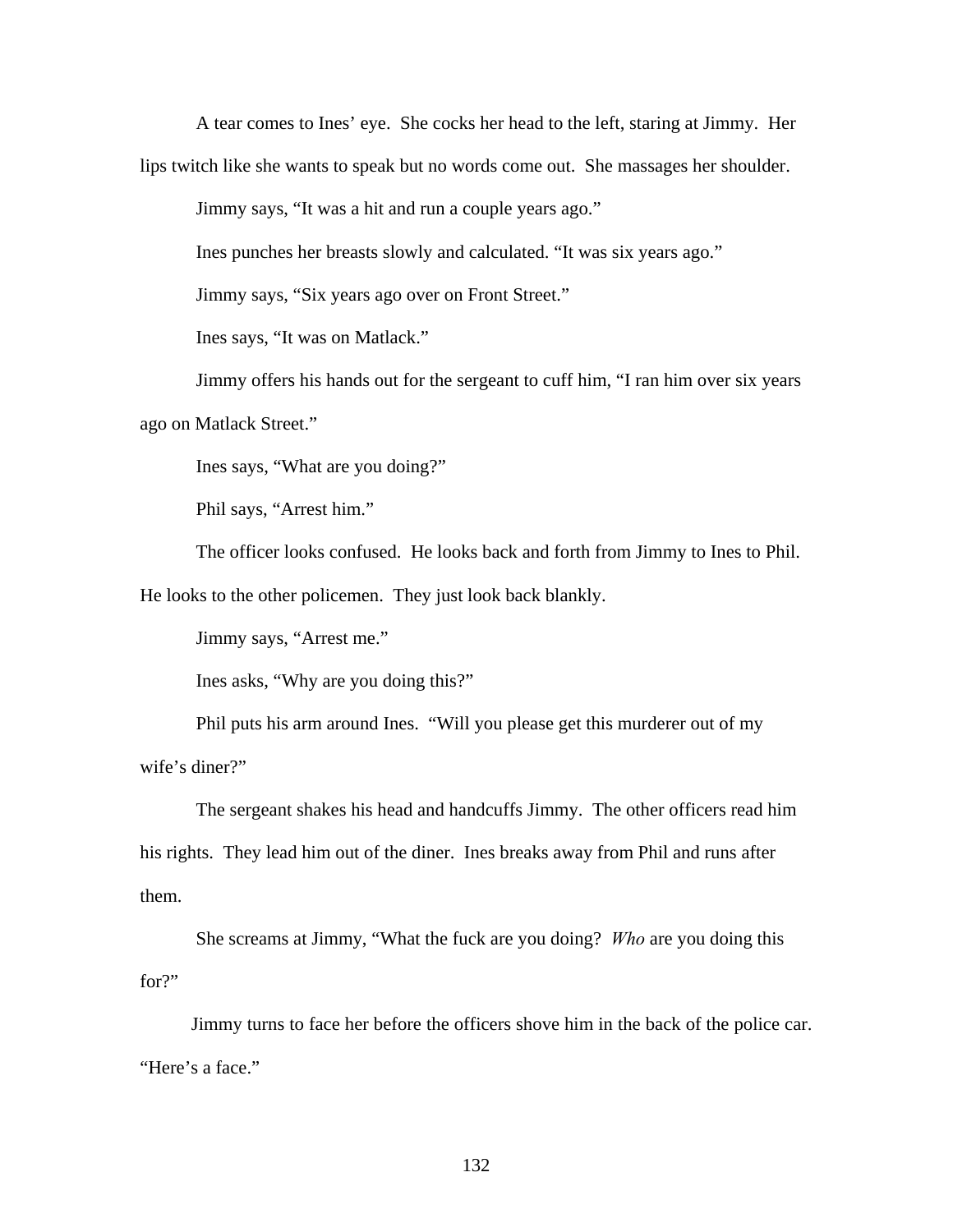The police shove Jimmy in the car. Phil grabs Ines and tries to comfort her as she tries to fight free. The police car drives off.

 One of the officers turns over his shoulder, "Hope you're comfortable back there, Killer."

 Jimmy doesn't respond. The cage in front of him, the doors that can't open from the inside, the low ceiling—he really fills the back seat.

In another life, Inez and Jimmy meet at a bookstore. They start dating and fall in love. He works in a bank and she teaches kindergarten. They get married in Paris and have beautiful children. They grow old together, sitting on a small couch holding each other close, feed each other, smiling. They die happy at the exact same moment.

 In this life, the back seat feels cramped. No room to move. Outside the car, the purple sky awakens. Jimmy knows the sun will rise soon. He rests his head on the top of the seat, relaxes, and closes his eyes.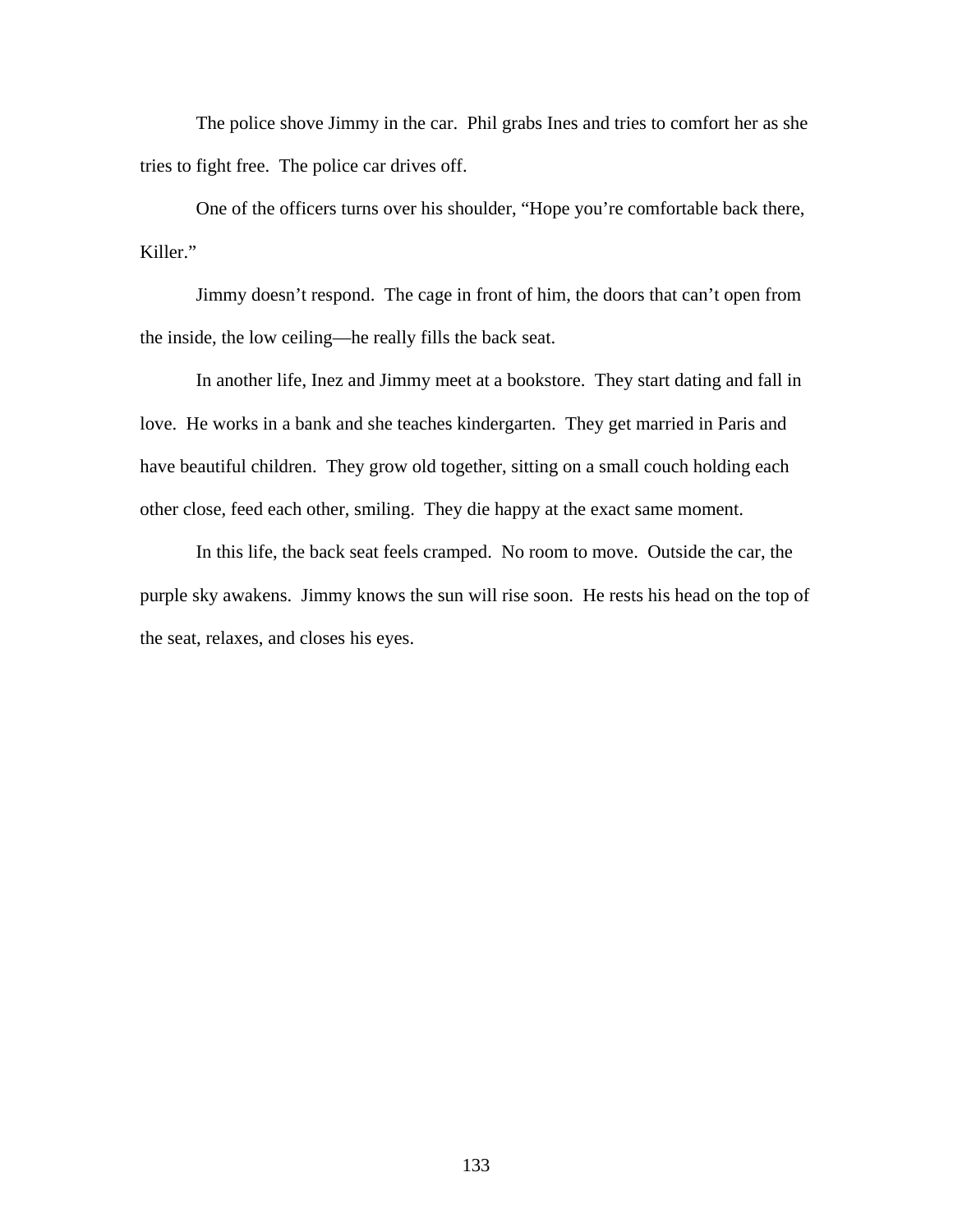## SMILE ALL ALONE

I used to have goals and dreams. Now, I have a wife.

Her name is Briana. I shouldn't be married. Marriage is old people. Marriage is my parents. Wives are for people I barely knew in high school, distant cousins, or complete strangers. Married people look like neighbors. They don't look like me.

Tonight during sex, I pretend my wife is Angie Parson. Angie was a cheerleader in my high school that (on a dare) gave me head under the table in the cafeteria my junior year. I never got to fuck Angie. She ended up dating Gary Pratt or Bill Morrison before the day ended. Tonight my wife will be Angie because I don't want her to be my wife.

My wife's big, brown eyes gleam. She slides back and forth on our Martha Stewart Everyday 3-Star Sunburst Bedding Sheets. Though naked and active, her dark curly hair hangs over her athletic shoulders, perfectly, like she painted it on.

 She squirms, squeals, and moans. And she smiles. She always smiles. I don't buy the smile. It's the same way she smiled when we got married three years ago and bought this three-bedroom, two-bath house. She smiled when we got the cat, the furniture, and the appliances. She smiles the same way when she gossips on the VTech 5.8 GHz cordless phone, sipping the instant coffee. She smiles while she cleans. This is the same smile she wears when she works in her garden. She is happy and loves everyone and everything. Things couldn't be more perfect.

Afterwards, I try to sleep but my wife wants to talk—talk to her man. I wonder who *he* is. Her dumb cat jumps up onto my chest and purrs. It stares at me as its big, fat belly crushes my chest.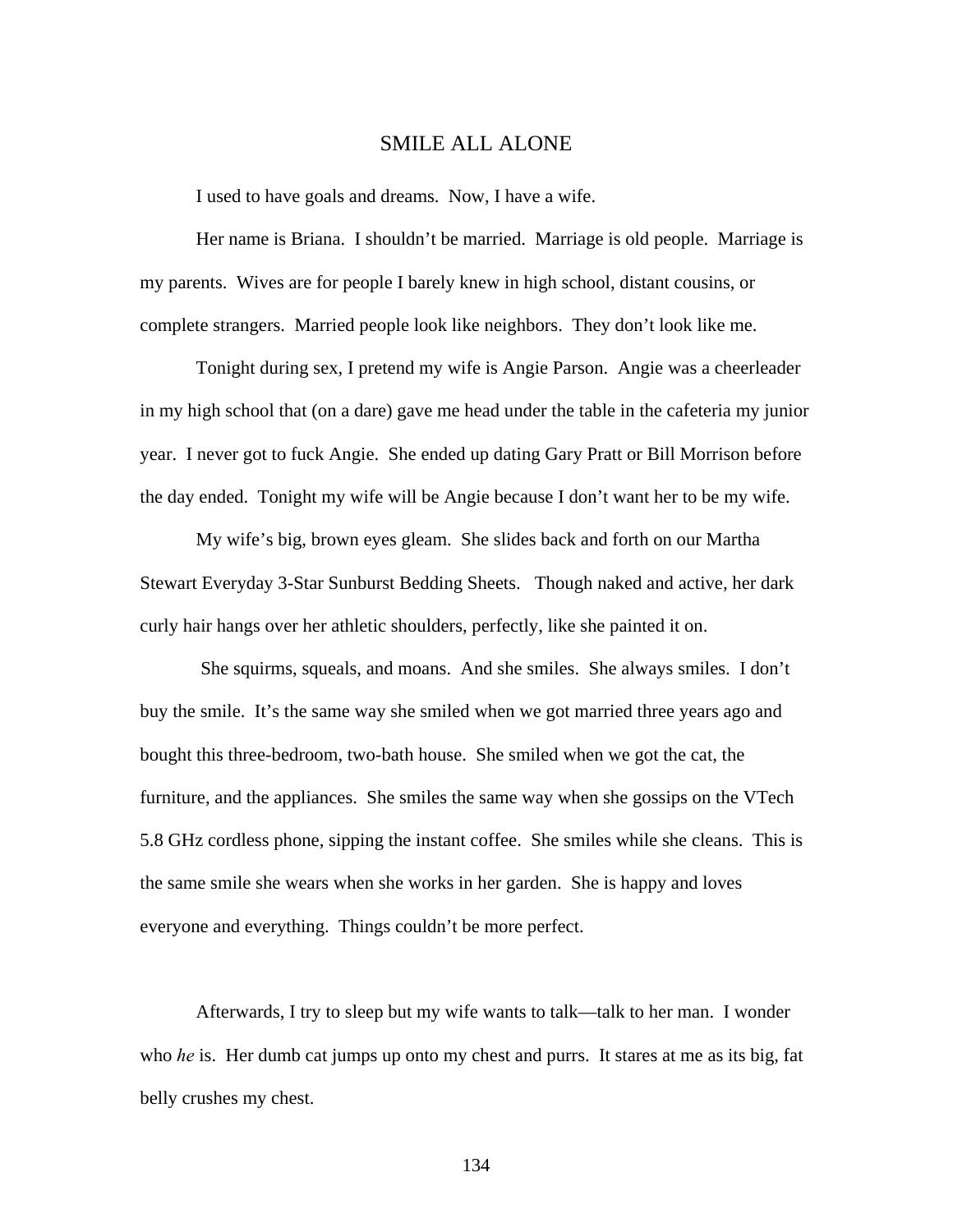My wife grabs the disgusting beast and rests it on her chest. "Oh, Butters. Stop bothering Daddy."

Black cat hair remains on my bare chest. I brush it off.

My wife asks, "Do you think we'll live in Downingtown forever or do you think that we'll end up farther out in Chester County where they're developing now?"

I suggest that we move to California. Not because I care about California but because the word *forever* rings in my ears.

Her smile brightens. "I heard San Francisco is a beautiful city. Like in the movies with the hills and the trolleys and the Golden Gate Bridge."

I say, "Did you know more people commit suicide at the Golden Gate Bridge than anywhere else in the world?"

She says, "I heard that new development out past Coatesville on Route 82 is really nice."

The spoiled-milk-colored Kilz primer only slightly hides the water stains in the corners of the ceiling. One of my dreams was to go on a safari before I died.

I say, "How about Africa?"

She sits up now wrapping herself in her LL Bean Candy Hearts flannel nightshirt. She's excited. "Could you just imagine seeing a lion or an elephant up close? Like in their natural habitat?"

As a child, I rested on my back and raised my legs toward the ceiling pretending to walk across it. I wonder what chalky flat paint feels like on bare feet. One of my dreams was to fly into space. "Let's move to Mars."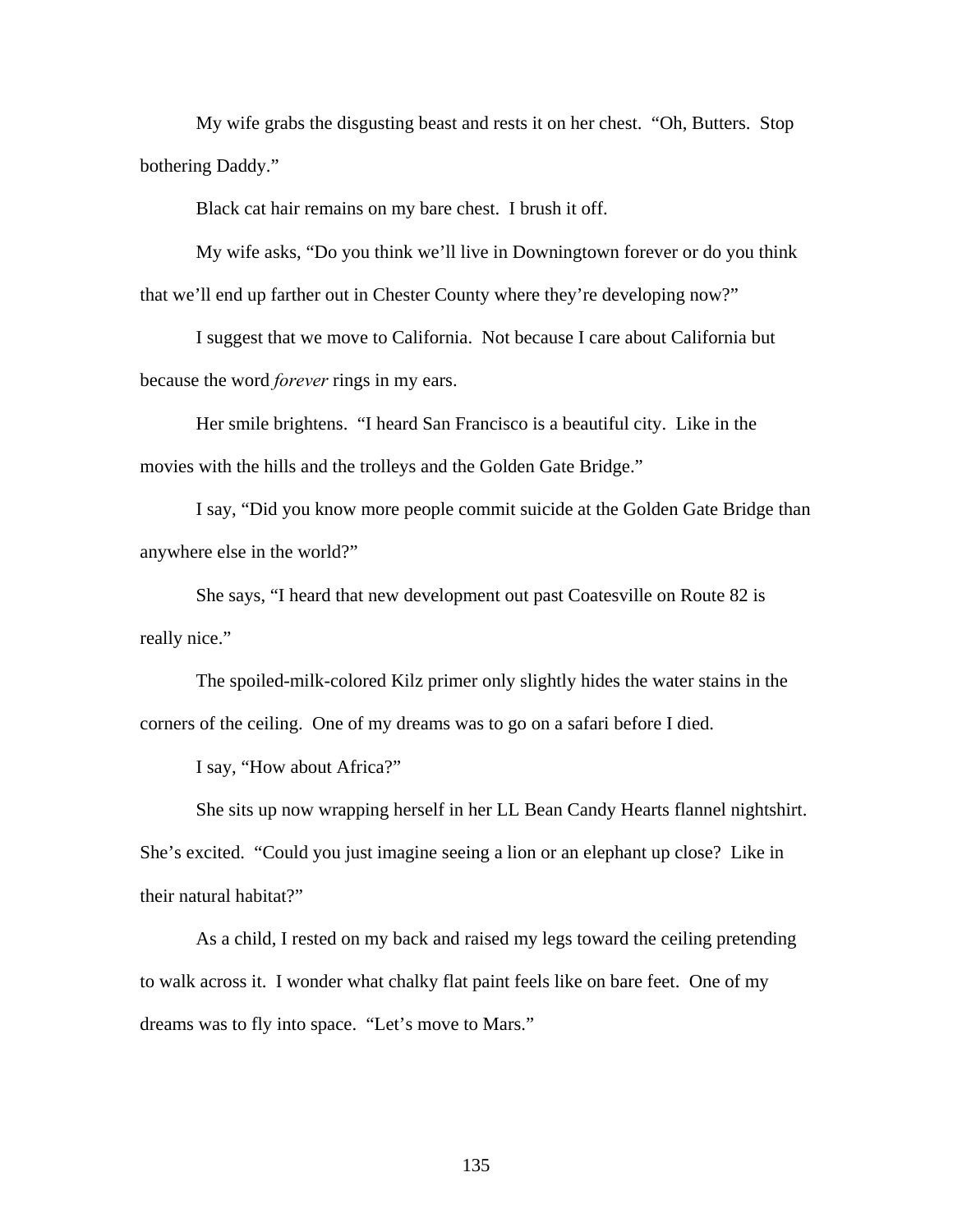She grabs her Siberian white goose down pillow and lightly bops me on the head with it. "You are so silly. You have such a great sense of humor."

I don't raise my legs but imagine walking across the dry knock-down thinking that the floor makes a better ceiling. My wife talks about personality traits like senses of humor and what we pass on to our offspring. I get up to check on our baby.

I have a daughter. Her name is Maggie. She is a pretty little thing. The little hair she has looks black but they tell me it's red. She smiles just as much as her mother but her smiles don't bother me because they are genuine. The need to explore, learn new things, have fun—the reasons I smiled as a child. Not like my wife. Her smiles represent content for mediocrity and being grown up. For having a husband and a house and a daughter and two cars and shopping at the Home Depot.

I lift Maggie from her Chesapeake Collection solid oak crib with four position spring adjustments and hold her above my head. I think she's laughing. Anything's fun when you're a child. Everything.

*Daddy this is fun.*

"I know it is, Maggie. It was fun for me when I was a kid, too."

*When were you a kid, Daddy?* 

"I thought it was yesterday, but it must have been longer."

I kiss my daughter on her soft forehead and place her gently on her Winnie-the-Pooh printed cotton sheets. I envy her. Plenty of fun awaits her before she grows up.

I remember as a child throwing rocks at any intruders to Barry Scott's tree house that I helped him built. They were small rocks and they were only deterrents, but they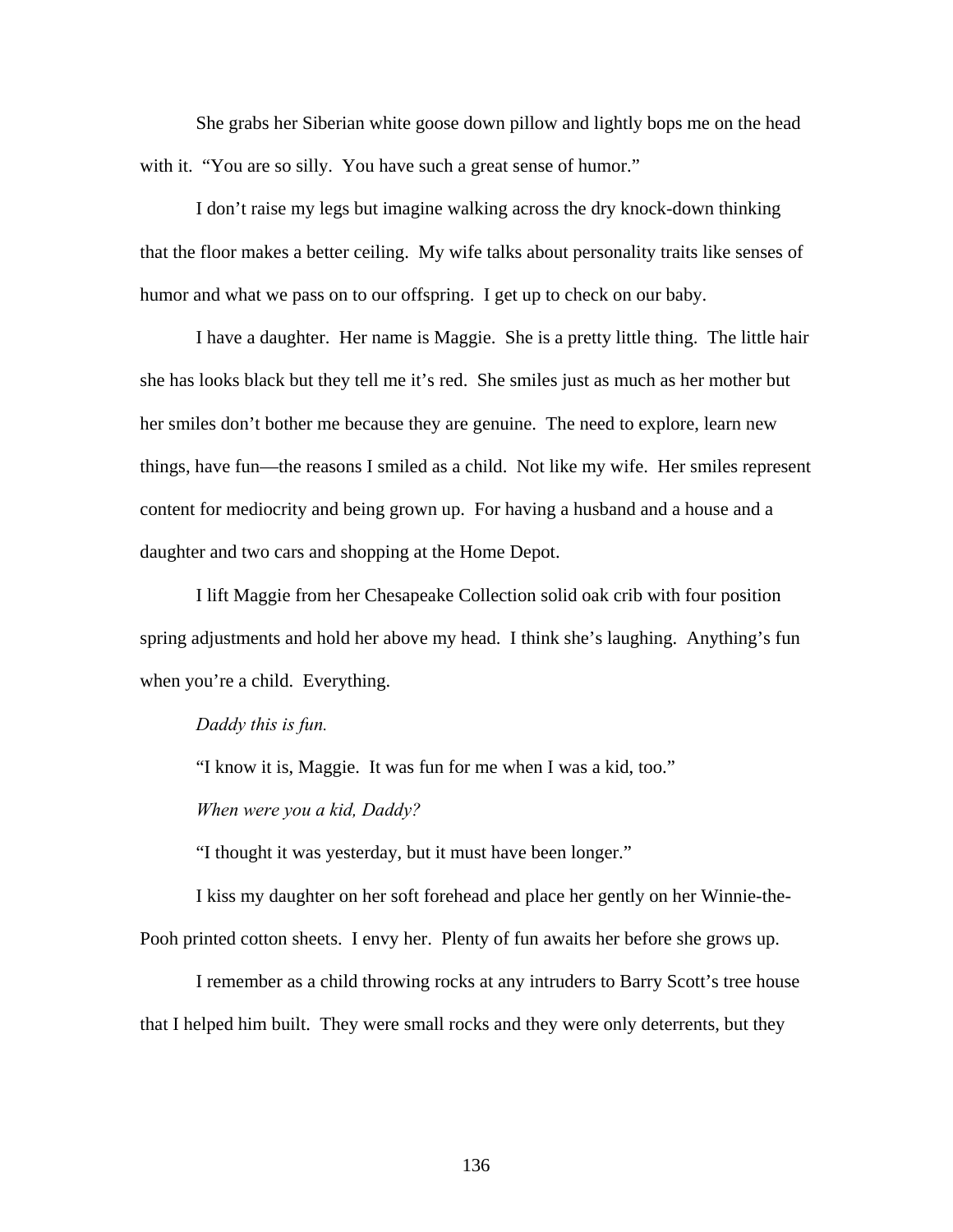were our ammo and protected our hideout. It was so nice being up there above the world, looking down on the rest.

I wake early the next morning, shower quickly, and dress in my usual casual attire—khakis, a collared shirt, no tie. All clothing my wife bought for me at Macy's during the fall sale. My wife still sleeps in our bed. The cat hisses at me. I give it the finger and head out of the room.

The downstairs is immaculate. All carpets vacuumed and all hardwood swept and washed. Not a dish in the sink and our appliances gleam. The stainless steel 30" freestanding range with double oven shines so bright I think it's smiling at me like my wife. One of my goals was to buy a car that made others jealous—one they would want to key to spite me. I take my keys from my pocket and scratch the surface over and over again until I'm satisfied. Then I head out the door.

I have a job. I sit in a cubicle and type things on a computer. The top of my metal desk consists of manila file folders with reinforced tabs, multi-colored post-it notes, an adjustable three hole punch with twenty page capacity, a rubber band ball, Advantas aluminum-headed push pins, vinyl-coated paper-clips, a black Swingline Optima stapler, titanium-bonded scissors, a Scotch Deluxe tape dispenser, a cobalt Martin-Yale electric letter opener, and a few plastic clipboards my wife bought at Staples. I have a telephone that I have to answer every ten minutes or so and say things like, "Uh-huh," "In like fifteen minutes," and "Yes, sir."

My walls are decorated in Philadelphia Eagles memorabilia and unfunny cartoons cut from the Sunday funnies. I didn't put them up there. My wife came in one day and

137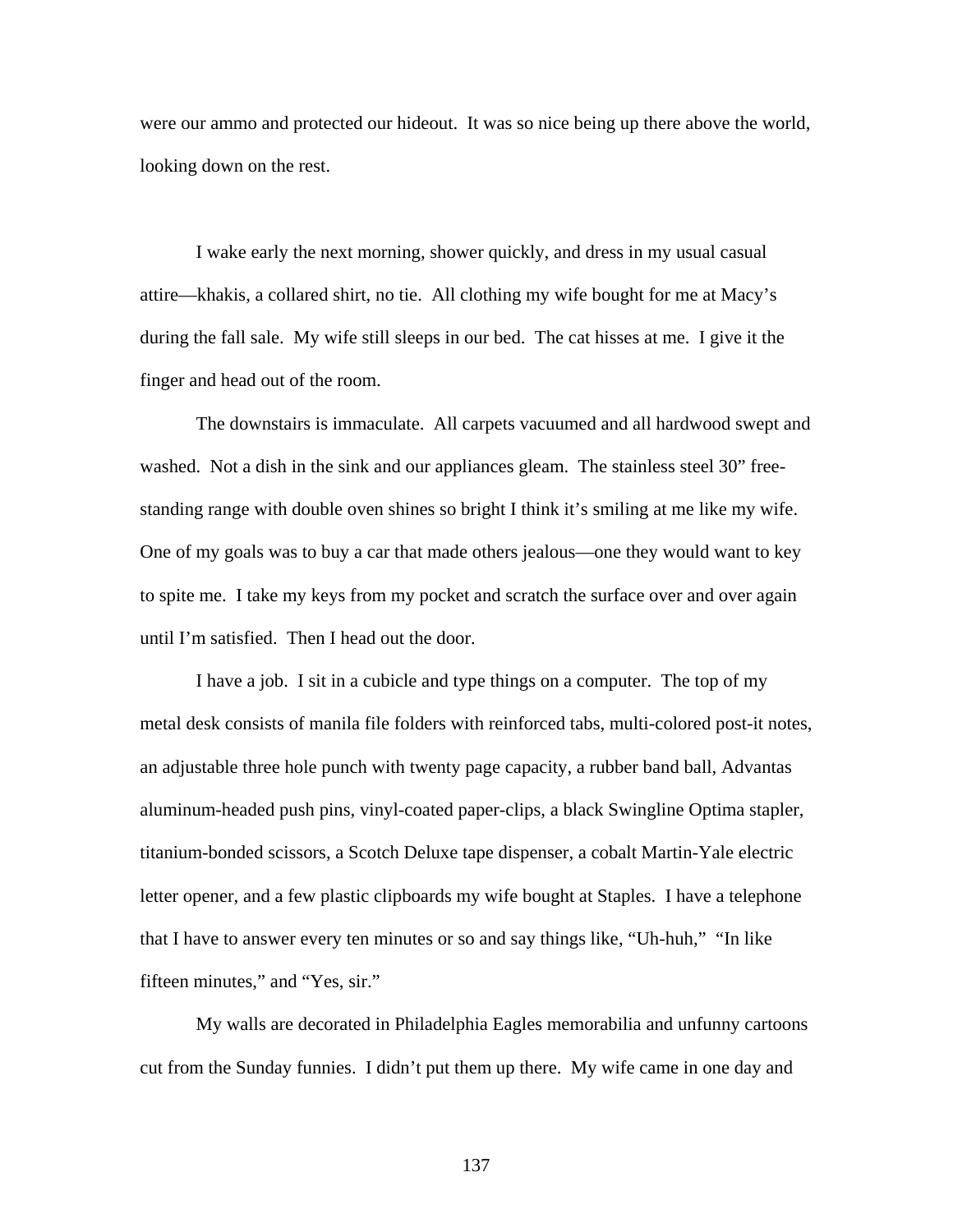told me that my office looked bare and lacked style. I told her that it was a cubicle and didn't matter but she covered the walls in minutes and told me that it's fun to add a personal touch to things. She smiled. She also placed a picture of Maggie on my desk.

I have a boss. He's a balding man somewhere in his forties or fifties. He likes to tell jokes he read in email forwards. He likes to talk sports even though he doesn't sound like he has any idea what he's talking about. He wears ties with cartoon characters on them and likes to pat people on the back.

The boss asks me to take on another file at work. Knows that I can handle it because I'm such a gosh-darned hard worker. I tell him that it doesn't matter. He can give me all the files he wants.

I say, "I don't work on any of them. I just stack and rearrange them in different orders."

The stocky, old man gets a good laugh from that one. "A good sense of humor, too? You're going places, O'Donnell."

I say, "I'd love to go to anywhere but here."

Eyebrows raised, he says, "Good one. You know, if you didn't have such a convincing grin, I'd think you were serious, Kiddo."

I open my briefcase and take out a *Playboy* magazine and read about Miss May. She likes dogs. Me too. One of my goals was to work a job that I'd want to go to everyday like big movie director or baseball player. Anything where I could be rich and famous and didn't have to sit in a fucking office.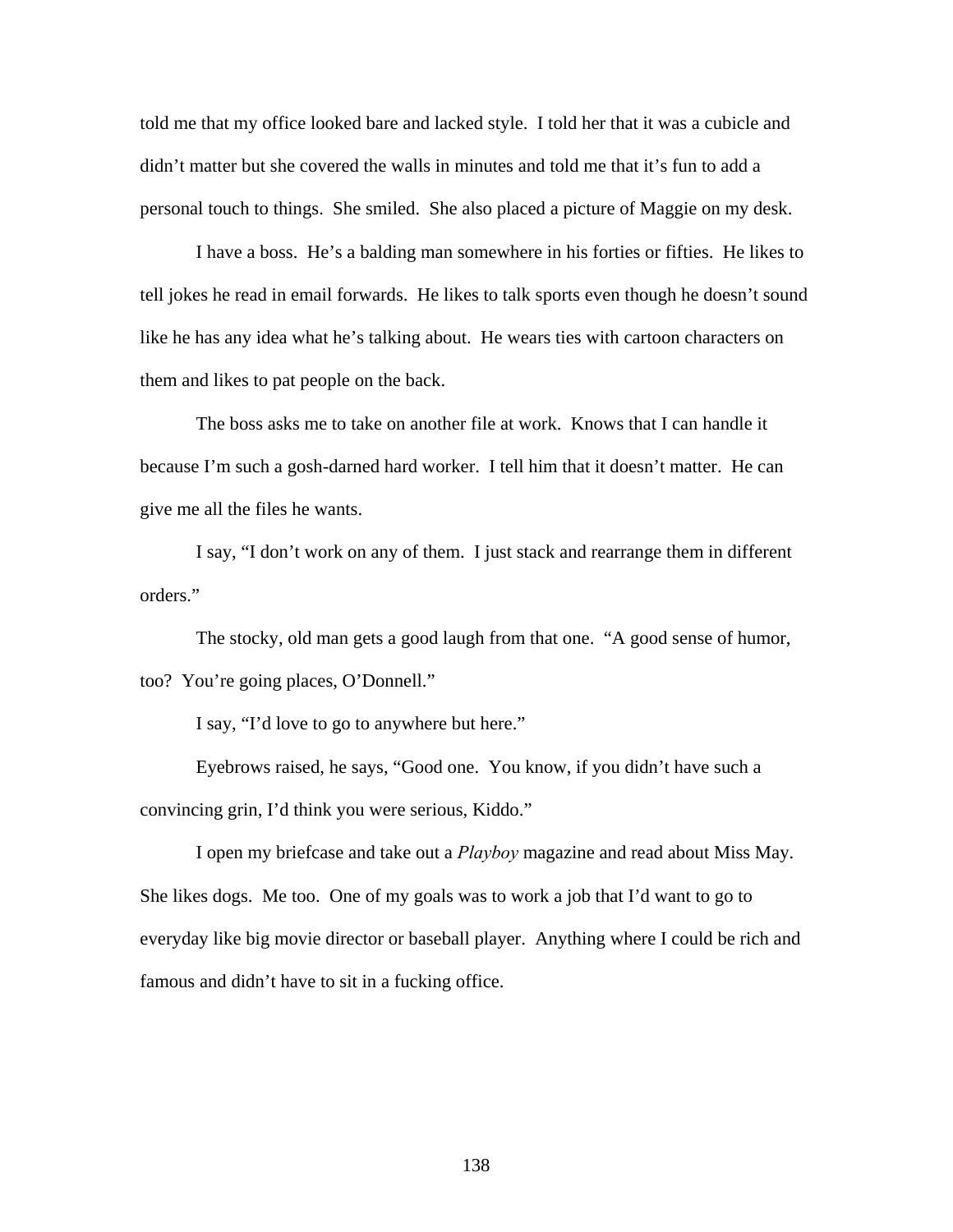I surf the internet the rest of the day—check sports scores, read movie reviews, look at the weather in Rio de Janeiro. Yahoo.com has some fun games I play for a while. Work sucks.

Jobs weren't always so shitty. I used to have a blast when I worked at Harry's Sports Emporium. The openers would show up two hours earlier than regular business hours to unload the freight from overnight. We usually finished within the first hour, if we decided to finish it at all. The rest of the time we spent time goofing off. We lowered the basketball nets to eight feet and had dunking contests. We ran games of touch football down the main aisle—registers were one end zone and the exercise machines the other. We raced the pallet jacks like scooters. Another fun game consisted of pegging people in the face with a bag of tube socks when they weren't looking. Those were the days.

I grab my brown bag lunch—a tuna fish sandwich, some chips, and an apple. There is a note written on the flower-printed napkin:

*Hey Babe, I know my man is hard at work and deserves a nice home-made lunch. Love you bunches. Bree* ☺ ☺ ☺

I crumble up the napkin and throw it, along with the rest of the bag lunch, in my black wire mesh round wastebasket.

At home, no one is in the house but the glaring, judgmental cat. It prances around as if it owns the place. I wish we had a pit bull that ate cats. A terry-cloth rag rests on the stove next to a bottle of stainless steel cleaner. The marks from my keys remain. I take the plastic bottle and squeeze a big heap of cleaner onto the floor. The white semi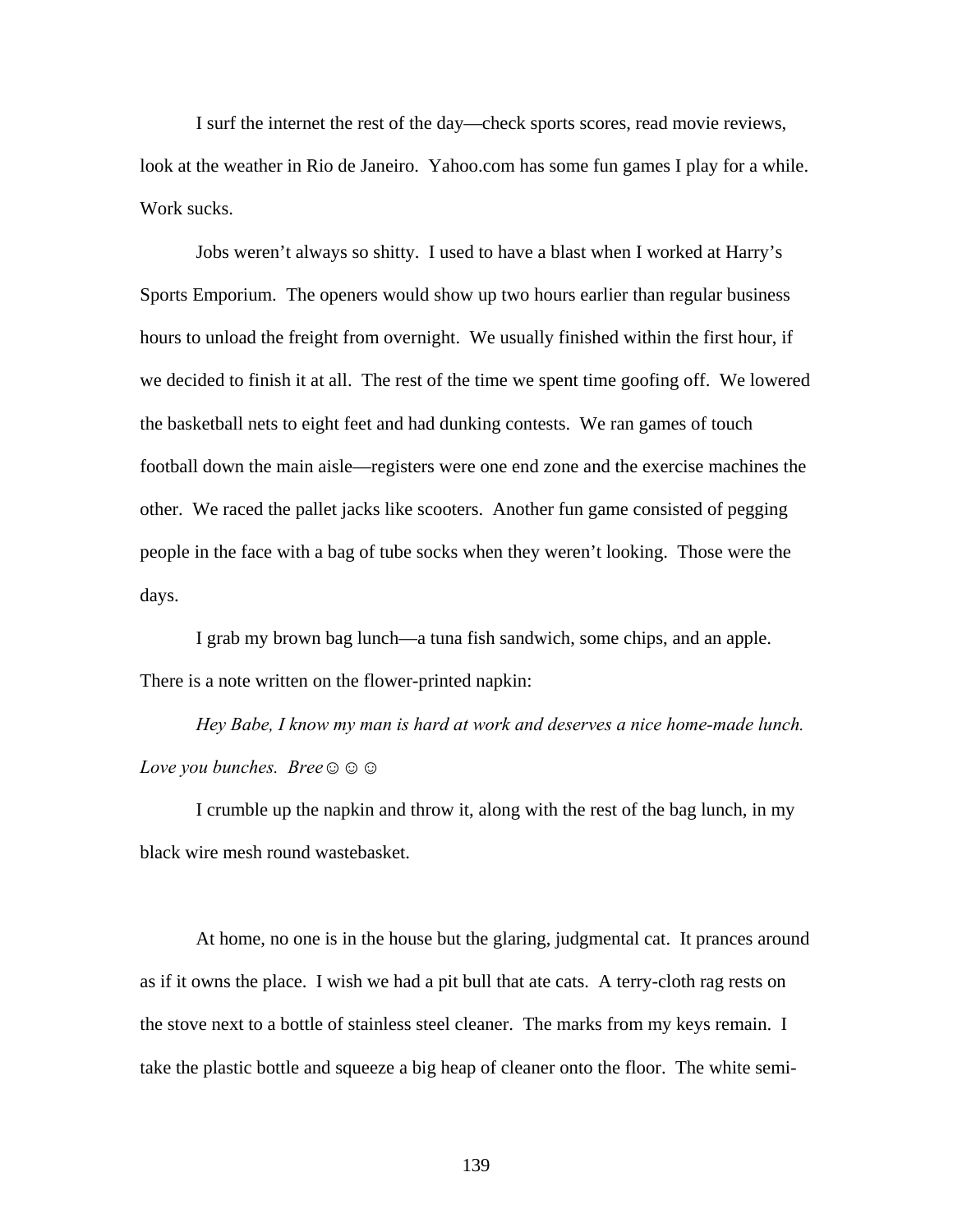liquid piles up on the hardwood floor looking like glue. I set the bottle down next to my creation.

I find my wife in her garden with our daughter—one digs dirt and one tries to snatch the clouds from the sky. The ball-and-chain's flower printed blouse coordinates precisely with her blue overalls and gardening hat. She wears make-up so flawlessly applied she looks as if she is just naturally gorgeous—which she is, I admit, to a certain extent. When she sees me, she jumps to her feet, wraps her arms around me, and kisses me on the lips, tasting of sour milk and cinnamon. "How was my man's day at the office?"

That she asks me about my job bothers me almost as much as the smiling. I say, "Just like every other day."

She smiles. "That's what you always say."

I ask her if she's been cleaning the stove.

She tugs at her lip forcing the smile back to her face. "I tried to get some marks out of it I never noticed before."

"Any luck?"

She shakes her head and picks up Maggie. "None at all. So I just figured I'd make the garden look extra special today to make up for the kitchen flaws."

She did take care of her garden. Flowers bloomed—all sorts of pinks, purples, blues, and reds lined the landscaping. Her vegetables growing more rapidly than ever. The tomatoes were the best. She loved her tomatoes.

"We may get to eat the tomatoes sometime next week," she says, smile bigger than ever.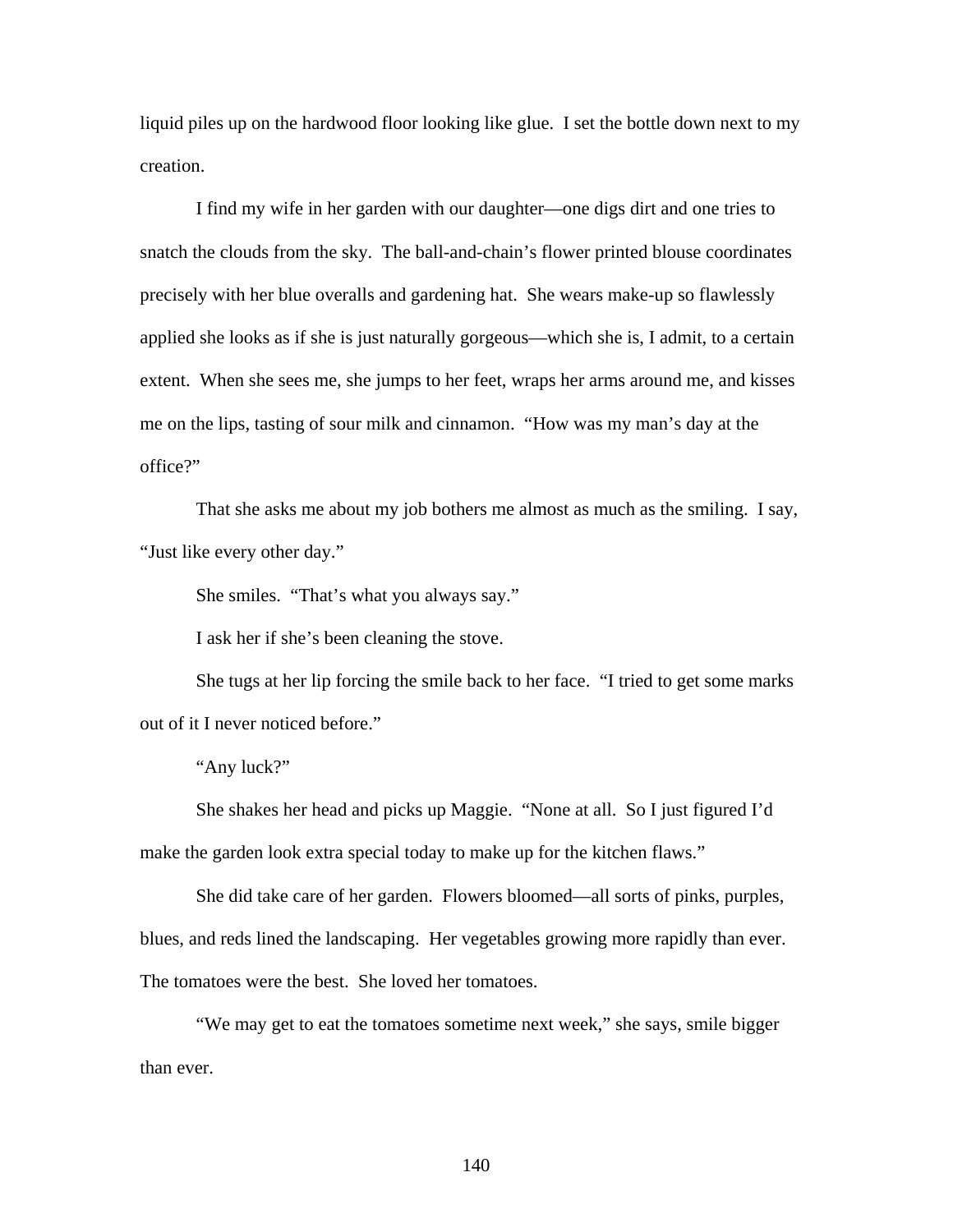When we re-enter the house my wife's smile fades slightly as she gasps at the white goop in the middle of the hardwood floor. Happiness returns as she rushes to clean up the mess on hands and knees. "I'm such a klutz. I can't believe I left the bottle so close to the edge."

At dinner, my wife talks about her day, "…and Maggie just had to see what I was doing so I took her out of her playpen and brought her in the kitchen with me as I talked to Karen who just can't stop going on and on about her husband who still hasn't found a job since he got laid off last August and I do feel sorry for her but she has to stay positive and not gripe over things and I tried to explain that to her and…"

Her smile never fades. She is happy that her friends have problems so she can tell me all about them. She works in her garden and tells me about it. She tells me about things she saw on TV or read in her magazines.

She continues like this but the words don't even register with me anymore. They just sound like elevator music in the background. Maggie cries. I put down my fork and knife and walk over to her and lift her out of her Fisher-Price Ocean Wonders Aquarium Healthy Care highchair. I hold her close to my chest and press her forehead softly to mine. The crying stops.

"Oh baby, you are so good with her. I can never get her to stop once she starts. I just tune it out. The doctor says—"

I cut her off. "She's tired. I'll take her to bed."

My wife smiles. "I bet she's tired. Little Maggie had such a big day. She helped me in the kitchen and in the garden and…"

141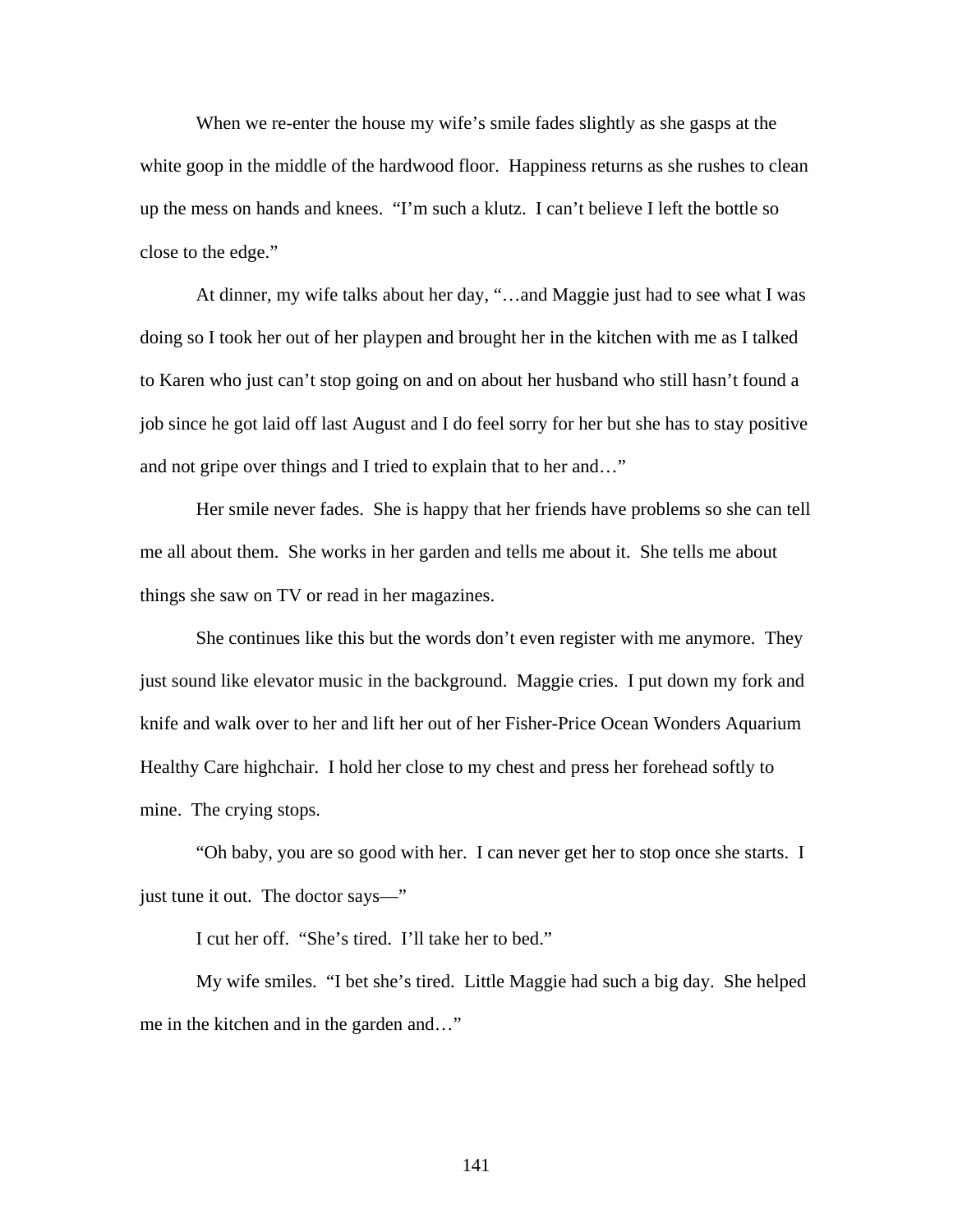The background music continues as I head upstairs to Maggie's room. I place her on her sheets and she grabs my index finger with her small hand and grips it tight.

Maggie looks right at me wanting answers. *Why does Mommy talk so much?* 

I say, "Because that's all she has, honey."

*What do you have?* 

"Pretty much the same."

 *But you don't babble like Mommy does.* 

"Well, that's because Daddy isn't happy with what he has."

My wife wasn't always so easily satisfied. She used to have ambition—to want more. In high school, Briana took most leads in the drama club. She dreamed of being a movie actress.

"I could start in the indies. I'd even do nude scenes if they made sense in the script."

She figured if she started in independent movies it only be a matter of time before she would get an Oscar-winning role which would only lead to exclusive roles and the eventual director's chair.

"I'd even lend my celebrity status to charities and cameos in sit-coms."

She also had dreams of cheerleading, music, and traveling. Never a housewife. Never a house in the suburbs and book clubs. Never a smile over mediocrity.

*It's all her fault that you are not happy, Daddy.*

 Once marriage got in Briana's head, it wouldn't get out. She convinced me we should get married because we deserved to be together. Because it was me and her against the world and we should team up. But once we got married, something changed

142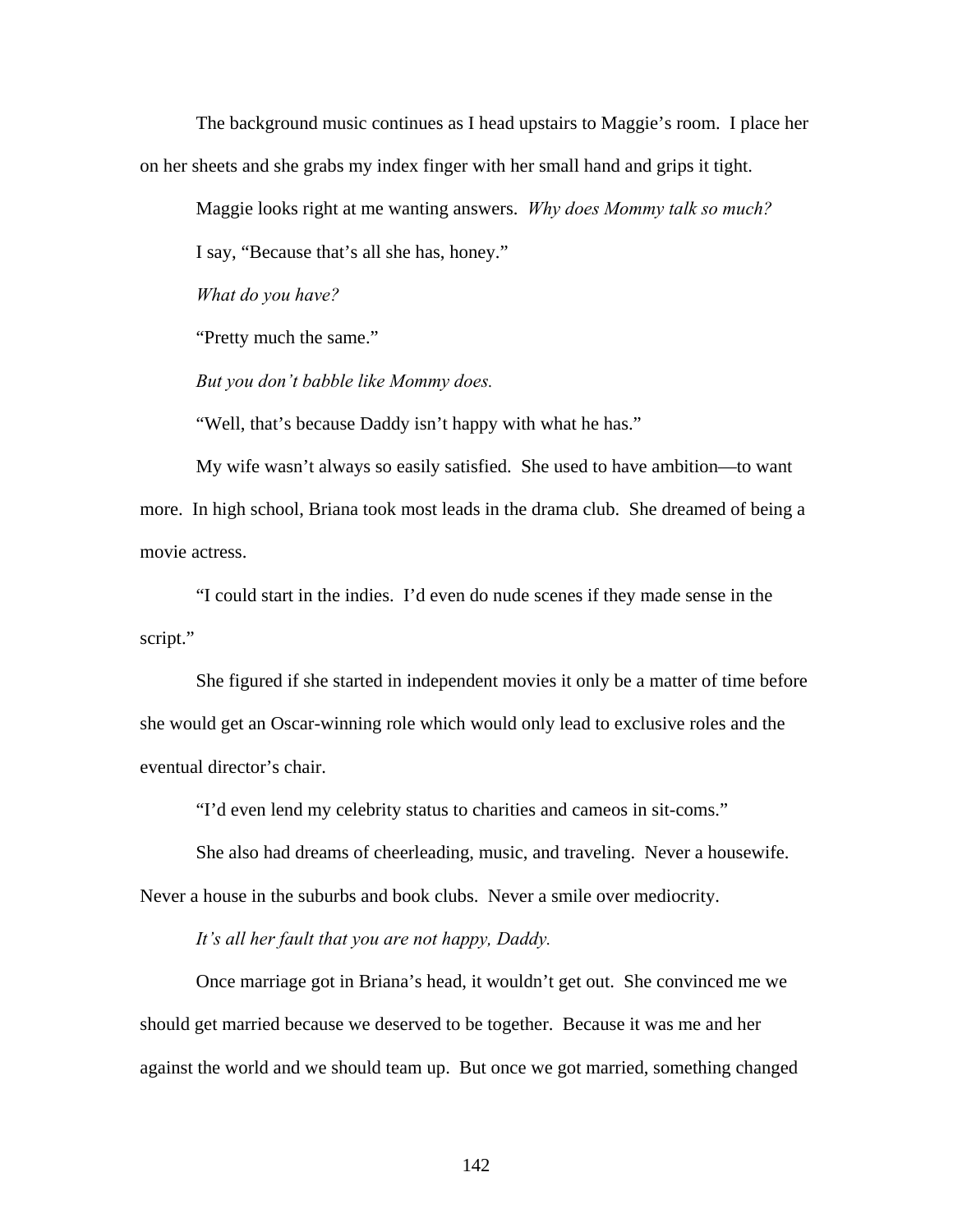in her and she settled for what she had. She convinced me to take a job working for her uncle's company because it would secure a future for our wonderful family. We could buy a house. We could buy appliances. We could have kids and pets that were our own. Blah, blah, blah. How happy we would be.

*She made you take the job, Daddy. She made you marry her, too.* 

"What can I do, Maggie?"

*Wipe that fucking smile off her face.*

She's right. If things weren't so perfect in my wife's perfect world, there would be no reason for her to smile.

"How long do you think that would take, Honey?"

*If you do it right, Daddy, it would only take a few days.* 

With my wife sleeping and the sky pitch black, I rise from bed and head out to the garden. The only light shines from the half a moon. I go to work quickly, kicking whatever plants or vegetables come into my view. I smash all the tomatoes under my slippers and uproot the flowers by hand, and throw them against the wall. I don't stop until the garden, once immaculate, stands totally unrecognizable. I wash my slippers off with the hose and return to bed with my wife.

The next day at work, in the middle of an intense game of Minesweeper and only three mines left, my phone rings. I wanted to become video game designer one day, or at least come up with the story lines.

I say, "O'Donnell."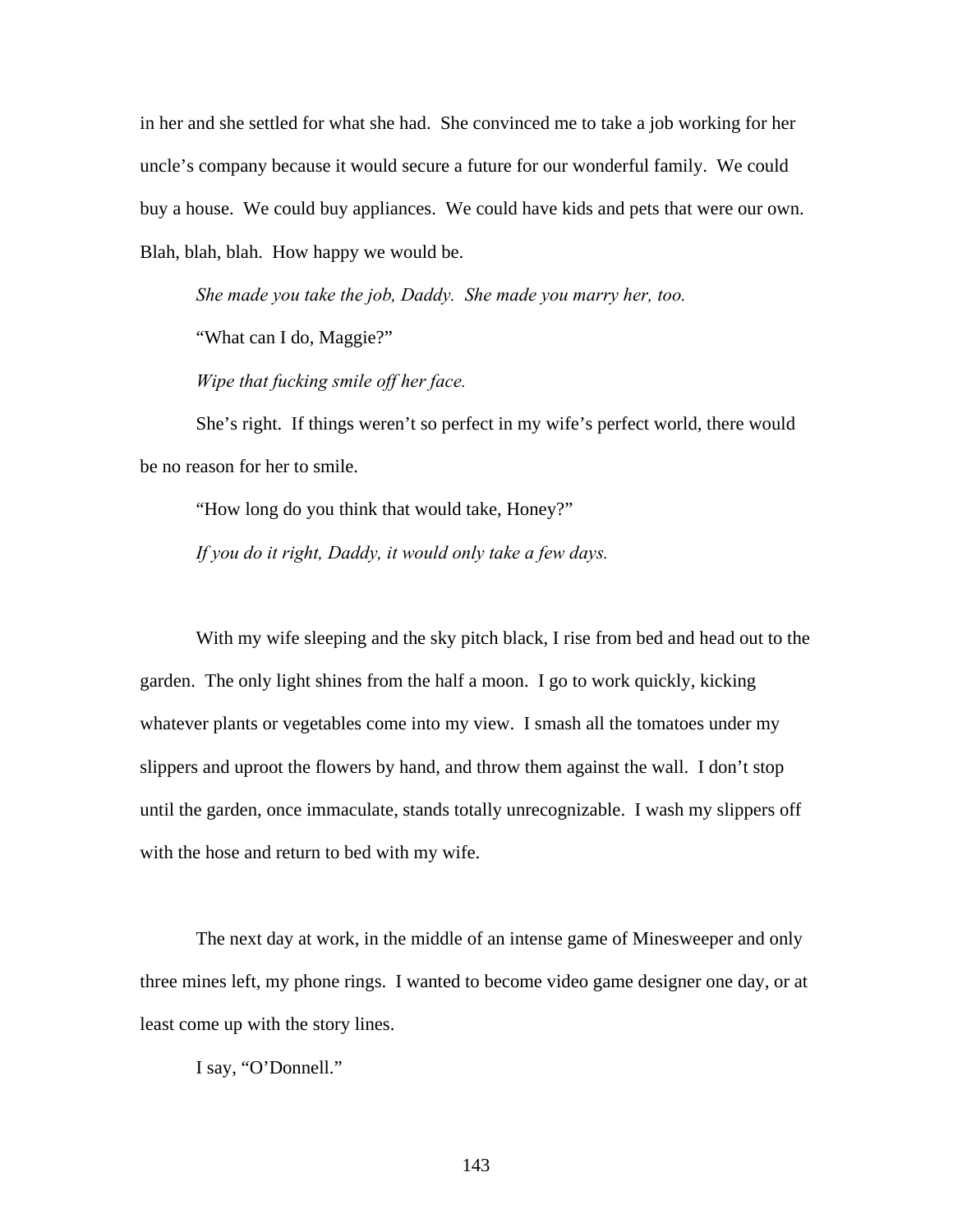My wife sounds like she's been crying. "My garden… it's ruined."

I say, "Yeah?"

"Someone destroyed my garden, Honey."

 I carefully click on the box to the right of the number 3. Safe. Thank God. Two more to go. "Was it that cat of yours?"

I can hear her sobbing. "Butters wouldn't do that."

I can't decide which box to click. I'm pretty sure it's the one above the three but it may be the one to the left. I can't tell. "You'd be surprised at what cats are capable of these days."

She sighs.

I blow up. Game over. I should've trusted my instincts and took the box above.

Damn it. "Probably some kids."

She says, "What do I do, Billy? I don't know what to do."

I say, "Don't do anything. You don't have to do anything."

"But I don't know what to *do*."

 I open up a new field of Minesweeper—a new ninety-nine mines to find. "Take a bath. Read a book. Watch a movie."

"But what about my garden?"

The first mines are easy. I can usually find the first fifty or so without even really

trying at all. "Just relax, honey. I'll take care of everything when I get home."

She says, "A nice warm bubble bath sounds nice."

She tells me to get back to work before the place goes under and tries to laugh.

She sounds a little lost and I tell her goodbye.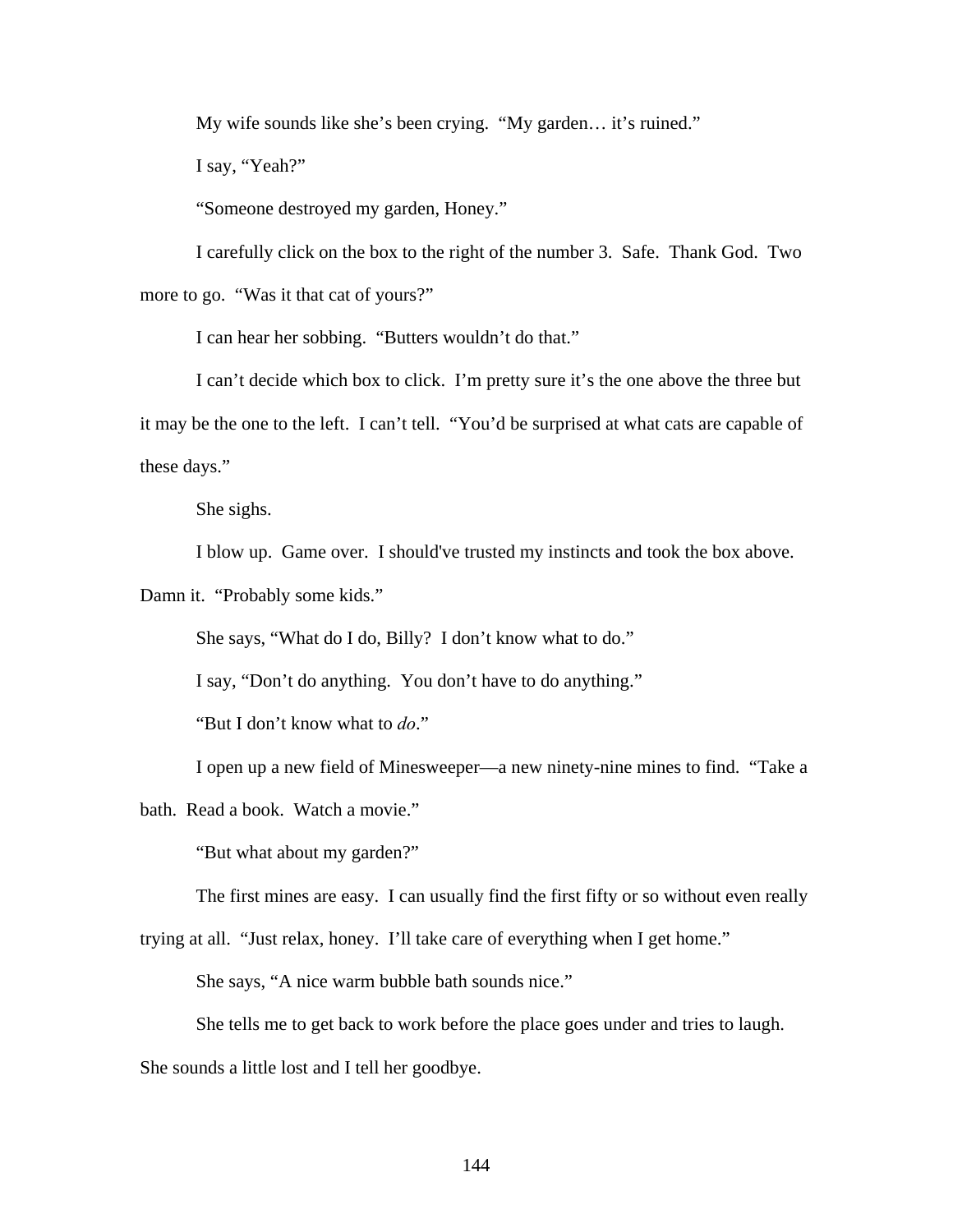When I return home from work, my wife sits at the kitchen table, her head down, eyes closed. Maggie squirms around in her highchair, giggling, her hands and half her pudgy face covered in a beige, pudding-like substance. The stove remains scratched and there is now an oblong gray stain in the middle of the kitchen floor. The cat scratches the legs of my wife's chair. Magazines and coupons cover the table top. The dishes from my wife's breakfast remain in the sink.

 I say, "Honey, I'm home." I try to sound just like the television shows because it sounds so funny to me.

 My wife opens her eyes and jumps to her feet. She kisses me on the cheek and she smells like coffee with a hint of Jameson. She smiles and her eyeliner runs from her left eye. She mumbles something as she heads to the sink to wash her dishes.

I ask, "What?"

 She brushes some sweat from her brow and starts to place the dishes in the dishwasher. "Your day, Baby. How was your day?"

 I unbutton my top few buttons and sit down. "Today was an okay day. The boss left me alone for most of it and I found some cool new sites on the internet."

 She mumbles something again. I take it as an "uh-huh," so I continue. "I thought about punching my boss in the face, but didn't feel like exerting the energy."

 She stands up straight, brushes her hair out of her face, and forces a smile. "Me and Maggie enjoyed our day too."

 She clears off the table—throwing out magazines and coupons alike. I grab a paper towel and wipe the crap off Maggie's face. My wife tells me about how she talked

\*\*\*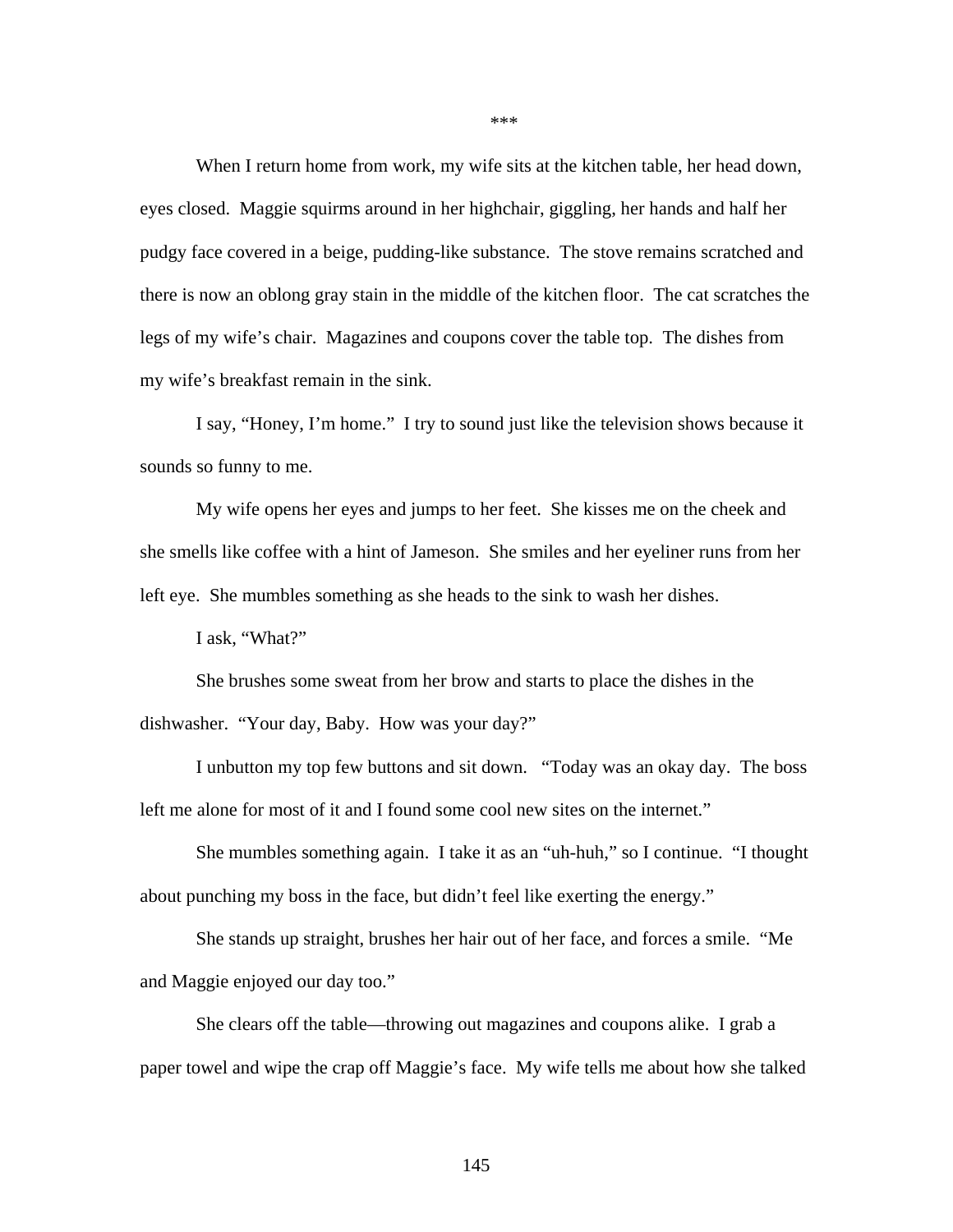to Mary Jo or Mary Jane or Mary something else and how she wasn't married yet and was struggling to find a career and still lived with her parents.

 "I'm so happy we have a life together. We are married. We have a great house and a daughter and a beautiful garden. You have a successful job and are good at it—"

 I interrupt, "I sit at a computer all day and go to websites where I can find out things like which celebrity I'm most like."

 She laughs. It sounds forced, but she enjoys it and rubs my stomach. "Oh Billy, you are so funny."

 She sits on my lap and puts her arms around the back of my head, and then kisses me on the lips. "I'm so happy we made it, Baby. We have everything we could have hoped for."

I kiss her back. "I'm so happy for you."

 Later, I put Maggie in her crib. I spin the butterfly musical mobile above her and it belts out "Rock-a-bye Baby." She reaches for my finger, but I don't let her have it this time.

## *Mommy is still so happy, isn't she Daddy?*

 "Mommy is always happy. It's easy to be when happy when your goals are so average."

*Mommy loves her stupid cat, Daddy.* 

"You're right, darling. Mommy loves her cat."

I give Maggie my finger and she holds on tight. I kiss her on the forehead. I remember I once wanted to visit every zoo in the world. *That* would be some goal.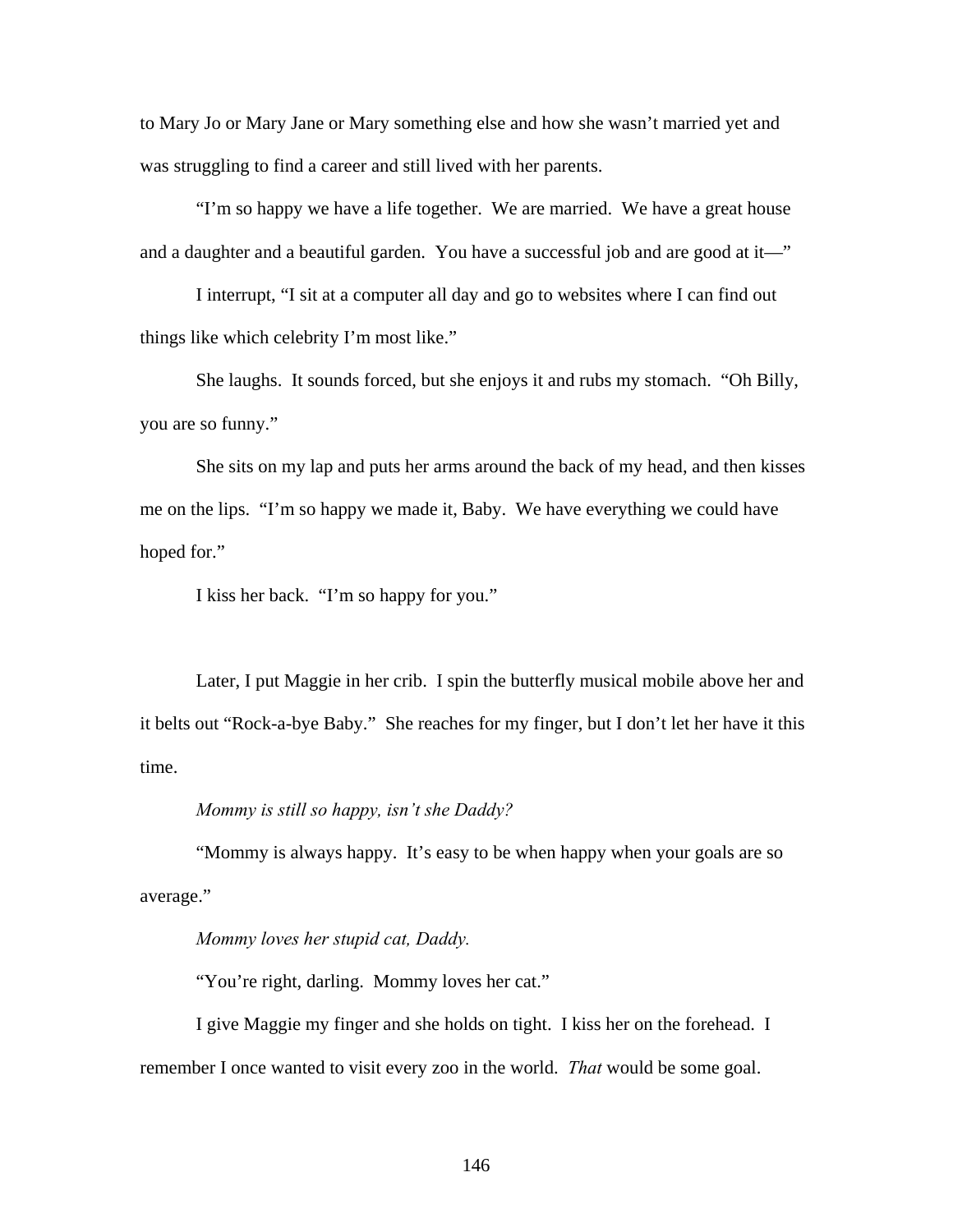I wake up early, my wife still asleep in the bed, put the cat in a cardboard box, and head to my used Toyota Camry sedan. The cat was my wife's idea. The thing is black, fat, furry, and lethargic. All day long it sits close to my wife and once in a while wags its tail.

 The park isn't far from our house—maybe a mile and a half. I walk across the baseball field to what the kids in the neighborhood usually refer to as the "creek." It is really a manmade drainage area, but to a kid, it was a creek. We used to catch salamanders and hide porno magazines there.

 I hop down into the creek and put the cat on a sandy little shore near the small stream. I empty a can off Iams Weight-Control Chicken and Rice Cat Food Formula into a small Styrofoam bowl I brought along. The cat loves food and eats right away. I climb out, head to my car, and drive to work.

 She calls me while I am in the middle of drawing pictures of my boss in crayon over the files he wants me to work on. I'm using the color goldenrod to illustrate the large dick growing out of his crimson red forehead. "O'Donnell."

She says, "I can't seem to find Butters anywhere."

I use cadet blue for the balls hanging from his chin. "What's Butters?" She laughs. "Our cat. Don't be silly."

Hot magenta for the pubes sprouting from his nostrils. "Oh, I'm sure that cat's around there somewhere."

The vacuum runs in the background but she is silent.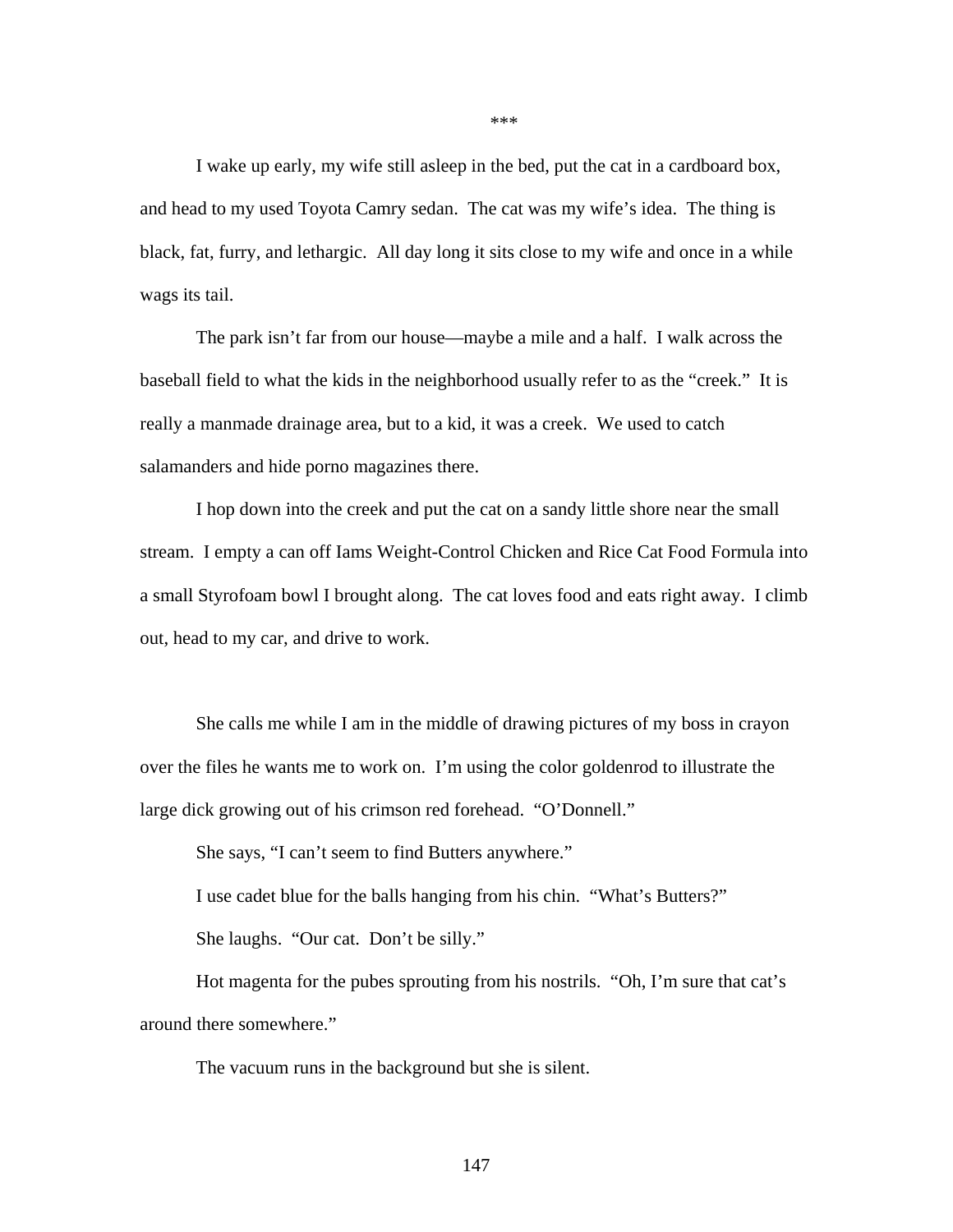I put my crayons down. "Did you leave the door open? Maybe he ran away." I think she sniffles before saying, "Hurry home, Baby."

At home, I find my wife resting on the couch. Our baby rolls around on the floor playing with building blocks. At one time, architect seemed like a good dream for me. I would have loved to design sports stadiums. The stacks of dishes in the sink look as if they could touch the ceiling. Not only is the stain still on the kitchen floor, but it's dirty as if it hasn't been swept in weeks. As soon I walk in the room, my wife sits up and says, "Hi, honey." She's not wearing make-up today and she looks a few years older than usual. Her hair is tied up in a scrunchie and she wears only an old football jersey of mine and a pair of boxer shorts. But still she smiles.

I say, "The cat come back?"

She jumps to her feet. "Not yet."

I sit down on the floor next to Maggie. "I thought your garden was ruined."

She says, "Oh we'll fix it this weekend."

I pick up Maggie. "She's tired. I'll put her to bed."

She attempts to protest, but just smiles instead. "Okay, honey."

Upstairs I hold Maggie in my arms. I rock her back and forth. Her ceiling is bare. I should put up glow-in-the-dark stars and planets like I had when I was young. I loved looking at them before I fell asleep. Maybe Maggie will travel to space someday.

"That woman is impenetrable, Maggie."

*I think she is faking it, Daddy. She's vulnerable just like the rest of us.*  "I don't think she's sincerely happy either, honey. But she's a fighter."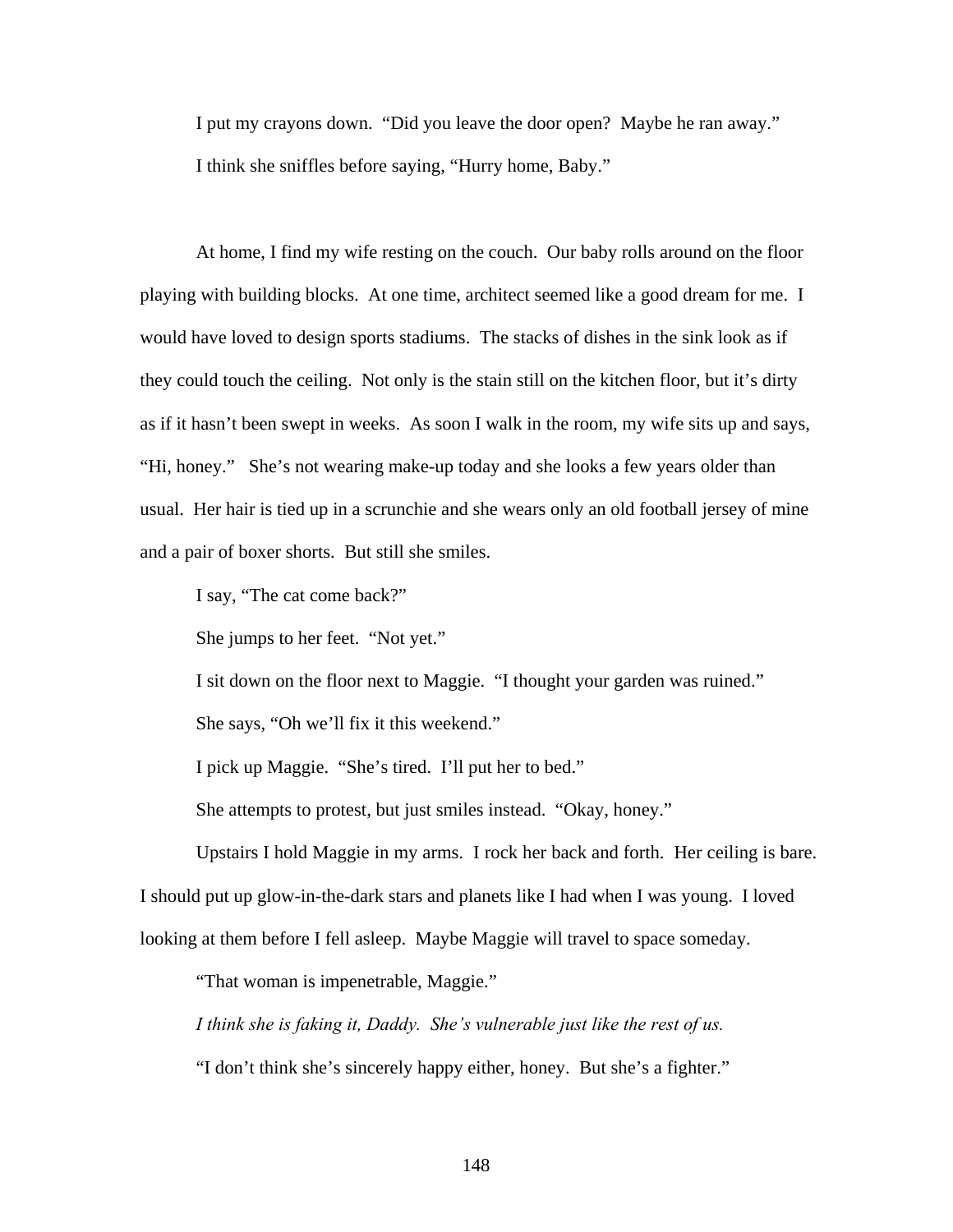*I think we should leave this place, Daddy.*

"You and me, darling?"

*Tomorrow morning. Let's leave her be. See if she can smile all alone.* 

"I love you, Maggie."

*I love you too, Daddy*.

The next morning, I get up early again. It's getting easier and easier for me to wake up fully energized when the sun comes up, even without an alarm. My wife is sound asleep. She's even snoring. I've never heard her snore before.

 After a quick shower, I dress, then take Maggie out to my Toyota Camry and put her in the car seat. She smiles at me and I have to smile back.

I carry Maggie in her car seat in to work. Everyone tells me how adorable she is and how she has my eyes. I tell them that she's daddy's little girl and they all laugh.

I place Maggie on my desk so she can get a good view of the computer screen. She giggles and shakes her rattle.

"Let's see who you would match up with in the celebrity world."

*That sounds like a lot of fun, Daddy.* 

I enter all the information in for her, assuming how she would answer for each. She considers a shopping spree a good time out, thinks milk is gross, has less than \$10 in her wallet, etc. As I fill this out for her, my phone rings.

"O'Donnell."

 My wife is hysterical. "It's Maggie… I don't know where…she isn't in her crib… I don't know how I…" I don't answer her right away. I let her continue. "She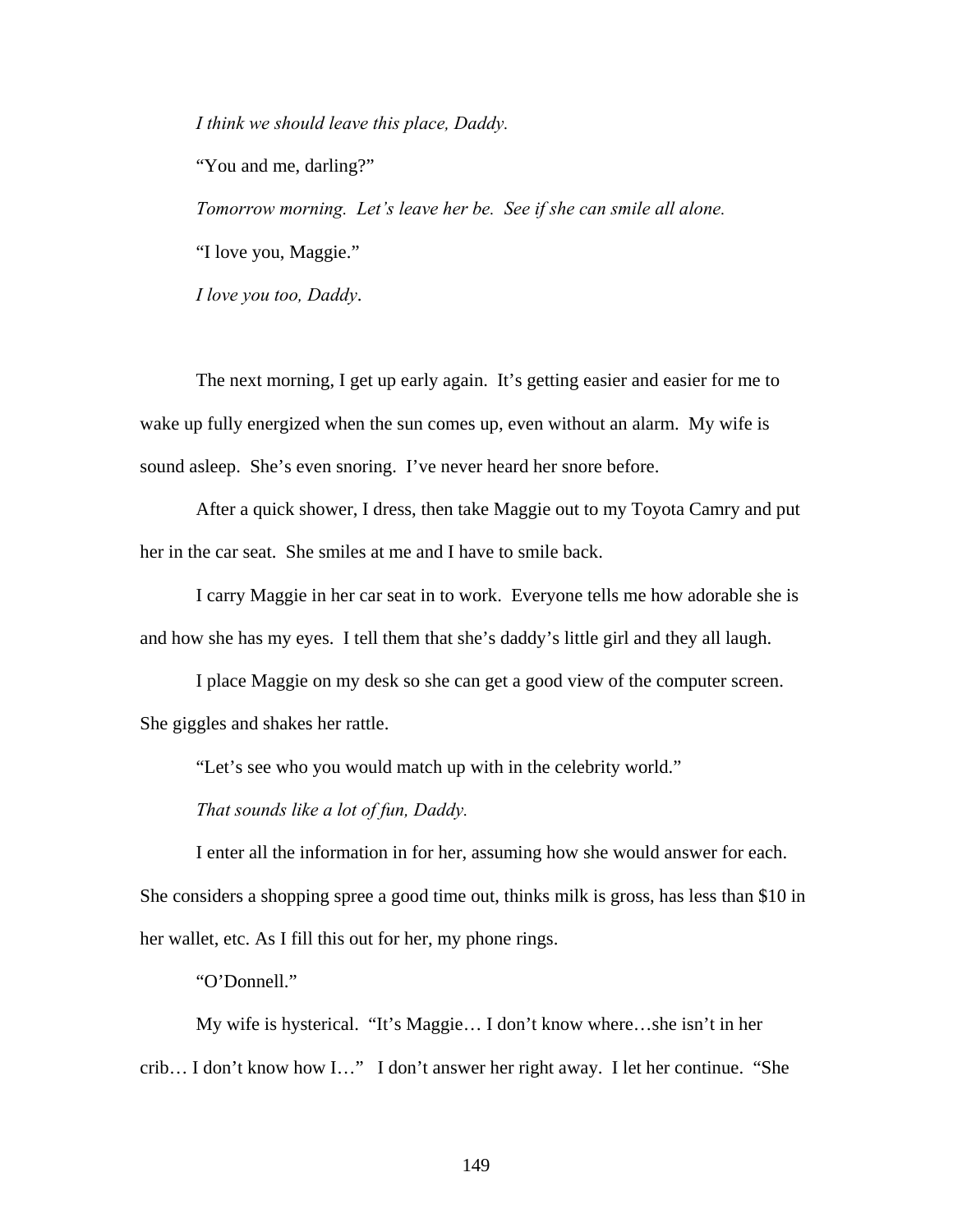wasn't in her crib… I've looked all over the house… I went outside and looked in the yard… she's not here… I… I called the police…"

I say, "You called the police?"

 She says, "Yes and they asked where you were and I told them you were at work and they told me to call you and see if you knew where she was and—"

I say, "Maggie's fine. She's here with me."

The line is silent. I don't even hear my wife breath.

I say, "She wanted to come to work with me today."

"She's with you? She's all right?"

 I put out my finger for Maggie to grab on to and she does. "She's having fun with her Daddy."

I can't see her, but I know she is not smiling. "Why didn't you tell… she's okay?

Everything thing is okay? I don't know why you would… she's okay?"

"Everything is fine."

"I thought I was a bad mother. I thought I was going to die."

"You're not a bad mother. Maggie's fine. She's always fine."

She breathes a little heavier. "Why didn't you tell me that you were taking her?

Why…"

 Maggie grabs my middle finger now with her other tiny hand. "She's Daddy's assistant today. Isn't that right, Maggie?"

*We got her good, Daddy.*

My wife says, "I'm going to work on fixing my garden today, I think."

I tell her, "Love you too, honey. See you later."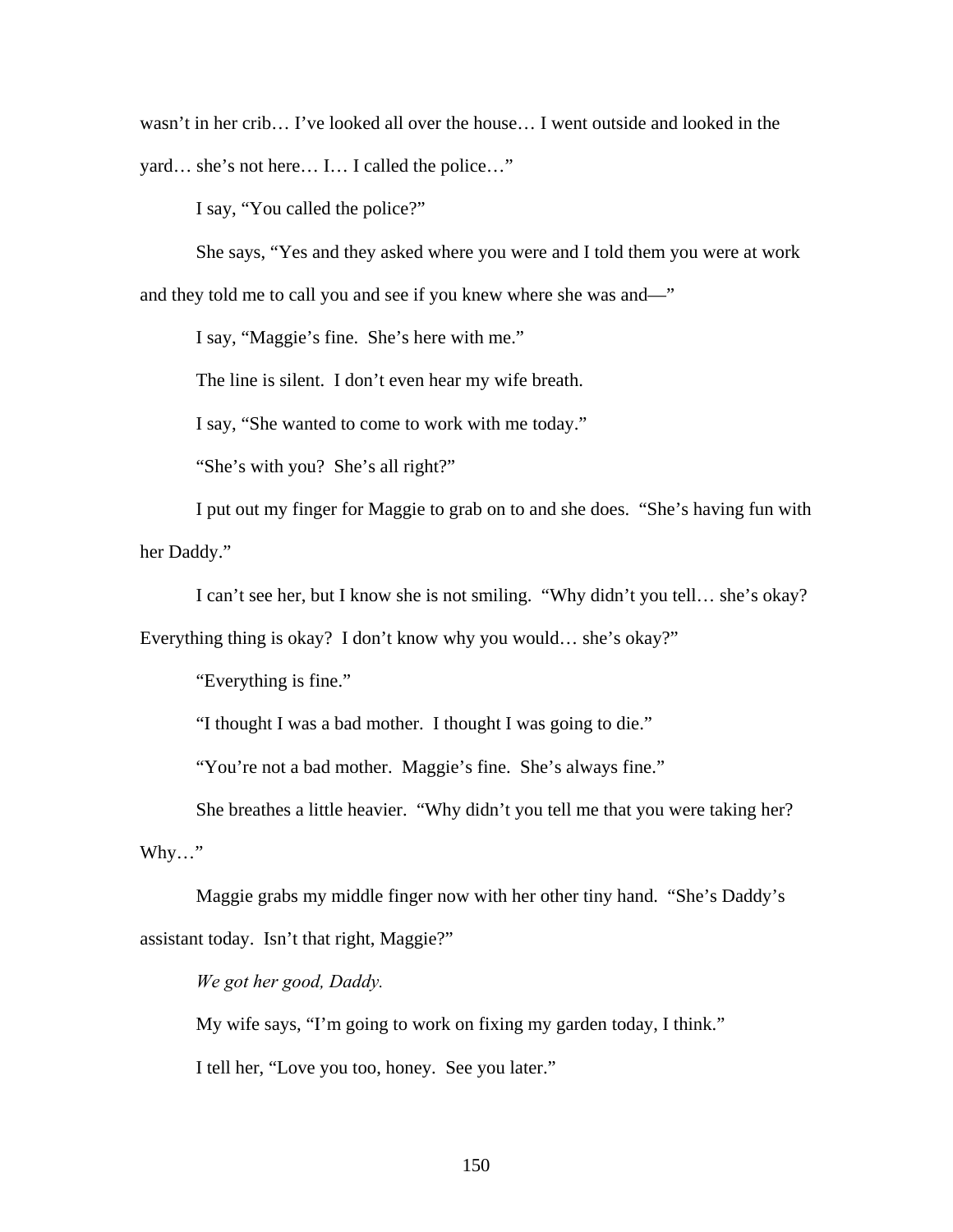After I hang up the phone and pick up Maggie. "Guess what, honey? Your match is Mel Gibson."

 Maggie and I enjoy our day at the office, surfing the net and having the coworkers treat us like celebrities. While in the middle of teaching Maggie how to play Solitaire, my wife enters my office. She wears an old red bathrobe over sweatpants and one of my old, torn T-Shirts, her make-up slovenly. Her hair is ragged, like a bad wig. She does not smile. She doesn't even appear to have teeth.

She says, "I want you and Maggie to come home."

I say, "Maggie and I have a lot of work to do, honey. What is it?"

 She walks over to my cubicle and sits on the floor next to my chair. "I miss my cat and I can't fix my garden."

 I get out of my chair and help my wife into it. Maggie and I wink at each other in our minds.

*We got her.*

I say, "Honey, it's okay."

She says, "I'm not happy, Baby. I'm not happy at all."

 I embrace her and hold her closely. Our hearts beat in unison. I kiss her on the cheek and she smells as if she hadn't showered in days and I don't care. "Let's get out of here, Bree."

 I help her to her feet and put my left arm around her shoulders. I pick up Maggie, car seat and all, and tuck her under my right arm. My family and I walk together down the hall to the elevator. Some people wave to us, others shake their heads.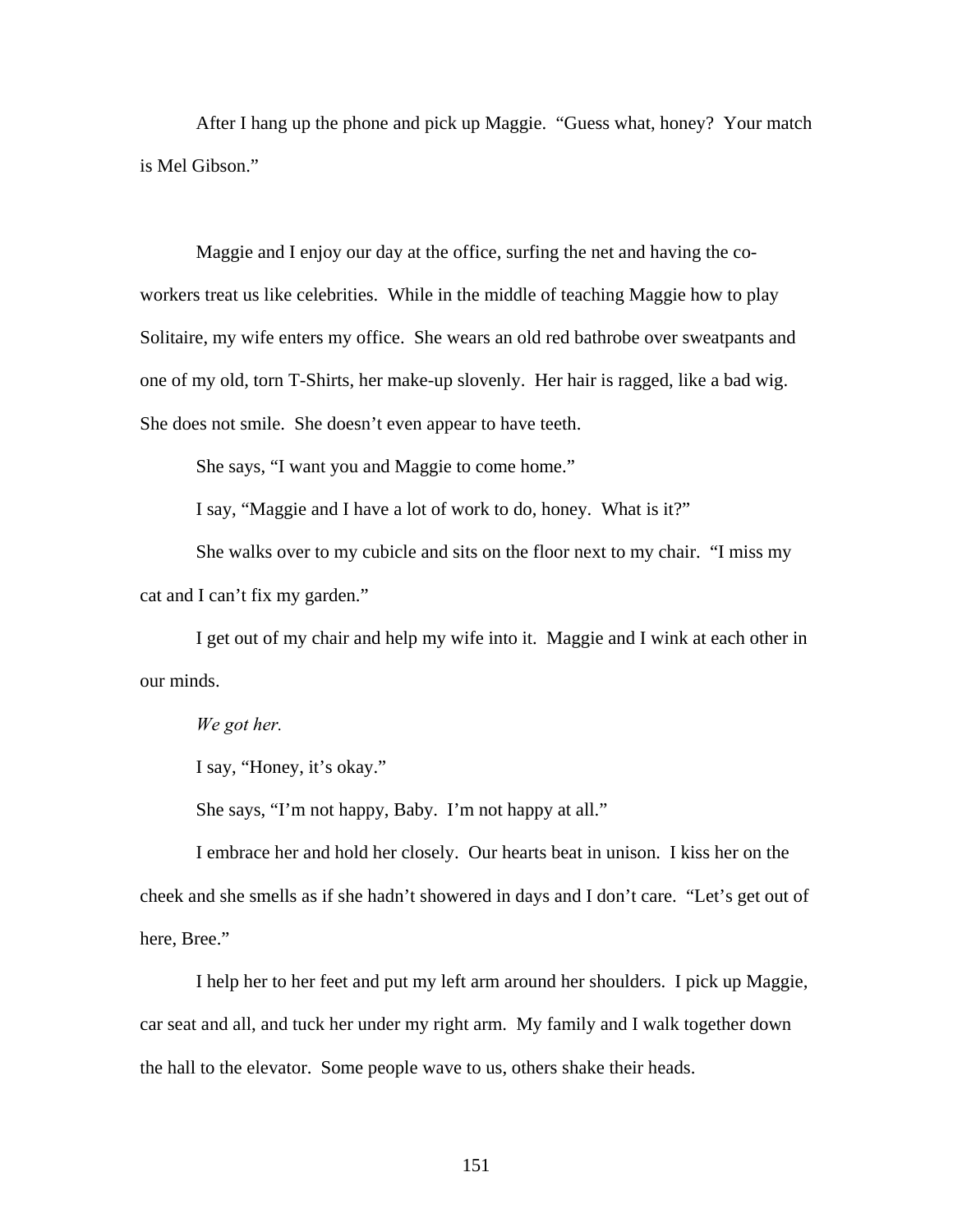The boss asks me, "Where you going there, Kiddo?" I tell him, "I quit, Dickhole." He laughs and tells me, "Good one, O'Donnell."

I have a family.

One the way home, my wife rests her head on my shoulder. My daughter plays with her rattle in the back seat. I drive and know that I am smiling wider than I ever have before.

Briana says, "I don't want to clean the house anymore."

I tell her, "I don't want to work at my fucking job anymore."

She sits up and looks at me. "Can we leave this place?"

I say, "We can sell the house and get an RV."

 She smiles at that and it doesn't bother me. It makes me feel good and reminds me why I married this woman. I married her because I love her. I married her because we are the same person in two different bodies. It's us against the world. Maggie shakes her rattle and coos. I drive my family home.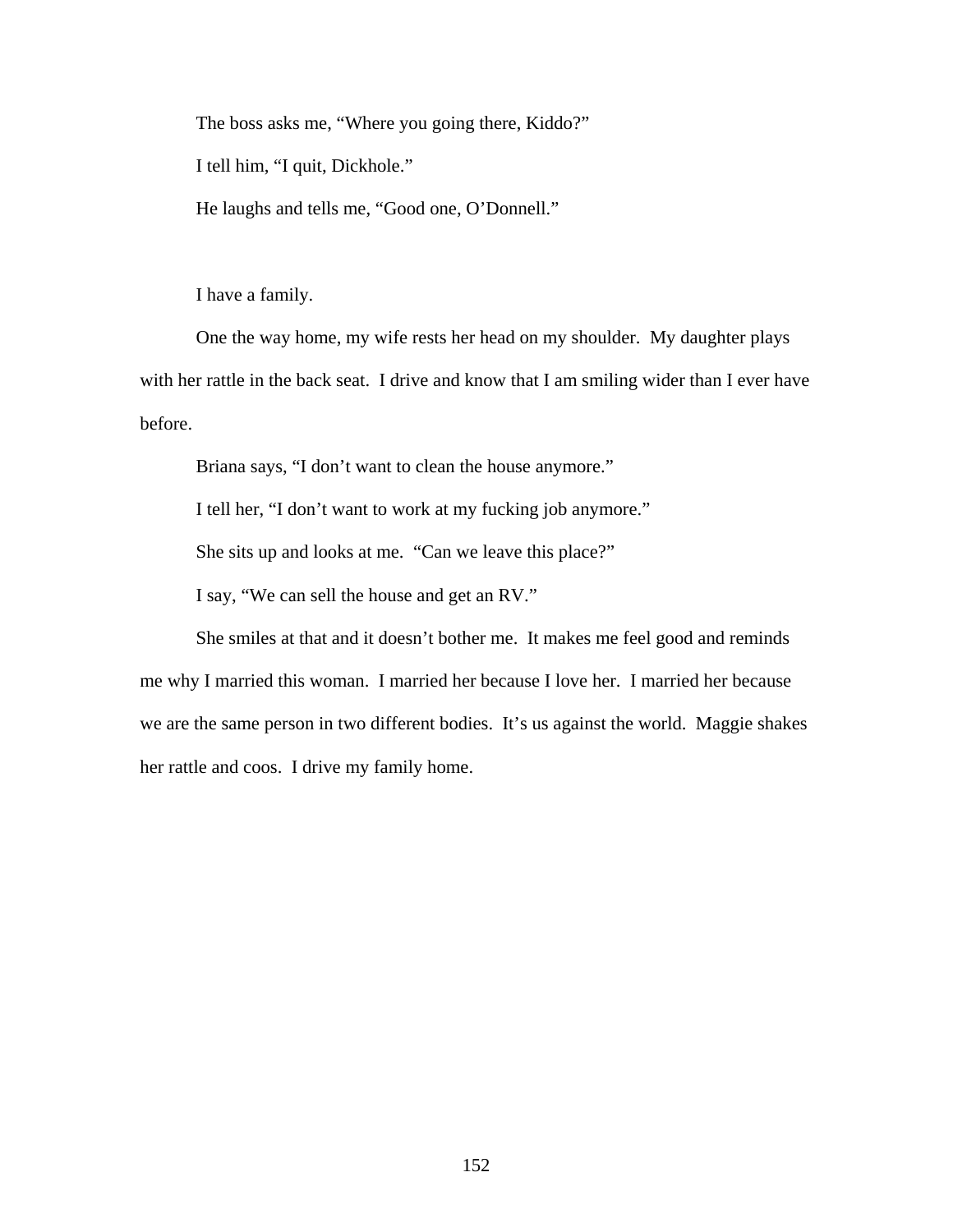## APPENDIX: BOOK LIST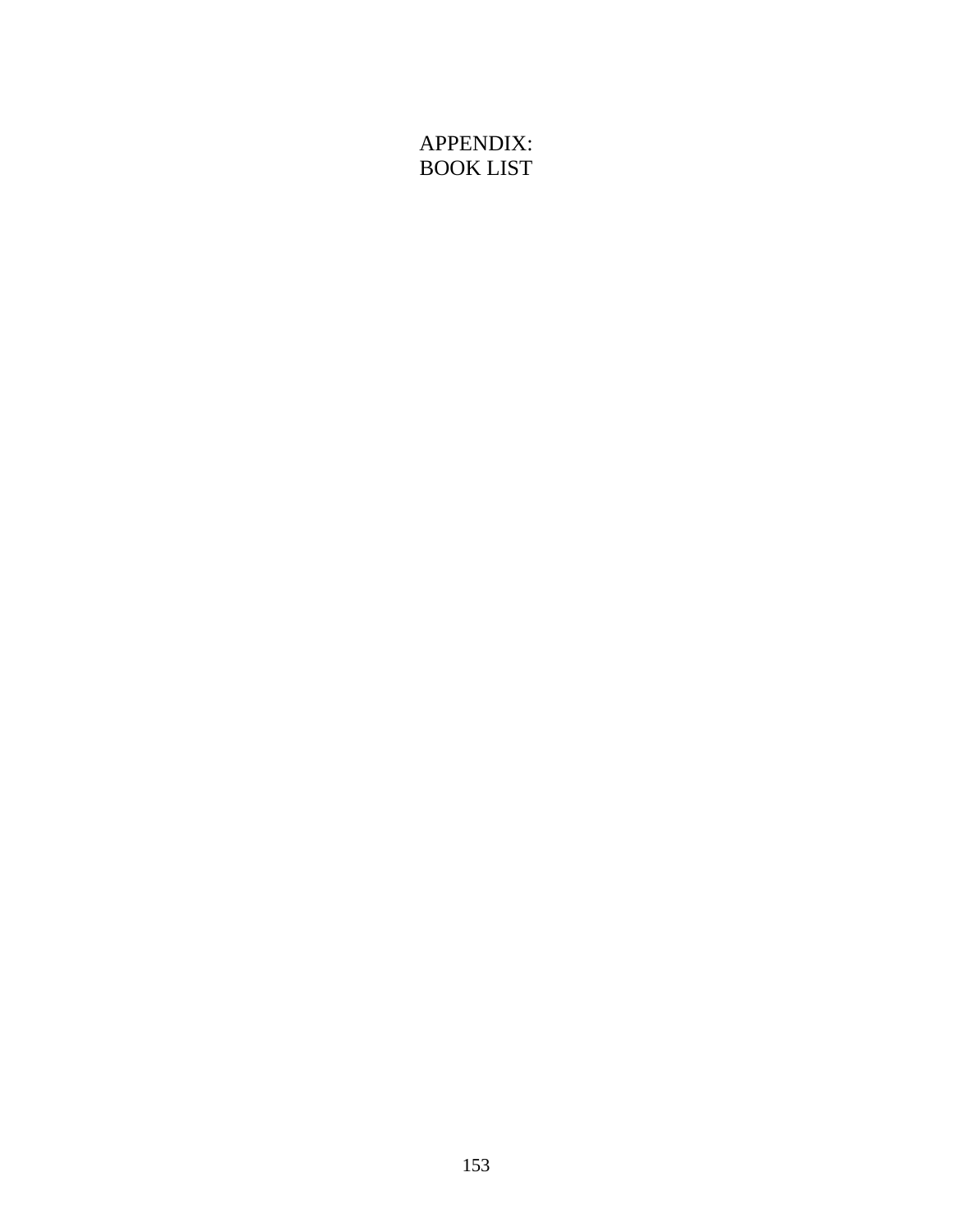Achebe, Chinua. Things Fall Apart. New York: Anchor, 1994.

Amis, Martin. Money. New York: Penguin, 1985

Barth, John. "Lost in the Funhouse." Lost in the Funhouse. New York: Anchor, 1988.

Bukowski, Charles. Ham on Rye. New York: HarperCollins, 1982.

---. Hot Water Music. New York: HarperCollins, 1983.

Burgess, Anthony. A Clockwork Orange. New York: W.W. Norton and Co., 1987.

Bruce, Lenny. How to Talk Dirty and Influence People. Chicago: Fireside, 1992.

Capote, Truman. In Cold Blood. New York: Vintage Books, 1994.

- Carver, Raymond. Where I'm Calling From: Selected Stories. New York: Vintage Books, 1989.
- Defoe, Daniel. Moll Flanders. New York: Wordsworth Editions Ltd, 1999.

Ellis, Bret Easton. Less than Zero. New York, Vintage Books, 1998.

---. The Rules of Attraction. New York: Vintage Books, 1998.

Flaubert, Gustave. Bouvard and Pecuchet. Trans. Mark Polizzotti. Paris: Editions Gallimard, 2005.

- ---. Madame Bovary. Trans. Eleanor Marx Aveling. New York: Barnes and Noble, 2005.
- Haddon, Mark. The Curious Incident of the Dog at Night-Time. New York: Vintage Books, 2004.

Heller, Joseph. Catch-22. New York: Simon and Schuster, 1994.

Hemingway, Ernest. The Complete Short Stories. New York: Simon and Schuster, 1998. Hemingway, Ernest. The Sun Also Rises. New York: Schribner Paperback, 1956.

Hornby, Nick. High Fidelity. New York: Penguin, 1995.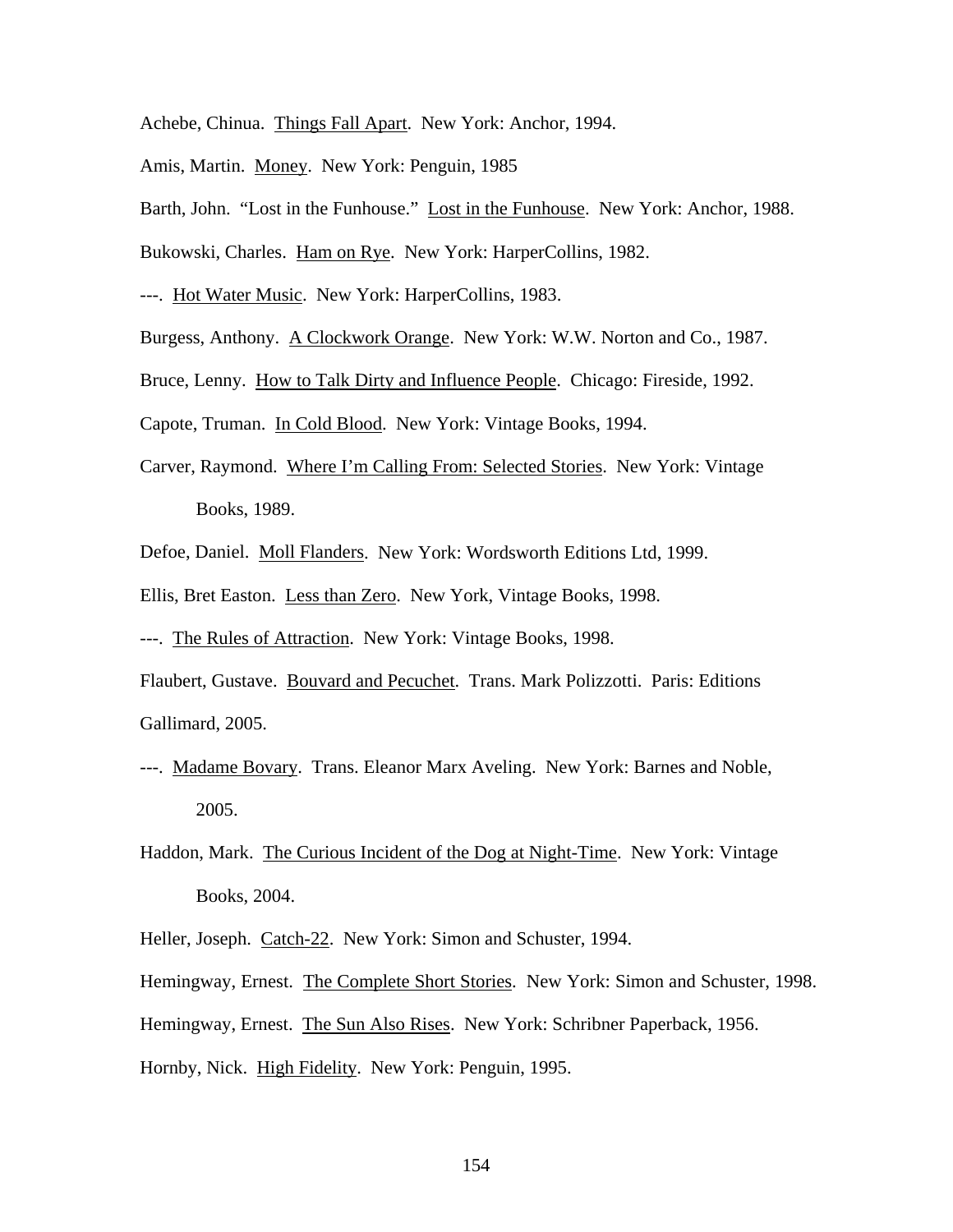Irving, John. A Prayer for Owen Meany. New York: Ballantine Books, 1990..

- ---. The World According to Garp. New York: Ballantine, 1990.
- Kafka, Franz. "The Metamorphosis." The Metamorphosis and Other Stories. Trans.

Donna Freed. New York: Barnes and Noble, 2003.

Lee, Harper. To Kill a Mockingbird. New York: Warner Books, 1982.

Lipstyle, Sam. Venus Drive. New York: Open City Books, 2000.

McCabe, Patrick. The Butcher Boy. New York: Delta, 1992.

Moore, Christopher. Lamb: The Gospel According to Biff, Christ's Childhood Pal. New York: Harper Perennial, 2004.

Nabokov, Vladimir. Lolita. New York: Vintage Books, 1997.

O' Brien, Tim. "The Things They Carried." The Things They Carried. New York: Broadway Books, 1998.

Packer, Z.Z. Drinking Coffee Elsewhere. New York: Riverhead Books, 2003.

Palahniuk, Chuck. Fight Club. New York: Owl Book, 1997.

---. Lullaby. New York: Anchor Books, 2003.

- Proust, Marcel. Swann's Way. Trans. C.K. Scott Moncrieff. New York: Barnes and Noble, 2005.
- Richard, Mark. "Strays." The Ice at the Bottom of the World. New York: Anchor Books, 1991.

Robbins, Tom. Fierce Invalids Home from Hot Climates. New York: Bantam, 2003. ---. Jitterbug Perfume. New York: Bantam, 2003.

Salinger, J.D. Catcher in the Rye. New York: Little, Brown and Company, 1951.

---. Nine Stories. New York: Batam, 1964.